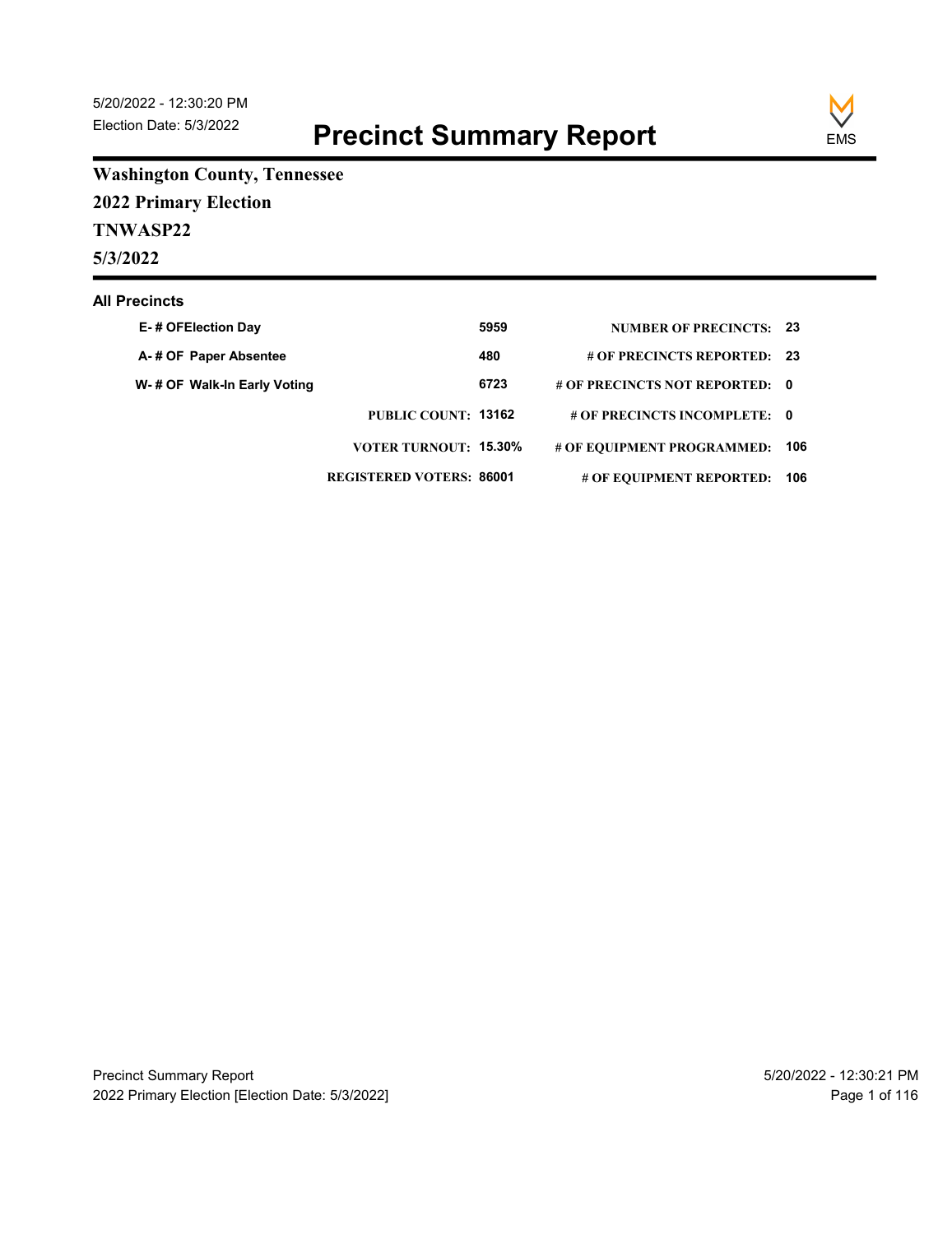**EXECUNCT STATUS:** REPORTED



# **Washington County, Tennessee**

**2022 Primary Election**

# **TNWASP22**

**5/3/2022**

| $E - #$ Of Election Day       | 291 |
|-------------------------------|-----|
| A - # Of Paper Absentee       |     |
| W - # Of Walk-In Early Voting | 189 |

| <b>PUBLIC COUNT:</b>  | 484    |
|-----------------------|--------|
| <b>VOTER TURNOUT:</b> | 14.43% |
|                       | 3353   |

#### **Precinct ID: 01**

#### **Precinct Name: Fall Branch**

|--|--|

| Е   | A | W                 | <b>TOTAL</b> | $\%$     |                                         |
|-----|---|-------------------|--------------|----------|-----------------------------------------|
|     |   |                   |              |          | VOTE FOR 1                              |
|     |   | <b>VOTES= 351</b> |              |          | (R) Circuit Court Judge Part I Dist 1   |
| 216 | 4 | 131               | 351          | 100.00%  | J. Eddie Lauderback                     |
| 0   | 0 | 0                 | 0            | $0.00\%$ | Write-In                                |
|     |   |                   |              |          |                                         |
|     |   |                   |              |          | VOTE FOR 1                              |
|     |   | <b>VOTES= 408</b> |              |          | (R) Circuit Court Judge Part II Dist 1  |
| 79  | 3 | 48                | 130          | 31.86%   | Lois Bunton-Shults-Davis                |
| 168 |   | 108               | 277          | 67.89%   | Suzanne Cook                            |
|     | 0 | 0                 | 1            | 0.25%    | Write-In                                |
|     |   |                   |              |          |                                         |
|     |   |                   |              |          | VOTE FOR 1                              |
|     |   | <b>VOTES= 357</b> |              |          | (R) Chancellor Dist 1                   |
| 218 | 4 | 134               | 356          | 99.72%   | John C. Rambo                           |
|     | 0 | 0                 |              | 0.28%    | Write-In                                |
|     |   |                   |              |          |                                         |
|     |   |                   |              |          | VOTE FOR 1                              |
|     |   | <b>VOTES= 363</b> |              |          | (R) Criminal Court Judge Part I Dist 1  |
| 225 | 4 | 133               | 362          | 99.72%   | Lisa Nidiffer Rice                      |
|     | 0 | 0                 |              | 0.28%    | Write-In                                |
|     |   |                   |              |          |                                         |
|     |   |                   |              |          | VOTE FOR 1                              |
|     |   | <b>VOTES= 351</b> |              |          | (R) Criminal Court Judge Part II Dist 1 |
| 216 | 4 | 131               | 351          | 100.00%  | Stacy L. Street                         |
| 0   | 0 | 0                 | 0            | 0.00%    | Write-In                                |
|     |   |                   |              |          |                                         |

Precinct Summary Report 60 and 5/20/2022 - 12:30:21 PM 2022 Primary Election [Election Date: 5/3/2022] **Page 1 of 5** and 2022 Primary Election Date: 5/3/2022]

 $\overline{\phantom{0}}$ 

 $\overline{\phantom{0}}$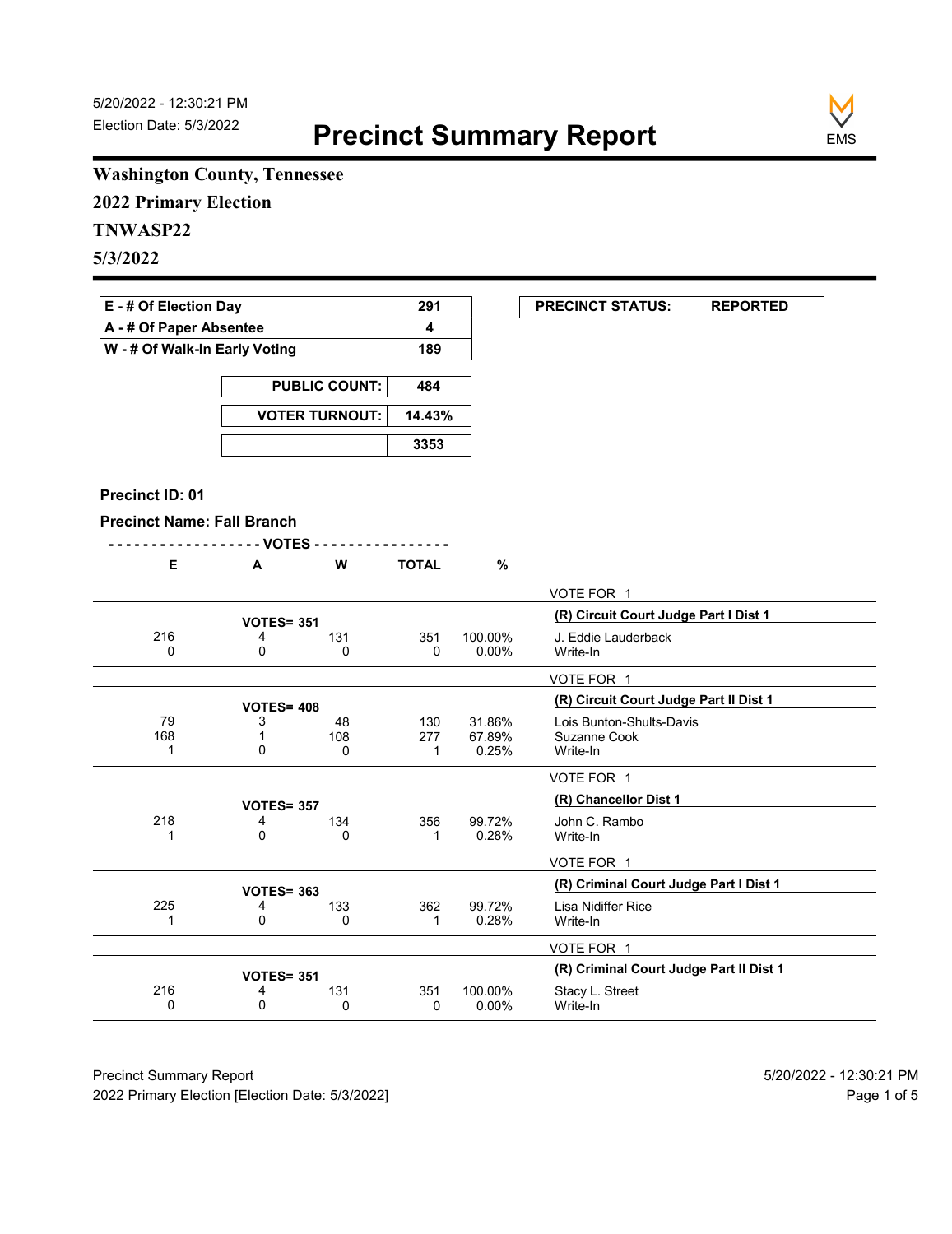## **Precinct Name: Fall Branch**

**- - - - - - - - - - - - - - - - - - VOTES - - - - - - - - - - - - - - - -**

| Е              | A                 | W        | <b>TOTAL</b>   | %                |                                       |
|----------------|-------------------|----------|----------------|------------------|---------------------------------------|
|                |                   |          |                |                  | VOTE FOR 1                            |
|                | <b>VOTES= 346</b> |          |                |                  | (R) District Attorney General Dist 1  |
| 213            | 4                 | 129      | 346            | 100.00%          | <b>Steve Finney</b>                   |
| 0              | 0                 | 0        | 0              | 0.00%            | Write-In                              |
|                |                   |          |                |                  | VOTE FOR 1                            |
|                | <b>VOTES= 343</b> |          |                |                  | (R) Public Defender Dist 1            |
| 213            | 4                 | 126      | 343            | 100.00%          | Jeff Kelly                            |
| 0              | $\mathbf 0$       | $\Omega$ | 0              | 0.00%            | Write-In                              |
|                |                   |          |                |                  | VOTE FOR 1                            |
|                | <b>VOTES= 460</b> |          |                |                  | (R) County Mayor                      |
| 142            | 4                 | 81       | 227            | 49.35%           | Joe Grandy                            |
| 138            | 0                 | 93       | 231            | 50.22%           | Robert H. (Robbie) Tester             |
| $\overline{2}$ | 0                 | 0        | $\overline{2}$ | 0.43%            | Write-In                              |
|                |                   |          |                |                  | VOTE FOR 1                            |
|                | <b>VOTES= 409</b> |          |                |                  | (R) County Commissioner Dist 1        |
| 87             | 1                 | 65       | 153            | 37.41%           | <b>Isaac Moore</b>                    |
| 164            | 3                 | 87       | 254            | 62.10%           | <b>Richard Tucker</b>                 |
| $\overline{2}$ | $\mathbf{0}$      | 0        | $\overline{2}$ | 0.49%            | Write-In                              |
|                |                   |          |                |                  | VOTE FOR 1                            |
|                | <b>VOTES= 398</b> |          |                |                  | (R) County Trustee                    |
| 248            | 4                 | 144      | 396            | 99.50%           | <b>Rick Storey</b>                    |
| 1              | 0                 | 1        | 2              | 0.50%            | Write-In                              |
|                |                   |          |                |                  | VOTE FOR 1                            |
|                | <b>VOTES= 381</b> |          |                |                  | (R) General Sessions Judge Part I     |
| 120            | 1                 | 66       | 187            | 49.08%           | <b>Todd Hull</b>                      |
| 111            | 3                 | 80       | 194            | 50.92%           | Robert G. Lincoln                     |
| 0              | 0                 | 0        | 0              | 0.00%            | Write-In                              |
|                |                   |          |                |                  | VOTE FOR 1                            |
|                | <b>VOTES= 385</b> |          |                |                  | (R) General Sessions Judge Part II    |
| 135            | 3                 | 79       | 217            | 56.36%           | Janet Vest Hardin                     |
| 92<br>0        | 0<br>0            | 76       | 168            | 43.64%           | Joshua P. Sutherland, III             |
|                |                   | 0        | 0              | 0.00%            | Write-In                              |
|                |                   |          |                |                  | VOTE FOR 1                            |
|                | <b>VOTES= 428</b> |          |                |                  | (R) General Sessions Judge Part III   |
| 125            | 0                 | 74       | 199            | 46.50%           | Johnathan A. Minga                    |
| 80<br>49       | $\mathbf{1}$<br>2 | 52<br>45 | 133<br>96      | 31.07%<br>22.43% | Michael Rasnake<br>Stephanie Sherwood |
| 0              | 0                 | 0        | 0              | 0.00%            | Write-In                              |
|                |                   |          |                |                  |                                       |

Precinct Summary Report 60 and 5/20/2022 - 12:30:21 PM 2022 Primary Election [Election Date: 5/3/2022] **Page 2 of 5** and 2012 Primary Election Date: 5/3/2022]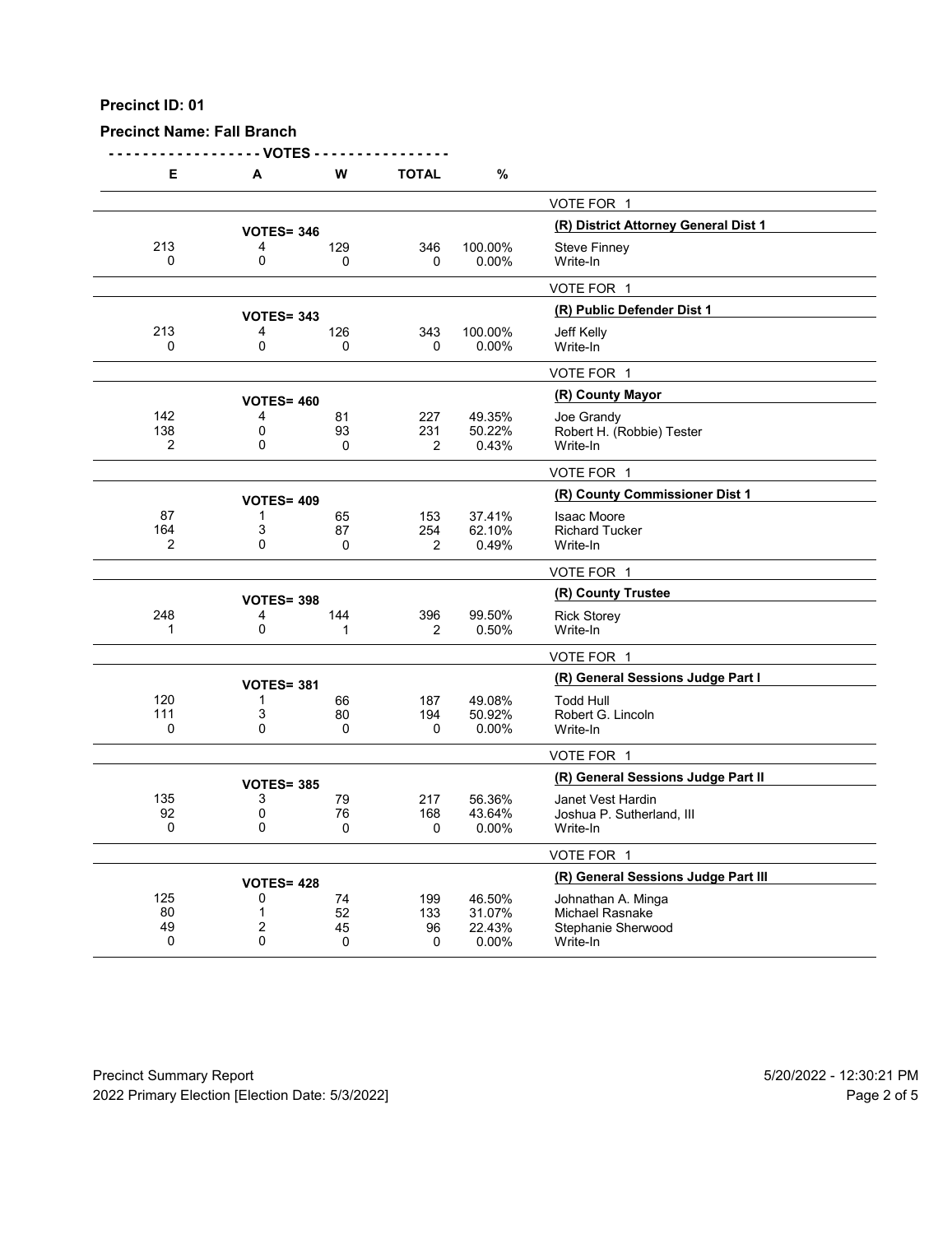**Precinct Name: Fall Branch**

**- - - - - - - - - - - - - - - - - - VOTES - - - - - - - - - - - - - - - -**

| Е                             | A                 | W                    | <b>TOTAL</b>             | %                                  |                                                                   |
|-------------------------------|-------------------|----------------------|--------------------------|------------------------------------|-------------------------------------------------------------------|
|                               |                   |                      |                          |                                    | VOTE FOR 1                                                        |
|                               | <b>VOTES= 476</b> |                      |                          |                                    | (R) Sheriff                                                       |
| 21<br>229<br>39<br>0          | 0<br>4<br>0<br>0  | 15<br>143<br>25<br>0 | 36<br>376<br>64<br>0     | 7.56%<br>78.99%<br>13.45%<br>0.00% | Leighta Laitinen<br>Keith Sexton<br>Michael Templeton<br>Write-In |
|                               |                   |                      |                          |                                    | VOTE FOR 1                                                        |
|                               | <b>VOTES= 348</b> |                      |                          |                                    | (R) Circuit Court Clerk                                           |
| 212<br>1                      | 3<br>0            | 132<br>0             | 347<br>1                 | 99.71%<br>0.29%                    | <b>Brenda Downes</b><br>Write-In                                  |
|                               |                   |                      |                          |                                    | VOTE FOR 1                                                        |
|                               | <b>VOTES= 453</b> |                      |                          |                                    | (R) County Clerk                                                  |
| 52<br>222<br>0                | 0<br>4<br>0       | 50<br>125<br>0       | 102<br>351<br>0          | 22.52%<br>77.48%<br>0.00%          | Danny Edens<br><b>Cheryl Storey</b><br>Write-In                   |
|                               |                   |                      |                          |                                    | VOTE FOR 1                                                        |
|                               | <b>VOTES= 376</b> |                      |                          |                                    | (R) Register of Deeds                                             |
| 231<br>0                      | 3<br>0            | 142<br>0             | 376<br>0                 | 100.00%<br>0.00%                   | Teresa H. Bowman<br>Write-In                                      |
|                               |                   |                      |                          |                                    | VOTE FOR 1                                                        |
|                               | <b>VOTES=0</b>    |                      |                          |                                    | (D) Circuit Court Judge Part I Dist 1                             |
| 0<br>0                        | 0<br>0            | 0<br>0               | $\pmb{0}$<br>0           | 0.00%<br>0.00%                     | No Candidate Qualified<br>Write-In                                |
|                               |                   |                      |                          |                                    | VOTE FOR 1                                                        |
|                               | <b>VOTES=0</b>    |                      |                          |                                    | (D) Circuit Court Judge Part II Dist 1                            |
| 0<br>0                        | 0<br>0            | 0<br>0               | $\pmb{0}$<br>0           | 0.00%<br>0.00%                     | No Candidate Qualified<br>Write-In                                |
|                               |                   |                      |                          |                                    | VOTE FOR 1                                                        |
|                               | <b>VOTES=0</b>    |                      |                          |                                    | (D) Chancellor Dist 1                                             |
| 0<br>0                        | 0<br>0            | 0<br>0               | 0<br>0                   | $0.00\%$<br>0.00%                  | No Candidate Qualified<br>Write-In                                |
|                               |                   |                      |                          |                                    | VOTE FOR 1                                                        |
|                               | <b>VOTES=0</b>    |                      |                          |                                    | (D) Criminal Court Judge Part I Dist 1                            |
| 0<br>$\mathbf 0$              | 0<br>0            | 0<br>0               | 0<br>$\Omega$            | 0.00%<br>0.00%                     | No Candidate Qualified<br>Write-In                                |
|                               |                   |                      |                          |                                    | VOTE FOR 1                                                        |
|                               | <b>VOTES=0</b>    |                      |                          |                                    | (D) Criminal Court Judge Part II Dist 1                           |
| $\boldsymbol{0}$<br>$\pmb{0}$ | 0<br>0            | 0<br>0               | $\pmb{0}$<br>$\mathbf 0$ | 0.00%<br>0.00%                     | No Candidate Qualified<br>Write-In                                |
|                               |                   |                      |                          |                                    |                                                                   |

Precinct Summary Report 60 and 5/20/2022 - 12:30:21 PM 2022 Primary Election [Election Date: 5/3/2022] 2022 Primary Election 5 and 5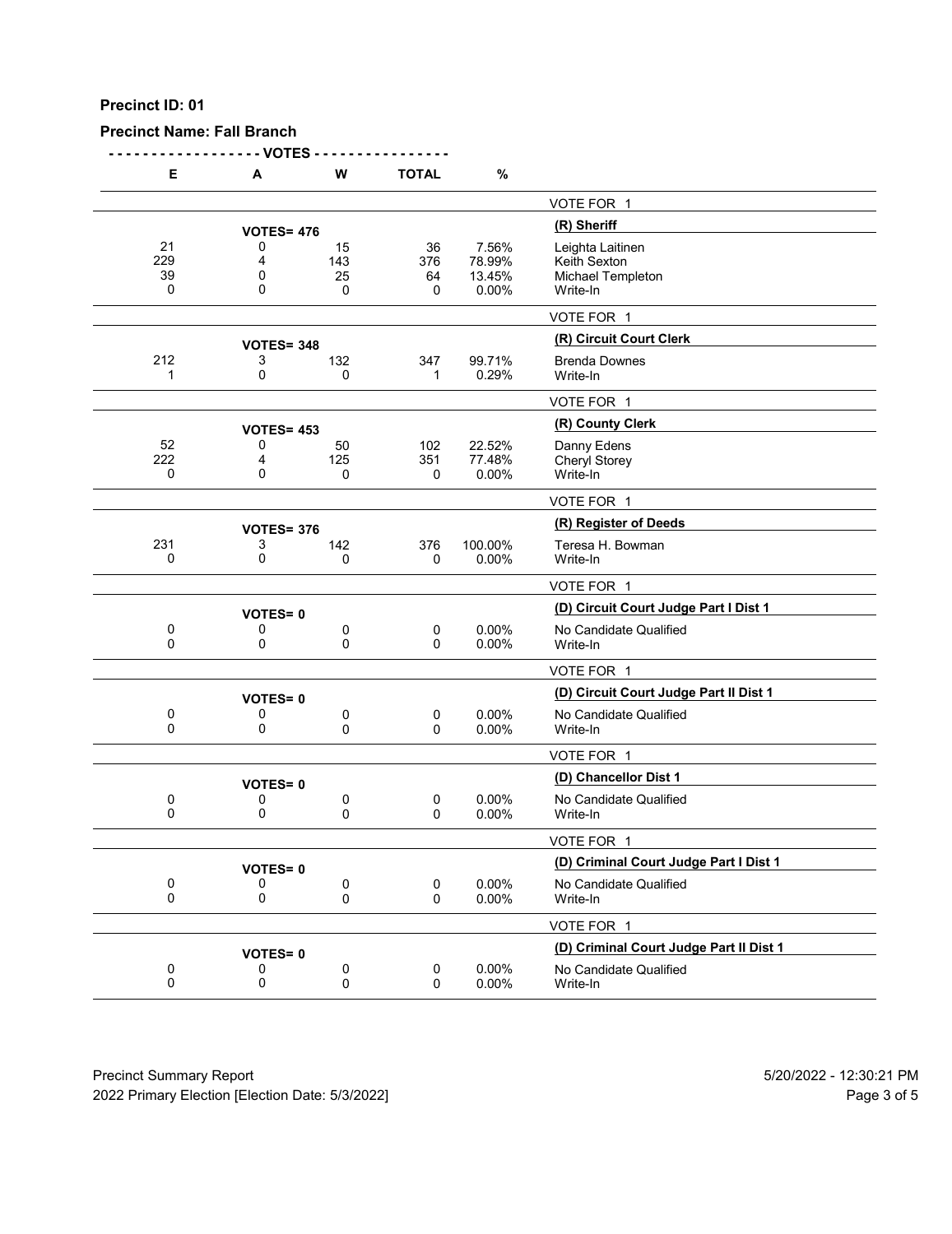## **Precinct Name: Fall Branch**

**- - - - - - - - - - - - - - - - - - VOTES - - - - - - - - - - - - - - - -**

| Е             | А              | W                 | <b>TOTAL</b>     | %                 |                                      |
|---------------|----------------|-------------------|------------------|-------------------|--------------------------------------|
|               |                |                   |                  |                   | VOTE FOR 1                           |
|               | <b>VOTES=0</b> |                   |                  |                   | (D) District Attorney General Dist 1 |
| 0<br>0        | 0<br>0         | 0<br>0            | 0<br>0           | 0.00%<br>0.00%    | No Candidate Qualified<br>Write-In   |
|               |                |                   |                  |                   | VOTE FOR 1                           |
|               | <b>VOTES=0</b> |                   |                  |                   | (D) Public Defender Dist 1           |
| 0<br>0        | 0<br>0         | 0<br>0            | 0<br>0           | 0.00%<br>0.00%    | No Candidate Qualified<br>Write-In   |
|               |                |                   |                  |                   | VOTE FOR 1                           |
|               | <b>VOTES=4</b> |                   |                  |                   | (D) County Mayor                     |
| 0<br>0        | 0<br>0         | 4<br>0            | 4<br>0           | 100.00%<br>0.00%  | No Candidate Qualified<br>Write-In   |
|               |                |                   |                  |                   | VOTE FOR 1                           |
|               | <b>VOTES=0</b> |                   |                  |                   | (D) County Commissioner Dist 1       |
| 0<br>$\Omega$ | 0<br>0         | 0<br>0            | 0<br>$\Omega$    | 0.00%<br>0.00%    | No Candidate Qualified<br>Write-In   |
|               |                |                   |                  |                   | VOTE FOR 1                           |
|               | <b>VOTES=0</b> |                   |                  |                   | (D) County Trustee                   |
| 0<br>0        | 0<br>0         | 0<br>0            | 0<br>0           | 0.00%<br>0.00%    | No Candidate Qualified<br>Write-In   |
|               |                |                   |                  |                   | VOTE FOR 1                           |
|               | <b>VOTES=0</b> |                   |                  |                   | (D) General Sessions Judge Part I    |
| 0<br>$\Omega$ | 0<br>0         | 0<br>0            | 0<br>0           | $0.00\%$<br>0.00% | No Candidate Qualified<br>Write-In   |
|               |                |                   |                  |                   | VOTE FOR 1                           |
|               | <b>VOTES=1</b> |                   |                  |                   | (D) General Sessions Judge Part II   |
| 0<br>$\Omega$ | 0<br>0         | 0<br>$\mathbf{1}$ | 0<br>1           | 0.00%<br>100.00%  | No Candidate Qualified<br>Write-In   |
|               |                |                   |                  |                   | VOTE FOR 1                           |
|               | <b>VOTES=0</b> |                   |                  |                   | (D) General Sessions Judge Part III  |
| 0<br>0        | 0<br>0         | 0<br>0            | 0<br>0           | 0.00%<br>0.00%    | No Candidate Qualified<br>Write-In   |
|               |                |                   |                  |                   | VOTE FOR 1                           |
|               | <b>VOTES=0</b> |                   |                  |                   | (D) Sheriff                          |
| 0<br>0        | 0<br>0         | 0<br>0            | $\mathbf 0$<br>0 | 0.00%<br>0.00%    | No Candidate Qualified<br>Write-In   |
|               |                |                   |                  |                   | VOTE FOR 1                           |
|               | <b>VOTES=0</b> |                   |                  |                   | (D) Circuit Court Clerk              |
| 0<br>0        | 0<br>0         | 0<br>0            | $\mathbf 0$<br>0 | 0.00%<br>0.00%    | No Candidate Qualified<br>Write-In   |
|               |                |                   |                  |                   |                                      |

Precinct Summary Report 60 and 5/20/2022 - 12:30:21 PM

2022 Primary Election [Election Date: 5/3/2022] 2022 Primary Election 10 and 5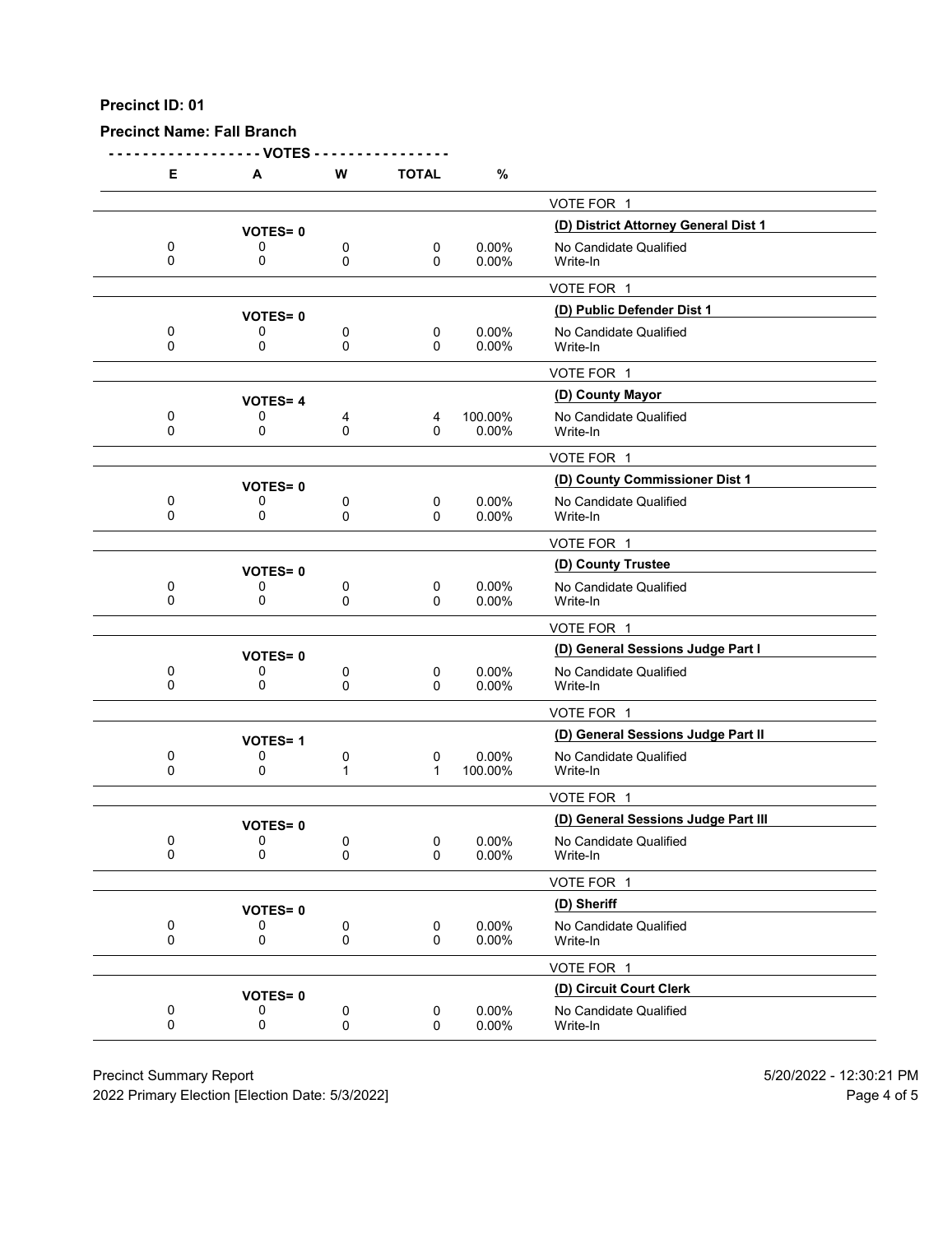**Precinct Name: Fall Branch**

**- - - - - - - - - - - - - - - - - - VOTES - - - - - - - - - - - - - - - -**

| E | А              | W | <b>TOTAL</b> | %        |                        |  |
|---|----------------|---|--------------|----------|------------------------|--|
|   |                |   |              |          | VOTE FOR 1             |  |
|   | <b>VOTES=0</b> |   |              |          | (D) County Clerk       |  |
|   | U              | 0 | 0            | $0.00\%$ | No Candidate Qualified |  |
|   | 0              | 0 | 0            | $0.00\%$ | Write-In               |  |
|   |                |   |              |          | VOTE FOR 1             |  |
|   | <b>VOTES=0</b> |   |              |          | (D) Register of Deeds  |  |
|   | 0              | 0 | 0            | $0.00\%$ | No Candidate Qualified |  |
|   | 0              | 0 | 0            | $0.00\%$ | Write-In               |  |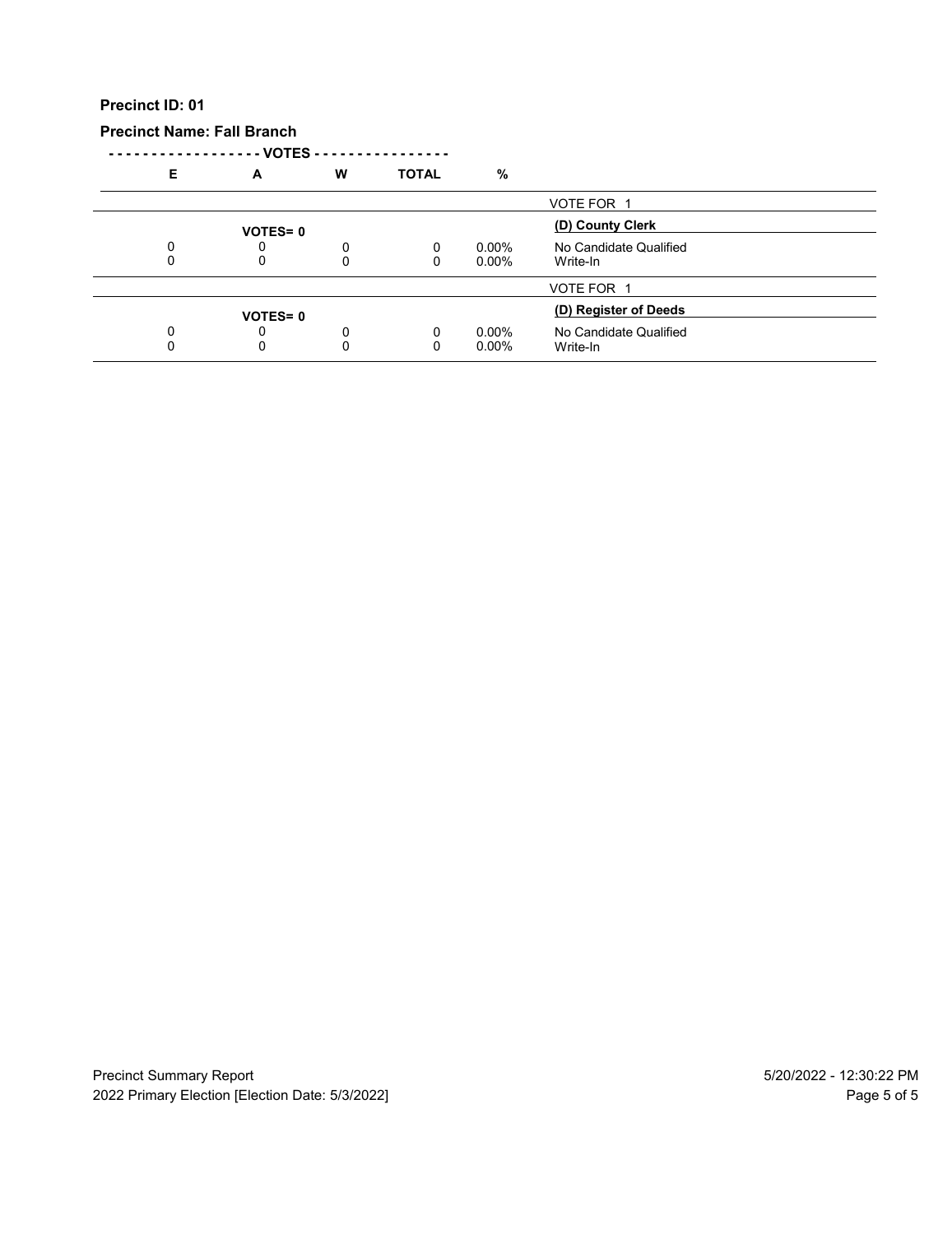**EXECUNCT STATUS:** REPORTED



# **Washington County, Tennessee**

**2022 Primary Election**

# **TNWASP22**

**5/3/2022**

| <b>E</b> - # Of Election Day       | 287 |
|------------------------------------|-----|
| $\mathsf{A}$ - # Of Paper Absentee | 14  |
| W - # Of Walk-In Early Voting      | 326 |

| <b>PUBLIC COUNT:</b>  | 627    |
|-----------------------|--------|
| <b>VOTER TURNOUT:</b> | 21.76% |
|                       | 2881   |

#### **Precinct ID: 02**

#### **Precinct Name: Grandview**

|--|--|

|                                         |                           |          | - VOTES -    |                |                   |                |  |  |
|-----------------------------------------|---------------------------|----------|--------------|----------------|-------------------|----------------|--|--|
|                                         |                           | $\%$     | <b>TOTAL</b> | W              | A                 | Е              |  |  |
|                                         | VOTE FOR 1                |          |              |                |                   |                |  |  |
| (R) Circuit Court Judge Part I Dist 1   |                           |          |              |                | <b>VOTES= 456</b> |                |  |  |
|                                         | J. Eddie Lauderback       | 99.12%   | 452          | 223            | 12                | 217            |  |  |
|                                         | Write-In                  | 0.88%    | 4            | $\overline{2}$ | 0                 | $\overline{2}$ |  |  |
|                                         | VOTE FOR 1                |          |              |                |                   |                |  |  |
| (R) Circuit Court Judge Part II Dist 1  |                           |          |              |                | <b>VOTES= 534</b> |                |  |  |
|                                         | Lois Bunton-Shults-Davis  | 30.34%   | 162          | 72             | 6                 | 84             |  |  |
|                                         | Suzanne Cook              | 69.66%   | 372          | 195            | 8                 | 169            |  |  |
|                                         | Write-In                  | $0.00\%$ | 0            | $\Omega$       | $\Omega$          | $\Omega$       |  |  |
|                                         | VOTE FOR 1                |          |              |                |                   |                |  |  |
|                                         | (R) Chancellor Dist 1     |          |              |                | <b>VOTES= 494</b> |                |  |  |
|                                         | John C. Rambo             | 99.80%   | 493          | 247            | 12                | 234            |  |  |
|                                         | Write-In                  | 0.20%    | 1            | 1              | 0                 | $\Omega$       |  |  |
|                                         | VOTE FOR 1                |          |              |                |                   |                |  |  |
| (R) Criminal Court Judge Part I Dist 1  |                           |          |              |                | <b>VOTES= 471</b> |                |  |  |
|                                         | <b>Lisa Nidiffer Rice</b> | 99.79%   | 470          | 238            | 12                | 220            |  |  |
|                                         | Write-In                  | 0.21%    | 1            | 0              | 0                 | 1              |  |  |
|                                         | VOTE FOR 1                |          |              |                |                   |                |  |  |
| (R) Criminal Court Judge Part II Dist 1 |                           |          |              |                | <b>VOTES= 456</b> |                |  |  |
|                                         | Stacy L. Street           | 99.78%   | 455          | 225            | 12                | 218            |  |  |
|                                         | Write-In                  | 0.22%    |              |                | 0                 | 0              |  |  |

Precinct Summary Report 60 and 5/20/2022 - 12:30:22 PM 2022 Primary Election [Election Date: 5/3/2022] **Page 1 of 5** and 2022 Primary Election Date: 5/3/2022]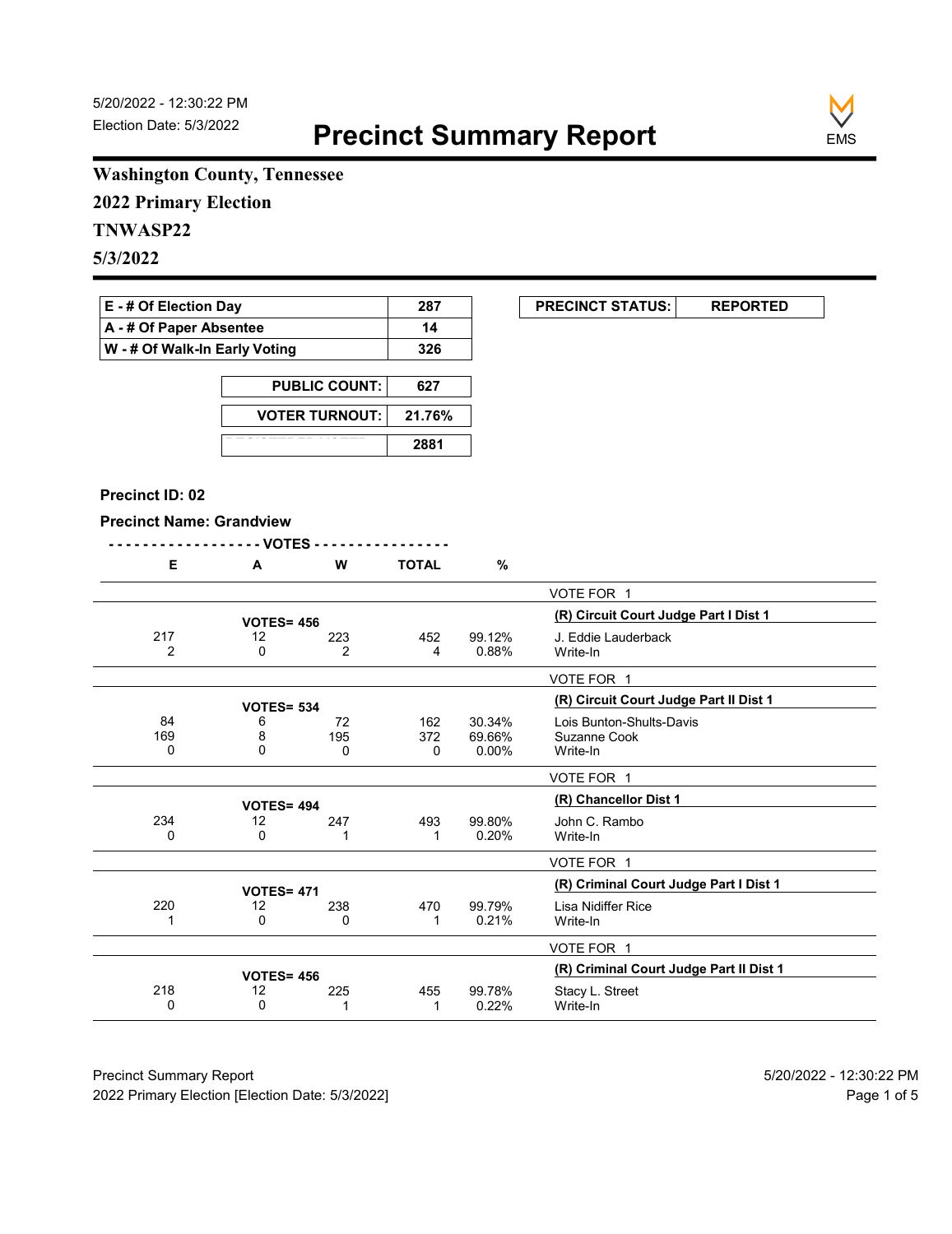## **Precinct Name: Grandview**

**- - - - - - - - - - - - - - - - - - VOTES - - - - - - - - - - - - - - - -**

| Е                  | A                      | W        | <b>TOTAL</b>   | %                |                                       |
|--------------------|------------------------|----------|----------------|------------------|---------------------------------------|
|                    |                        |          |                |                  | VOTE FOR 1                            |
|                    | <b>VOTES= 454</b>      |          |                |                  | (R) District Attorney General Dist 1  |
| 216                | 12                     | 225      | 453            | 99.78%           | <b>Steve Finney</b>                   |
| 1                  | 0                      | 0        | 1              | 0.22%            | Write-In                              |
|                    |                        |          |                |                  | VOTE FOR 1                            |
|                    | <b>VOTES= 455</b>      |          |                |                  | (R) Public Defender Dist 1            |
| 220                | 12                     | 223      | 455            | 100.00%          | Jeff Kelly                            |
| $\Omega$           | 0                      | $\Omega$ | 0              | 0.00%            | Write-In                              |
|                    |                        |          |                |                  | VOTE FOR 1                            |
|                    | <b>VOTES= 604</b>      |          |                |                  | (R) County Mayor                      |
| 108                | 8                      | 165      | 281            | 46.52%           | Joe Grandy                            |
| 171<br>$\mathbf 0$ | 6<br>$\mathbf{0}$      | 146<br>0 | 323<br>0       | 53.48%<br>0.00%  | Robert H. (Robbie) Tester<br>Write-In |
|                    |                        |          |                |                  | VOTE FOR 1                            |
|                    |                        |          |                |                  | (R) County Commissioner Dist 1        |
| 149                | <b>VOTES= 567</b><br>4 | 107      | 260            | 45.86%           | <b>Isaac Moore</b>                    |
| 120                | 10                     | 175      | 305            | 53.79%           | <b>Richard Tucker</b>                 |
| 1                  | 0                      | 1        | $\overline{2}$ | 0.35%            | Write-In                              |
|                    |                        |          |                |                  | VOTE FOR 1                            |
|                    | <b>VOTES= 520</b>      |          |                |                  | (R) County Trustee                    |
| 238                | 12                     | 270      | 520            | 100.00%          | <b>Rick Storey</b>                    |
| 0                  | $\mathbf 0$            | 0        | 0              | 0.00%            | Write-In                              |
|                    |                        |          |                |                  | VOTE FOR 1                            |
|                    | <b>VOTES= 505</b>      |          |                |                  | (R) General Sessions Judge Part I     |
| 106                | 7                      | 105      | 218            | 43.17%           | <b>Todd Hull</b>                      |
| 138                | 6                      | 142      | 286            | 56.63%           | Robert G. Lincoln                     |
| 1                  | 0                      | 0        | $\mathbf{1}$   | 0.20%            | Write-In                              |
|                    |                        |          |                |                  | VOTE FOR 1                            |
|                    | <b>VOTES= 512</b>      |          |                |                  | (R) General Sessions Judge Part II    |
| 152                | 8                      | 169      | 329            | 64.26%           | Janet Vest Hardin                     |
| 87                 | 6                      | 89       | 182            | 35.55%           | Joshua P. Sutherland, III             |
| 0                  | $\mathbf{0}$           | 1        | 1              | 0.20%            | Write-In                              |
|                    |                        |          |                |                  | VOTE FOR 1                            |
|                    | <b>VOTES= 558</b>      |          |                |                  | (R) General Sessions Judge Part III   |
| 122                | 9                      | 100      | 231            | 41.40%           | Johnathan A. Minga                    |
| 74<br>61           | 0<br>5                 | 126      | 200            | 35.84%<br>22.76% | <b>Michael Rasnake</b>                |
| 0                  | $\mathbf{0}$           | 61<br>0  | 127<br>0       | 0.00%            | Stephanie Sherwood<br>Write-In        |
|                    |                        |          |                |                  |                                       |

Precinct Summary Report 60 and 5/20/2022 - 12:30:22 PM 2022 Primary Election [Election Date: 5/3/2022] 2022 Primary Election 10 and 5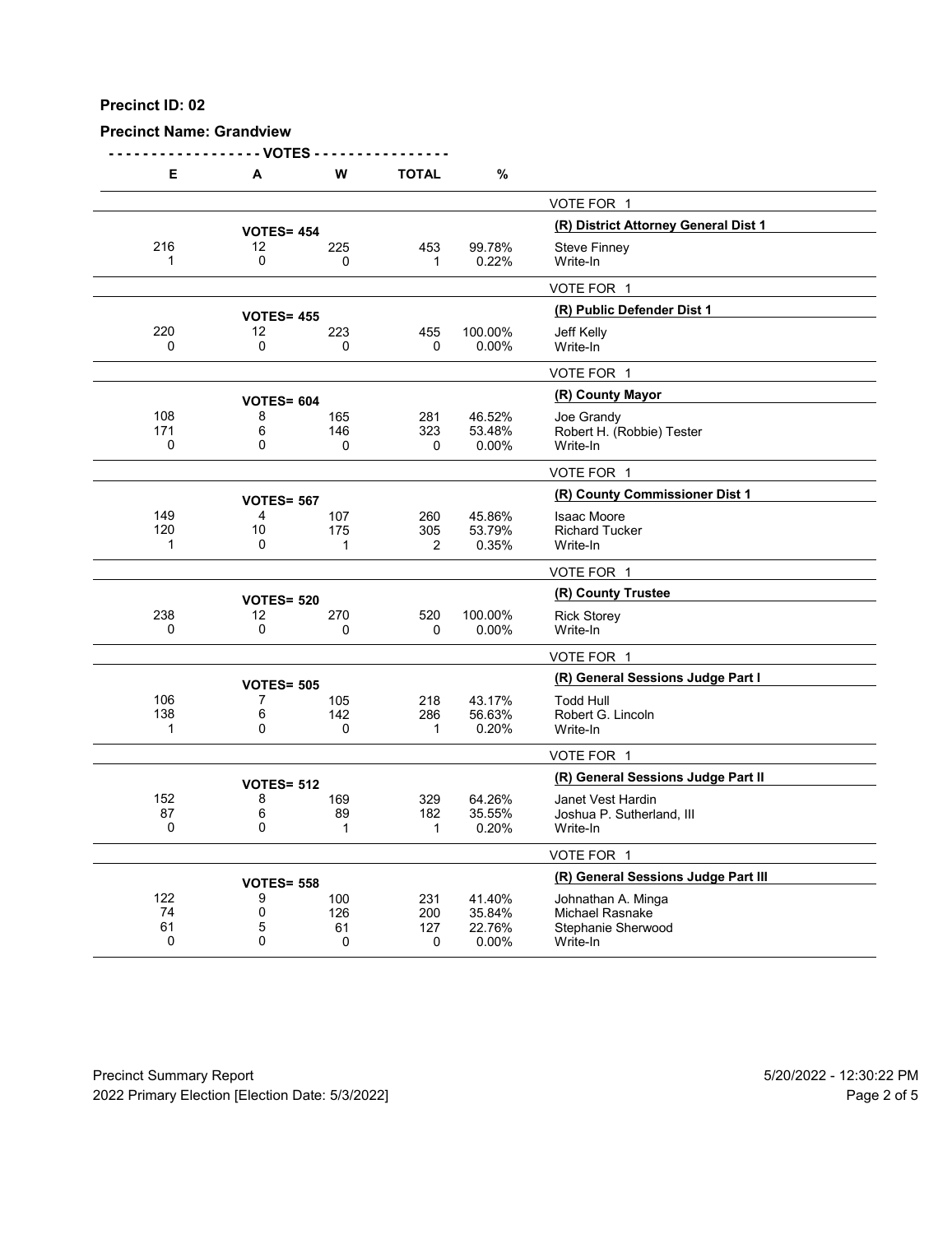## **Precinct Name: Grandview**

**- - - - - - - - - - - - - - - - - - VOTES - - - - - - - - - - - - - - - -**

| Е                    | A                 | W                    | <b>TOTAL</b>         | $\%$                                |                                                                   |
|----------------------|-------------------|----------------------|----------------------|-------------------------------------|-------------------------------------------------------------------|
|                      |                   |                      |                      |                                     | VOTE FOR 1                                                        |
|                      | <b>VOTES= 611</b> |                      |                      |                                     | (R) Sheriff                                                       |
| 49<br>192<br>41<br>0 | 2<br>9<br>2<br>0  | 44<br>227<br>45<br>0 | 95<br>428<br>88<br>0 | 15.55%<br>70.05%<br>14.40%<br>0.00% | Leighta Laitinen<br>Keith Sexton<br>Michael Templeton<br>Write-In |
|                      |                   |                      |                      |                                     | VOTE FOR 1                                                        |
|                      | <b>VOTES= 474</b> |                      |                      |                                     | (R) Circuit Court Clerk                                           |
| 228<br>0             | 10<br>0           | 236<br>0             | 474<br>0             | 100.00%<br>0.00%                    | <b>Brenda Downes</b><br>Write-In                                  |
|                      |                   |                      |                      |                                     | VOTE FOR 1                                                        |
|                      | <b>VOTES= 585</b> |                      |                      |                                     | (R) County Clerk                                                  |
| 85<br>184<br>0       | 4<br>10<br>0      | 59<br>243<br>0       | 148<br>437<br>0      | 25.30%<br>74.70%<br>0.00%           | Danny Edens<br>Cheryl Storey<br>Write-In                          |
|                      |                   |                      |                      |                                     | VOTE FOR 1                                                        |
|                      | <b>VOTES= 526</b> |                      |                      |                                     | (R) Register of Deeds                                             |
| 242<br>1             | 12<br>0           | 271<br>0             | 525<br>$\mathbf 1$   | 99.81%<br>0.19%                     | Teresa H. Bowman<br>Write-In                                      |
|                      |                   |                      |                      |                                     | VOTE FOR 1                                                        |
|                      | <b>VOTES=0</b>    |                      |                      |                                     | (D) Circuit Court Judge Part I Dist 1                             |
| 0<br>0               | 0<br>0            | 0<br>0               | 0<br>0               | 0.00%<br>0.00%                      | No Candidate Qualified<br>Write-In                                |
|                      |                   |                      |                      |                                     | VOTE FOR 1                                                        |
|                      | <b>VOTES=0</b>    |                      |                      |                                     | (D) Circuit Court Judge Part II Dist 1                            |
| 0<br>0               | 0<br>0            | 0<br>0               | $\pmb{0}$<br>0       | 0.00%<br>0.00%                      | No Candidate Qualified<br>Write-In                                |
|                      |                   |                      |                      |                                     | VOTE FOR 1                                                        |
|                      | <b>VOTES=0</b>    |                      |                      |                                     | (D) Chancellor Dist 1                                             |
| 0<br>0               | 0<br>0            | 0<br>0               | 0<br>0               | $0.00\%$<br>0.00%                   | No Candidate Qualified<br>Write-In                                |
|                      |                   |                      |                      |                                     | VOTE FOR 1                                                        |
|                      | VOTES= 0          |                      |                      |                                     | (D) Criminal Court Judge Part I Dist 1                            |
| 0<br>0               | 0<br>0            | 0<br>0               | $\pmb{0}$<br>0       | 0.00%<br>0.00%                      | No Candidate Qualified<br>Write-In                                |
|                      |                   |                      |                      |                                     | VOTE FOR 1                                                        |
|                      | <b>VOTES=0</b>    |                      |                      |                                     | (D) Criminal Court Judge Part II Dist 1                           |
| 0<br>0               | 0<br>0            | 0<br>0               | $\pmb{0}$<br>0       | 0.00%<br>0.00%                      | No Candidate Qualified<br>Write-In                                |
|                      |                   |                      |                      |                                     |                                                                   |

Precinct Summary Report 60 and 5/20/2022 - 12:30:22 PM 2022 Primary Election [Election Date: 5/3/2022] 2022 Primary Election 5 and 5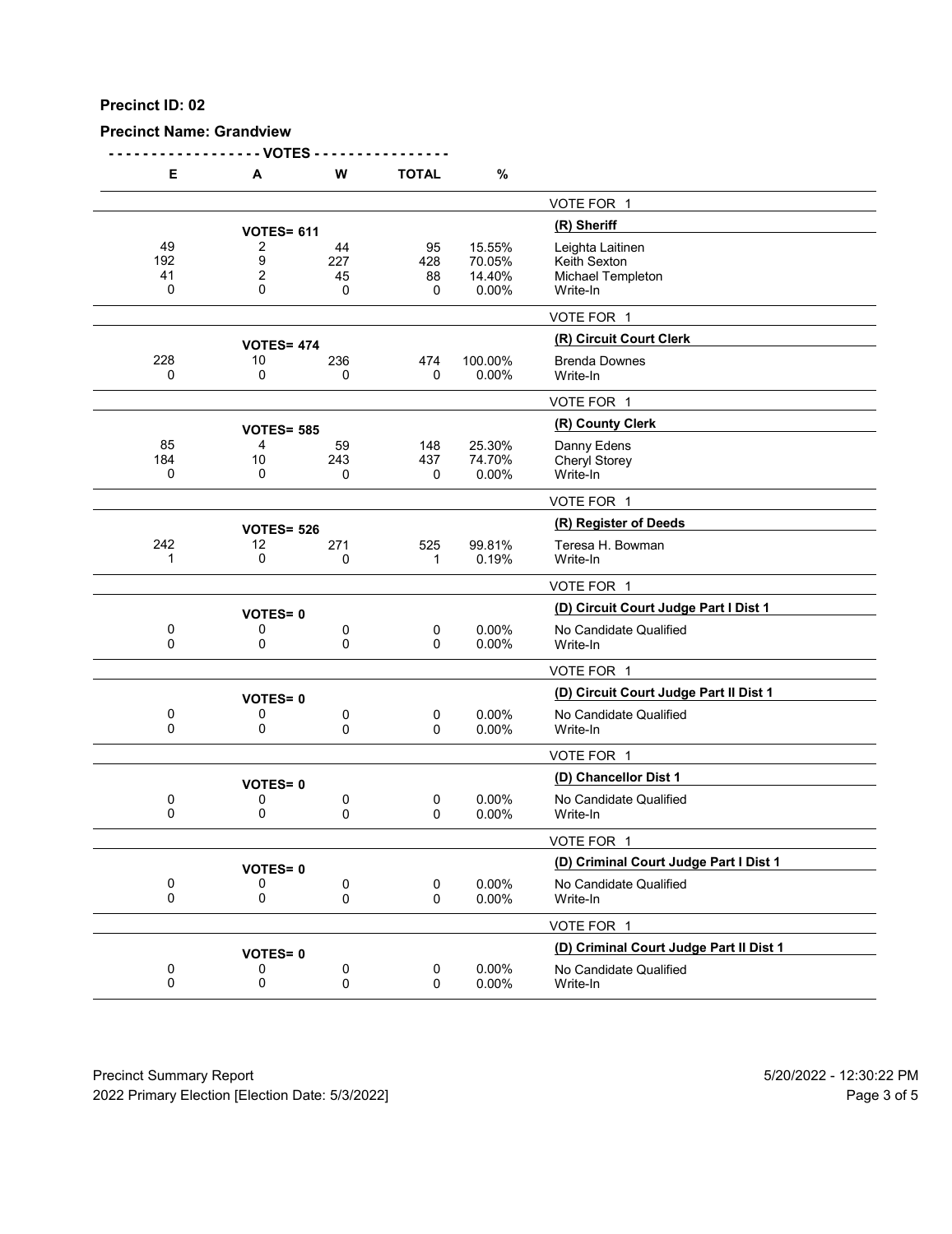**Precinct Name: Grandview**

**- - - - - - - - - - - - - - - - - - VOTES - - - - - - - - - - - - - - - - E A W TOTAL %** VOTE FOR 1 **(D) District Attorney General Dist 1 VOTES= <sup>0</sup>** 0 0 0 0 0 0.00% No Candidate Qualified<br>0 0 0 0 0.00% Write-In 0 0 0 0 0.00% Write-In VOTE FOR 1 **(D) Public Defender Dist 1 VOTES= <sup>0</sup>** 0 0 0 0 0 0.00% No Candidate Qualified<br>0 0 0 0 0.00% Write-In 0 0 0 0 0.00% Write-In VOTE FOR 1 **(D) County Mayor VOTES= <sup>5</sup>** 1 0 3 4 80.00% No Candidate Qualified<br>1 0 0 1 20.00% Write-In 1 0 0 1 20.00% Write-In VOTE FOR 1 **(D) County Commissioner Dist 1 VOTES= <sup>0</sup>** 0 0 0 0 0 0.00% No Candidate Qualified<br>0 0 0 0 0.00% Write-In 0 0 0 0 0.00% Write-In VOTE FOR 1 **(D) County Trustee VOTES= <sup>0</sup>** 0 0 0 0 0 0.00% No Candidate Qualified<br>0 0 0 0 0.00% Write-In 0 0 0 0 0.00% Write-In VOTE FOR 1 **(D) General Sessions Judge Part I VOTES= <sup>0</sup>** 0 0 0 0 0 0.00% No Candidate Qualified<br>0 0 0 0 0.00% Write-In 0 0 0 0 0.00% Write-In VOTE FOR 1 **(D) General Sessions Judge Part II VOTES= <sup>0</sup>** 0 0 0 0 0 0.00% No Candidate Qualified<br>0 0 0 0 0.00% Write-In 0 0 0 0 0.00% Write-In VOTE FOR 1 **VOTES= 0**<br>0 0 0 0 0 0 0.00% No Candidate Qualified<br>0 0 0 0.00% No Candidate Qualified 0 0 0 0 0 0.00% No Candidate Qualified<br>0 0 0 0 0.00% Write-In 0 0 0 0 0.00% Write-In VOTE FOR 1 **(D) Sheriff VOTES= <sup>0</sup>** 0 0 0 0 0.00% No Candidate Qualified<br>0 0 0 0 0.00% Write-In 0 0 0 0 0.00% Write-In VOTE FOR 1 **(D) Circuit Court Clerk VOTES= <sup>0</sup>** 0 0 0 0 0 0.00% No Candidate Qualified<br>0 0 0 0 0.00% Write-In 0 0 0 0 0.00% Write-In

Precinct Summary Report 5/20/2022 - 12:30:22 PM

2022 Primary Election [Election Date: 5/3/2022] Page 4 of 5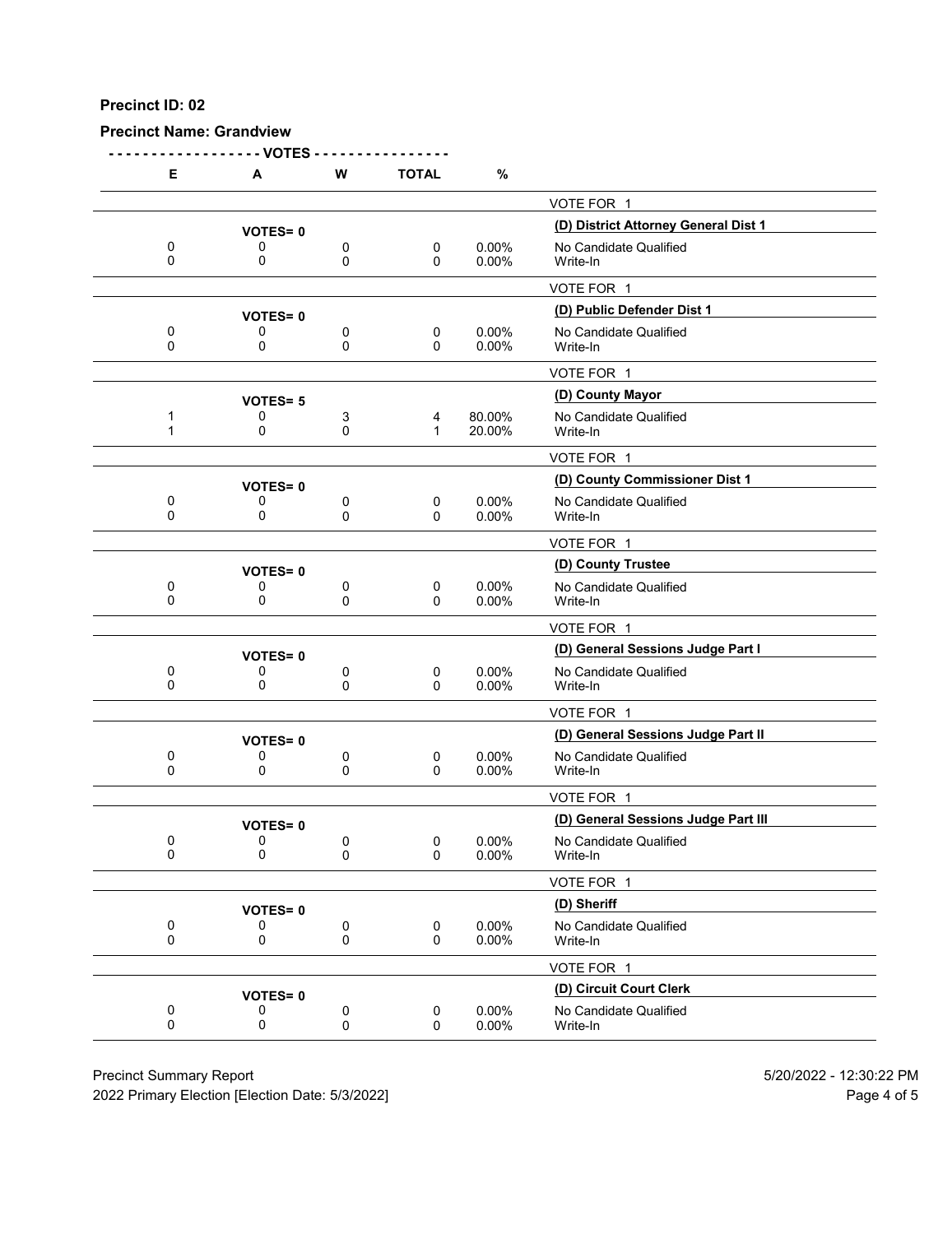**Precinct Name: Grandview**

|   | VOTES - -      |        |              |                      |                                    |  |
|---|----------------|--------|--------------|----------------------|------------------------------------|--|
| Е | A              | W      | <b>TOTAL</b> | %                    |                                    |  |
|   |                |        |              |                      | VOTE FOR 1                         |  |
|   | <b>VOTES=0</b> |        |              |                      | (D) County Clerk                   |  |
| 0 | 0<br>0         | 0<br>0 | 0<br>0       | $0.00\%$<br>$0.00\%$ | No Candidate Qualified<br>Write-In |  |
|   |                |        |              |                      |                                    |  |
|   |                |        |              |                      | VOTE FOR 1                         |  |
|   | <b>VOTES=0</b> |        |              |                      | (D) Register of Deeds              |  |
| 0 | 0              | 0      | 0            | $0.00\%$             | No Candidate Qualified             |  |
|   | 0              | 0      | 0            | $0.00\%$             | Write-In                           |  |
|   |                |        |              |                      |                                    |  |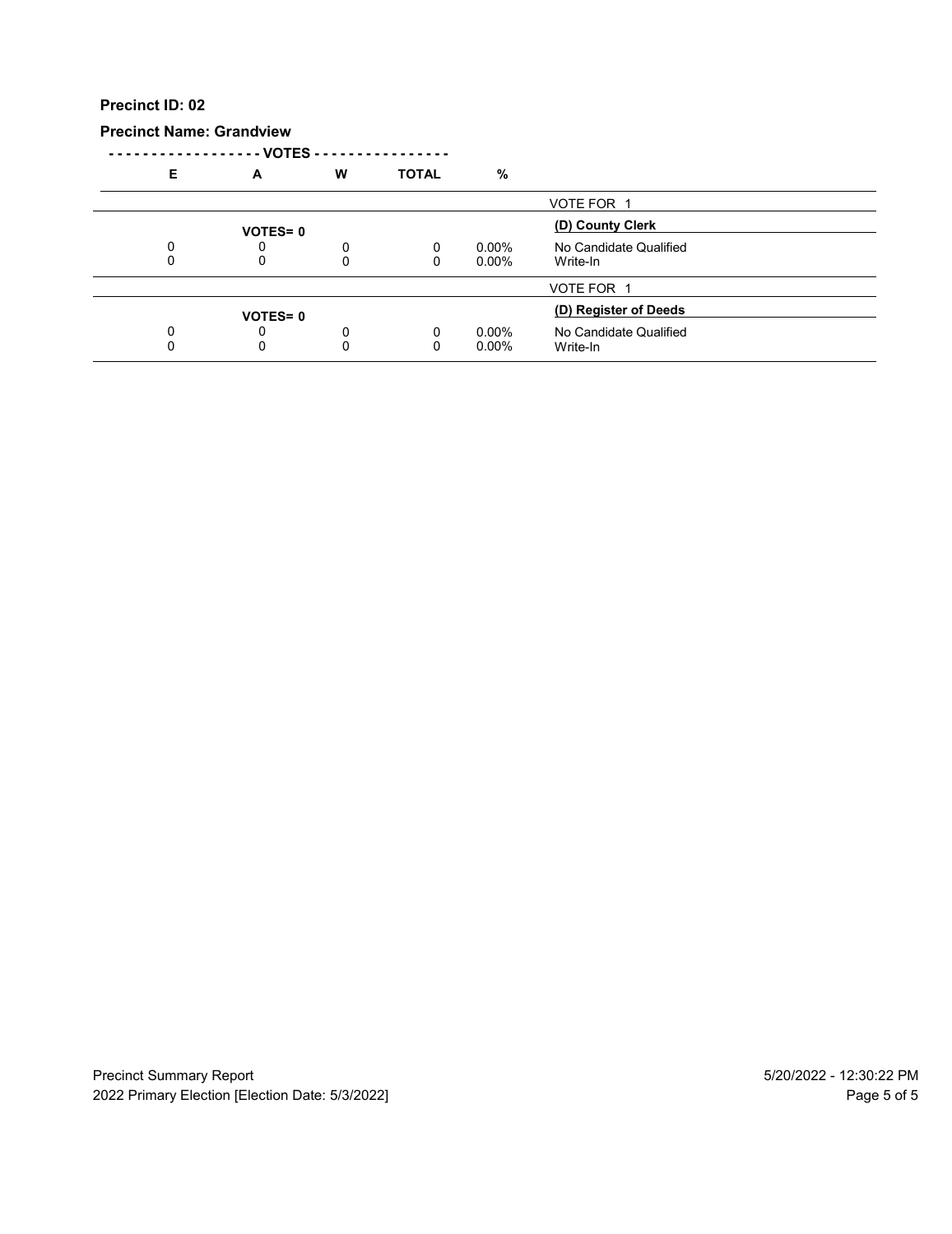**EXECUNCT STATUS:** REPORTED



# **Washington County, Tennessee**

**2022 Primary Election**

# **TNWASP22**

**5/3/2022**

| $E - #$ Of Election Day       | 596 |
|-------------------------------|-----|
| A - # Of Paper Absentee       | 44  |
| W - # Of Walk-In Early Voting | 595 |

| <b>PUBLIC COUNT:</b>  | 1235   |
|-----------------------|--------|
| <b>VOTER TURNOUT:</b> | 23.24% |
|                       | 5315   |

#### **Precinct ID: 03**

#### **Precinct Name: West View**

|--|--|

|  | <b>W</b> | <b>TOTAL</b> | $\mathbf{a}$<br>7٥ |
|--|----------|--------------|--------------------|
|  |          |              |                    |

|                |                     |          |          |                 | VOTE FOR 1                              |
|----------------|---------------------|----------|----------|-----------------|-----------------------------------------|
|                | <b>VOTES=819</b>    |          |          |                 | (R) Circuit Court Judge Part I Dist 1   |
| 399            | 30<br>0             | 385<br>4 | 814<br>5 | 99.39%<br>0.61% | J. Eddie Lauderback<br>Write-In         |
|                |                     |          |          |                 | VOTE FOR 1                              |
|                | <b>VOTES= 1,037</b> |          |          |                 | (R) Circuit Court Judge Part II Dist 1  |
| 235            | 19                  | 162      | 416      | 40.12%          | Lois Bunton-Shults-Davis                |
| 267            | 18                  | 332      | 617      | 59.50%          | Suzanne Cook                            |
| $\overline{2}$ | 0                   | 2        | 4        | 0.39%           | Write-In                                |
|                |                     |          |          |                 | VOTE FOR 1                              |
|                | <b>VOTES=939</b>    |          |          |                 | (R) Chancellor Dist 1                   |
| 447            | 33                  | 454      | 934      | 99.47%          | John C. Rambo                           |
|                | 0                   | 4        | 5        | 0.53%           | Write-In                                |
|                |                     |          |          |                 | VOTE FOR 1                              |
|                | <b>VOTES= 855</b>   |          |          |                 | (R) Criminal Court Judge Part I Dist 1  |
| 414            | 28                  | 409      | 851      | 99.53%          | Lisa Nidiffer Rice                      |
|                | 0                   | 3        | 4        | 0.47%           | Write-In                                |
|                |                     |          |          |                 | VOTE FOR 1                              |
|                | <b>VOTES= 809</b>   |          |          |                 | (R) Criminal Court Judge Part II Dist 1 |
| 397            | 28                  | 381      | 806      | 99.63%          | Stacy L. Street                         |
|                | 0                   | 2        | 3        | 0.37%           | Write-In                                |

Precinct Summary Report 60 and 5/20/2022 - 12:30:22 PM 2022 Primary Election [Election Date: 5/3/2022] **Page 1 of 5** and 2022 Primary Election Date: 5/3/2022]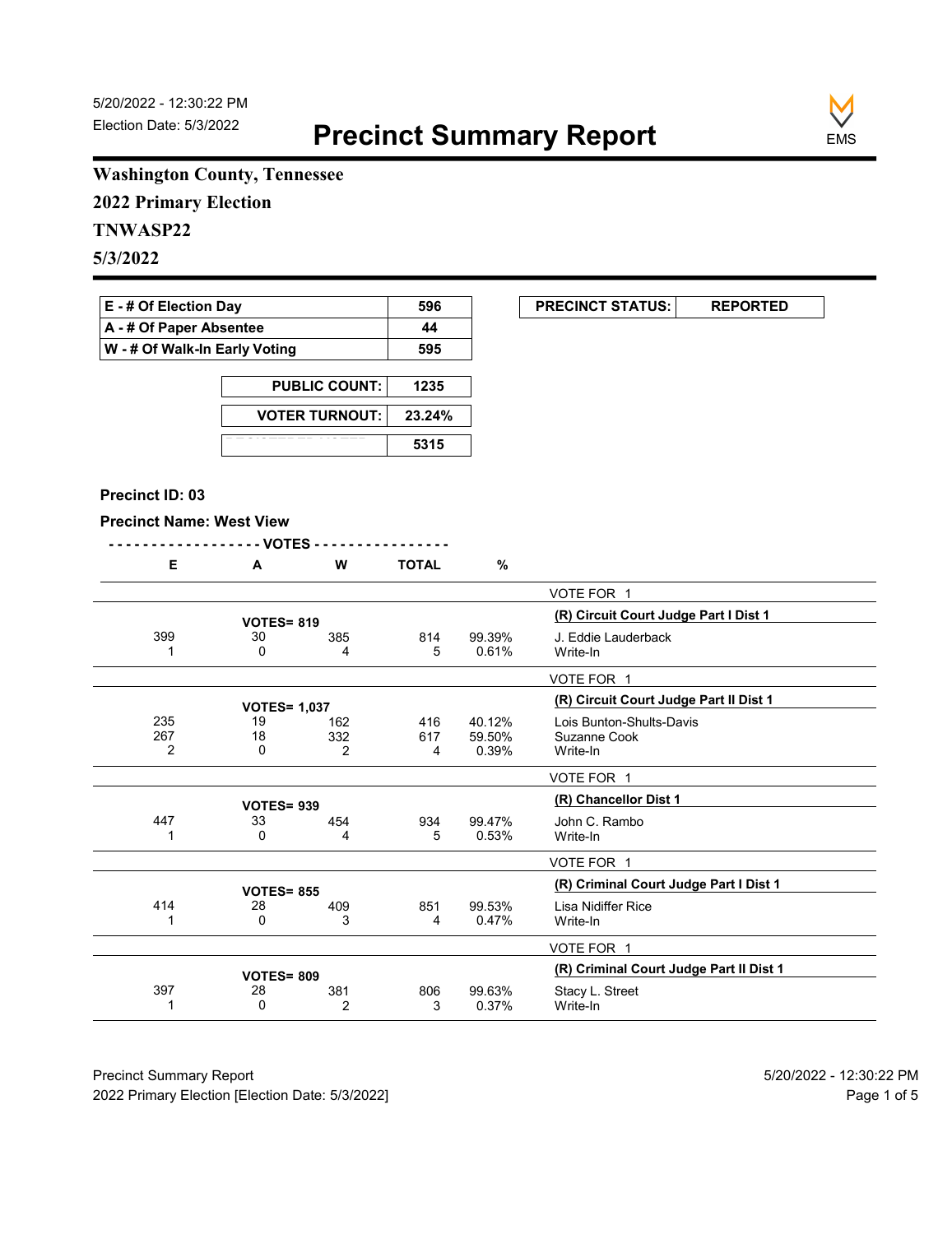## **Precinct Name: West View**

**- - - - - - - - - - - - - - - - - - VOTES - - - - - - - - - - - - - - - -**

| Е                     | A                   | W                     | <b>TOTAL</b>   | %                |                                       |
|-----------------------|---------------------|-----------------------|----------------|------------------|---------------------------------------|
|                       |                     |                       |                |                  | VOTE FOR 1                            |
|                       | <b>VOTES= 804</b>   |                       |                |                  | (R) District Attorney General Dist 1  |
| 395                   | 27                  | 380                   | 802            | 99.75%           | <b>Steve Finney</b>                   |
| 0                     | 0                   | $\overline{2}$        | $\overline{2}$ | 0.25%            | Write-In                              |
|                       |                     |                       |                |                  | VOTE FOR 1                            |
|                       | <b>VOTES= 806</b>   |                       |                |                  | (R) Public Defender Dist 1            |
| 396                   | 28                  | 380                   | 804            | 99.75%           | Jeff Kelly                            |
| 0                     | $\mathbf 0$         | 2                     | 2              | 0.25%            | Write-In                              |
|                       |                     |                       |                |                  | VOTE FOR 1                            |
|                       | <b>VOTES= 1,186</b> |                       |                |                  | (R) County Mayor                      |
| 164                   | 14                  | 189                   | 367            | 30.94%           | Joe Grandy                            |
| 411                   | 29                  | 375                   | 815            | 68.72%           | Robert H. (Robbie) Tester             |
| 2                     | 0                   | 2                     | 4              | 0.34%            | Write-In                              |
|                       |                     |                       |                |                  | VOTE FOR 1                            |
|                       | <b>VOTES= 1,162</b> |                       |                |                  | (R) County Commissioner Dist 2        |
| 232                   | 22                  | 217                   | 471            | 40.53%           | Jason Day                             |
| 328<br>$\overline{2}$ | 20<br>0             | 339<br>$\overline{2}$ | 687<br>4       | 59.12%<br>0.34%  | Marty Johnson<br>Write-In             |
|                       |                     |                       |                |                  |                                       |
|                       |                     |                       |                |                  | VOTE FOR 1                            |
|                       | <b>VOTES= 942</b>   |                       |                |                  | (R) County Trustee                    |
| 462                   | 31                  | 448                   | 941            | 99.89%           | <b>Rick Storey</b>                    |
| 0                     | 0                   | 1                     | $\mathbf{1}$   | 0.11%            | Write-In                              |
|                       |                     |                       |                |                  | VOTE FOR 1                            |
|                       | <b>VOTES= 944</b>   |                       |                |                  | (R) General Sessions Judge Part I     |
| 177                   | 17                  | 177                   | 371            | 39.30%           | <b>Todd Hull</b>                      |
| 277<br>0              | 19<br>0             | 274<br>3              | 570<br>3       | 60.38%<br>0.32%  | Robert G. Lincoln                     |
|                       |                     |                       |                |                  | Write-In                              |
|                       |                     |                       |                |                  | VOTE FOR 1                            |
|                       | <b>VOTES=920</b>    |                       |                |                  | (R) General Sessions Judge Part II    |
| 271                   | 18                  | 274                   | 563            | 61.20%           | Janet Vest Hardin                     |
| 164<br>1              | 13<br>0             | 177<br>2              | 354<br>3       | 38.48%<br>0.33%  | Joshua P. Sutherland, III<br>Write-In |
|                       |                     |                       |                |                  |                                       |
|                       |                     |                       |                |                  | VOTE FOR 1                            |
|                       | <b>VOTES= 1,065</b> |                       |                |                  | (R) General Sessions Judge Part III   |
| 228                   | 10                  | 211                   | 449            | 42.16%           | Johnathan A. Minga                    |
| 181<br>97             | 19<br>8             | 173<br>137            | 373<br>242     | 35.02%<br>22.72% | Michael Rasnake<br>Stephanie Sherwood |
| 0                     | 0                   | 1                     | 1              | 0.09%            | Write-In                              |
|                       |                     |                       |                |                  |                                       |

Precinct Summary Report 60 and 5/20/2022 - 12:30:22 PM 2022 Primary Election [Election Date: 5/3/2022] **Page 2 of 5** and 2012 Primary Election Date: 5/3/2022]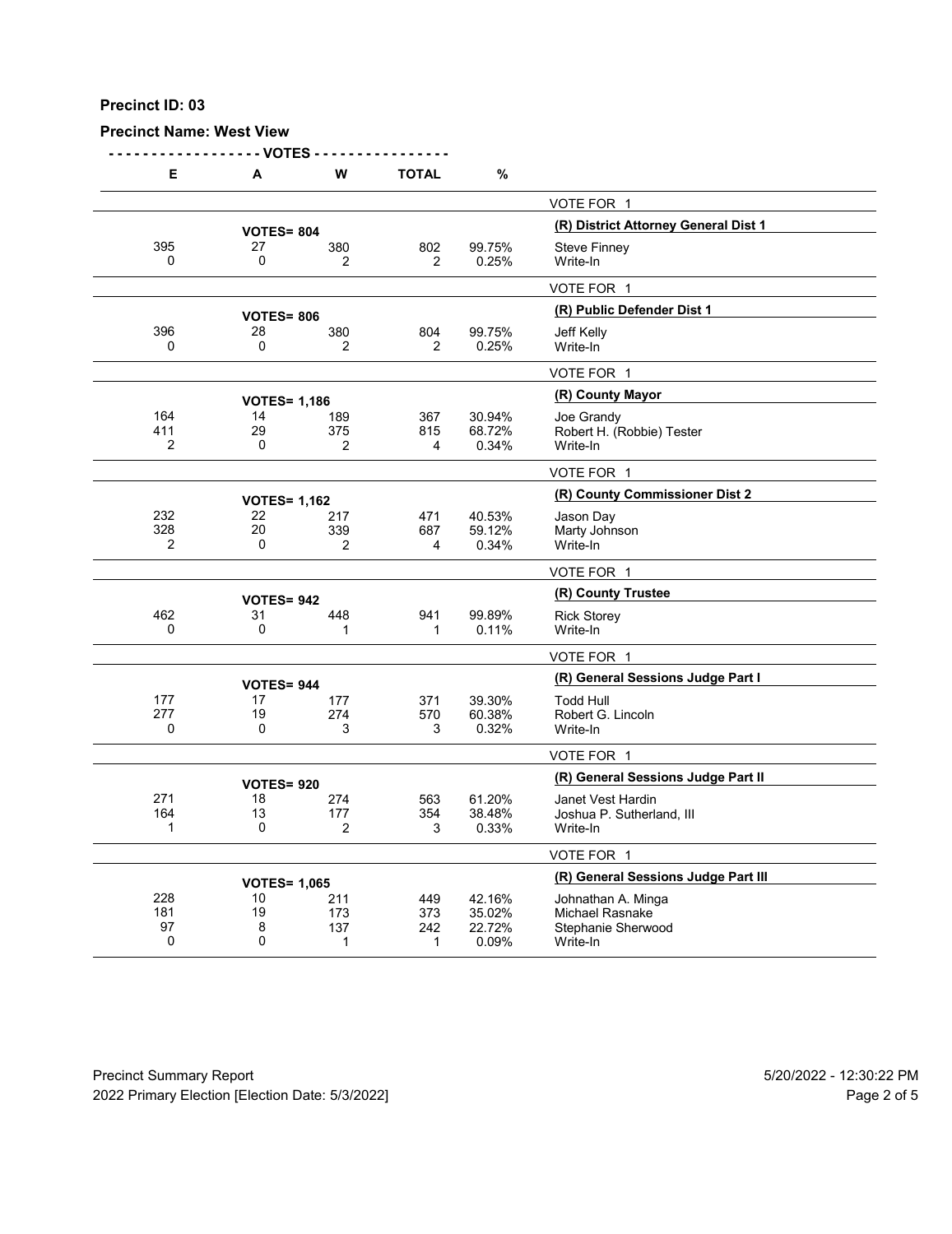## **Precinct Name: West View**

**- - - - - - - - - - - - - - - - - - VOTES - - - - - - - - - - - - - - - -**

| Е         | А              | W                   | <b>TOTAL</b> | $\%$             |                                                     |
|-----------|----------------|---------------------|--------------|------------------|-----------------------------------------------------|
|           |                |                     |              |                  | VOTE FOR 1                                          |
|           |                | <b>VOTES= 1,199</b> |              |                  | (R) Sheriff                                         |
| 81<br>414 | 15<br>20       | 99                  | 195          | 16.26%           | Leighta Laitinen                                    |
| 82        | 8              | 407<br>71           | 841<br>161   | 70.14%<br>13.43% | Keith Sexton<br>Michael Templeton                   |
| 2         | 0              | 0                   | 2            | 0.17%            | Write-In                                            |
|           |                |                     |              |                  | VOTE FOR 1                                          |
|           |                | <b>VOTES= 845</b>   |              |                  | (R) Circuit Court Clerk                             |
| 404       | 27             | 411                 | 842          | 99.64%           | <b>Brenda Downes</b>                                |
| 1         | 0              | 2                   | 3            | 0.36%            | Write-In                                            |
|           |                |                     |              |                  | VOTE FOR 1                                          |
|           |                | <b>VOTES= 1,152</b> |              |                  | (R) County Clerk                                    |
| 193       | 12             | 190                 | 395          | 34.29%           | Danny Edens                                         |
| 361       | 28             | 368                 | 757          | 65.71%           | Cheryl Storey                                       |
| 0         | 0              | 0                   | 0            | 0.00%            | Write-In                                            |
|           |                |                     |              |                  | VOTE FOR 1                                          |
|           |                | <b>VOTES= 904</b>   |              |                  | (R) Register of Deeds                               |
| 440       | 30             | 433                 | 903          | 99.89%           | Teresa H. Bowman                                    |
| 0         | 0              | 1                   | 1            | 0.11%            | Write-In                                            |
|           |                |                     |              |                  | VOTE FOR 3                                          |
|           |                | <b>VOTES= 2,707</b> |              |                  | (R) County SB District 1                            |
| 175       | 8              | 211                 | 394          | 14.55%           | Kerrie Aistrop                                      |
| 264       | 16             | 262                 | 542          | 20.02%           | Annette Buchanan                                    |
| 300       | 19             | 274                 | 593          | 21.91%           | Cody Day                                            |
| 296       | 25             | 265                 | 586          | 21.65%           | <b>Keith Ervin</b>                                  |
| 279       | 23             | 288                 | 590          | 21.80%           | <b>Vince Walters</b>                                |
| 0         | 0              | 1                   | 1            | 0.04%            | Write-In                                            |
| 0<br>0    | 0<br>0         | 0                   | 0            | 0.00%            | Write-In                                            |
|           |                | 1                   | 1            | 0.04%            | Write-In                                            |
|           |                |                     |              |                  | VOTE FOR 1                                          |
|           |                | <b>VOTES= 792</b>   |              |                  | (R) County Constable District 1                     |
| 393<br>6  | 19<br>0        | 370<br>4            | 782<br>10    | 98.74%<br>1.26%  | Andy Register<br>Write-In                           |
|           |                |                     |              |                  |                                                     |
|           |                |                     |              |                  | VOTE FOR 1<br>(D) Circuit Court Judge Part I Dist 1 |
|           | <b>VOTES=1</b> |                     |              |                  |                                                     |
| 0<br>1    | 0<br>0         | 0<br>0              | 0<br>1       | 0.00%<br>100.00% | No Candidate Qualified<br>Write-In                  |
|           |                |                     |              |                  | VOTE FOR 1                                          |
|           | <b>VOTES=1</b> |                     |              |                  | (D) Circuit Court Judge Part II Dist 1              |
| 0         | 0              | 0                   | $\pmb{0}$    | 0.00%            | No Candidate Qualified                              |
| 1         | 0              | 0                   | 1            | 100.00%          | Write-In                                            |
|           |                |                     |              |                  |                                                     |

Precinct Summary Report 60 and 5/20/2022 - 12:30:22 PM 2022 Primary Election [Election Date: 5/3/2022] 2022 Primary Election 5 and 5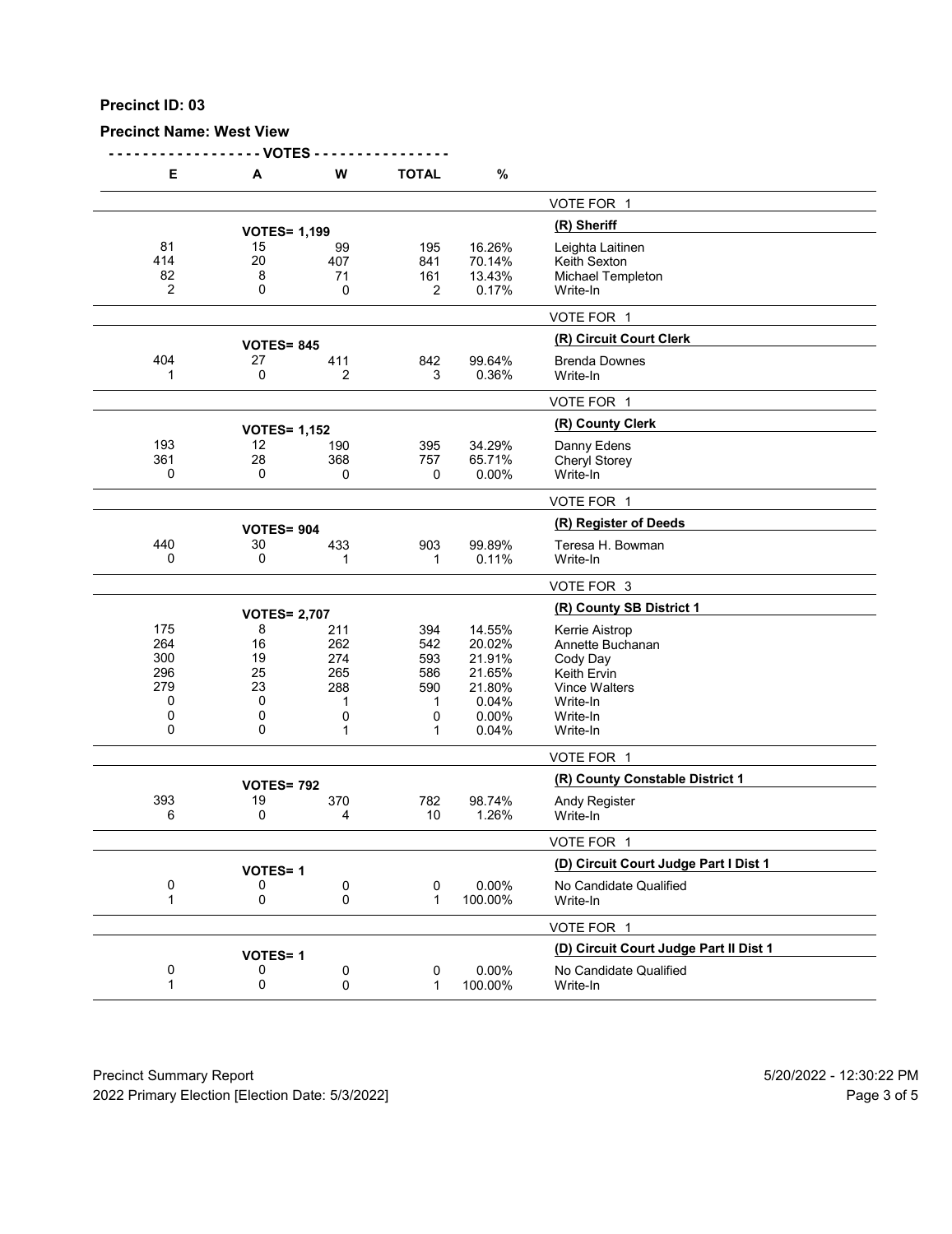#### **Precinct Name: West View**

**- - - - - - - - - - - - - - - - - - VOTES - - - - - - - - - - - - - - - - E A W TOTAL %** VOTE FOR 1 **(D) Chancellor Dist 1 VOTES= <sup>0</sup>** 0 0 0 0 0 0.00% No Candidate Qualified<br>0 0 0 0 0.00% Write-In 0 0 0 0 0.00% Write-In VOTE FOR 1 **(D) Criminal Court Judge Part I Dist 1 VOTES= <sup>0</sup>** 0 0 0 0 0 0.00% No Candidate Qualified<br>0 0 0 0 0.00% Write-In 0 0 0 0 0.00% Write-In VOTE FOR 1 **(D) Criminal Court Judge Part II Dist 1 VOTES= <sup>0</sup>** 0 0 0 0 0.00% No Candidate Qualified<br>0 0 0 0 0.00% Write-In 0 0 0 0 0.00% Write-In VOTE FOR 1 **(D) District Attorney General Dist 1 VOTES= <sup>0</sup>** 0 0 0 0 0 0.00% No Candidate Qualified<br>0 0 0 0 0.00% Write-In 0 0 0 0 0.00% Write-In VOTE FOR 1 **VOTES= 0**<br>0 0 0 0 0 0.00% No Candidate Qualified 0 0 0 0 0 0.00% No Candidate Qualified<br>0 0 0 0 0.00% Write-In 0 0 0 0 0.00% Write-In VOTE FOR 1 **(D) County Mayor VOTES= <sup>7</sup>** 2 0 4 6 85.71% No Candidate Qualified 0 0 1 1 14.29% Write-In VOTE FOR 1 **(D) County Commissioner Dist 2 VOTES= <sup>1</sup>** 0 0 0 0 0 0.00% No Candidate Qualified<br>1 0 0 0 1 100.00% Write-In 1 0 0 1 100.00% Write-In VOTE FOR 1 **VOTES= 0**<br>
0 0 0 0.00% No Candidate Qualifi 0 0 0 0 0 0.00% No Candidate Qualified<br>0 0 0 0 0.00% Write-In 0 0 0 0 0.00% Write-In VOTE FOR 1 **(D) General Sessions Judge Part I VOTES= <sup>0</sup>** 0 0 0 0 0.00% No Candidate Qualified<br>0 0 0 0 0.00% Write-In 0 0 0 0 0.00% Write-In VOTE FOR 1 **VOTES= 0**<br>0 0 0 0 0 0.00% **No Candidate Qualified** 0 0 0 0 0 0.00% No Candidate Qualified<br>0 0 0 0 0.00% Write-In 0 0 0 0 0.00% Write-In

Precinct Summary Report 5/20/2022 - 12:30:22 PM

2022 Primary Election [Election Date: 5/3/2022] Page 4 of 5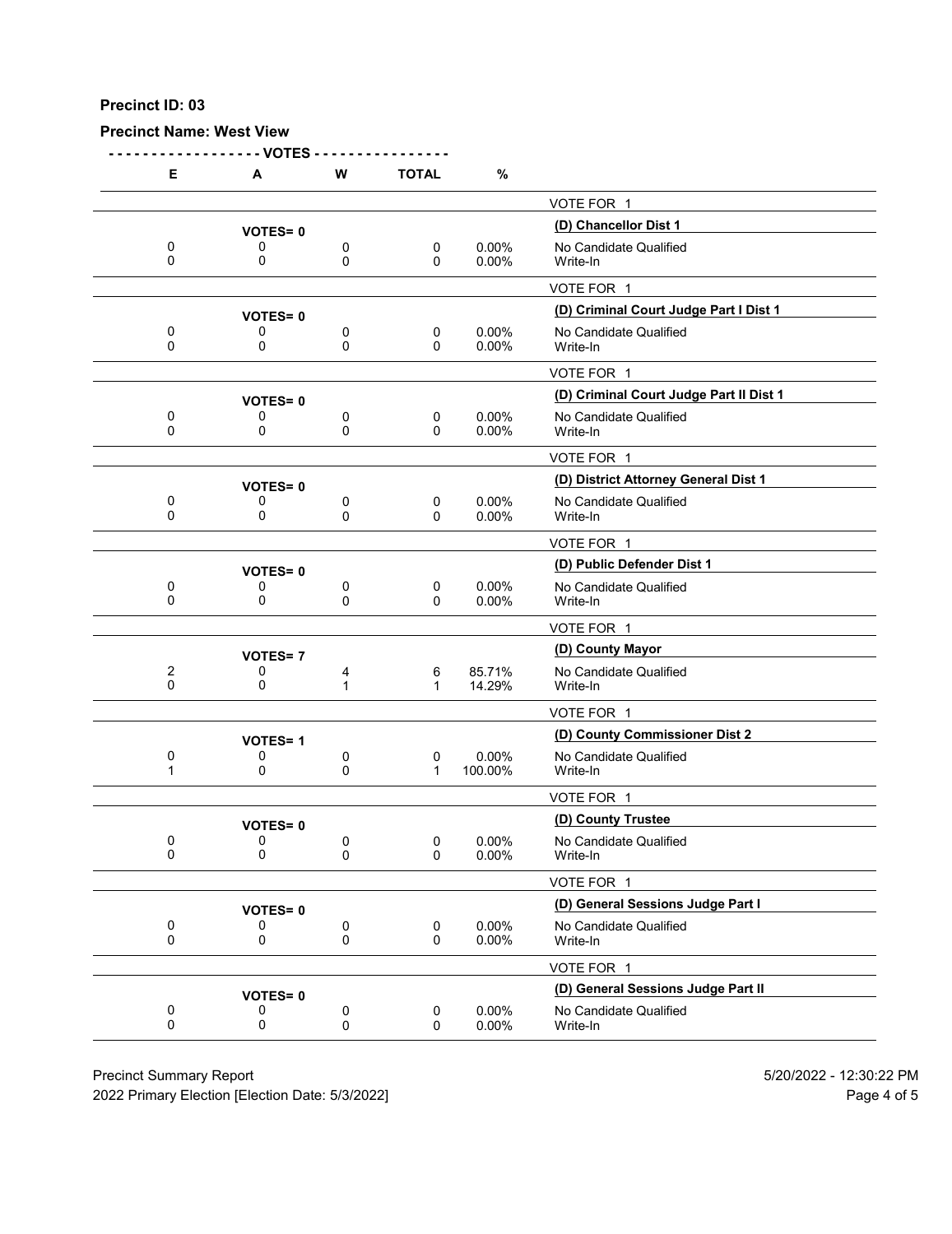#### **Precinct Name: West View**

**- - - - - - - - - - - - - - - - - - VOTES - - - - - - - - - - - - - - - - E A W TOTAL %** VOTE FOR 1 **VOTES= 0**<br>0 0 0 0 0 0.00% No Candidate Qualified 0 0 0 0 0 0.00% No Candidate Qualified<br>0 0 0 0 0.00% Write-In 0 0 0 0 0.00% Write-In VOTE FOR 1 **(D) Sheriff VOTES= <sup>0</sup>** 0 0 0 0 0 0.00% No Candidate Qualified<br>0 0 0 0 0.00% Write-In 0 0 0 0 0.00% Write-In VOTE FOR 1 **(D) Circuit Court Clerk VOTES= <sup>0</sup>** 0 0 0 0 0 0.00% No Candidate Qualified<br>0 0 0 0 0.00% Write-In 0 0 0 0 0.00% Write-In VOTE FOR 1 **(D) County Clerk VOTES= <sup>0</sup>** 0 0 0 0 0 0.00% No Candidate Qualified<br>0 0 0 0 0.00% Write-In 0 0 0 0 0.00% Write-In VOTE FOR 1 **(D) Register of Deeds VOTES= <sup>0</sup>** 0 0 0 0 0 0.00% No Candidate Qualified<br>0 0 0 0 0.00% Write-In 0 0 0 0 0.00% Write-In VOTE FOR 3 **(D) County SB District 1 VOTES= <sup>0</sup>** 0 0 0 0 0.00% No Candidate Qualified<br>0 0 0 0 0.00% Write-In 0 0 0 0 0.00% Write-In 0 0 0 0 0.00% Write-In 0 0 0 0 0.00% Write-In VOTE FOR 1 **VOTES= 0**<br>0 0 0 0 0 0.00% **No Candidate Qualified** 0 0 0 0 0 0.00% No Candidate Qualified<br>0 0 0 0 0.00% Write-In 0 0 0 0 0.00% Write-In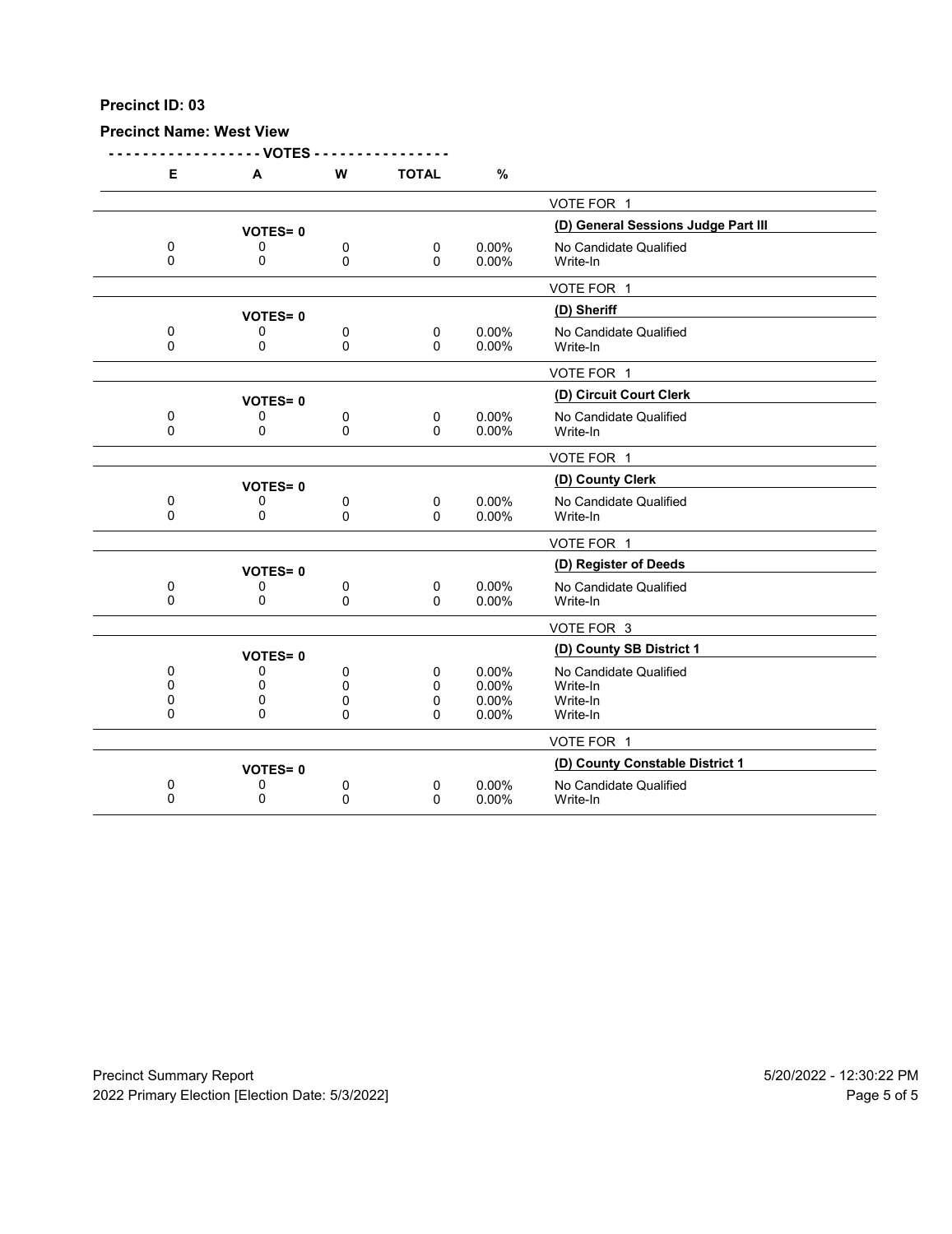**EXECUNCT STATUS:** REPORTED



# **Washington County, Tennessee**

**2022 Primary Election**

# **TNWASP22**

**5/3/2022**

| <b>E</b> - # Of Election Day       | 313 |
|------------------------------------|-----|
| $\mathsf{A}$ - # Of Paper Absentee | 33  |
| W - # Of Walk-In Early Voting      | 486 |

| <b>PUBLIC COUNT:</b>  | 832    |
|-----------------------|--------|
| <b>VOTER TURNOUT:</b> | 19.79% |
|                       | 4205   |

#### **Precinct ID: 04**

## **Precinct Name: Visitors Center**

| Е              | A                 | W   | <b>TOTAL</b>   | $\%$     |                                         |
|----------------|-------------------|-----|----------------|----------|-----------------------------------------|
|                |                   |     |                |          | VOTE FOR 1                              |
|                | <b>VOTES= 607</b> |     |                |          | (R) Circuit Court Judge Part I Dist 1   |
| 238            | 26                | 343 | 607            | 100.00%  | J. Eddie Lauderback                     |
| 0              | $\Omega$          | 0   | $\mathbf{0}$   | $0.00\%$ | Write-In                                |
|                |                   |     |                |          | VOTE FOR 1                              |
|                | <b>VOTES= 717</b> |     |                |          | (R) Circuit Court Judge Part II Dist 1  |
| 78             | 9                 | 133 | 220            | 30.68%   | Lois Bunton-Shults-Davis                |
| 199            | 19                | 277 | 495            | 69.04%   | Suzanne Cook                            |
| $\overline{2}$ | $\Omega$          | 0   | 2              | 0.28%    | Write-In                                |
|                |                   |     |                |          | VOTE FOR 1                              |
|                | <b>VOTES= 648</b> |     |                |          | (R) Chancellor Dist 1                   |
| 254            | 25                | 368 | 647            | 99.85%   | John C. Rambo                           |
| 0              | 0                 | 1   | 1              | 0.15%    | Write-In                                |
|                |                   |     |                |          | VOTE FOR 1                              |
|                | <b>VOTES= 625</b> |     |                |          | (R) Criminal Court Judge Part I Dist 1  |
| 245            | 24                | 354 | 623            | 99.68%   | Lisa Nidiffer Rice                      |
| 0              | $\overline{2}$    | 0   | $\overline{2}$ | 0.32%    | Write-In                                |
|                |                   |     |                |          |                                         |
|                |                   |     |                |          | VOTE FOR 1                              |
|                | <b>VOTES= 594</b> |     |                |          | (R) Criminal Court Judge Part II Dist 1 |
| 234            | 25                | 335 | 594            | 100.00%  | Stacy L. Street                         |
| 0              | $\Omega$          | 0   | 0              | $0.00\%$ | Write-In                                |

Precinct Summary Report 60 and 5/20/2022 - 12:30:22 PM 2022 Primary Election [Election Date: 5/3/2022] **Page 1 of 5** and 2022 Primary Election Date: 5/3/2022]

 $\overline{\phantom{0}}$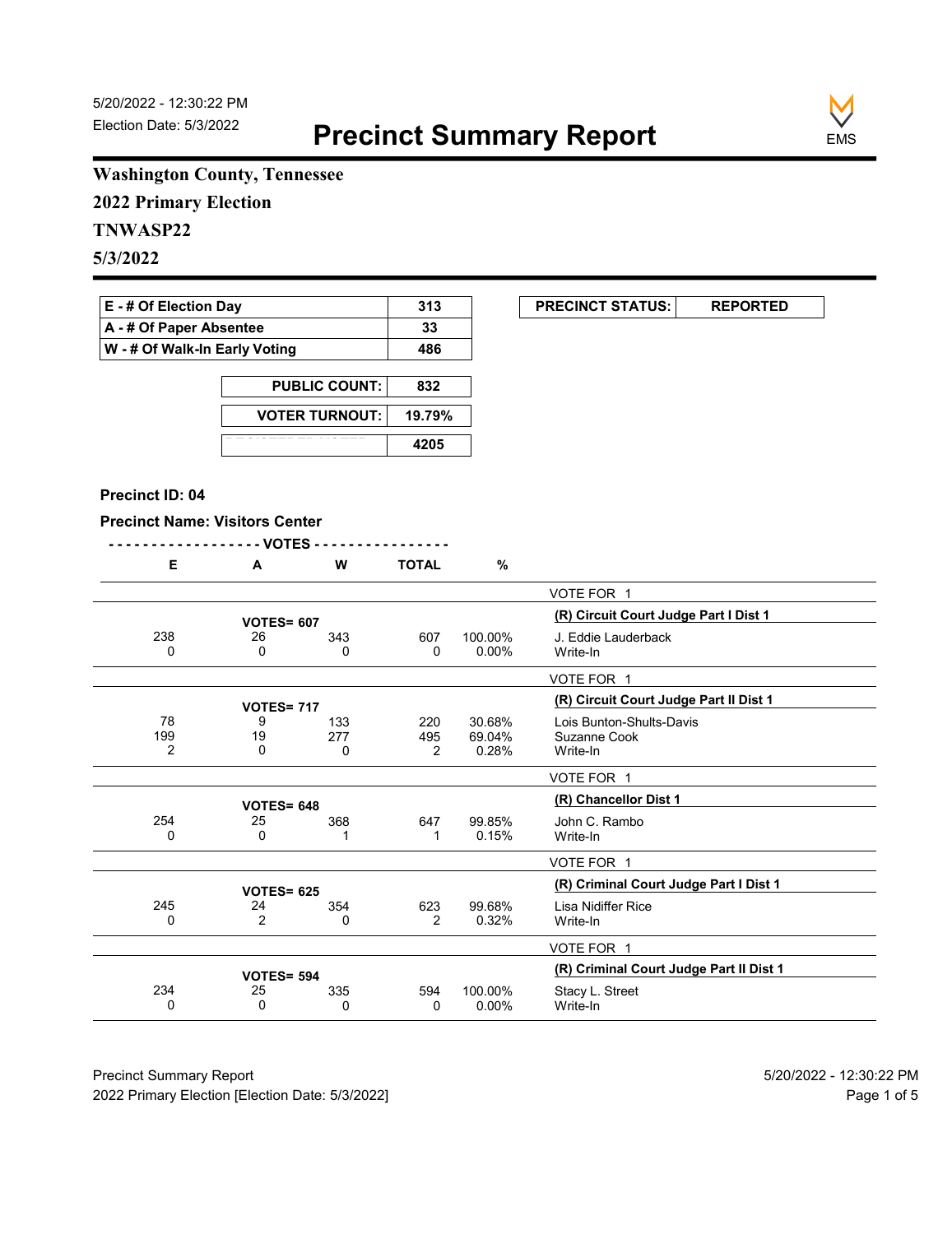### **Precinct Name: Visitors Center**

**- - - - - - - - - - - - - - - - - - VOTES - - - - - - - - - - - - - - - -**

| Е          | A                       | W               | <b>TOTAL</b>        | %               |                                       |
|------------|-------------------------|-----------------|---------------------|-----------------|---------------------------------------|
|            |                         |                 |                     |                 | VOTE FOR 1                            |
|            | <b>VOTES= 594</b>       |                 |                     |                 | (R) District Attorney General Dist 1  |
| 235        | 26                      | 333             | 594                 | 100.00%         | <b>Steve Finney</b>                   |
| $\Omega$   | $\mathbf 0$             | 0               | 0                   | $0.00\%$        | Write-In                              |
|            |                         |                 |                     |                 | VOTE FOR 1                            |
|            | <b>VOTES= 596</b>       |                 |                     |                 | (R) Public Defender Dist 1            |
| 232        | 27                      | 337             | 596                 | 100.00%         | Jeff Kelly                            |
| $\Omega$   | $\mathbf 0$             | $\Omega$        | 0                   | $0.00\%$        | Write-In                              |
|            |                         |                 |                     |                 | VOTE FOR 1                            |
|            | <b>VOTES= 791</b>       |                 |                     |                 | (R) County Mayor                      |
| 169<br>133 | 21<br>10                | 277             | 467                 | 59.04%          | Joe Grandy                            |
| 0          | 0                       | 181<br>$\Omega$ | 324<br>$\mathbf{0}$ | 40.96%<br>0.00% | Robert H. (Robbie) Tester<br>Write-In |
|            |                         |                 |                     |                 | VOTE FOR 1                            |
|            |                         |                 |                     |                 | (R) County Commissioner Dist 3        |
| 258        | <b>VOTES= 651</b><br>22 | 367             | 647                 | 99.39%          | Jerome K Fitzgerald                   |
| 1          | 0                       | 3               | 4                   | 0.61%           | Write-In                              |
|            |                         |                 |                     |                 | VOTE FOR 1                            |
|            | <b>VOTES= 653</b>       |                 |                     |                 | (R) County Trustee                    |
| 251        | 24                      | 377             | 652                 | 99.85%          | <b>Rick Storey</b>                    |
| 1          | 0                       | $\Omega$        | $\mathbf{1}$        | 0.15%           | Write-In                              |
|            |                         |                 |                     |                 | VOTE FOR 1                            |
|            | <b>VOTES= 680</b>       |                 |                     |                 | (R) General Sessions Judge Part I     |
| 93         | 7                       | 114             | 214                 | 31.47%          | <b>Todd Hull</b>                      |
| 172<br>0   | 17<br>0                 | 276<br>1        | 465<br>$\mathbf{1}$ | 68.38%<br>0.15% | Robert G. Lincoln<br>Write-In         |
|            |                         |                 |                     |                 | VOTE FOR 1                            |
|            |                         |                 |                     |                 | (R) General Sessions Judge Part II    |
| 164        | <b>VOTES= 668</b><br>17 | 239             | 420                 | 62.87%          | Janet Vest Hardin                     |
| 97         | 6                       | 145             | 248                 | 37.13%          | Joshua P. Sutherland, III             |
| 0          | 0                       | $\Omega$        | 0                   | 0.00%           | Write-In                              |
|            |                         |                 |                     |                 | VOTE FOR 1                            |
|            | <b>VOTES= 754</b>       |                 |                     |                 | (R) General Sessions Judge Part III   |
| 116        | 10                      | 169             | 295                 | 39.12%          | Johnathan A. Minga                    |
| 102        | 7                       | 182             | 291                 | 38.59%          | <b>Michael Rasnake</b>                |
| 75<br>0    | 8<br>0                  | 85<br>0         | 168<br>0            | 22.28%<br>0.00% | Stephanie Sherwood<br>Write-In        |
|            |                         |                 |                     |                 |                                       |

Precinct Summary Report 60 and 5/20/2022 - 12:30:22 PM 2022 Primary Election [Election Date: 5/3/2022] **Page 2 of 5** and 2012 Primary Election Date: 5/3/2022]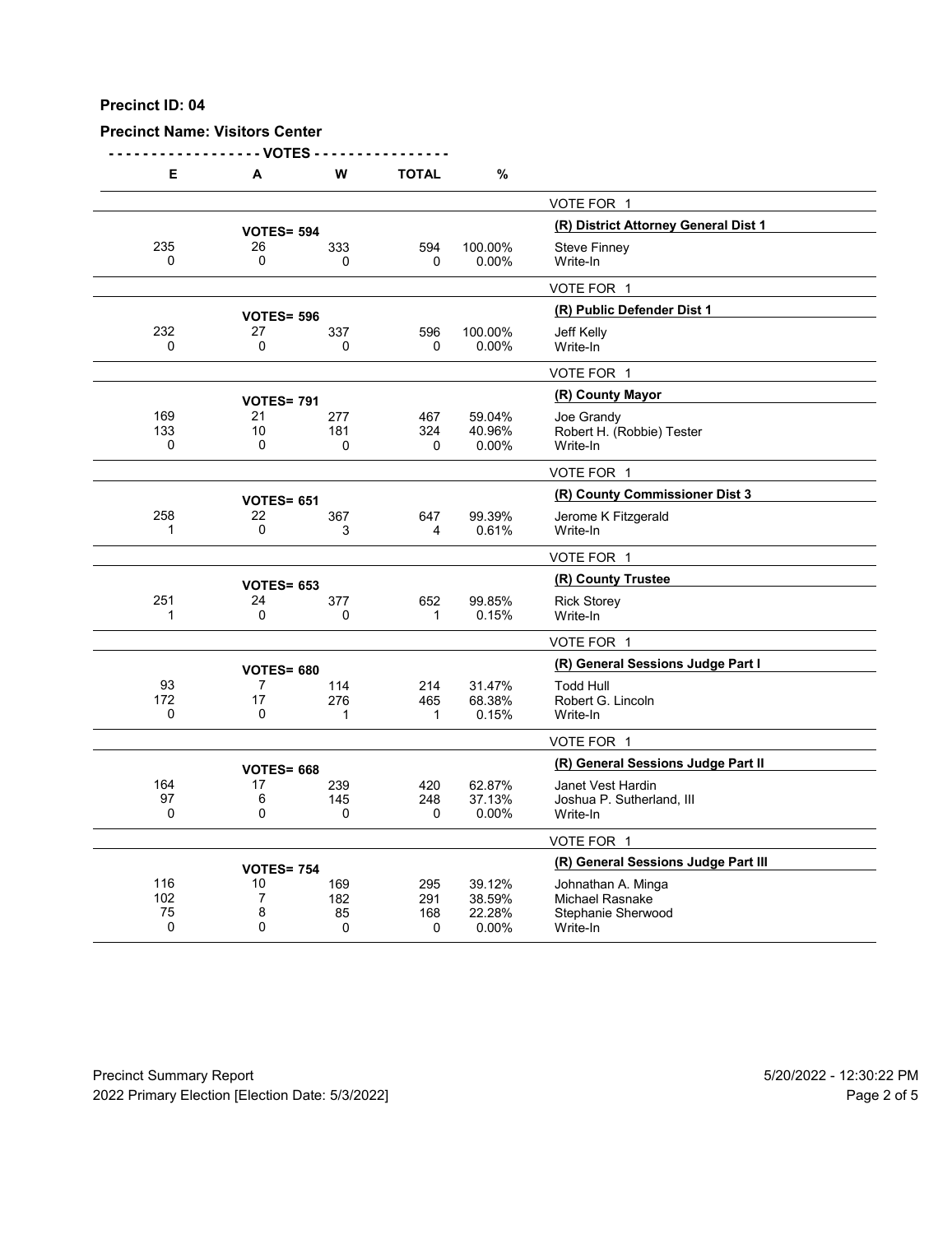## **Precinct Name: Visitors Center**

**- - - - - - - - - - - - - - - - - - VOTES - - - - - - - - - - - - - - - -**

| Е         | А                       | W                   | <b>TOTAL</b>             | $\%$             |                                         |
|-----------|-------------------------|---------------------|--------------------------|------------------|-----------------------------------------|
|           |                         |                     |                          |                  | VOTE FOR 1                              |
|           | <b>VOTES= 797</b>       |                     |                          |                  | (R) Sheriff                             |
| 60<br>213 | 13<br>12                | 88<br>326           | 161<br>551               | 20.20%<br>69.13% | Leighta Laitinen<br>Keith Sexton        |
| 31<br>0   | 2<br>0                  | 52<br>0             | 85<br>0                  | 10.66%<br>0.00%  | Michael Templeton<br>Write-In           |
|           |                         |                     |                          |                  | VOTE FOR 1                              |
|           | <b>VOTES= 649</b>       |                     |                          |                  | (R) Circuit Court Clerk                 |
| 248<br>0  | 25<br>0                 | 375<br>1            | 648<br>1                 | 99.85%<br>0.15%  | <b>Brenda Downes</b><br>Write-In        |
|           |                         |                     |                          |                  | VOTE FOR 1                              |
|           | <b>VOTES= 763</b>       |                     |                          |                  | (R) County Clerk                        |
| 99        | 7                       | 108                 | 214                      | 28.05%           | Danny Edens                             |
| 188<br>0  | 19<br>0                 | 342<br>0            | 549<br>0                 | 71.95%<br>0.00%  | <b>Cheryl Storey</b><br>Write-In        |
|           |                         |                     |                          |                  | VOTE FOR 1                              |
|           |                         |                     |                          |                  | (R) Register of Deeds                   |
| 257       | <b>VOTES= 661</b><br>23 | 381                 | 661                      | 100.00%          | Teresa H. Bowman                        |
| 0         | 0                       | 0                   | 0                        | 0.00%            | Write-In                                |
|           |                         |                     |                          |                  | VOTE FOR 1                              |
|           | <b>VOTES=2</b>          |                     |                          |                  | (D) Circuit Court Judge Part I Dist 1   |
| 0<br>0    | 0<br>0                  | 0<br>$\overline{2}$ | 0<br>2                   | 0.00%<br>100.00% | No Candidate Qualified<br>Write-In      |
|           |                         |                     |                          |                  | VOTE FOR 1                              |
|           | <b>VOTES=1</b>          |                     |                          |                  | (D) Circuit Court Judge Part II Dist 1  |
| 0         | 0                       | 0                   | $\pmb{0}$                | 0.00%            | No Candidate Qualified                  |
| 0         | 0                       | 1                   | $\mathbf{1}$             | 100.00%          | Write-In                                |
|           |                         |                     |                          |                  | VOTE FOR 1                              |
|           | <b>VOTES=2</b>          |                     |                          |                  | (D) Chancellor Dist 1                   |
| 0<br>0    | 0<br>0                  | 0<br>$\overline{2}$ | $\mathbf 0$<br>2         | 0.00%<br>100.00% | No Candidate Qualified<br>Write-In      |
|           |                         |                     |                          |                  | VOTE FOR 1                              |
|           | <b>VOTES=1</b>          |                     |                          |                  | (D) Criminal Court Judge Part I Dist 1  |
| 0<br>0    | 0<br>0                  | 0<br>1              | 0<br>$\mathbf{1}$        | 0.00%<br>100.00% | No Candidate Qualified<br>Write-In      |
|           |                         |                     |                          |                  | VOTE FOR 1                              |
|           | <b>VOTES=1</b>          |                     |                          |                  | (D) Criminal Court Judge Part II Dist 1 |
| 0<br>0    | 0<br>0                  | 0<br>1              | $\pmb{0}$<br>$\mathbf 1$ | 0.00%<br>100.00% | No Candidate Qualified<br>Write-In      |
|           |                         |                     |                          |                  |                                         |

Precinct Summary Report 60 and 5/20/2022 - 12:30:22 PM 2022 Primary Election [Election Date: 5/3/2022] 2022 Primary Election 5 and 5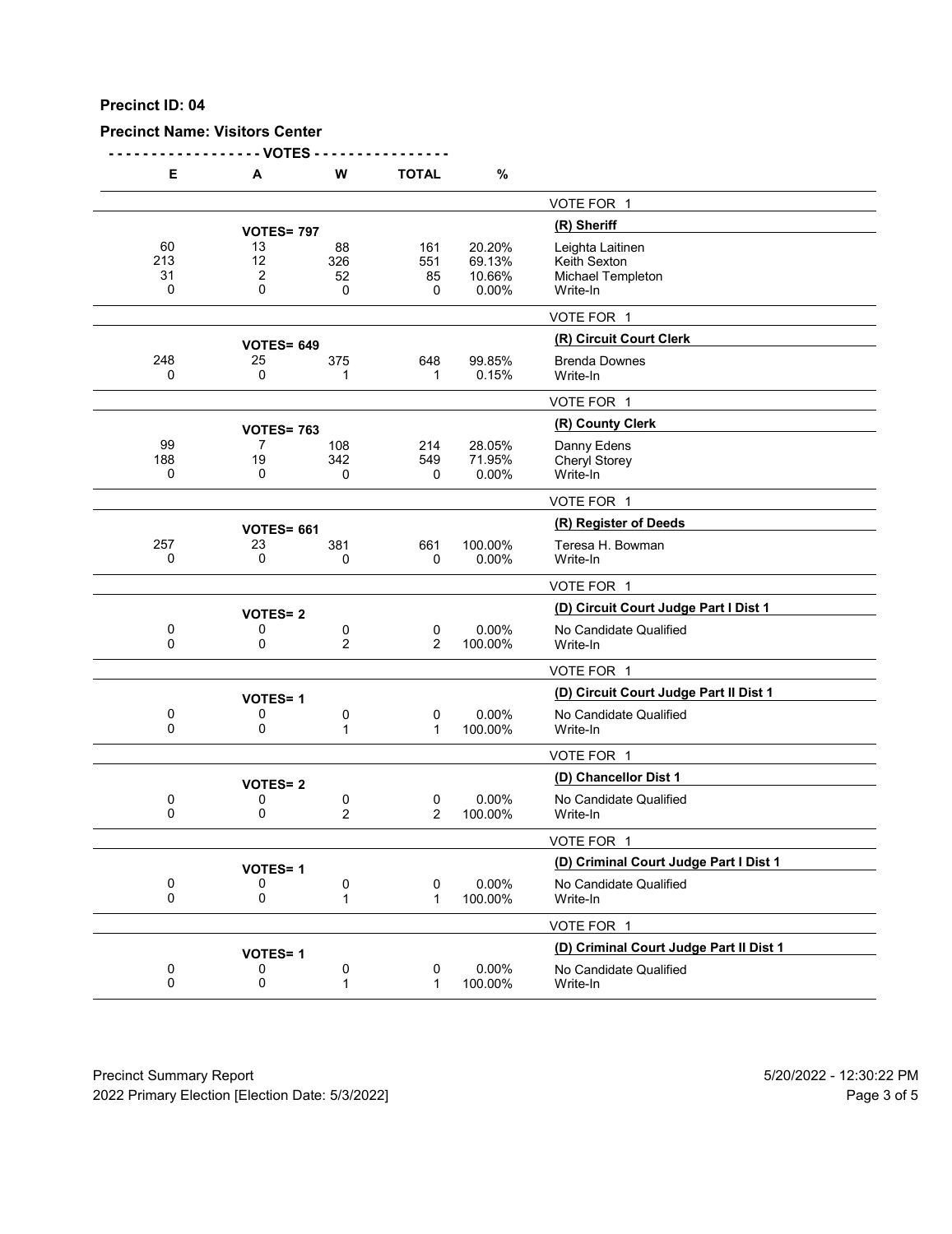#### **Precinct Name: Visitors Center**

**- - - - - - - - - - - - - - - - - - VOTES - - - - - - - - - - - - - - - -**

| Е        | A               | W            | <b>TOTAL</b>     | %                |                                      |
|----------|-----------------|--------------|------------------|------------------|--------------------------------------|
|          |                 |              |                  |                  | VOTE FOR 1                           |
|          | <b>VOTES=1</b>  |              |                  |                  | (D) District Attorney General Dist 1 |
| 0        | 0               | 0            | 0                | 0.00%            | No Candidate Qualified               |
| 0        | 0               | 1            | 1                | 100.00%          | Write-In                             |
|          |                 |              |                  |                  | VOTE FOR 1                           |
|          | <b>VOTES=1</b>  |              |                  |                  | (D) Public Defender Dist 1           |
| 0        | 0               | 0            | 0                | 0.00%            | No Candidate Qualified               |
| 0        | 0               | 1            | 1                | 100.00%          | Write-In                             |
|          |                 |              |                  |                  | VOTE FOR 1                           |
|          | <b>VOTES=12</b> |              |                  |                  | (D) County Mayor                     |
| 0<br>0   | 0<br>0          | 11           | 11               | 91.67%           | No Candidate Qualified               |
|          |                 | 1            | 1                | 8.33%            | Write-In                             |
|          |                 |              |                  |                  | VOTE FOR 1                           |
|          | <b>VOTES=1</b>  |              |                  |                  | (D) County Commissioner Dist 3       |
| 0<br>0   | 0<br>0          | 0<br>1       | 0<br>$\mathbf 1$ | 0.00%<br>100.00% | No Candidate Qualified<br>Write-In   |
|          |                 |              |                  |                  |                                      |
|          |                 |              |                  |                  | VOTE FOR 1                           |
|          | <b>VOTES=1</b>  |              |                  |                  | (D) County Trustee                   |
| 0<br>0   | 0<br>0          | 0<br>1       | 0<br>1           | 0.00%<br>100.00% | No Candidate Qualified<br>Write-In   |
|          |                 |              |                  |                  | VOTE FOR 1                           |
|          | <b>VOTES=2</b>  |              |                  |                  | (D) General Sessions Judge Part I    |
| 0        | 0               | 0            | 0                | 0.00%            | No Candidate Qualified               |
| $\Omega$ | 0               | 2            | 2                | 100.00%          | Write-In                             |
|          |                 |              |                  |                  | VOTE FOR 1                           |
|          | <b>VOTES=1</b>  |              |                  |                  | (D) General Sessions Judge Part II   |
| 0<br>0   | 0<br>0          | 0<br>1       | 0<br>$\mathbf 1$ | 0.00%<br>100.00% | No Candidate Qualified<br>Write-In   |
|          |                 |              |                  |                  | VOTE FOR 1                           |
|          | <b>VOTES=1</b>  |              |                  |                  | (D) General Sessions Judge Part III  |
| 0        | 0               | 0            | 0                | $0.00\%$         | No Candidate Qualified               |
| 0        | 0               | 1            | 1                | 100.00%          | Write-In                             |
|          |                 |              |                  |                  | VOTE FOR 1                           |
|          | <b>VOTES=1</b>  |              |                  |                  | (D) Sheriff                          |
| 0        | 0               | 0            | 0                | 0.00%            | No Candidate Qualified               |
| 0        | 0               | 1            | $\mathbf 1$      | 100.00%          | Write-In                             |
|          |                 |              |                  |                  | VOTE FOR 1                           |
|          | <b>VOTES=1</b>  |              |                  |                  | (D) Circuit Court Clerk              |
| 0<br>0   | 0               | 0            | $\mathbf 0$      | 0.00%            | No Candidate Qualified               |
|          | 0               | $\mathbf{1}$ | 1                | 100.00%          | Write-In                             |

Precinct Summary Report 60 and 5/20/2022 - 12:30:22 PM

2022 Primary Election [Election Date: 5/3/2022] 2022 Primary Election 10 and 5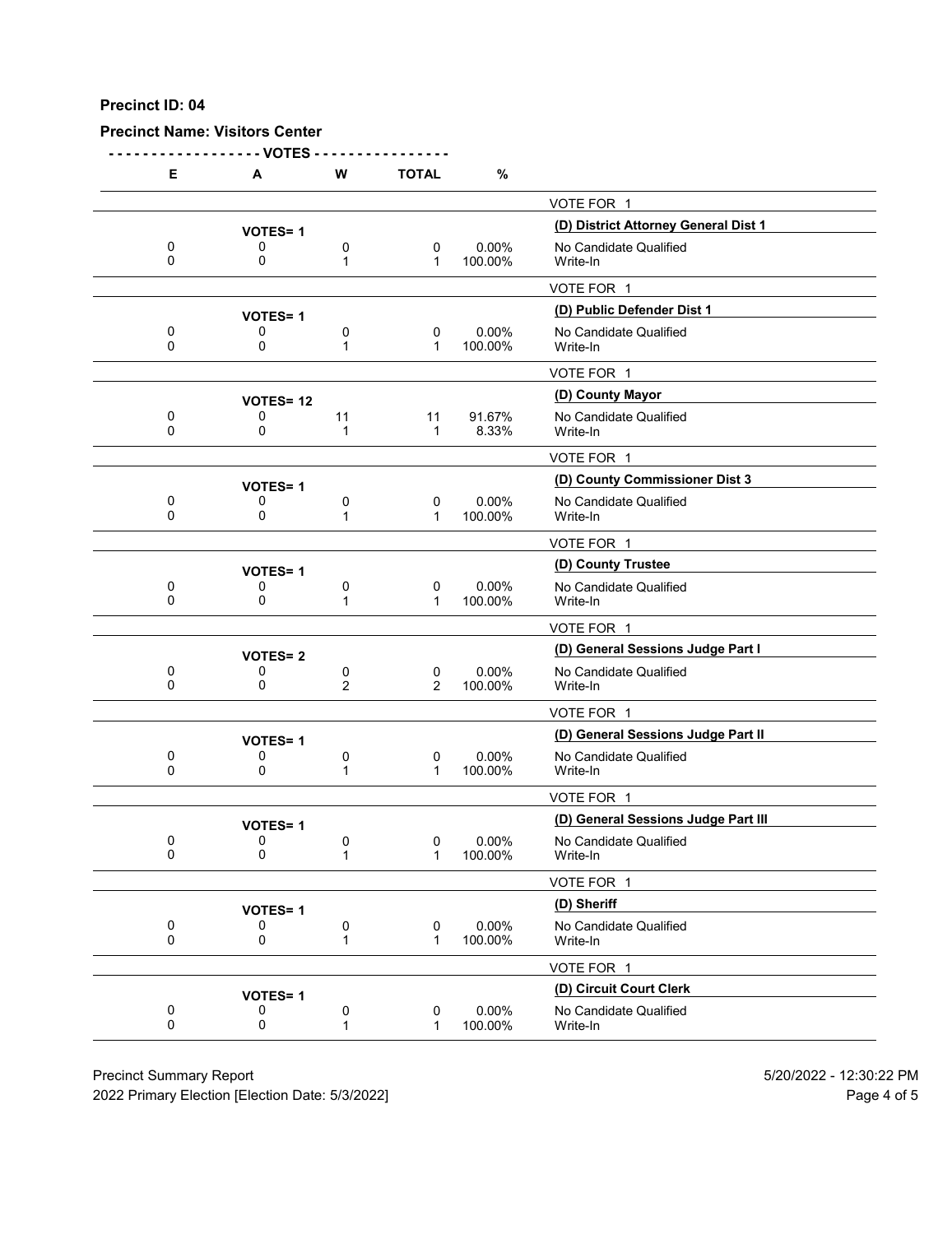## **Precinct Name: Visitors Center**

**- - - - - - - - - - - - - - - - - - VOTES - - - - - - - - - - - - - - - -**

| Е | A              | W      | <b>TOTAL</b> | $\frac{9}{6}$       |                                    |  |
|---|----------------|--------|--------------|---------------------|------------------------------------|--|
|   |                |        |              |                     | VOTE FOR 1                         |  |
|   | <b>VOTES=2</b> |        |              |                     | (D) County Clerk                   |  |
|   | U<br>0         | 0<br>2 | 0<br>2       | $0.00\%$<br>100.00% | No Candidate Qualified<br>Write-In |  |
|   |                |        |              |                     | VOTE FOR 1                         |  |
|   | <b>VOTES=2</b> |        |              |                     | (D) Register of Deeds              |  |
|   | 0<br>0         | 0<br>◠ | 0            | $0.00\%$<br>100.00% | No Candidate Qualified<br>Write-In |  |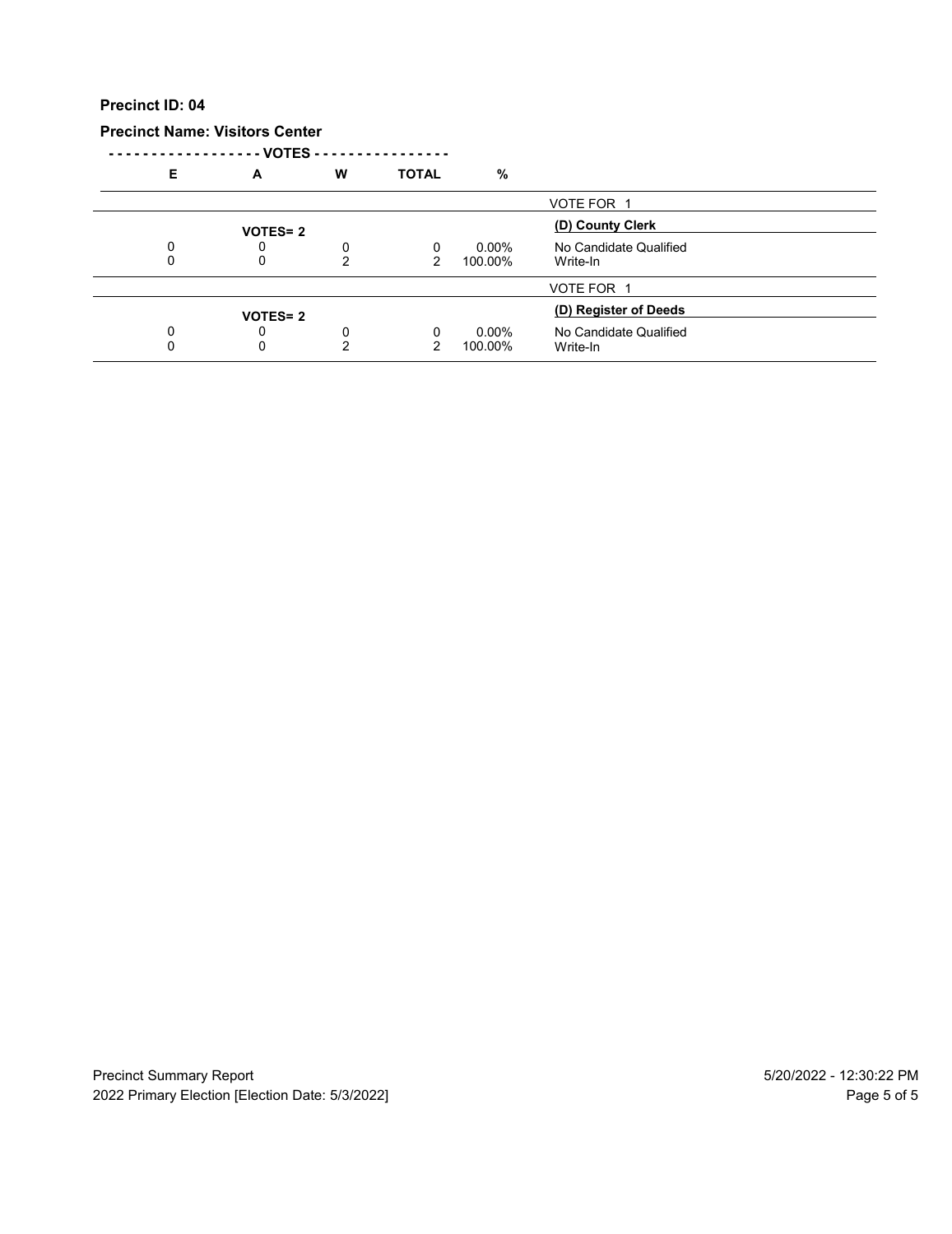**EXECUNCT STATUS:** REPORTED



# **Washington County, Tennessee**

**2022 Primary Election**

# **TNWASP22**

**5/3/2022**

| <b>E</b> - # Of Election Day       | 174 |
|------------------------------------|-----|
| $\mathsf{A}$ - # Of Paper Absentee |     |
| W - # Of Walk-In Early Voting      | 329 |

| <b>PUBLIC COUNT: I</b>  | 511    |
|-------------------------|--------|
| <b>VOTER TURNOUT: I</b> | 21.92% |
|                         | 2331   |

#### **Precinct ID: 05**

#### **Precinct Name: Heritage**

|--|--|--|--|

|                | $-$ VUIES -       |     |              |          |                                         |
|----------------|-------------------|-----|--------------|----------|-----------------------------------------|
| Е              | A                 | W   | <b>TOTAL</b> | $\%$     |                                         |
|                |                   |     |              |          | VOTE FOR 1                              |
|                | <b>VOTES= 382</b> |     |              |          | (R) Circuit Court Judge Part I Dist 1   |
| 128            | 5                 | 249 | 382          | 100.00%  | J. Eddie Lauderback                     |
| 0              | 0                 | 0   | 0            | $0.00\%$ | Write-In                                |
|                |                   |     |              |          | VOTE FOR 1                              |
|                | <b>VOTES= 438</b> |     |              |          | (R) Circuit Court Judge Part II Dist 1  |
| 35             | 2                 | 65  | 102          | 23.29%   | Lois Bunton-Shults-Davis                |
| 105            | 5                 | 225 | 335          | 76.48%   | Suzanne Cook                            |
| $\Omega$       | 0                 |     |              | 0.23%    | Write-In                                |
|                |                   |     |              |          | VOTE FOR 1                              |
|                | <b>VOTES= 418</b> |     |              |          | (R) Chancellor Dist 1                   |
| 135            | 7                 | 273 | 415          | 99.28%   | John C. Rambo                           |
| $\overline{2}$ | 0                 |     | 3            | 0.72%    | Write-In                                |
|                |                   |     |              |          | VOTE FOR 1                              |
|                | <b>VOTES= 393</b> |     |              |          | (R) Criminal Court Judge Part I Dist 1  |
| 122            | 6                 | 263 | 391          | 99.49%   | Lisa Nidiffer Rice                      |
|                | $\Omega$          | 1   | 2            | 0.51%    | Write-In                                |
|                |                   |     |              |          | VOTE FOR 1                              |
|                | <b>VOTES= 387</b> |     |              |          | (R) Criminal Court Judge Part II Dist 1 |
| 128            | 5                 | 254 | 387          | 100.00%  | Stacy L. Street                         |
| $\Omega$       | 0                 | 0   | 0            | $0.00\%$ | Write-In                                |
|                |                   |     |              |          |                                         |

Precinct Summary Report 60 and 5/20/2022 - 12:30:22 PM 2022 Primary Election [Election Date: 5/3/2022] **Page 1 of 5** and 2022 Primary Election Date: 5/3/2022]

 $\overline{\phantom{0}}$ 

 $\overline{\phantom{0}}$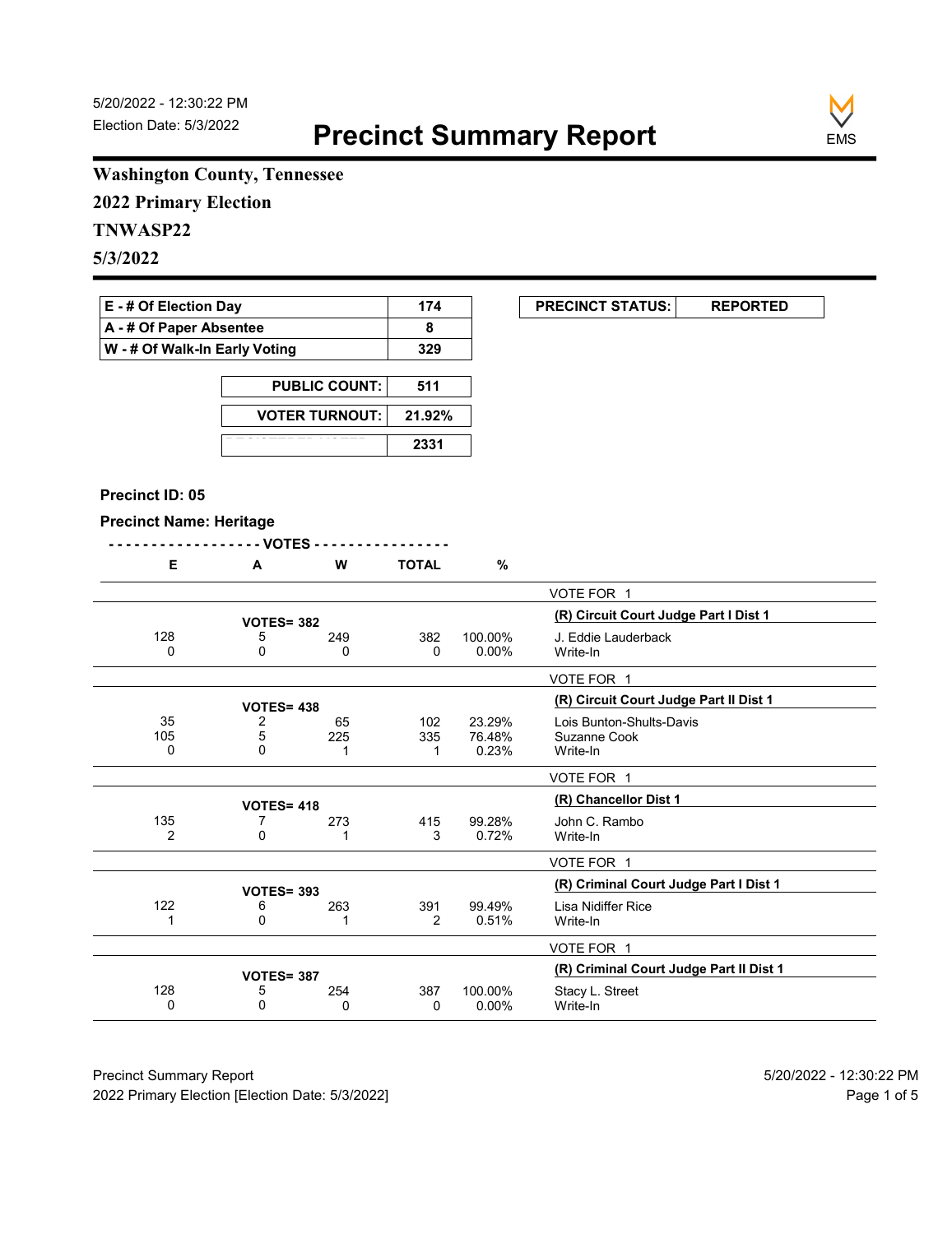### **Precinct Name: Heritage**

**- - - - - - - - - - - - - - - - - - VOTES - - - - - - - - - - - - - - - -**

| Е        | А                 | w        | TOTAL   | %               |                                      |
|----------|-------------------|----------|---------|-----------------|--------------------------------------|
|          |                   |          |         |                 | VOTE FOR 1                           |
|          | <b>VOTES= 380</b> |          |         |                 | (R) District Attorney General Dist 1 |
| 125      | 5                 | 250      | 380     | 100.00%         | <b>Steve Finney</b>                  |
| 0        | 0                 | $\Omega$ | 0       | 0.00%           | Write-In                             |
|          |                   |          |         |                 | VOTE FOR 1                           |
|          | <b>VOTES= 379</b> |          |         |                 | (R) Public Defender Dist 1           |
| 124      | 4                 | 251      | 379     | 100.00%         | Jeff Kelly                           |
| 0        | 0                 | $\Omega$ | 0       | $0.00\%$        | Write-In                             |
|          |                   |          |         |                 | VOTE FOR 1                           |
|          | <b>VOTES= 498</b> |          |         |                 | (R) County Mayor                     |
| 75       | 5                 | 186      | 266     | 53.41%          | Joe Grandy                           |
| 93       | 3                 | 135      | 231     | 46.39%          | Robert H. (Robbie) Tester            |
| 1        | $\mathbf{0}$      | 0        | 1       | 0.20%           | Write-In                             |
|          |                   |          |         |                 | VOTE FOR 1                           |
|          | <b>VOTES= 397</b> |          |         |                 | (R) County Commissioner Dist 3       |
| 134      | 6                 | 256      | 396     | 99.75%          | Jerome K Fitzgerald                  |
| 0        | 0                 | 1        | 1       | 0.25%           | Write-In                             |
|          |                   |          |         |                 | VOTE FOR 1                           |
|          | <b>VOTES= 425</b> |          |         |                 | (R) County Trustee                   |
| 141      | 6                 | 278      | 425     | 100.00%         | <b>Rick Storey</b>                   |
| $\Omega$ | 0                 | 0        | 0       | 0.00%           | Write-In                             |
|          |                   |          |         |                 | VOTE FOR 1                           |
|          | <b>VOTES= 417</b> |          |         |                 | (R) General Sessions Judge Part I    |
| 59       | 1                 | 75       | 135     | 32.37%          | <b>Todd Hull</b>                     |
| 75       | 5                 | 202      | 282     | 67.63%          | Robert G. Lincoln                    |
| 0        | $\mathbf{0}$      | $\Omega$ | 0       | 0.00%           | Write-In                             |
|          |                   |          |         |                 | VOTE FOR 1                           |
|          | <b>VOTES= 416</b> |          |         |                 | (R) General Sessions Judge Part II   |
| 92       | 4                 | 182      | 278     | 66.83%          | Janet Vest Hardin                    |
| 48       | 3                 | 87       | 138     | 33.17%          | Joshua P. Sutherland, III            |
| 0        | $\mathbf{0}$      | 0        | 0       | 0.00%           | Write-In                             |
|          |                   |          |         |                 | VOTE FOR 1                           |
|          | <b>VOTES= 457</b> |          |         |                 | (R) General Sessions Judge Part III  |
| 70       | 7                 | 140      | 217     | 47.48%          | Johnathan A. Minga                   |
| 46       | $\mathbf 1$       | 96       | 143     | 31.29%          | <b>Michael Rasnake</b>               |
| 33<br>0  | 0<br>$\mathbf{0}$ | 64<br>0  | 97<br>0 | 21.23%<br>0.00% | Stephanie Sherwood<br>Write-In       |
|          |                   |          |         |                 |                                      |

Precinct Summary Report 60 and 5/20/2022 - 12:30:22 PM 2022 Primary Election [Election Date: 5/3/2022] 2022 Primary Election 10 and 5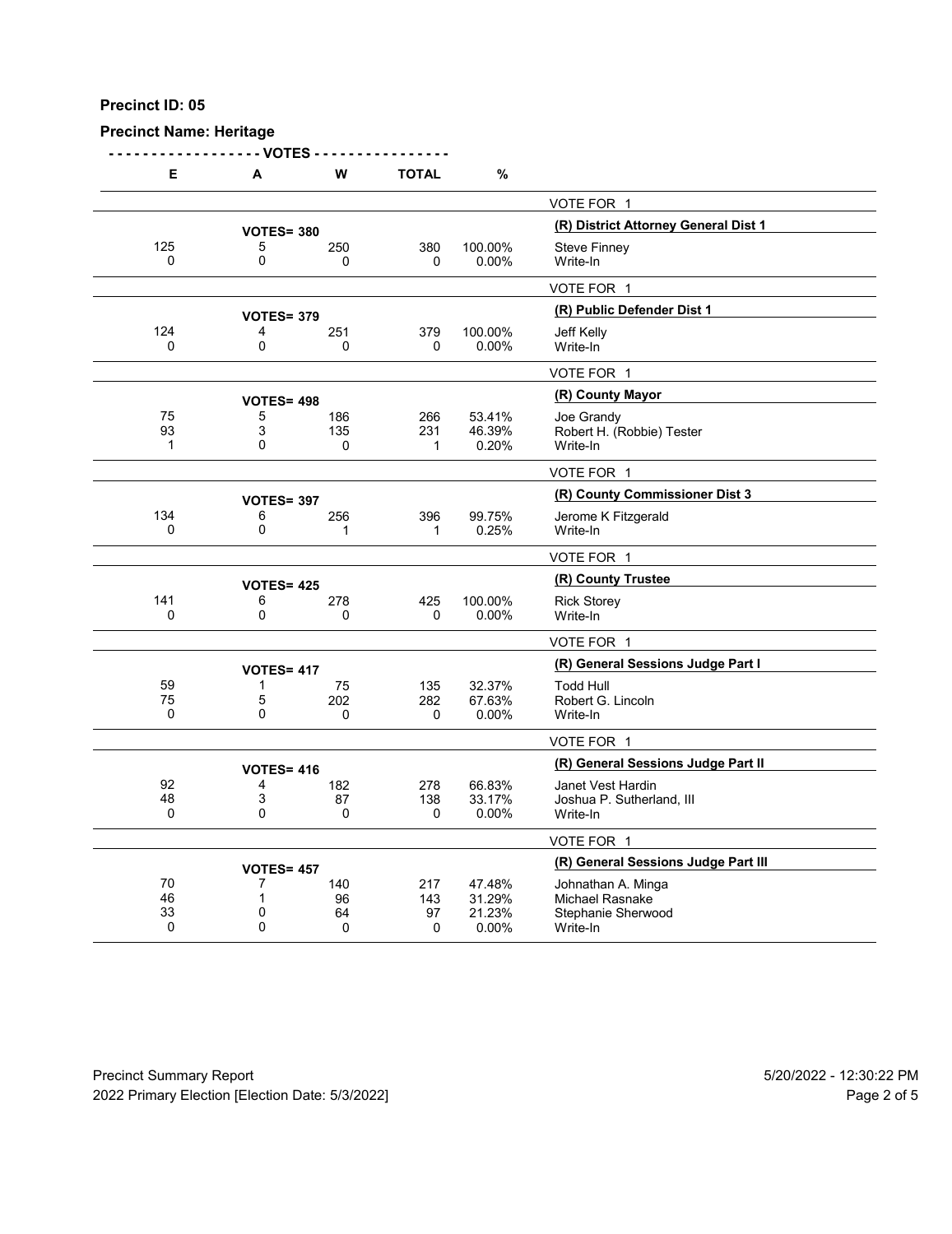# **Precinct Name: Heritage**

**- - - - - - - - - - - - - - - - - - VOTES - - - - - - - - - - - - - - - -**

| Е                     | Α                           | W                    | <b>TOTAL</b>         | $\%$                                |                                                                   |
|-----------------------|-----------------------------|----------------------|----------------------|-------------------------------------|-------------------------------------------------------------------|
|                       |                             |                      |                      |                                     | VOTE FOR 1                                                        |
|                       | <b>VOTES= 503</b>           |                      |                      |                                     | (R) Sheriff                                                       |
| 31<br>120<br>22<br>0  | 2<br>5<br>1<br>0            | 55<br>236<br>31<br>0 | 88<br>361<br>54<br>0 | 17.50%<br>71.77%<br>10.74%<br>0.00% | Leighta Laitinen<br>Keith Sexton<br>Michael Templeton<br>Write-In |
|                       |                             |                      |                      |                                     | VOTE FOR 1                                                        |
|                       |                             |                      |                      |                                     | (R) Circuit Court Clerk                                           |
| 126<br>1              | <b>VOTES= 393</b><br>8<br>0 | 256<br>2             | 390<br>3             | 99.24%<br>0.76%                     | <b>Brenda Downes</b><br>Write-In                                  |
|                       |                             |                      |                      |                                     | VOTE FOR 1                                                        |
|                       | <b>VOTES= 472</b>           |                      |                      |                                     | (R) County Clerk                                                  |
| 48<br>107<br>0        | 0<br>7<br>0                 | 87<br>223<br>0       | 135<br>337<br>0      | 28.60%<br>71.40%<br>0.00%           | Danny Edens<br><b>Cheryl Storey</b><br>Write-In                   |
|                       |                             |                      |                      |                                     | VOTE FOR 1                                                        |
|                       | <b>VOTES= 414</b>           |                      |                      |                                     | (R) Register of Deeds                                             |
| 130<br>0              | 6<br>0                      | 278<br>0             | 414<br>0             | 100.00%<br>0.00%                    | Teresa H. Bowman<br>Write-In                                      |
|                       |                             |                      |                      |                                     | VOTE FOR 1                                                        |
|                       | <b>VOTES=0</b>              |                      |                      |                                     | (D) Circuit Court Judge Part I Dist 1                             |
| 0<br>0                | 0<br>0                      | 0<br>0               | 0<br>0               | 0.00%<br>0.00%                      | No Candidate Qualified<br>Write-In                                |
|                       |                             |                      |                      |                                     | VOTE FOR 1                                                        |
|                       | <b>VOTES=0</b>              |                      |                      |                                     | (D) Circuit Court Judge Part II Dist 1                            |
| 0<br>0                | 0<br>0                      | 0<br>0               | 0<br>0               | 0.00%<br>0.00%                      | No Candidate Qualified<br>Write-In                                |
|                       |                             |                      |                      |                                     | VOTE FOR 1                                                        |
|                       | <b>VOTES=0</b>              |                      |                      |                                     | (D) Chancellor Dist 1                                             |
| 0<br>0                | 0<br>0                      | 0<br>0               | 0<br>0               | $0.00\%$<br>0.00%                   | No Candidate Qualified<br>Write-In                                |
|                       |                             |                      |                      |                                     | VOTE FOR 1                                                        |
|                       | <b>VOTES=0</b>              |                      |                      |                                     | (D) Criminal Court Judge Part I Dist 1                            |
| 0<br>0                | 0<br>0                      | 0<br>0               | 0<br>0               | 0.00%<br>0.00%                      | No Candidate Qualified<br>Write-In                                |
|                       |                             |                      |                      |                                     | VOTE FOR 1                                                        |
|                       | <b>VOTES=0</b>              |                      |                      |                                     | (D) Criminal Court Judge Part II Dist 1                           |
| $\boldsymbol{0}$<br>0 | 0<br>0                      | 0<br>0               | 0<br>0               | 0.00%<br>0.00%                      | No Candidate Qualified<br>Write-In                                |
|                       |                             |                      |                      |                                     |                                                                   |

Precinct Summary Report 60 and 5/20/2022 - 12:30:22 PM 2022 Primary Election [Election Date: 5/3/2022] 2022 Primary Election 5 and 5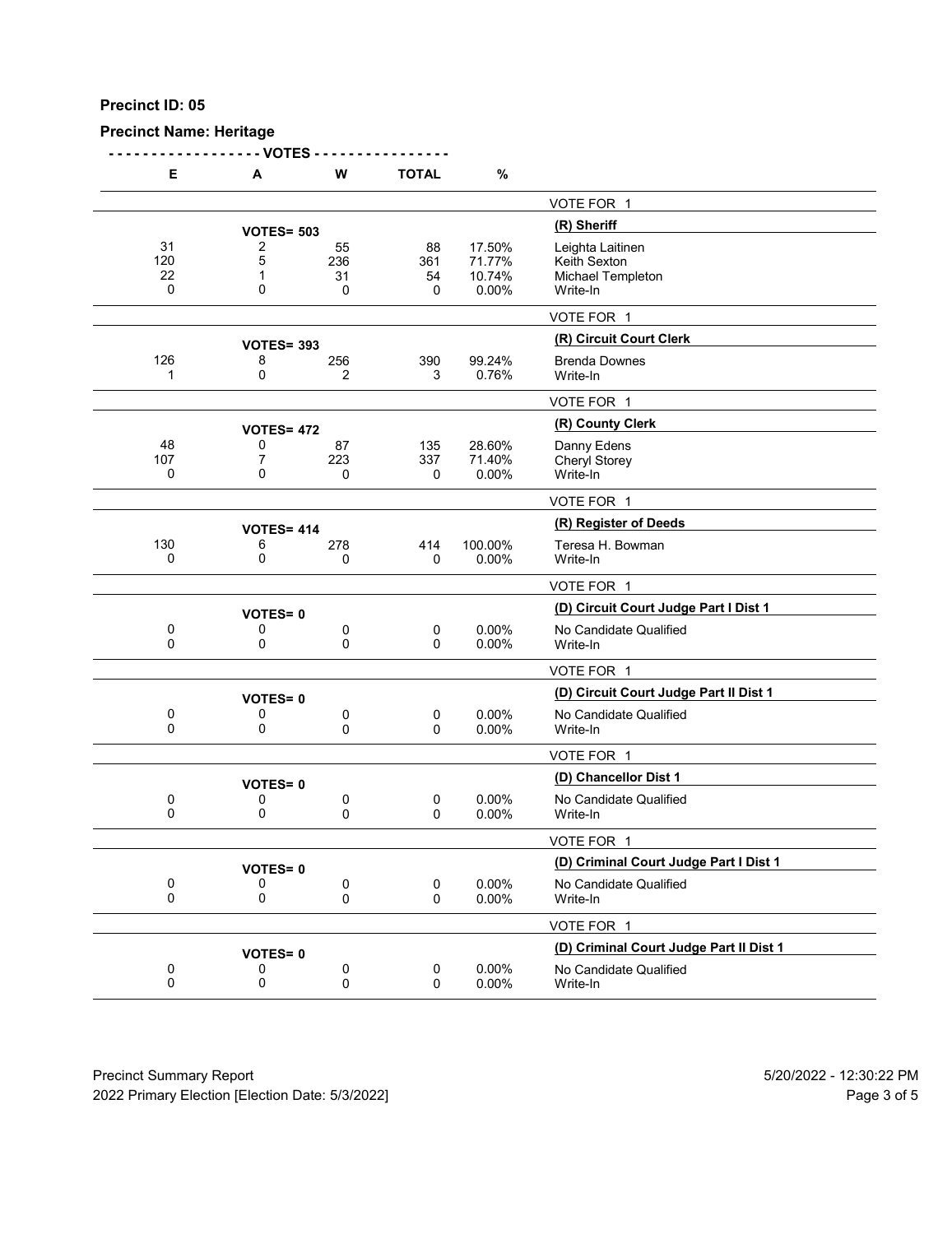#### **Precinct Name: Heritage**

**- - - - - - - - - - - - - - - - - - VOTES - - - - - - - - - - - - - - - - E A W TOTAL %** VOTE FOR 1 **(D) District Attorney General Dist 1 VOTES= <sup>0</sup>** 0 0 0 0 0 0.00% No Candidate Qualified<br>0 0 0 0 0.00% Write-In 0 0 0 0 0.00% Write-In VOTE FOR 1 **(D) Public Defender Dist 1 VOTES= <sup>0</sup>** 0 0 0 0 0 0.00% No Candidate Qualified<br>0 0 0 0 0.00% Write-In 0 0 0 0 0.00% Write-In VOTE FOR 1 **(D) County Mayor VOTES= <sup>4</sup>** 0 0 4 4 100.00% No Candidate Qualified<br>0 0 0 0 0.00% Write-In 0 0 0 0 0.00% Write-In VOTE FOR 1 **(D) County Commissioner Dist 3 VOTES= <sup>0</sup>** 0 0 0 0 0 0.00% No Candidate Qualified<br>0 0 0 0 0.00% Write-In 0 0 0 0 0.00% Write-In VOTE FOR 1 **(D) County Trustee VOTES= <sup>0</sup>** 0 0 0 0 0 0.00% No Candidate Qualified<br>0 0 0 0 0.00% Write-In 0 0 0 0 0.00% Write-In VOTE FOR 1 **(D) General Sessions Judge Part I VOTES= <sup>0</sup>** 0 0 0 0 0 0.00% No Candidate Qualified<br>0 0 0 0 0.00% Write-In 0 0 0 0 0.00% Write-In VOTE FOR 1 **(D) General Sessions Judge Part II VOTES= <sup>0</sup>** 0 0 0 0 0 0.00% No Candidate Qualified<br>0 0 0 0 0.00% Write-In 0 0 0 0 0.00% Write-In VOTE FOR 1 **VOTES= 0**<br>0 0 0 0 0 0 0.00% No Candidate Qualified<br>0 0 0 0.00% No Candidate Qualified 0 0 0 0 0 0.00% No Candidate Qualified<br>0 0 0 0 0.00% Write-In 0 0 0 0 0.00% Write-In VOTE FOR 1 **(D) Sheriff VOTES= <sup>0</sup>** 0 0 0 0 0.00% No Candidate Qualified<br>0 0 0 0 0.00% Write-In 0 0 0 0 0.00% Write-In VOTE FOR 1 **(D) Circuit Court Clerk VOTES= <sup>0</sup>** 0 0 0 0 0 0.00% No Candidate Qualified<br>0 0 0 0 0.00% Write-In 0 0 0 0 0.00% Write-In

Precinct Summary Report 5/20/2022 - 12:30:22 PM

2022 Primary Election [Election Date: 5/3/2022] Page 4 of 5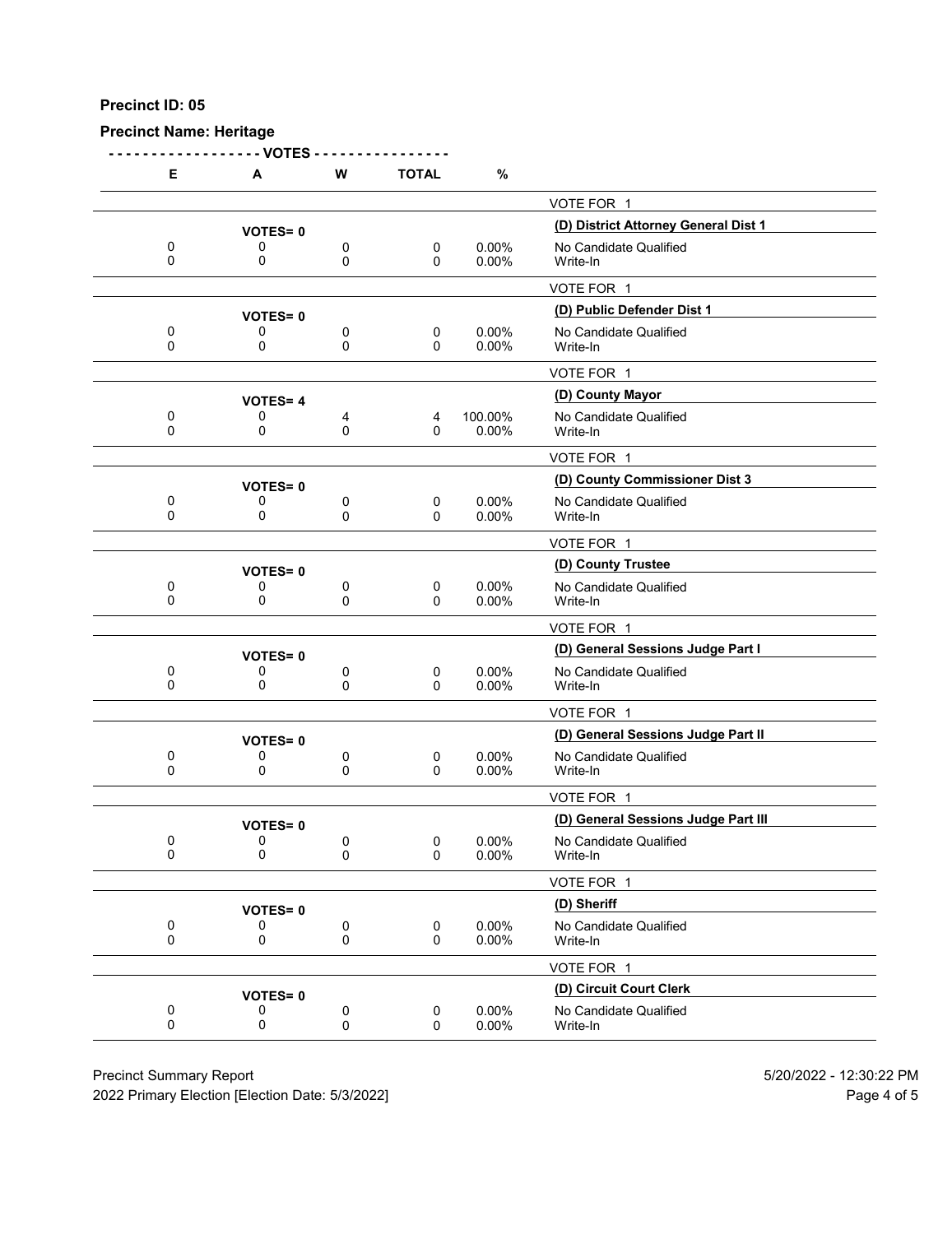# **Precinct Name: Heritage**

|   | VOTES - -      |   |              |          |                        |  |
|---|----------------|---|--------------|----------|------------------------|--|
| Е | A              | W | <b>TOTAL</b> | %        |                        |  |
|   |                |   |              |          | VOTE FOR 1             |  |
|   | <b>VOTES=0</b> |   |              |          | (D) County Clerk       |  |
|   |                | 0 | 0            | $0.00\%$ | No Candidate Qualified |  |
|   | 0              | 0 | 0            | $0.00\%$ | Write-In               |  |
|   |                |   |              |          | VOTE FOR 1             |  |
|   | <b>VOTES=0</b> |   |              |          | (D) Register of Deeds  |  |
|   | 0              | 0 | 0            | $0.00\%$ | No Candidate Qualified |  |
|   | 0              | 0 | 0            | $0.00\%$ | Write-In               |  |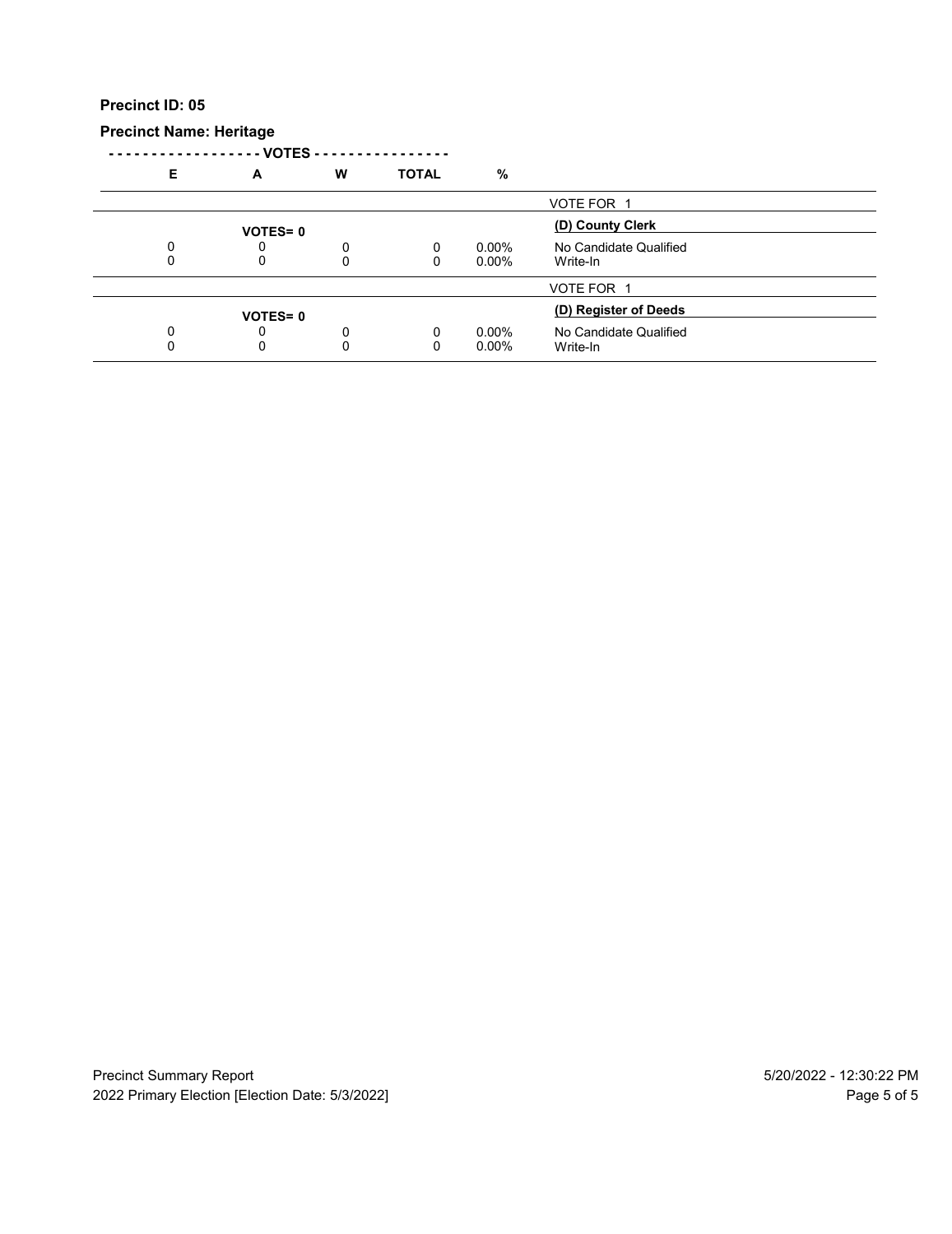**EXECUNCT STATUS:** REPORTED



# **Washington County, Tennessee**

**2022 Primary Election**

# **TNWASP22**

**5/3/2022**

| <b>E</b> - # Of Election Day       | 534 |
|------------------------------------|-----|
| $\mathsf{A}$ - # Of Paper Absentee | 39  |
| W - # Of Walk-In Early Voting      | 638 |

| <b>PUBLIC COUNT:</b>  | 1211   |
|-----------------------|--------|
| <b>VOTER TURNOUT:</b> | 21.67% |
|                       | 5588   |

#### **Precinct ID: 06**

#### **Precinct Name: Lamar**

|--|--|--|--|--|--|--|--|--|--|--|--|--|--|--|--|--|--|--|--|--|--|--|--|--|--|--|--|--|--|--|--|--|--|

|  | <br>w | <b>TOTAL</b> | $\mathbf{a}$<br>7٥ |
|--|-------|--------------|--------------------|
|  |       |              |                    |

|                       |                     |     |          |                 | VOTE FOR 1                              |
|-----------------------|---------------------|-----|----------|-----------------|-----------------------------------------|
|                       | <b>VOTES= 840</b>   |     |          |                 | (R) Circuit Court Judge Part I Dist 1   |
| 371<br>$\overline{2}$ | 28<br>0             | 438 | 837<br>3 | 99.64%<br>0.36% | J. Eddie Lauderback<br>Write-In         |
|                       |                     |     |          |                 |                                         |
|                       |                     |     |          |                 | VOTE FOR 1                              |
|                       | <b>VOTES= 1,025</b> |     |          |                 | (R) Circuit Court Judge Part II Dist 1  |
| 176                   | 17                  | 178 | 371      | 36.20%          | Lois Bunton-Shults-Davis                |
| 276                   | 16                  | 361 | 653      | 63.71%          | Suzanne Cook                            |
| 0                     | 0                   |     |          | 0.10%           | Write-In                                |
|                       |                     |     |          |                 | VOTE FOR 1                              |
|                       | <b>VOTES=946</b>    |     |          |                 | (R) Chancellor Dist 1                   |
| 414                   | 32                  | 499 | 945      | 99.89%          | John C. Rambo                           |
|                       | 0                   | 0   |          | 0.11%           | Write-In                                |
|                       |                     |     |          |                 | VOTE FOR 1                              |
|                       | <b>VOTES=870</b>    |     |          |                 | (R) Criminal Court Judge Part I Dist 1  |
| 374                   | 31                  | 464 | 869      | 99.89%          | Lisa Nidiffer Rice                      |
|                       | 0                   | 0   |          | 0.11%           | Write-In                                |
|                       |                     |     |          |                 | VOTE FOR 1                              |
|                       | <b>VOTES= 828</b>   |     |          |                 | (R) Criminal Court Judge Part II Dist 1 |
| 371                   | 24                  | 432 | 827      | 99.88%          | Stacy L. Street                         |
|                       | $\Omega$            | 0   |          | 0.12%           | Write-In                                |
|                       |                     |     |          |                 |                                         |

Precinct Summary Report 60 and 5/20/2022 - 12:30:22 PM 2022 Primary Election [Election Date: 5/3/2022] **Page 1 of 5** and 2022 Primary Election Date: 5/3/2022]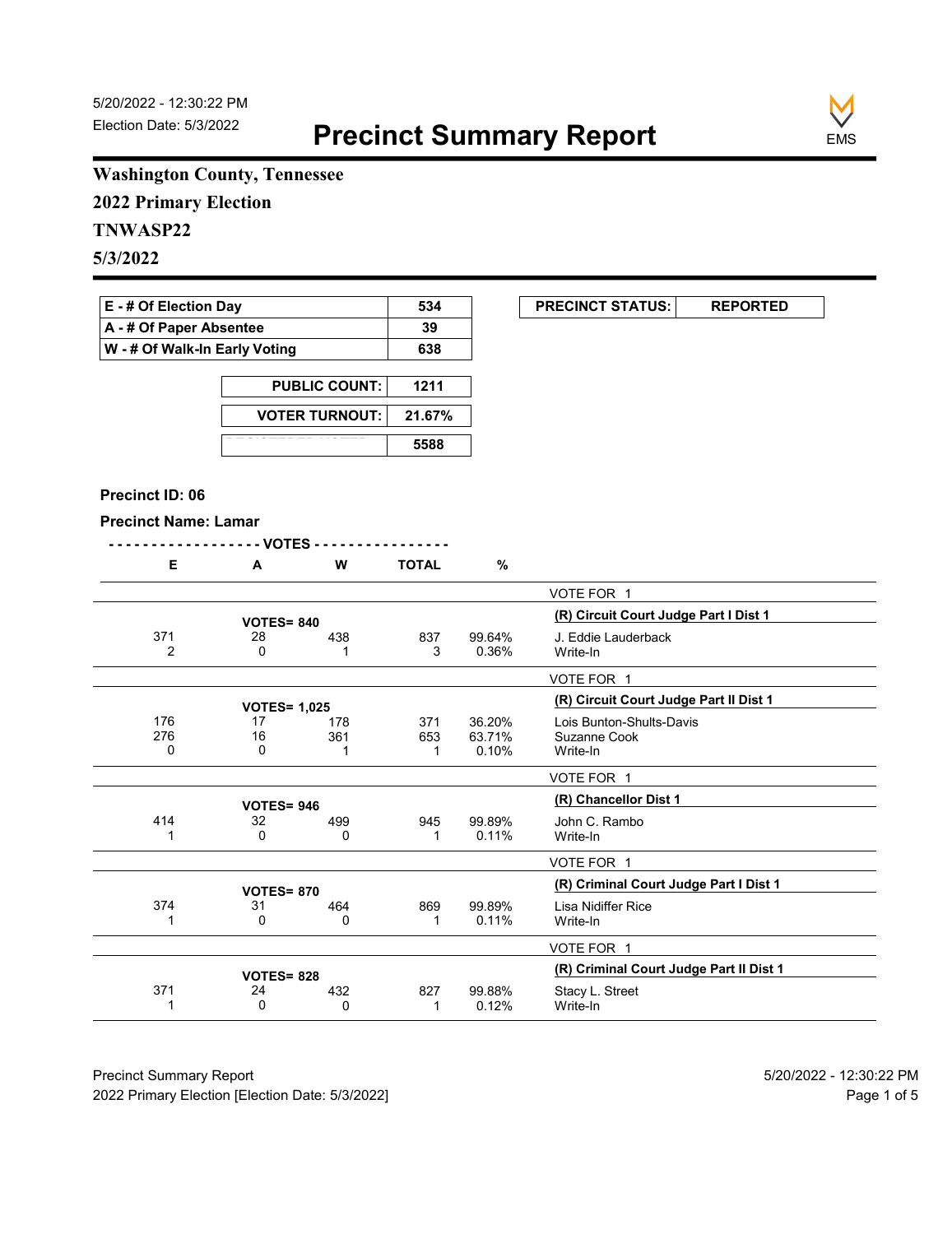## **Precinct Name: Lamar**

|                    | - VOTES -           |          |              |                 |                                      |
|--------------------|---------------------|----------|--------------|-----------------|--------------------------------------|
| Е                  | A                   | W        | <b>TOTAL</b> | %               |                                      |
|                    |                     |          |              |                 | VOTE FOR 1                           |
|                    | <b>VOTES= 822</b>   |          |              |                 | (R) District Attorney General Dist 1 |
| 371                | 26                  | 422      | 819          | 99.64%          | <b>Steve Finney</b>                  |
| 3                  | 0                   | 0        | 3            | 0.36%           | Write-In                             |
|                    |                     |          |              |                 | VOTE FOR 1                           |
|                    | <b>VOTES= 810</b>   |          |              |                 | (R) Public Defender Dist 1           |
| 364                | 24                  | 420      | 808          | 99.75%          | Jeff Kelly                           |
| $\overline{2}$     | 0                   | 0        | 2            | 0.25%           | Write-In                             |
|                    |                     |          |              |                 | VOTE FOR 1                           |
|                    | <b>VOTES= 1,164</b> |          |              |                 | (R) County Mayor                     |
| 202                | 15                  | 280      | 497          | 42.70%          | Joe Grandy                           |
| 305                | 22                  | 336      | 663          | 56.96%          | Robert H. (Robbie) Tester            |
| $\mathbf 1$        | 0                   | 3        | 4            | 0.34%           | Write-In                             |
|                    |                     |          |              |                 | VOTE FOR 1                           |
|                    | <b>VOTES= 1,063</b> |          |              |                 | (R) County Commissioner Dist 4       |
| 224                | 24                  | 293      | 541          | 50.89%          | Josh Edens                           |
| 235<br>0           | 10<br>0             | 275<br>2 | 520<br>2     | 48.92%<br>0.19% | <b>Todd Hensley</b><br>Write-In      |
|                    |                     |          |              |                 |                                      |
|                    |                     |          |              |                 | VOTE FOR 1                           |
|                    | <b>VOTES= 957</b>   |          |              |                 | (R) County Trustee                   |
| 424<br>$\mathbf 1$ | 28<br>0             | 504      | 956          | 99.90%          | <b>Rick Storey</b>                   |
|                    |                     | 0        | 1            | 0.10%           | Write-In                             |
|                    |                     |          |              |                 | VOTE FOR 1                           |
|                    | <b>VOTES= 963</b>   |          |              |                 | (R) General Sessions Judge Part I    |
| 178                | 3                   | 156      | 337          | 34.99%          | <b>Todd Hull</b>                     |
| 246                | 26                  | 354      | 626          | 65.01%          | Robert G. Lincoln                    |
| 0                  | 0                   | 0        | 0            | 0.00%           | Write-In                             |
|                    |                     |          |              |                 | VOTE FOR 1                           |
|                    | <b>VOTES= 954</b>   |          |              |                 | (R) General Sessions Judge Part II   |
| 262                | 18                  | 341      | 621          | 65.09%          | Janet Vest Hardin                    |
| 162                | 7                   | 163      | 332          | 34.80%          | Joshua P. Sutherland, III            |
| $\mathbf{1}$       | 0                   | 0        | 1            | 0.10%           | Write-In                             |
|                    |                     |          |              |                 | VOTE FOR 1                           |
|                    | <b>VOTES= 1,048</b> |          |              |                 | (R) General Sessions Judge Part III  |
| 182                | 14                  | 202      | 398          | 37.98%          | Johnathan A. Minga                   |
| 151                | 3                   | 224      | 378          | 36.07%          | Michael Rasnake                      |
| 118<br>0           | 10<br>0             | 144      | 272          | 25.95%          | Stephanie Sherwood                   |
|                    |                     | 0        | 0            | 0.00%           | Write-In                             |

Precinct Summary Report 60 and 5/20/2022 - 12:30:22 PM 2022 Primary Election [Election Date: 5/3/2022] **Page 2 of 5** and 2012 Primary Election Date: 5/3/2022]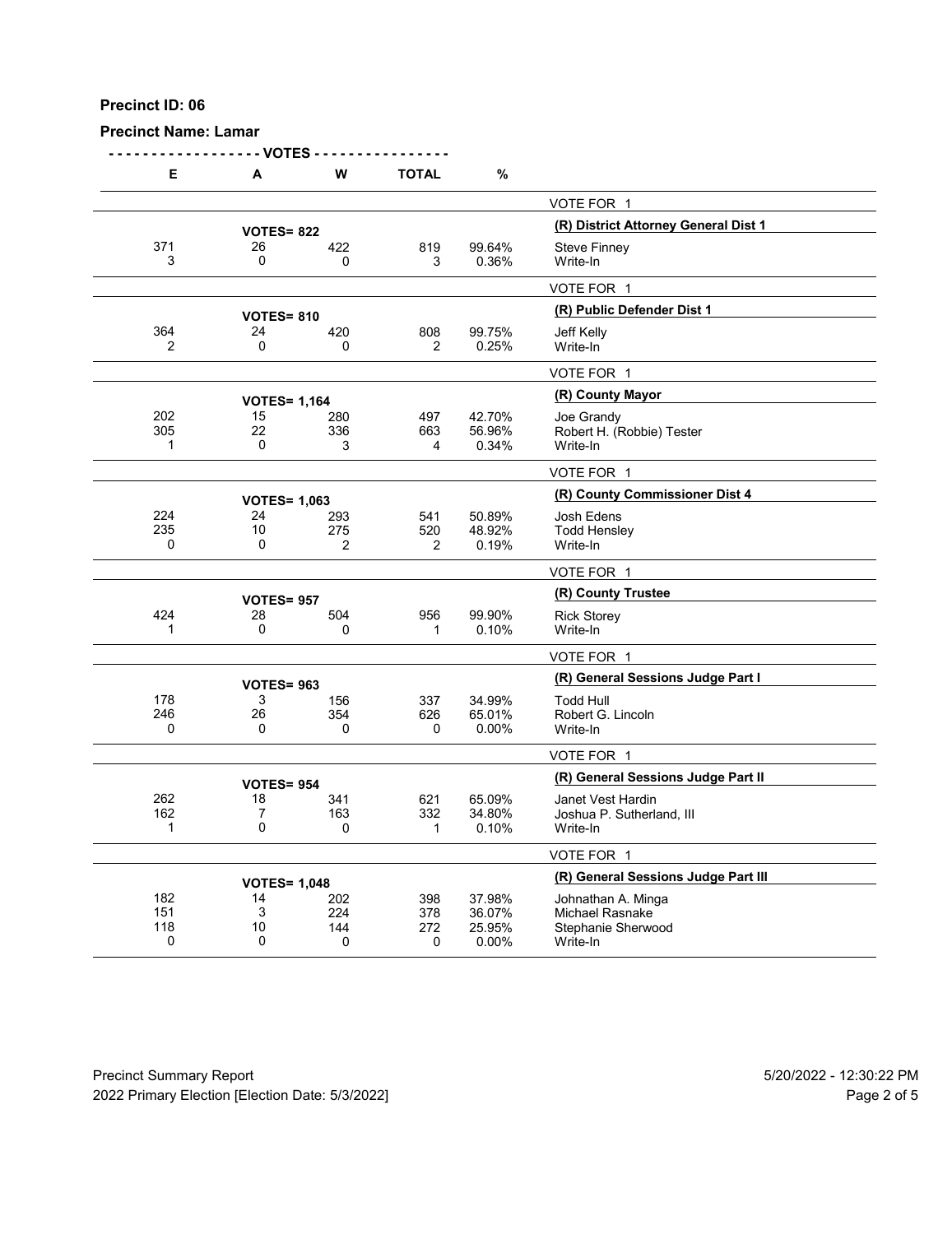# **Precinct Name: Lamar**

| Е           | A                   | W   | <b>TOTAL</b>   | $\%$    |                                        |
|-------------|---------------------|-----|----------------|---------|----------------------------------------|
|             |                     |     |                |         | VOTE FOR 1                             |
|             |                     |     |                |         | (R) Sheriff                            |
|             | <b>VOTES= 1,176</b> |     |                |         |                                        |
| 91          | 13<br>17            | 117 | 221            | 18.79%  | Leighta Laitinen                       |
| 348         |                     | 433 | 798            | 67.86%  | Keith Sexton                           |
| 77          | 5                   | 75  | 157            | 13.35%  | Michael Templeton                      |
| 0           | 0                   | 0   | 0              | 0.00%   | Write-In                               |
|             |                     |     |                |         | VOTE FOR 1                             |
|             | <b>VOTES= 852</b>   |     |                |         | (R) Circuit Court Clerk                |
| 374         | 29                  | 447 | 850            | 99.77%  | <b>Brenda Downes</b>                   |
| 2           | 0                   |     | 2              | 0.23%   |                                        |
|             |                     | 0   |                |         | Write-In                               |
|             |                     |     |                |         | VOTE FOR 1                             |
|             | <b>VOTES= 1,115</b> |     |                |         | (R) County Clerk                       |
| 169         | 16                  | 225 | 410            | 36.77%  | Danny Edens                            |
| 308         | 18                  | 379 | 705            | 63.23%  | <b>Cheryl Storey</b>                   |
| 0           | 0                   | 0   | 0              | 0.00%   | Write-In                               |
|             |                     |     |                |         |                                        |
|             |                     |     |                |         | VOTE FOR 1                             |
|             | <b>VOTES= 907</b>   |     |                |         | (R) Register of Deeds                  |
| 398         | 29                  | 479 | 906            | 99.89%  | Teresa H. Bowman                       |
| $\mathbf 1$ | 0                   | 0   | 1              | 0.11%   | Write-In                               |
|             |                     |     |                |         | VOTE FOR 3                             |
|             | <b>VOTES= 2,706</b> |     |                |         | (R) County SB District 1               |
| 178         | 16                  | 273 | 467            | 17.26%  | Kerrie Aistrop                         |
| 250         | 12                  |     |                |         |                                        |
|             |                     | 281 | 543            | 20.07%  | Annette Buchanan                       |
| 222         | 15                  | 295 | 532            | 19.66%  | Cody Day                               |
| 237         | 15                  | 276 | 528            | 19.51%  | Keith Ervin                            |
| 282         | 20                  | 331 | 633            | 23.39%  | <b>Vince Walters</b>                   |
| 1           | 0                   | 2   | 3              | 0.11%   | Write-In                               |
| 0           | 0                   | 0   | 0              | 0.00%   | Write-In                               |
| 0           | 0                   | 0   | 0              | 0.00%   | Write-In                               |
|             |                     |     |                |         | VOTE FOR 1                             |
|             |                     |     |                |         | (R) County Constable District 1        |
|             | <b>VOTES= 765</b>   |     |                |         |                                        |
| 354         | 27                  | 379 | 760            | 99.35%  | Andy Register                          |
| 2           | 0                   | 3   | 5              | 0.65%   | Write-In                               |
|             |                     |     |                |         | VOTE FOR 1                             |
|             |                     |     |                |         | (D) Circuit Court Judge Part I Dist 1  |
|             | <b>VOTES=1</b>      |     |                | 0.00%   | No Candidate Qualified                 |
| 0           | 0                   | 0   | 0              |         |                                        |
| 1           | 0                   | 0   | 1              | 100.00% | Write-In                               |
|             |                     |     |                |         | VOTE FOR 1                             |
|             | <b>VOTES=2</b>      |     |                |         | (D) Circuit Court Judge Part II Dist 1 |
| 0           | 0                   | 0   | 0              | 0.00%   | No Candidate Qualified                 |
| 1           | 0                   | 1   | $\overline{2}$ | 100.00% |                                        |
|             |                     |     |                |         | Write-In                               |
|             |                     |     |                |         |                                        |

Precinct Summary Report 60 and 5/20/2022 - 12:30:22 PM 2022 Primary Election [Election Date: 5/3/2022] 2022 Primary Election 5 and 5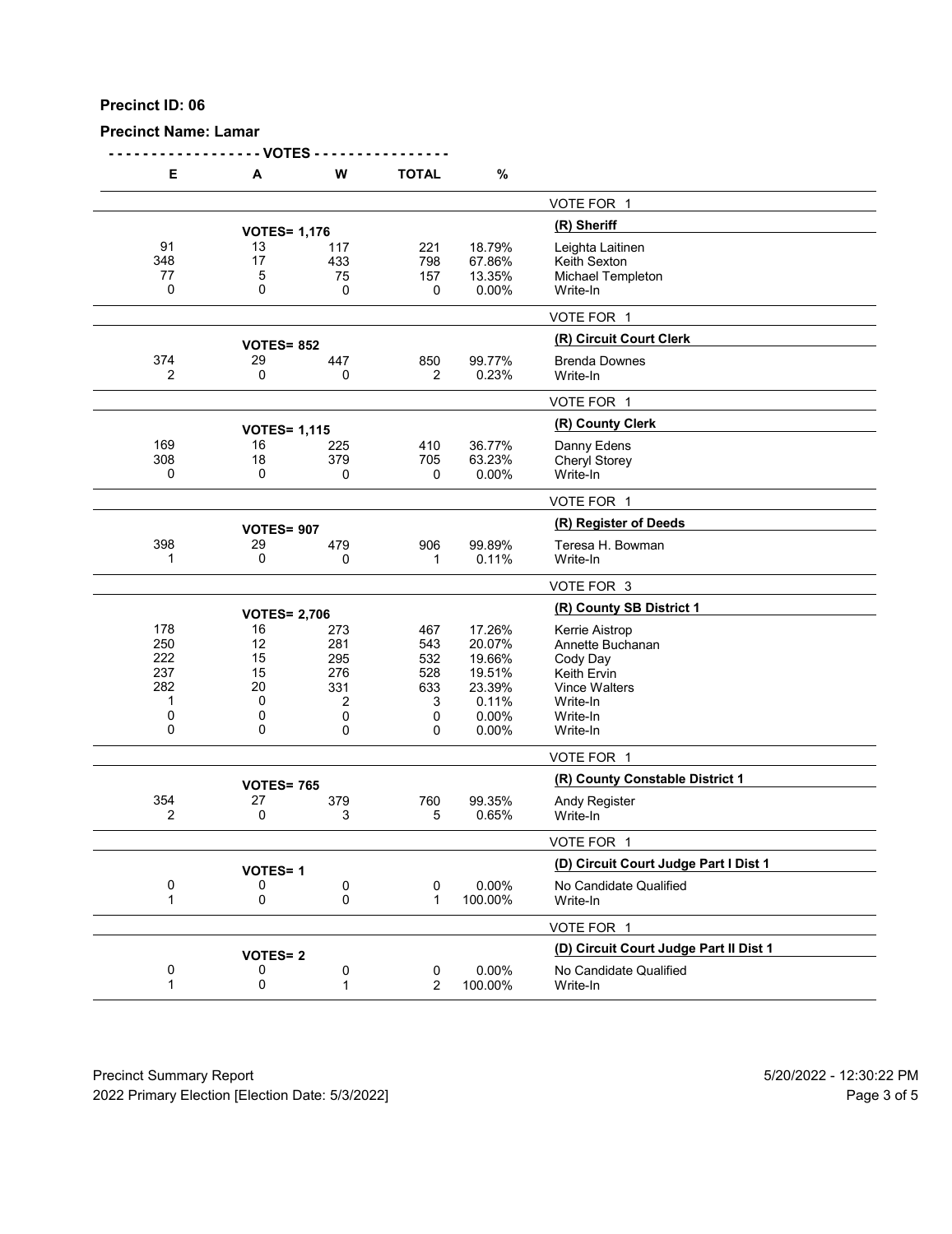# **Precinct Name: Lamar**

| Е      | - VOTES<br>Α    | W                   | <b>TOTAL</b>         | $\%$              |                                         |
|--------|-----------------|---------------------|----------------------|-------------------|-----------------------------------------|
|        |                 |                     |                      |                   | VOTE FOR 1                              |
|        | <b>VOTES=0</b>  |                     |                      |                   | (D) Chancellor Dist 1                   |
| 0<br>0 | 0<br>0          | 0<br>0              | 0<br>0               | 0.00%<br>0.00%    | No Candidate Qualified<br>Write-In      |
|        |                 |                     |                      |                   | VOTE FOR 1                              |
|        | <b>VOTES=0</b>  |                     |                      |                   | (D) Criminal Court Judge Part I Dist 1  |
| 0<br>0 | 0<br>0          | 0<br>0              | 0<br>0               | 0.00%<br>$0.00\%$ | No Candidate Qualified<br>Write-In      |
|        |                 |                     |                      |                   | VOTE FOR 1                              |
|        | <b>VOTES=0</b>  |                     |                      |                   | (D) Criminal Court Judge Part II Dist 1 |
| 0<br>0 | 0<br>0          | 0<br>0              | 0<br>0               | 0.00%<br>0.00%    | No Candidate Qualified<br>Write-In      |
|        |                 |                     |                      |                   | VOTE FOR 1                              |
|        | <b>VOTES=0</b>  |                     |                      |                   | (D) District Attorney General Dist 1    |
| 0<br>0 | 0<br>0          | 0<br>0              | 0<br>0               | 0.00%<br>0.00%    | No Candidate Qualified<br>Write-In      |
|        |                 |                     |                      |                   | VOTE FOR 1                              |
|        | <b>VOTES=0</b>  |                     |                      |                   | (D) Public Defender Dist 1              |
| 0<br>0 | 0<br>0          | 0<br>0              | 0<br>0               | 0.00%<br>0.00%    | No Candidate Qualified<br>Write-In      |
|        |                 |                     |                      |                   | VOTE FOR 1                              |
|        | <b>VOTES=12</b> |                     |                      |                   | (D) County Mayor                        |
| 6<br>0 | 0<br>0          | 4<br>$\overline{2}$ | 10<br>$\overline{2}$ | 83.33%<br>16.67%  | No Candidate Qualified<br>Write-In      |
|        |                 |                     |                      |                   | VOTE FOR 1                              |
|        | <b>VOTES=1</b>  |                     |                      |                   | (D) County Commissioner Dist 4          |
| 0<br>1 | 0<br>0          | 0<br>0              | 0<br>1               | 0.00%<br>100.00%  | No Candidate Qualified<br>Write-In      |
|        |                 |                     |                      |                   | VOTE FOR 1                              |
|        | <b>VOTES=0</b>  |                     |                      |                   | (D) County Trustee                      |
| 0<br>0 | 0<br>$\pmb{0}$  | 0<br>$\mathsf 0$    | 0<br>0               | 0.00%<br>0.00%    | No Candidate Qualified<br>Write-In      |
|        |                 |                     |                      |                   | VOTE FOR 1                              |
|        | <b>VOTES=0</b>  |                     |                      |                   | (D) General Sessions Judge Part I       |
| 0<br>0 | 0<br>0          | 0<br>0              | 0<br>0               | 0.00%<br>0.00%    | No Candidate Qualified<br>Write-In      |
|        |                 |                     |                      |                   | VOTE FOR 1                              |
|        | <b>VOTES=1</b>  |                     |                      |                   | (D) General Sessions Judge Part II      |
| 0<br>0 | 0<br>0          | 0<br>$\mathbf{1}$   | 0<br>$\mathbf{1}$    | 0.00%<br>100.00%  | No Candidate Qualified<br>Write-In      |
|        |                 |                     |                      |                   |                                         |

Precinct Summary Report 60 and the state of the state of the State of the State of the State of the State of the State of the State of the State of the State of the State of the State of the State of the State of the State

2022 Primary Election [Election Date: 5/3/2022] 2022 Primary Election 10 and 5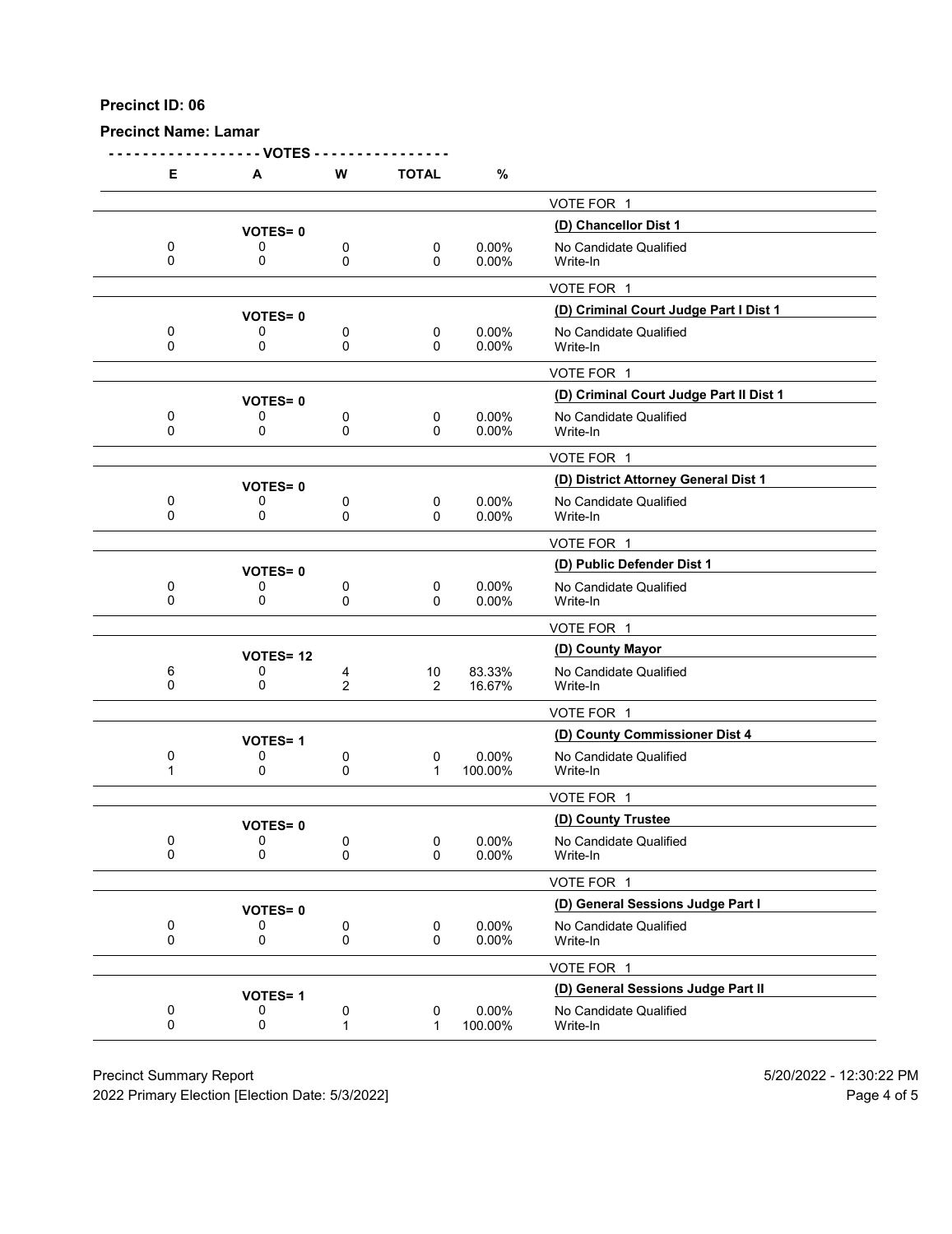# **Precinct Name: Lamar**

|                | - VOTES        |             |              |          |                                     |
|----------------|----------------|-------------|--------------|----------|-------------------------------------|
| E              | A              | W           | <b>TOTAL</b> | $\%$     |                                     |
|                |                |             |              |          | VOTE FOR 1                          |
|                | <b>VOTES=0</b> |             |              |          | (D) General Sessions Judge Part III |
| 0              | 0              | 0           | 0            | 0.00%    | No Candidate Qualified              |
| $\mathbf 0$    | 0              | 0           | 0            | $0.00\%$ | Write-In                            |
|                |                |             |              |          | VOTE FOR 1                          |
|                | <b>VOTES=0</b> |             |              |          | (D) Sheriff                         |
| 0              | 0              | 0           | 0            | 0.00%    | No Candidate Qualified              |
| 0              | 0              | $\pmb{0}$   | $\mathbf 0$  | 0.00%    | Write-In                            |
|                |                |             |              |          | VOTE FOR 1                          |
|                | <b>VOTES=0</b> |             |              |          | (D) Circuit Court Clerk             |
| 0              | 0              | 0           | 0            | 0.00%    | No Candidate Qualified              |
| $\overline{0}$ | 0              | 0           | $\Omega$     | 0.00%    | Write-In                            |
|                |                |             |              |          | VOTE FOR 1                          |
|                | <b>VOTES=0</b> |             |              |          | (D) County Clerk                    |
| 0              | 0              | 0           | $\mathbf 0$  | 0.00%    | No Candidate Qualified              |
| $\Omega$       | 0              | $\mathbf 0$ | $\Omega$     | 0.00%    | Write-In                            |
|                |                |             |              |          | VOTE FOR 1                          |
|                | <b>VOTES=0</b> |             |              |          | (D) Register of Deeds               |
| 0              | 0              | 0           | $\mathbf 0$  | 0.00%    | No Candidate Qualified              |
| $\Omega$       | $\mathbf{0}$   | 0           | $\Omega$     | 0.00%    | Write-In                            |
|                |                |             |              |          | VOTE FOR 3                          |
|                | <b>VOTES=1</b> |             |              |          | (D) County SB District 1            |
| $\mathbf{0}$   | 0              | 0           | 0            | 0.00%    | No Candidate Qualified              |
| 0              | 0              | 1           | 1            | 100.00%  | Write-In                            |
| 0              | 0              | 0           | 0            | 0.00%    | Write-In                            |
| 0              | 0              | 0           | 0            | 0.00%    | Write-In                            |
|                |                |             |              |          | VOTE FOR 1                          |
|                | <b>VOTES=1</b> |             |              |          | (D) County Constable District 1     |
| 0              | 0              | 0           | 0            | 0.00%    | No Candidate Qualified              |
| 0              | 0              | 1           | 1            | 100.00%  | Write-In                            |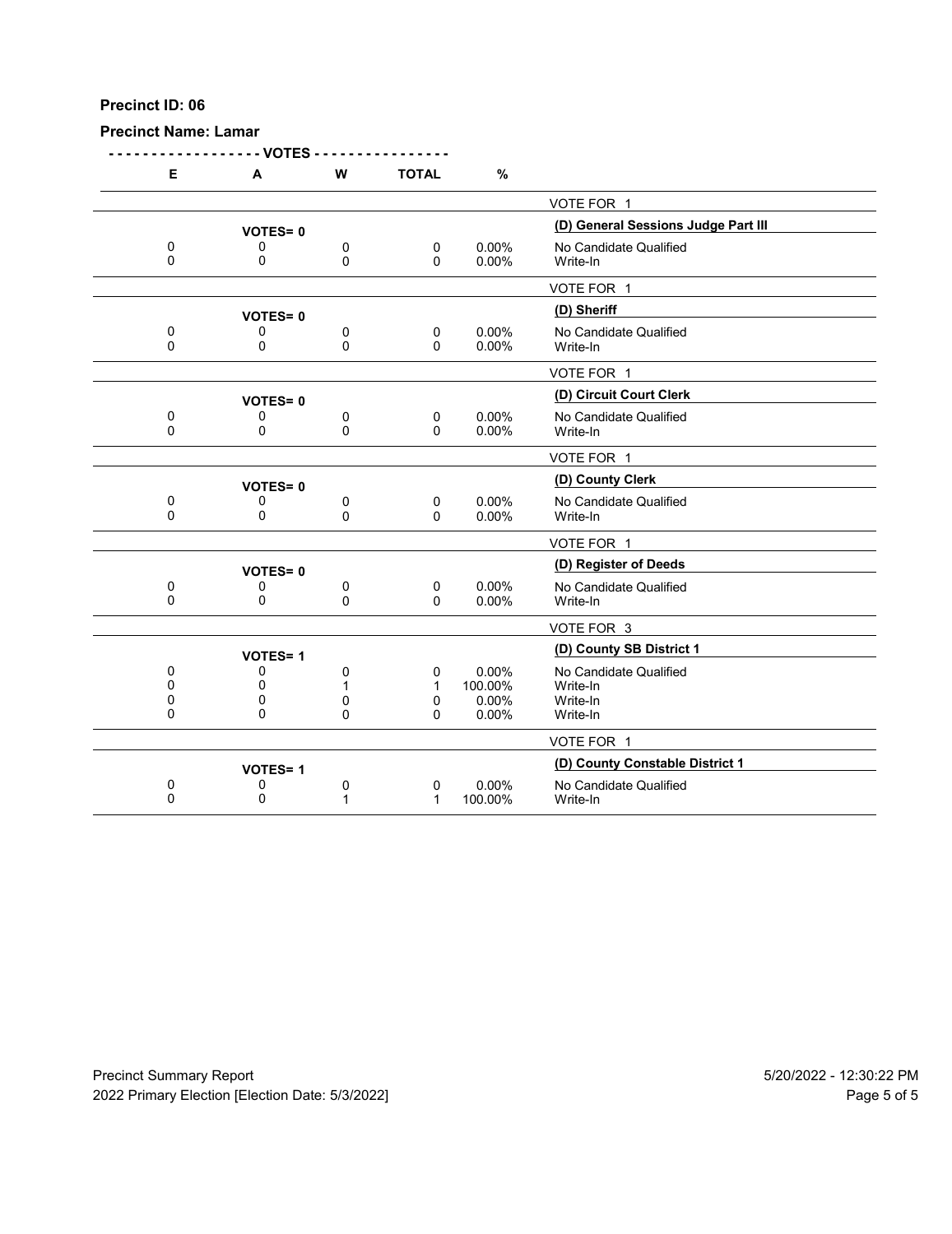**EXECUNCT STATUS:** REPORTED



# **Washington County, Tennessee**

**2022 Primary Election**

# **TNWASP22**

**5/3/2022**

| $E - #$ Of Election Day               | 180 |
|---------------------------------------|-----|
| $\mathsf{A}$ - # Of Paper Absentee    | 12  |
| $\vert$ W - # Of Walk-In Early Voting | 228 |

| <b>PUBLIC COUNT:</b>  | 420    |
|-----------------------|--------|
| <b>VOTER TURNOUT:</b> | 14.97% |
|                       | 2805   |

#### **Precinct ID: 07**

#### **Precinct Name: Gray West**

|--|--|

|                |                    |                |                |                           | VOTE FOR 1                                           |
|----------------|--------------------|----------------|----------------|---------------------------|------------------------------------------------------|
|                | <b>VOTES= 294</b>  |                |                |                           | (R) Circuit Court Judge Part I Dist 1                |
| 128<br>0       | 6<br>0             | 159            | 293            | 99.66%<br>0.34%           | J. Eddie Lauderback<br>Write-In                      |
|                |                    |                |                |                           | VOTE FOR 1                                           |
|                | <b>VOTES= 375</b>  |                |                |                           | (R) Circuit Court Judge Part II Dist 1               |
| 34<br>121<br>0 | 2<br>8<br>$\Omega$ | 52<br>156<br>2 | 88<br>285<br>2 | 23.47%<br>76.00%<br>0.53% | Lois Bunton-Shults-Davis<br>Suzanne Cook<br>Write-In |
|                |                    |                |                |                           | VOTE FOR 1                                           |
|                | <b>VOTES= 294</b>  |                |                |                           | (R) Chancellor Dist 1                                |
| 126<br>0       | 0                  | 159<br>2       | 292<br>2       | 99.32%<br>0.68%           | John C. Rambo<br>Write-In                            |
|                |                    |                |                |                           | VOTE FOR 1                                           |
|                | <b>VOTES= 296</b>  |                |                |                           | (R) Criminal Court Judge Part I Dist 1               |
| 130<br>0       | 6<br>0             | 159<br>1       | 295            | 99.66%<br>0.34%           | Lisa Nidiffer Rice<br>Write-In                       |
|                |                    |                |                |                           | VOTE FOR 1                                           |
|                | <b>VOTES= 296</b>  |                |                |                           | (R) Criminal Court Judge Part II Dist 1              |
| 130<br>0       | 6<br>0             | 160<br>0       | 296<br>0       | 100.00%<br>$0.00\%$       | Stacy L. Street<br>Write-In                          |

Precinct Summary Report 60 and 5/20/2022 - 12:30:22 PM 2022 Primary Election [Election Date: 5/3/2022] **Page 1 of 5** and 2022 Primary Election Date: 5/3/2022]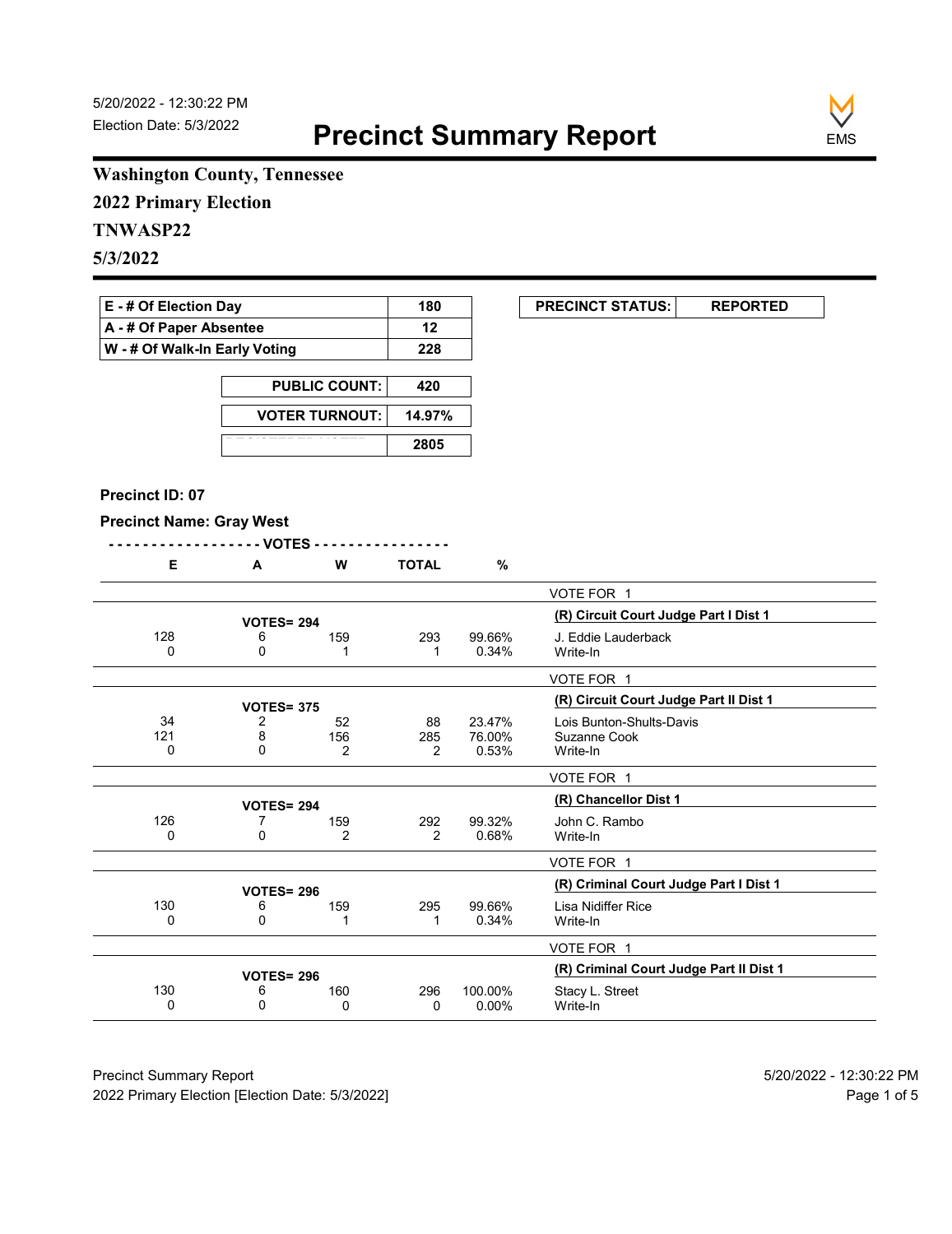# **Precinct Name: Gray West**

**- - - - - - - - - - - - - - - - - - VOTES - - - - - - - - - - - - - - - -**

| Е               | А                      | W               | <b>TOTAL</b>          | $\%$                |                                                |
|-----------------|------------------------|-----------------|-----------------------|---------------------|------------------------------------------------|
|                 |                        |                 |                       |                     | VOTE FOR 1                                     |
|                 | <b>VOTES= 290</b>      |                 |                       |                     | (R) District Attorney General Dist 1           |
| 128             | 8                      | 154             | 290                   | 100.00%             | <b>Steve Finney</b>                            |
| $\mathbf{0}$    | $\mathbf 0$            | $\Omega$        | 0                     | 0.00%               | Write-In                                       |
|                 |                        |                 |                       |                     | VOTE FOR 1                                     |
|                 | <b>VOTES= 287</b>      |                 |                       |                     | (R) Public Defender Dist 1                     |
| 128             | 8                      | 151             | 287                   | 100.00%             | Jeff Kelly                                     |
| $\Omega$        | $\mathbf 0$            | 0               | 0                     | $0.00\%$            | Write-In                                       |
|                 |                        |                 |                       |                     | VOTE FOR 1                                     |
|                 | <b>VOTES= 398</b>      |                 |                       |                     | (R) County Mayor                               |
| 100             | 6                      | 108             | 214                   | 53.77%              | Joe Grandy                                     |
| 74<br>0         | 4<br>0                 | 105             | 183                   | 45.98%<br>0.25%     | Robert H. (Robbie) Tester                      |
|                 |                        | 1               | 1                     |                     | Write-In                                       |
|                 |                        |                 |                       |                     | VOTE FOR 1                                     |
|                 | <b>VOTES= 313</b>      |                 |                       |                     | (R) County Commissioner Dist 5                 |
| 133<br>2        | 8<br>0                 | 170<br>0        | 311<br>$\overline{2}$ | 99.36%<br>0.64%     | <b>Bryan Davenport</b><br>Write-In             |
|                 |                        |                 |                       |                     |                                                |
|                 |                        |                 |                       |                     | VOTE FOR 1                                     |
|                 | <b>VOTES= 350</b>      |                 |                       |                     | (R) County Trustee                             |
| 149<br>$\Omega$ | 11<br>$\mathbf 0$      | 190<br>$\Omega$ | 350<br>0              | 100.00%<br>$0.00\%$ | <b>Rick Storey</b><br>Write-In                 |
|                 |                        |                 |                       |                     |                                                |
|                 |                        |                 |                       |                     | VOTE FOR 1                                     |
|                 | <b>VOTES= 333</b>      |                 |                       |                     | (R) General Sessions Judge Part I              |
| 61              | 4                      | 67              | 132                   | 39.64%              | <b>Todd Hull</b>                               |
| 80<br>0         | 4<br>$\mathbf{1}$      | 116<br>0        | 200<br>1              | 60.06%<br>0.30%     | Robert G. Lincoln<br>Write-In                  |
|                 |                        |                 |                       |                     |                                                |
|                 |                        |                 |                       |                     | VOTE FOR 1                                     |
|                 | <b>VOTES= 340</b>      |                 |                       |                     | (R) General Sessions Judge Part II             |
| 71<br>73        | 10<br>0                | 106<br>80       | 187<br>153            | 55.00%<br>45.00%    | Janet Vest Hardin<br>Joshua P. Sutherland, III |
| $\Omega$        | $\mathbf{0}$           | 0               | 0                     | 0.00%               | Write-In                                       |
|                 |                        |                 |                       |                     | VOTE FOR 1                                     |
|                 |                        |                 |                       |                     | (R) General Sessions Judge Part III            |
| 69              | <b>VOTES= 361</b><br>5 | 105             | 179                   | 49.58%              |                                                |
| 48              | $\overline{2}$         | 53              | 103                   | 28.53%              | Johnathan A. Minga<br>Michael Rasnake          |
| 40              | 1                      | 38              | 79                    | 21.88%              | Stephanie Sherwood                             |
| 0               | $\mathbf{0}$           | 0               | 0                     | 0.00%               | Write-In                                       |

Precinct Summary Report 60 and 5/20/2022 - 12:30:22 PM 2022 Primary Election [Election Date: 5/3/2022] 2022 Primary Election 10 and 5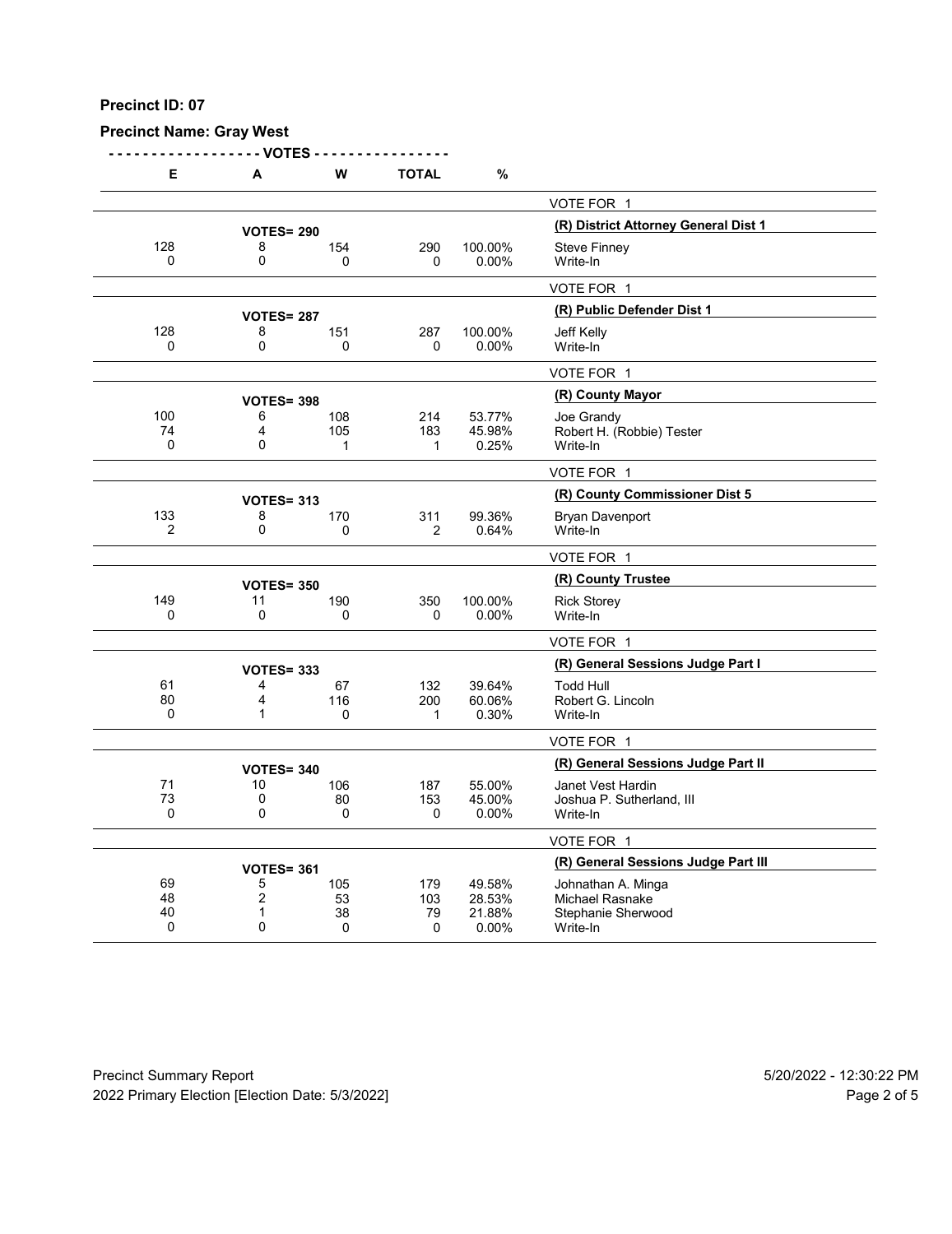# **Precinct Name: Gray West**

**- - - - - - - - - - - - - - - - - - VOTES - - - - - - - - - - - - - - - -**

| Е                    | Α                 | W                    | <b>TOTAL</b>         | $\%$                                |                                                                   |
|----------------------|-------------------|----------------------|----------------------|-------------------------------------|-------------------------------------------------------------------|
|                      |                   |                      |                      |                                     | VOTE FOR 1                                                        |
|                      | <b>VOTES= 406</b> |                      |                      |                                     | (R) Sheriff                                                       |
| 28<br>134<br>13<br>0 | 3<br>9<br>0<br>0  | 31<br>157<br>31<br>0 | 62<br>300<br>44<br>0 | 15.27%<br>73.89%<br>10.84%<br>0.00% | Leighta Laitinen<br>Keith Sexton<br>Michael Templeton<br>Write-In |
|                      |                   |                      |                      |                                     | VOTE FOR 1                                                        |
|                      | <b>VOTES= 296</b> |                      |                      |                                     | (R) Circuit Court Clerk                                           |
| 125<br>0             | 10<br>0           | 161<br>0             | 296<br>0             | 100.00%<br>0.00%                    | <b>Brenda Downes</b><br>Write-In                                  |
|                      |                   |                      |                      |                                     | VOTE FOR 1                                                        |
|                      | <b>VOTES= 388</b> |                      |                      |                                     | (R) County Clerk                                                  |
| 34<br>130<br>0       | 2<br>10<br>0      | 35<br>177<br>0       | 71<br>317<br>0       | 18.30%<br>81.70%<br>0.00%           | Danny Edens<br>Cheryl Storey<br>Write-In                          |
|                      |                   |                      |                      |                                     | VOTE FOR 1                                                        |
|                      | <b>VOTES= 320</b> |                      |                      |                                     | (R) Register of Deeds                                             |
| 135<br>0             | 8<br>0            | 177<br>0             | 320<br>0             | 100.00%<br>0.00%                    | Teresa H. Bowman<br>Write-In                                      |
|                      |                   |                      |                      |                                     | VOTE FOR 1                                                        |
|                      | <b>VOTES=0</b>    |                      |                      |                                     | (D) Circuit Court Judge Part I Dist 1                             |
| 0<br>0               | 0<br>0            | 0<br>0               | $\mathbf 0$<br>0     | 0.00%<br>0.00%                      | No Candidate Qualified<br>Write-In                                |
|                      |                   |                      |                      |                                     | VOTE FOR 1                                                        |
|                      | <b>VOTES=0</b>    |                      |                      |                                     | (D) Circuit Court Judge Part II Dist 1                            |
| 0<br>0               | 0<br>0            | 0<br>0               | $\pmb{0}$<br>0       | 0.00%<br>0.00%                      | No Candidate Qualified<br>Write-In                                |
|                      |                   |                      |                      |                                     | VOTE FOR 1                                                        |
|                      | <b>VOTES=0</b>    |                      |                      |                                     | (D) Chancellor Dist 1                                             |
| 0<br>0               | 0<br>0            | 0<br>0               | 0<br>0               | 0.00%<br>0.00%                      | No Candidate Qualified<br>Write-In                                |
|                      |                   |                      |                      |                                     | VOTE FOR 1                                                        |
|                      | <b>VOTES=0</b>    |                      |                      |                                     | (D) Criminal Court Judge Part I Dist 1                            |
| 0<br>0               | 0<br>0            | 0<br>0               | $\pmb{0}$<br>0       | 0.00%<br>0.00%                      | No Candidate Qualified<br>Write-In                                |
|                      |                   |                      |                      |                                     | VOTE FOR 1                                                        |
|                      | <b>VOTES=0</b>    |                      |                      |                                     | (D) Criminal Court Judge Part II Dist 1                           |
| $\pmb{0}$<br>0       | 0<br>0            | 0<br>0               | $\pmb{0}$<br>0       | 0.00%<br>0.00%                      | No Candidate Qualified<br>Write-In                                |

Precinct Summary Report 60 and 5/20/2022 - 12:30:22 PM 2022 Primary Election [Election Date: 5/3/2022] 2022 Primary Election 5 and 5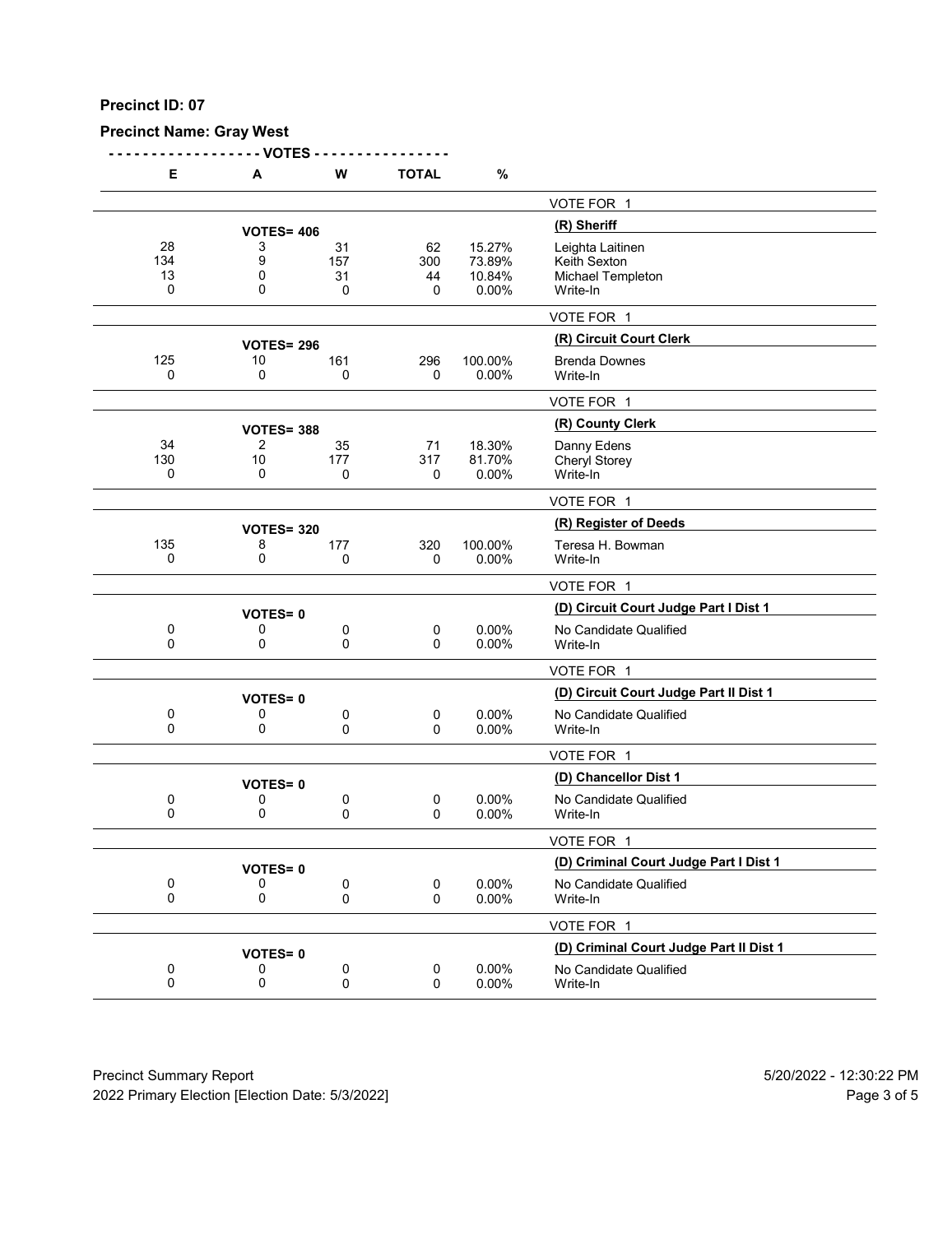**Precinct Name: Gray West**

**- - - - - - - - - - - - - - - - - - VOTES - - - - - - - - - - - - - - - - E A W TOTAL %** VOTE FOR 1 **(D) District Attorney General Dist 1 VOTES= <sup>0</sup>** 0 0 0 0 0 0.00% No Candidate Qualified<br>0 0 0 0 0.00% Write-In 0 0 0 0 0.00% Write-In VOTE FOR 1 **(D) Public Defender Dist 1 VOTES= <sup>0</sup>** 0 0 0 0 0 0.00% No Candidate Qualified<br>0 0 0 0 0.00% Write-In 0 0 0 0 0.00% Write-In <u>VOTE FOR 1</u>

|              |                |             |          |             | VOTE FOR 1                          |
|--------------|----------------|-------------|----------|-------------|-------------------------------------|
|              | <b>VOTES=3</b> |             |          |             | (D) County Mayor                    |
| 1            | 0              | 2           | 3        | 100.00%     | No Candidate Qualified              |
| 0            | 0              | $\mathbf 0$ | 0        | 0.00%       | Write-In                            |
|              |                |             |          |             | VOTE FOR 1                          |
|              | <b>VOTES=0</b> |             |          |             | (D) County Commissioner Dist 5      |
| 0            | 0              | 0           | 0        | $0.00\%$    | No Candidate Qualified              |
| 0            | 0              | 0           | $\Omega$ | 0.00%       | Write-In                            |
|              |                |             |          |             | VOTE FOR 1                          |
|              | <b>VOTES=0</b> |             |          |             | (D) County Trustee                  |
| 0            | 0              | 0           | 0        | $0.00\%$    | No Candidate Qualified              |
| $\Omega$     | $\Omega$       | 0           | $\Omega$ | $0.00\%$    | Write-In                            |
|              |                |             |          |             | VOTE FOR 1                          |
|              | <b>VOTES=0</b> |             |          |             | (D) General Sessions Judge Part I   |
| 0            | 0              | 0           | 0        | $0.00\%$    | No Candidate Qualified              |
| 0            | $\Omega$       | $\mathbf 0$ | $\Omega$ | $0.00\%$    | Write-In                            |
|              |                |             |          |             | VOTE FOR 1                          |
|              | <b>VOTES=0</b> |             |          |             | (D) General Sessions Judge Part II  |
| 0            | 0              | 0           | 0        | $0.00\%$    | No Candidate Qualified              |
| $\mathbf{0}$ | $\Omega$       | $\Omega$    | $\Omega$ | $0.00\%$    | Write-In                            |
|              |                |             |          |             | VOTE FOR 1                          |
|              | <b>VOTES=0</b> |             |          |             | (D) General Sessions Judge Part III |
| 0            | 0              | 0           | 0        | $0.00\%$    | No Candidate Qualified              |
| $\Omega$     | 0              | $\mathbf 0$ | $\Omega$ | 0.00%       | Write-In                            |
|              |                |             |          |             | VOTE FOR 1                          |
|              |                |             |          | (D) Sheriff |                                     |
| 0            | 0              | 0           | 0        | $0.00\%$    | No Candidate Qualified              |
| $\mathbf 0$  | 0              | 0           | $\Omega$ | 0.00%       | Write-In                            |
|              |                |             |          |             | VOTE FOR 1                          |
|              | <b>VOTES=0</b> |             |          |             | (D) Circuit Court Clerk             |
| 0            | 0              | 0           | 0        | $0.00\%$    | No Candidate Qualified              |
| $\mathbf{0}$ | $\mathbf{0}$   | 0           | $\Omega$ | $0.00\%$    | Write-In                            |

Precinct Summary Report 60 and 5/20/2022 - 12:30:22 PM

2022 Primary Election [Election Date: 5/3/2022] **Page 4 of 5** and 2022 Primary Election Cate: 5/3/2022]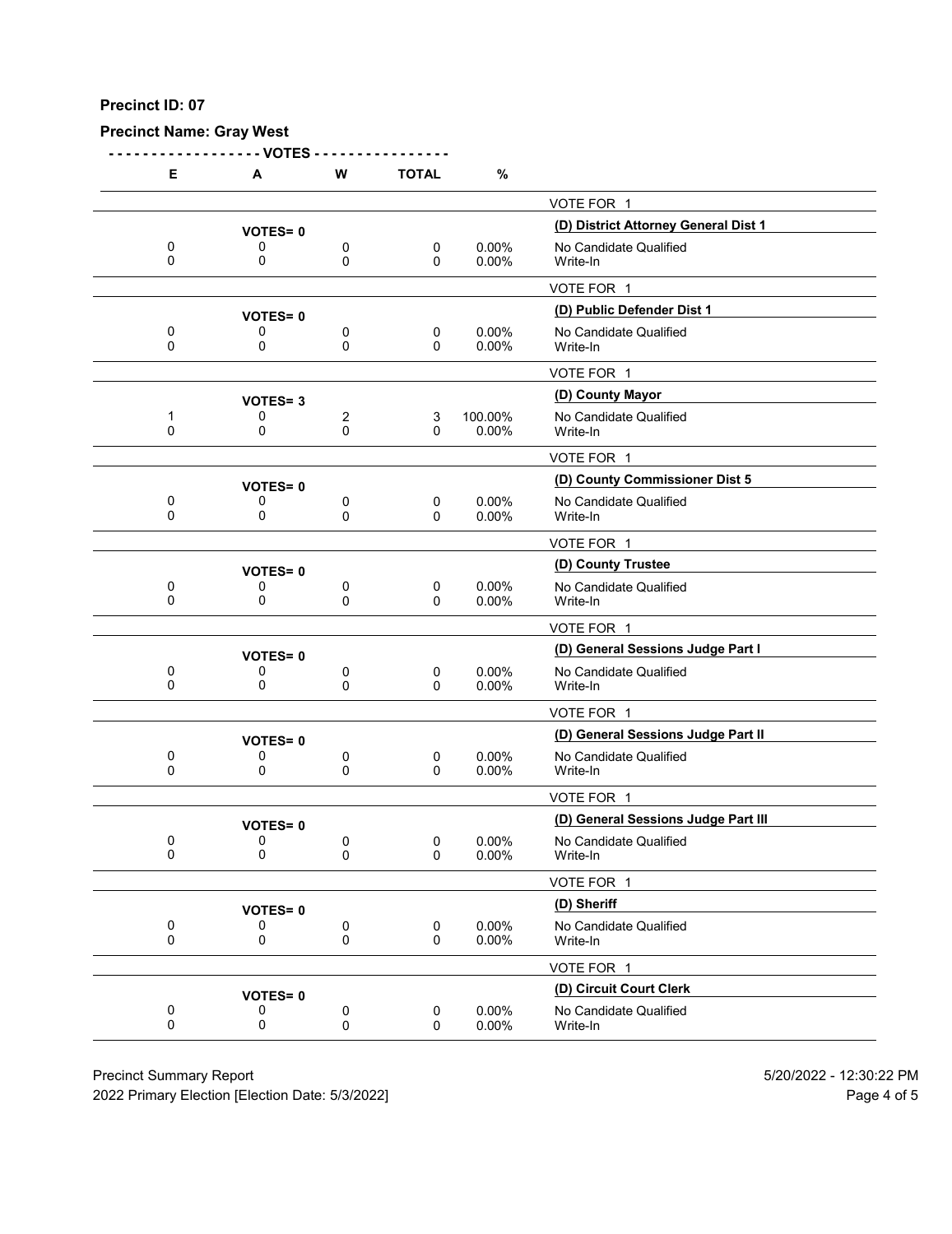# **Precinct Name: Gray West**

**- - - - - - - - - - - - - - - - - - VOTES - - - - - - - - - - - - - - - -**

| Е | A              | W | <b>TOTAL</b> | %        |                        |  |
|---|----------------|---|--------------|----------|------------------------|--|
|   |                |   |              |          | VOTE FOR 1             |  |
|   | <b>VOTES=0</b> |   |              |          | (D) County Clerk       |  |
|   |                | 0 | 0            | $0.00\%$ | No Candidate Qualified |  |
|   |                | 0 | 0            | $0.00\%$ | Write-In               |  |
|   |                |   |              |          | VOTE FOR 1             |  |
|   | <b>VOTES=1</b> |   |              |          | (D) Register of Deeds  |  |
|   | O              | 0 | $\Omega$     | $0.00\%$ | No Candidate Qualified |  |
|   | 0              |   |              | 100.00%  | Write-In               |  |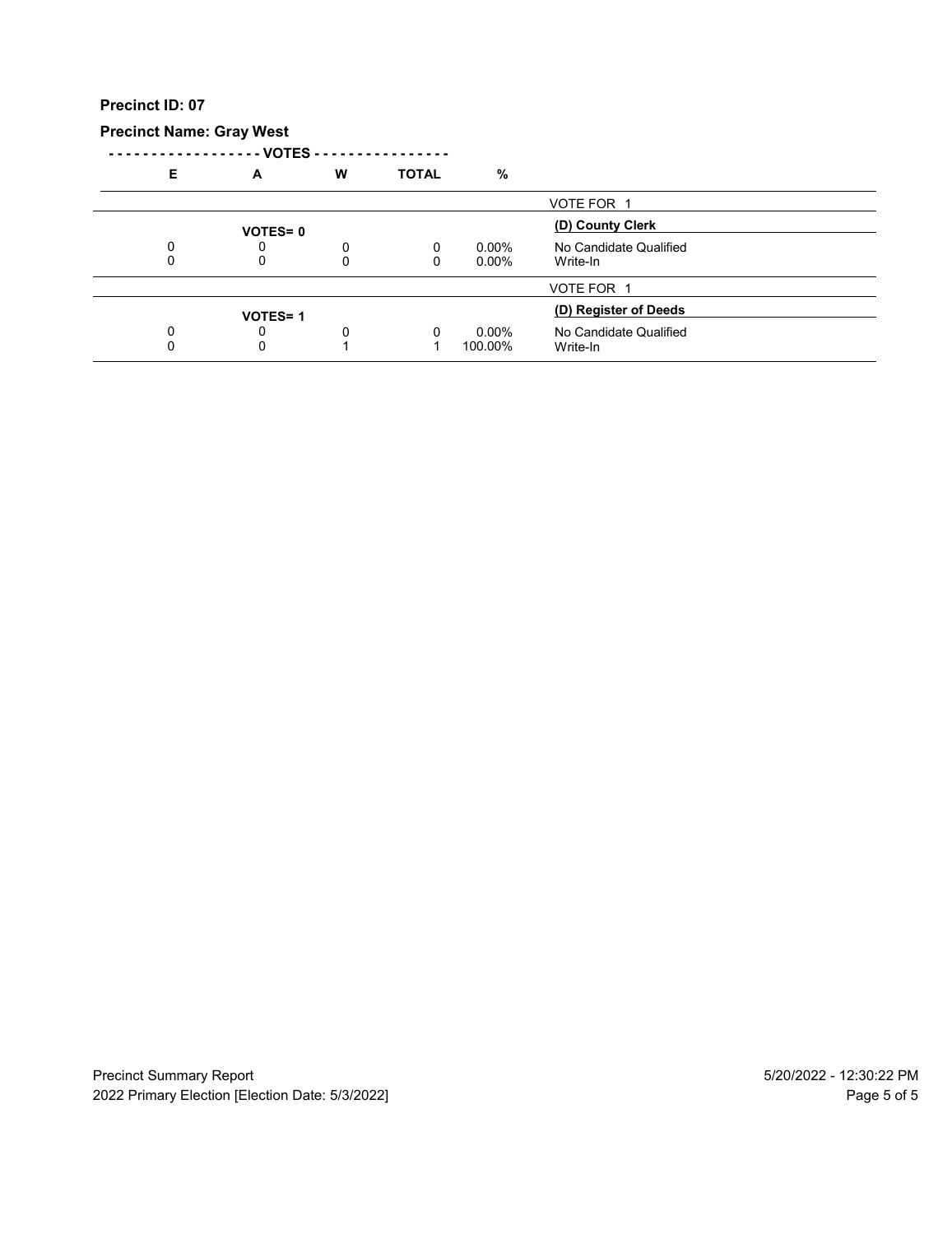

# **Washington County, Tennessee**

**2022 Primary Election**

# **TNWASP22**

**5/3/2022**

| $E - #$ Of Election Day            | 193 |
|------------------------------------|-----|
| $\mathsf{A}$ - # Of Paper Absentee |     |
| W - # Of Walk-In Early Voting      | 227 |

| <b>PUBLIC COUNT:</b>  | 425    |
|-----------------------|--------|
| <b>VOTER TURNOUT:</b> | 11.23% |
|                       | 3786   |

#### **Precinct ID: 08**

### **Precinct Name: Gray East**

|--|--|--|--|--|--|--|--|

|  |  | . |  |
|--|--|---|--|
|  |  |   |  |

|     |                   |          |     |          | VOTE FOR 1                              |
|-----|-------------------|----------|-----|----------|-----------------------------------------|
|     | <b>VOTES= 300</b> |          |     |          | (R) Circuit Court Judge Part I Dist 1   |
| 140 | 3                 | 155      | 298 | 99.33%   | J. Eddie Lauderback                     |
|     | 0                 |          | 2   | 0.67%    | Write-In                                |
|     |                   |          |     |          | VOTE FOR 1                              |
|     | <b>VOTES= 359</b> |          |     |          | (R) Circuit Court Judge Part II Dist 1  |
| 48  |                   | 66       | 115 | 32.03%   | Lois Bunton-Shults-Davis                |
| 119 | 4                 | 121      | 244 | 67.97%   | Suzanne Cook                            |
| 0   | $\Omega$          | $\Omega$ | 0   | $0.00\%$ | Write-In                                |
|     |                   |          |     |          | VOTE FOR 1                              |
|     | <b>VOTES= 310</b> |          |     |          | (R) Chancellor Dist 1                   |
| 140 | 3                 | 165      | 308 | 99.35%   | John C. Rambo                           |
|     | 0                 |          | 2   | 0.65%    | Write-In                                |
|     |                   |          |     |          | VOTE FOR 1                              |
|     | <b>VOTES= 309</b> |          |     |          | (R) Criminal Court Judge Part I Dist 1  |
| 144 | 3                 | 160      | 307 | 99.35%   | Lisa Nidiffer Rice                      |
| 0   | 0                 | 2        | 2   | 0.65%    | Write-In                                |
|     |                   |          |     |          | VOTE FOR 1                              |
|     | <b>VOTES= 298</b> |          |     |          | (R) Criminal Court Judge Part II Dist 1 |
| 134 | 3                 | 159      | 296 | 99.33%   | Stacy L. Street                         |
|     |                   | 2        | 2   | 0.67%    | Write-In                                |

Precinct Summary Report 60 and 5/20/2022 - 12:30:22 PM 2022 Primary Election [Election Date: 5/3/2022] **Page 1 of 5** and 2022 Primary Election Date: 5/3/2022]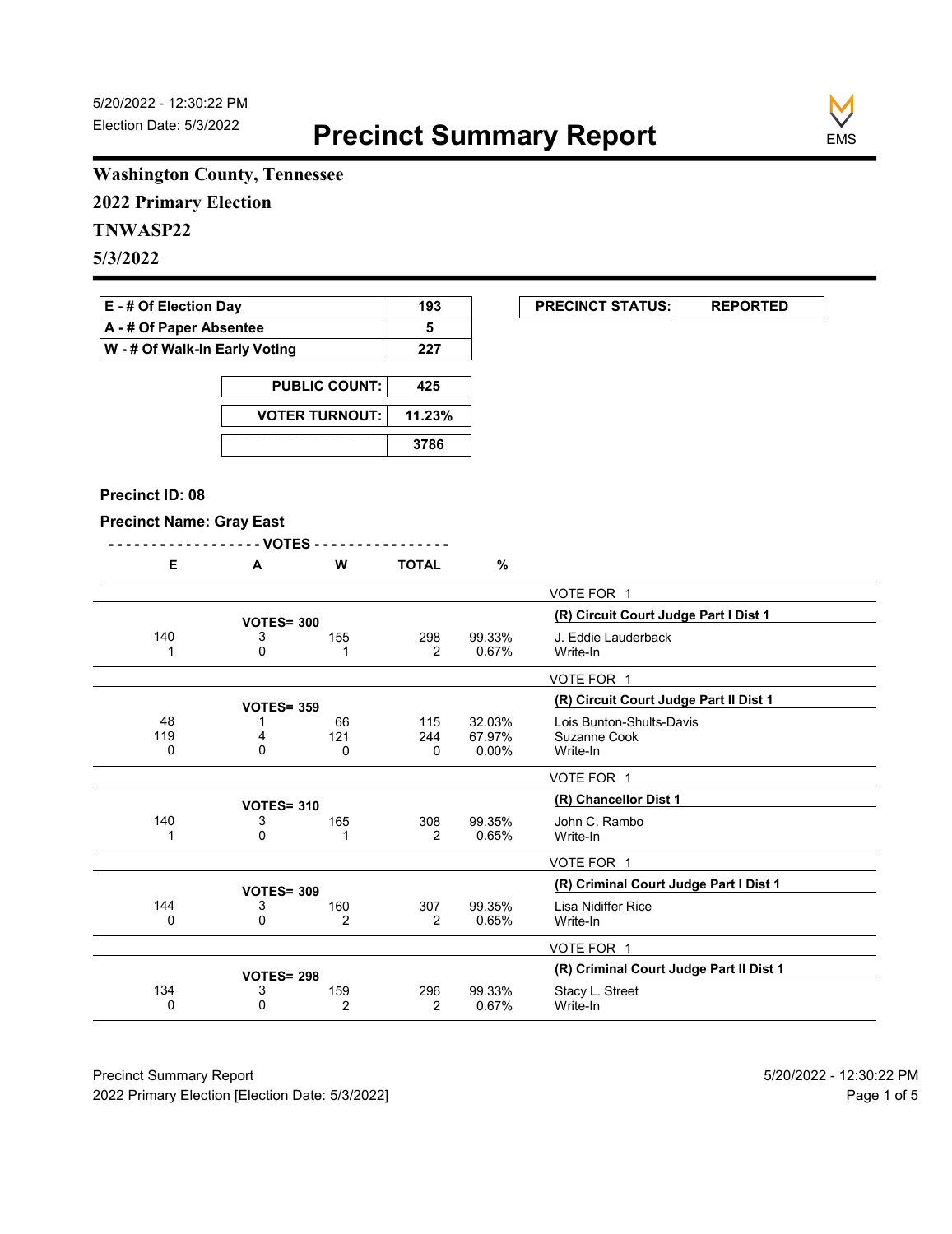**Precinct Name: Gray East**

**- - - - - - - - - - - - - - - - - - VOTES - - - - - - - - - - - - - - - -**

| Е           | A                 | w              | TOTAL          | %      |                                      |
|-------------|-------------------|----------------|----------------|--------|--------------------------------------|
|             |                   |                |                |        | VOTE FOR 1                           |
|             | <b>VOTES= 296</b> |                |                |        | (R) District Attorney General Dist 1 |
| 134         | 3                 | 157            | 294            | 99.32% | Steve Finney                         |
| $\Omega$    | 0                 | 2              | $\overline{2}$ | 0.68%  | Write-In                             |
|             |                   |                |                |        | VOTE FOR 1                           |
|             | <b>VOTES= 295</b> |                |                |        | (R) Public Defender Dist 1           |
| 133         | 3                 | 157            | 293            | 99.32% | Jeff Kelly                           |
| 0           | 0                 | $\overline{2}$ | $\overline{2}$ | 0.68%  | Write-In                             |
|             |                   |                |                |        | VOTE FOR 1                           |
|             | <b>VOTES= 401</b> |                |                |        | (R) County Mayor                     |
| 83          | 2                 | 113            | 198            | 49.38% | Joe Grandy                           |
| 101         | 3                 | 99             | 203            | 50.62% | Robert H. (Robbie) Tester            |
| $\mathbf 0$ | 0                 | 0              | 0              | 0.00%  | Write-In                             |
|             |                   |                |                |        | VOTE FOR 1                           |
|             | <b>VOTES= 306</b> |                |                |        | (R) County Commissioner Dist 5       |
| 135         | 3                 | 167            | 305            | 99.67% | Bryan Davenport                      |
| 0           | 0                 | 1              | 1              | 0.33%  | Write-In                             |
|             |                   |                |                |        | VOTE FOR 1                           |
|             | <b>VOTES= 341</b> |                |                |        | (R) County Trustee                   |
| 151         | 3                 | 186            | 340            | 99.71% | <b>Rick Storey</b>                   |
| $\mathbf 0$ | 0                 | 1              | 1              | 0.29%  | Write-In                             |
|             |                   |                |                |        | VOTE FOR 1                           |
|             | <b>VOTES= 334</b> |                |                |        | (R) General Sessions Judge Part I    |
| 60          | $\overline{2}$    | 78             | 140            | 41.92% | <b>Todd Hull</b>                     |
| 93          | 3                 | 98             | 194            | 58.08% | Robert G. Lincoln                    |
| $\Omega$    | 0                 | $\Omega$       | 0              | 0.00%  | Write-In                             |
|             |                   |                |                |        | VOTE FOR 1                           |
|             | <b>VOTES= 348</b> |                |                |        | (R) General Sessions Judge Part II   |
| 75          | 2                 | 97             | 174            | 50.00% | Janet Vest Hardin                    |
| 84          | 3                 | 87             | 174            | 50.00% | Joshua P. Sutherland, III            |
| 0           | 0                 | 0              | 0              | 0.00%  | Write-In                             |
|             |                   |                |                |        | VOTE FOR 1                           |
|             | <b>VOTES= 375</b> |                |                |        | (R) General Sessions Judge Part III  |
| 62          | $\overline{2}$    | 78             | 142            | 37.87% | Johnathan A. Minga                   |
| 51          | 2                 | 65             | 118            | 31.47% | Michael Rasnake                      |
| 54          | 1                 | 60             | 115            | 30.67% | Stephanie Sherwood                   |
| $\mathbf 0$ | 0                 | 0              | 0              | 0.00%  | Write-In                             |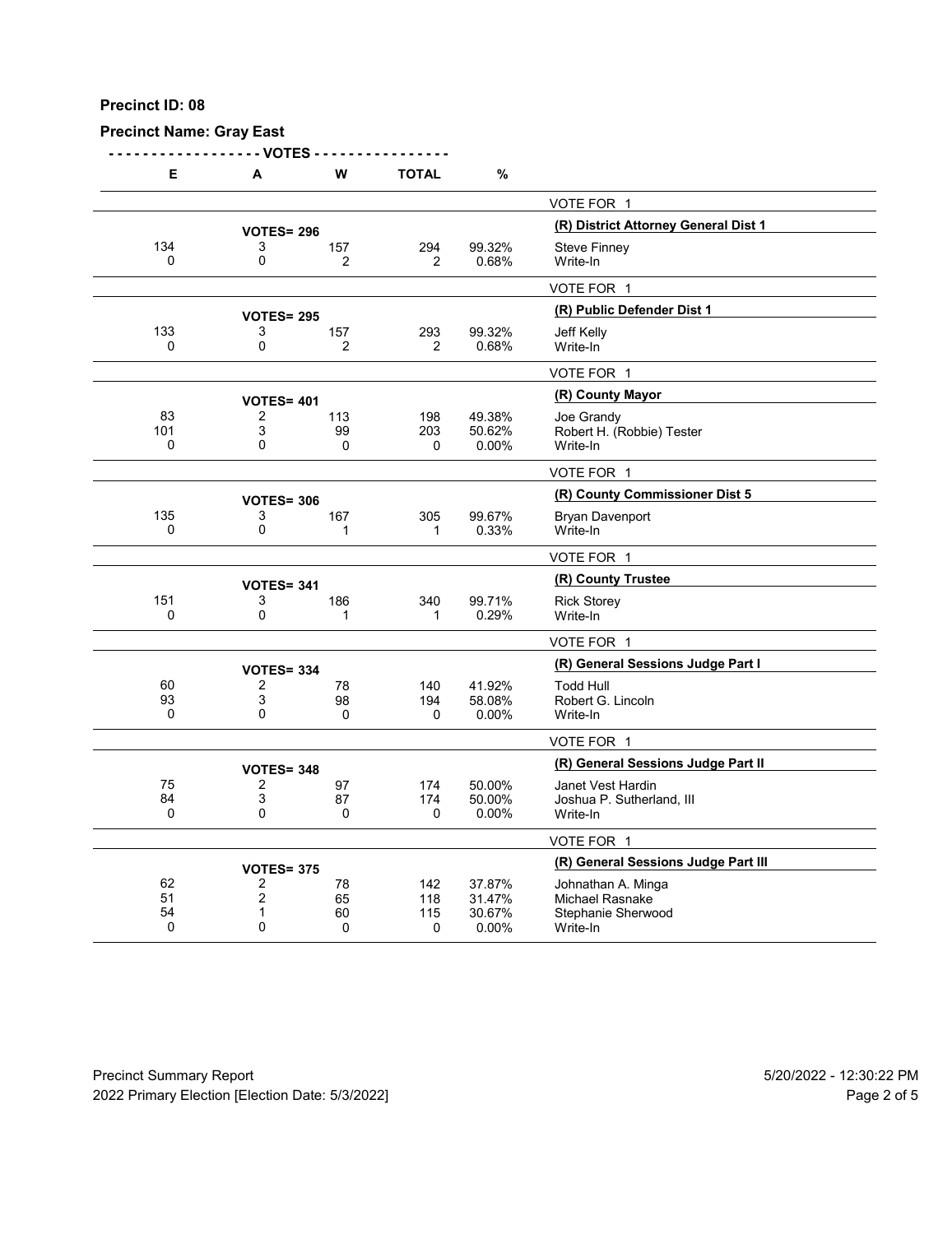**Precinct Name: Gray East**

**- - - - - - - - - - - - - - - - - - VOTES - - - - - - - - - - - - - - - -**

| Е                    | А                 | W                     | <b>TOTAL</b>         | %                                  |                                                                   |
|----------------------|-------------------|-----------------------|----------------------|------------------------------------|-------------------------------------------------------------------|
|                      |                   |                       |                      |                                    | VOTE FOR 1                                                        |
|                      | <b>VOTES= 416</b> |                       |                      |                                    | (R) Sheriff                                                       |
| 30<br>148<br>12<br>0 | 0<br>5<br>0<br>0  | 32<br>167<br>22<br>0  | 62<br>320<br>34<br>0 | 14.90%<br>76.92%<br>8.17%<br>0.00% | Leighta Laitinen<br>Keith Sexton<br>Michael Templeton<br>Write-In |
|                      |                   |                       |                      |                                    | VOTE FOR 1                                                        |
|                      | <b>VOTES= 307</b> |                       |                      |                                    | (R) Circuit Court Clerk                                           |
| 138<br>0             | 3<br>0            | 164<br>$\overline{2}$ | 305<br>2             | 99.35%<br>0.65%                    | <b>Brenda Downes</b><br>Write-In                                  |
|                      |                   |                       |                      |                                    | VOTE FOR 1                                                        |
|                      | <b>VOTES= 374</b> |                       |                      |                                    | (R) County Clerk                                                  |
| 46<br>123<br>0       | 3<br>2<br>0       | 48<br>152<br>0        | 97<br>277<br>0       | 25.94%<br>74.06%<br>0.00%          | Danny Edens<br><b>Cheryl Storey</b><br>Write-In                   |
|                      |                   |                       |                      |                                    | VOTE FOR 1                                                        |
|                      | <b>VOTES= 320</b> |                       |                      |                                    | (R) Register of Deeds                                             |
| 146<br>0             | 3<br>0            | 171<br>0              | 320<br>0             | 100.00%<br>0.00%                   | Teresa H. Bowman<br>Write-In                                      |
|                      |                   |                       |                      |                                    | VOTE FOR 1                                                        |
|                      | <b>VOTES=0</b>    |                       |                      |                                    | (D) Circuit Court Judge Part I Dist 1                             |
| 0<br>0               | 0<br>0            | 0<br>0                | 0<br>$\Omega$        | 0.00%<br>0.00%                     | No Candidate Qualified<br>Write-In                                |
|                      |                   |                       |                      |                                    | VOTE FOR 1                                                        |
|                      | <b>VOTES=0</b>    |                       |                      |                                    | (D) Circuit Court Judge Part II Dist 1                            |
| 0<br>0               | 0<br>0            | 0<br>0                | 0<br>0               | 0.00%<br>0.00%                     | No Candidate Qualified<br>Write-In                                |
|                      |                   |                       |                      |                                    | VOTE FOR 1                                                        |
|                      | <b>VOTES=0</b>    |                       |                      |                                    | (D) Chancellor Dist 1                                             |
| 0<br>0               | 0<br>0            | 0<br>0                | 0<br>0               | 0.00%<br>0.00%                     | No Candidate Qualified<br>Write-In                                |
|                      |                   |                       |                      |                                    | VOTE FOR 1                                                        |
|                      | <b>VOTES=0</b>    |                       |                      |                                    | (D) Criminal Court Judge Part I Dist 1                            |
| 0<br>0               | 0<br>0            | 0<br>0                | 0<br>$\Omega$        | 0.00%<br>0.00%                     | No Candidate Qualified<br>Write-In                                |
|                      |                   |                       |                      |                                    | VOTE FOR 1                                                        |
|                      | <b>VOTES=0</b>    |                       |                      |                                    | (D) Criminal Court Judge Part II Dist 1                           |
| 0<br>$\mathbf 0$     | 0<br>0            | 0<br>0                | 0<br>$\mathbf 0$     | 0.00%<br>0.00%                     | No Candidate Qualified<br>Write-In                                |
|                      |                   |                       |                      |                                    |                                                                   |

Precinct Summary Report 60 and 5/20/2022 - 12:30:22 PM 2022 Primary Election [Election Date: 5/3/2022] 2022 Primary Election 5 and 5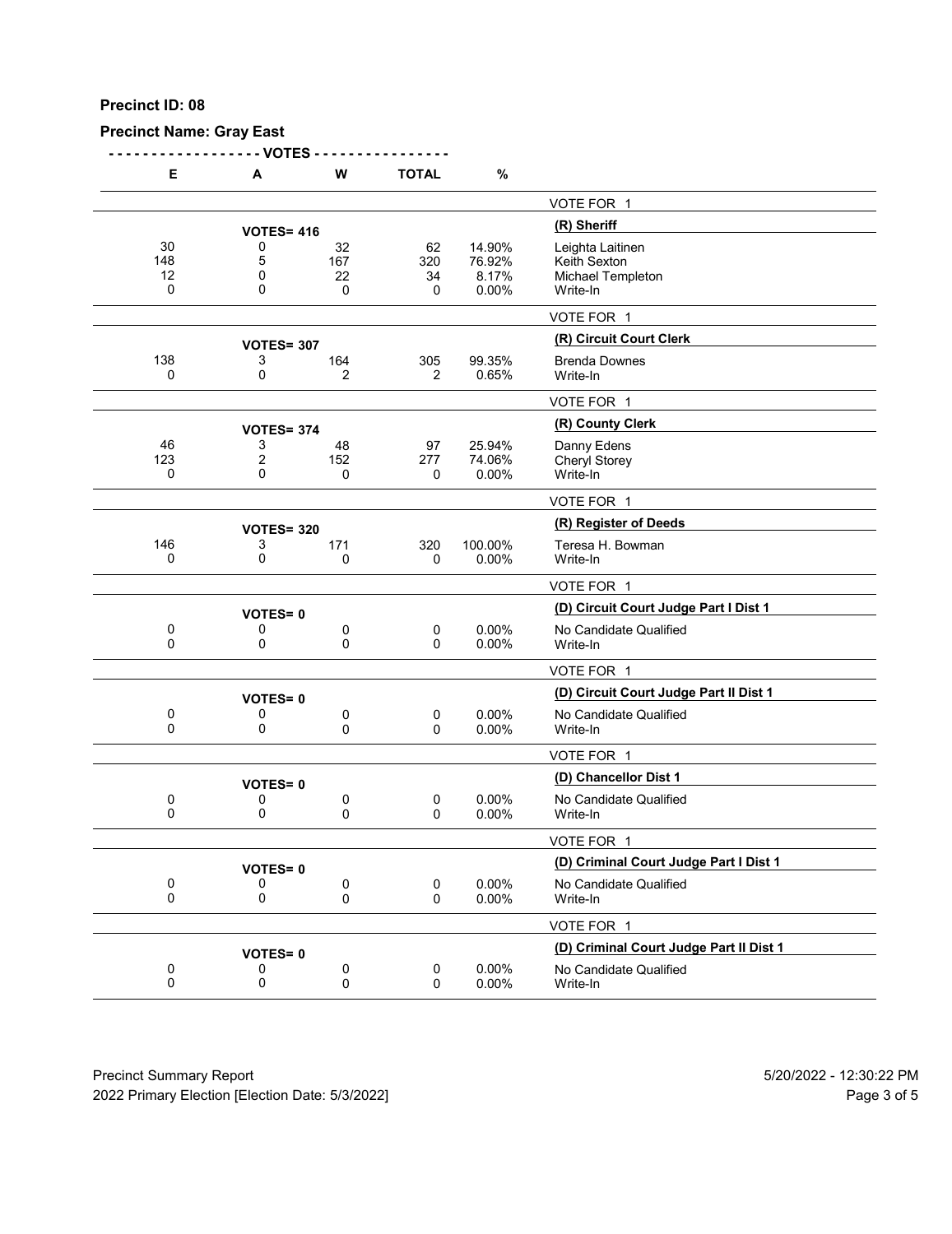**Precinct Name: Gray East**

**- - - - - - - - - - - - - - - - - - VOTES - - - - - - - - - - - - - - - -**

| Е                | А                   | W             | <b>TOTAL</b>                | %                 |                                      |
|------------------|---------------------|---------------|-----------------------------|-------------------|--------------------------------------|
|                  |                     |               |                             |                   | VOTE FOR 1                           |
|                  | <b>VOTES=0</b>      |               |                             |                   | (D) District Attorney General Dist 1 |
| 0<br>0           | 0                   | 0             | 0                           | 0.00%             | No Candidate Qualified               |
|                  | 0                   | 0             | $\mathbf{0}$                | 0.00%             | Write-In                             |
|                  |                     |               |                             |                   | VOTE FOR 1                           |
|                  | <b>VOTES=0</b>      |               |                             |                   | (D) Public Defender Dist 1           |
| 0<br>$\Omega$    | 0<br>0              | 0<br>0        | $\mathbf 0$<br>$\Omega$     | 0.00%<br>0.00%    | No Candidate Qualified<br>Write-In   |
|                  |                     |               |                             |                   | VOTE FOR 1                           |
|                  | <b>VOTES=4</b>      |               |                             |                   | (D) County Mayor                     |
| 0<br>0           | 0<br>0              | 4<br>0        | 4<br>0                      | 100.00%<br>0.00%  | No Candidate Qualified<br>Write-In   |
|                  |                     |               |                             |                   | VOTE FOR 1                           |
|                  | <b>VOTES=0</b>      |               |                             |                   | (D) County Commissioner Dist 5       |
| $\mathbf 0$<br>0 | 0<br>0              | 0<br>0        | $\mathbf 0$<br>$\mathbf{0}$ | $0.00\%$<br>0.00% | No Candidate Qualified<br>Write-In   |
|                  |                     |               |                             |                   | VOTE FOR 1                           |
|                  | <b>VOTES=0</b>      |               |                             |                   | (D) County Trustee                   |
| 0                | 0                   | 0             | $\mathbf 0$                 | 0.00%             | No Candidate Qualified               |
| 0                | 0                   | 0             | 0                           | 0.00%             | Write-In                             |
|                  |                     |               |                             |                   | VOTE FOR 1                           |
|                  | <b>VOTES=0</b>      |               |                             |                   | (D) General Sessions Judge Part I    |
| 0<br>0           | 0<br>0              | 0<br>0        | 0<br>$\mathbf{0}$           | $0.00\%$<br>0.00% | No Candidate Qualified<br>Write-In   |
|                  |                     |               |                             |                   | VOTE FOR 1                           |
|                  | <b>VOTES=0</b>      |               |                             |                   | (D) General Sessions Judge Part II   |
| 0<br>0           | 0<br>0              | 0<br>0        | 0<br>$\mathbf{0}$           | 0.00%<br>0.00%    | No Candidate Qualified<br>Write-In   |
|                  |                     |               |                             |                   | VOTE FOR 1                           |
|                  | <b>VOTES=0</b>      |               |                             |                   | (D) General Sessions Judge Part III  |
| 0<br>0           | 0<br>0              | 0<br>$\Omega$ | 0<br>0                      | $0.00\%$<br>0.00% | No Candidate Qualified<br>Write-In   |
|                  |                     |               |                             |                   | VOTE FOR 1                           |
|                  | <b>VOTES=1</b>      |               |                             |                   | (D) Sheriff                          |
| 0<br>1           | 0<br>0              | 0<br>0        | $\pmb{0}$<br>$\mathbf{1}$   | 0.00%<br>100.00%  | No Candidate Qualified<br>Write-In   |
|                  |                     |               |                             |                   | VOTE FOR 1                           |
|                  |                     |               |                             |                   | (D) Circuit Court Clerk              |
| $\pmb{0}$        | <b>VOTES=0</b><br>0 | 0             | $\pmb{0}$                   | 0.00%             | No Candidate Qualified               |
| 0                | 0                   | 0             | 0                           | 0.00%             | Write-In                             |

Precinct Summary Report 60 and 5/20/2022 - 12:30:22 PM

2022 Primary Election [Election Date: 5/3/2022] 2022 Primary Election 10 and 5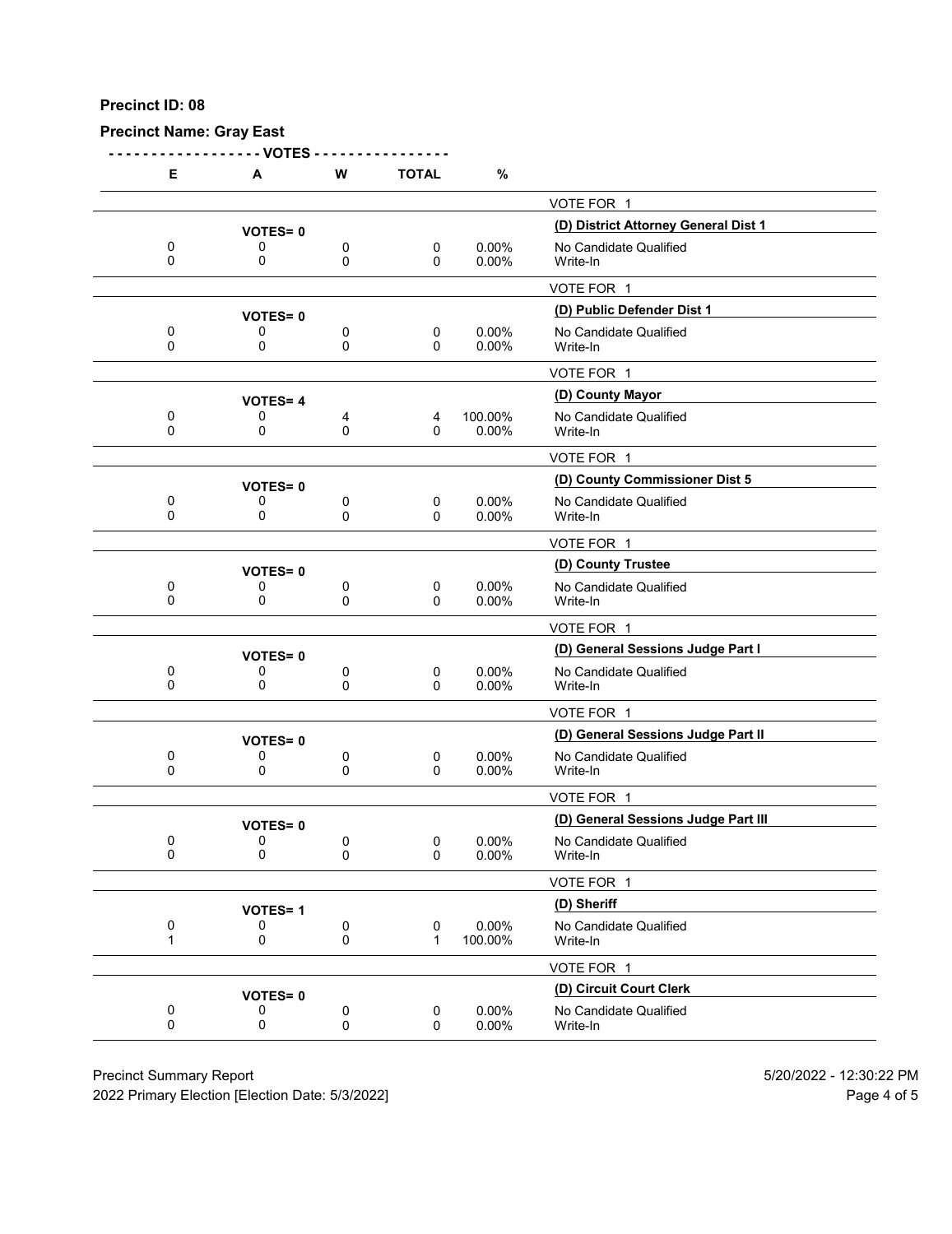**Precinct Name: Gray East**

**- - - - - - - - - - - - - - - - - - VOTES - - - - - - - - - - - - - - - -**

| E | A              | W | <b>TOTAL</b> | %        |                        |  |
|---|----------------|---|--------------|----------|------------------------|--|
|   |                |   |              |          | VOTE FOR 1             |  |
|   | <b>VOTES=0</b> |   |              |          | (D) County Clerk       |  |
|   |                | ი | 0            | $0.00\%$ | No Candidate Qualified |  |
|   | 0              | 0 | 0            | $0.00\%$ | Write-In               |  |
|   |                |   |              |          | VOTE FOR 1             |  |
|   | <b>VOTES=0</b> |   |              |          | (D) Register of Deeds  |  |
|   |                | 0 | 0            | $0.00\%$ | No Candidate Qualified |  |
|   |                | 0 | 0            | $0.00\%$ | Write-In               |  |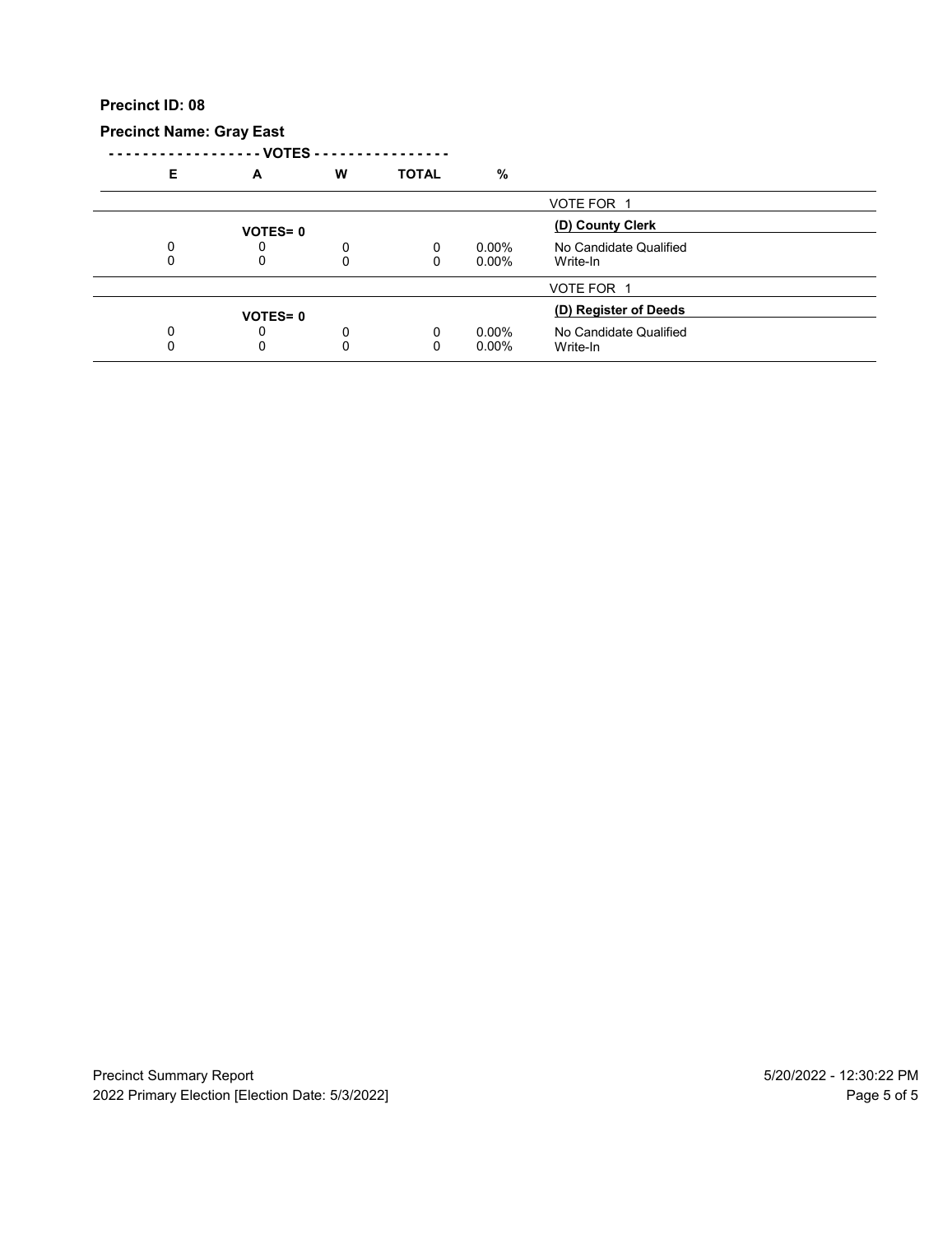

 $\overline{\phantom{0}}$ 

# **Washington County, Tennessee**

**2022 Primary Election**

# **TNWASP22**

**5/3/2022**

| $E - #$ Of Election Day       | 183 |
|-------------------------------|-----|
| A - # Of Paper Absentee       |     |
| W - # Of Walk-In Early Voting | 157 |

| <b>PUBLIC COUNT:</b>  | 349    |
|-----------------------|--------|
| <b>VOTER TURNOUT:</b> | 11.48% |
|                       | 3041   |

#### **Precinct ID: 09**

**Precinct Name: Lakeridge City**

|--|--|

| Е              | A                 | W   | TOTAL          | ℅        |                                         |
|----------------|-------------------|-----|----------------|----------|-----------------------------------------|
|                |                   |     |                |          | VOTE FOR 1                              |
|                | <b>VOTES= 253</b> |     |                |          | (R) Circuit Court Judge Part I Dist 1   |
| 131            |                   |     |                |          |                                         |
|                | 8                 | 114 | 253            | 100.00%  | J. Eddie Lauderback                     |
| 0              | 0                 | 0   | 0              | $0.00\%$ | Write-In                                |
|                |                   |     |                |          | VOTE FOR 1                              |
|                | <b>VOTES= 313</b> |     |                |          | (R) Circuit Court Judge Part II Dist 1  |
| 42             | 3                 | 40  | 85             | 27.16%   | Lois Bunton-Shults-Davis                |
| 120            | 5                 | 103 | 228            | 72.84%   | Suzanne Cook                            |
| 0              | $\Omega$          | 0   | $\mathbf{0}$   | $0.00\%$ | Write-In                                |
|                |                   |     |                |          |                                         |
|                |                   |     |                |          | VOTE FOR 1                              |
|                | <b>VOTES= 271</b> |     |                |          | (R) Chancellor Dist 1                   |
| 135            | 8                 | 128 | 271            | 100.00%  | John C. Rambo                           |
| 0              | 0                 | 0   | 0              | $0.00\%$ | Write-In                                |
|                |                   |     |                |          |                                         |
|                |                   |     |                |          | VOTE FOR 1                              |
|                | <b>VOTES= 262</b> |     |                |          | (R) Criminal Court Judge Part I Dist 1  |
| 128            | 8                 | 124 | 260            | 99.24%   | Lisa Nidiffer Rice                      |
| $\overline{2}$ | 0                 | 0   | $\overline{2}$ | 0.76%    | Write-In                                |
|                |                   |     |                |          |                                         |
|                |                   |     |                |          | VOTE FOR 1                              |
|                | <b>VOTES= 252</b> |     |                |          | (R) Criminal Court Judge Part II Dist 1 |
| 126            | 8                 | 118 | 252            | 100.00%  | Stacy L. Street                         |
| 0              | 0                 | 0   | 0              | 0.00%    | Write-In                                |
|                |                   |     |                |          |                                         |

Precinct Summary Report 60 and 5/20/2022 - 12:30:22 PM 2022 Primary Election [Election Date: 5/3/2022] **Page 1 of 5** and 2022 Primary Election Date: 5/3/2022]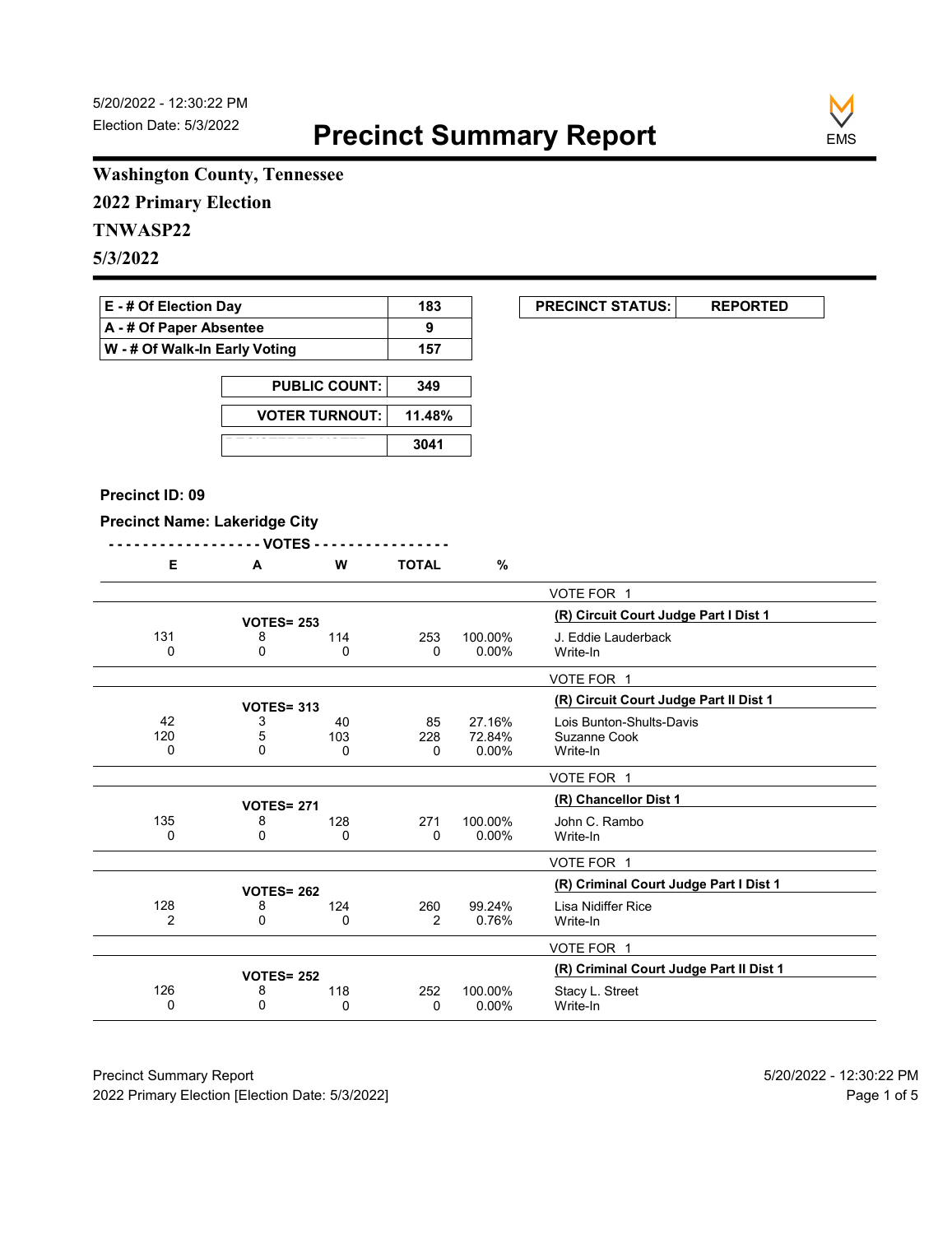# **Precinct Name: Lakeridge City**

**- - - - - - - - - - - - - - - - - - VOTES - - - - - - - - - - - - - - - -**

| Е              | A                      | W            | <b>TOTAL</b> | %                |                                              |
|----------------|------------------------|--------------|--------------|------------------|----------------------------------------------|
|                |                        |              |              |                  | VOTE FOR 1                                   |
|                | <b>VOTES= 252</b>      |              |              |                  | (R) District Attorney General Dist 1         |
| 131            | 7                      | 114          | 252          | 100.00%          | Steve Finney                                 |
| $\Omega$       | 0                      | 0            | 0            | 0.00%            | Write-In                                     |
|                |                        |              |              |                  | VOTE FOR 1                                   |
|                | <b>VOTES= 246</b>      |              |              |                  | (R) Public Defender Dist 1                   |
| 125            | 8                      | 112          | 245          | 99.59%           | Jeff Kelly                                   |
| 1              | $\mathbf 0$            | $\mathbf{0}$ | 1            | 0.41%            | Write-In                                     |
|                |                        |              |              |                  | VOTE FOR 1                                   |
|                | <b>VOTES= 332</b>      |              |              |                  | (R) County Mayor                             |
| 77<br>96       | 4<br>3                 | 91<br>61     | 172<br>160   | 51.81%<br>48.19% | Joe Grandy<br>Robert H. (Robbie) Tester      |
| 0              | $\mathbf{0}$           | 0            | 0            | 0.00%            | Write-In                                     |
|                |                        |              |              |                  | VOTE FOR 1                                   |
|                | <b>VOTES= 277</b>      |              |              |                  | (R) County Commissioner Dist 6               |
| 143            | 8                      | 126          | 277          | 100.00%          | Greg Matherly                                |
| $\Omega$       | $\mathbf 0$            | 0            | 0            | 0.00%            | Write-In                                     |
|                |                        |              |              |                  | VOTE FOR 1                                   |
|                | <b>VOTES= 272</b>      |              |              |                  | (R) County Trustee                           |
| 139            | 8                      | 125          | 272          | 100.00%          | <b>Rick Storey</b>                           |
| $\mathbf 0$    | $\mathbf 0$            | $\mathbf{0}$ | $\Omega$     | 0.00%            | Write-In                                     |
|                |                        |              |              |                  | VOTE FOR 1                                   |
|                | <b>VOTES= 282</b>      |              |              |                  | (R) General Sessions Judge Part I            |
| 55             | $\overline{2}$         | 43           | 100          | 35.46%           | <b>Todd Hull</b>                             |
| 88<br>$\Omega$ | 6<br>0                 | 88<br>0      | 182<br>0     | 64.54%<br>0.00%  | Robert G. Lincoln<br>Write-In                |
|                |                        |              |              |                  | VOTE FOR 1                                   |
|                |                        |              |              |                  | (R) General Sessions Judge Part II           |
| 96             | <b>VOTES= 282</b><br>5 | 91           | 192          | 68.09%           | Janet Vest Hardin                            |
| 43             | 3                      | 44           | 90           | 31.91%           | Joshua P. Sutherland, III                    |
| 0              | 0                      | 0            | 0            | 0.00%            | Write-In                                     |
|                |                        |              |              |                  | VOTE FOR 1                                   |
|                | <b>VOTES= 318</b>      |              |              |                  | (R) General Sessions Judge Part III          |
| 83             | 1                      | 78           | 162          | 50.94%           | Johnathan A. Minga                           |
| 44<br>38       | 4<br>3                 | 32<br>35     | 80<br>76     | 25.16%<br>23.90% | <b>Michael Rasnake</b><br>Stephanie Sherwood |
| 0              | $\mathbf{0}$           | 0            | $\mathbf 0$  | 0.00%            | Write-In                                     |

Precinct Summary Report 60 and 5/20/2022 - 12:30:22 PM 2022 Primary Election [Election Date: 5/3/2022] 2022 Primary Election 10 and 5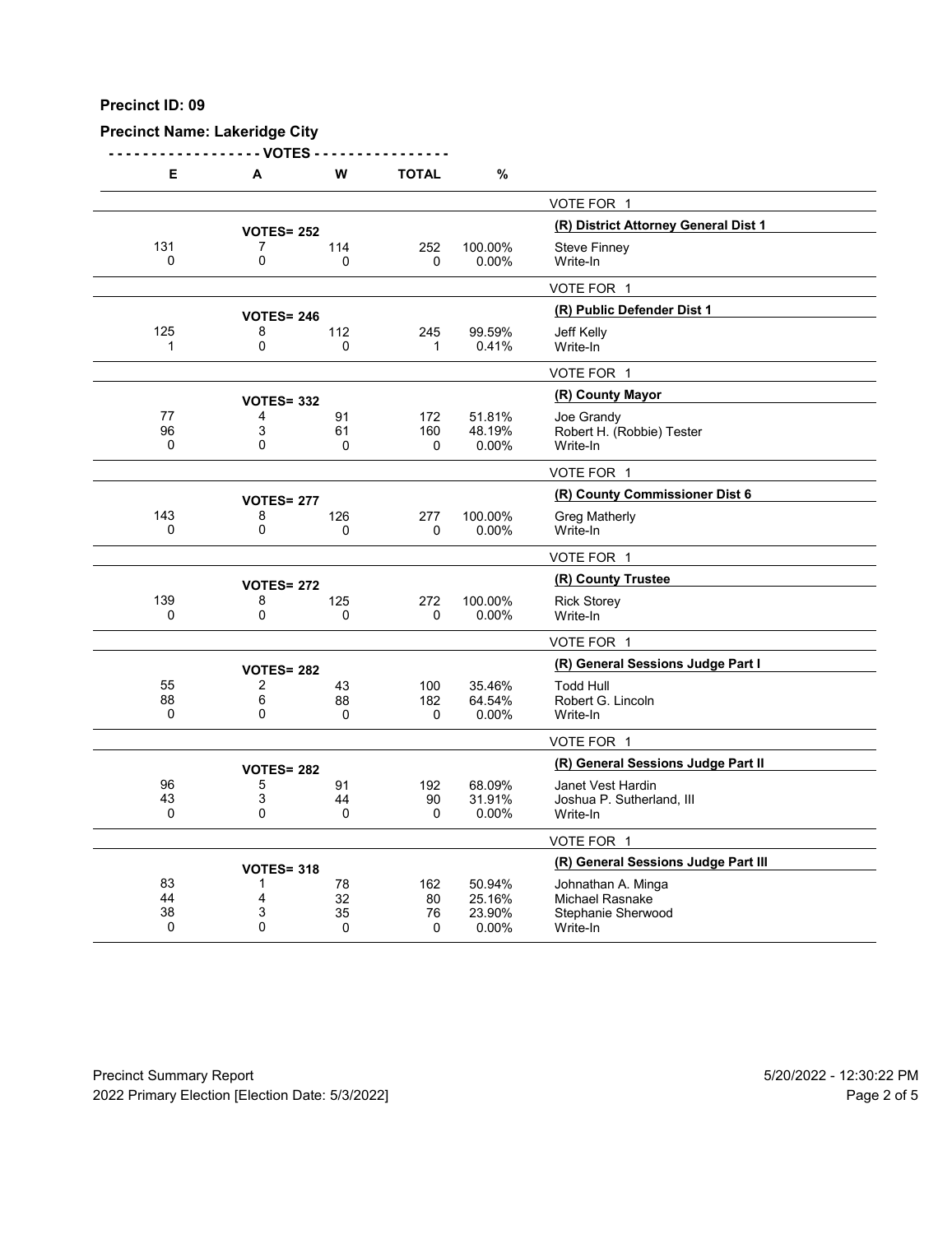# **Precinct Name: Lakeridge City**

**- - - - - - - - - - - - - - - - - - VOTES - - - - - - - - - - - - - - - -**

| Е                       | A                           | W                       | <b>TOTAL</b>              | $\%$                                        |                                                                        |
|-------------------------|-----------------------------|-------------------------|---------------------------|---------------------------------------------|------------------------------------------------------------------------|
|                         |                             |                         |                           |                                             | VOTE FOR 1                                                             |
|                         | <b>VOTES= 340</b>           |                         |                           |                                             | (R) Sheriff                                                            |
| 45<br>118<br>14<br>0    | 0<br>8<br>1<br>0            | 38<br>106<br>10<br>0    | 83<br>232<br>25<br>0      | 24.41%<br>68.24%<br>7.35%<br>0.00%          | Leighta Laitinen<br>Keith Sexton<br>Michael Templeton<br>Write-In      |
|                         |                             |                         |                           |                                             | VOTE FOR 1                                                             |
|                         |                             |                         |                           |                                             | (R) Circuit Court Clerk                                                |
| 129<br>0                | <b>VOTES= 253</b><br>9<br>0 | 115<br>0                | 253<br>0                  | 100.00%<br>0.00%                            | <b>Brenda Downes</b><br>Write-In                                       |
|                         |                             |                         |                           |                                             | VOTE FOR 1                                                             |
|                         | <b>VOTES= 309</b>           |                         |                           |                                             | (R) County Clerk                                                       |
| 45<br>112<br>0          | 5<br>4<br>$\mathbf{0}$      | 29<br>114<br>0          | 79<br>230<br>0            | 25.57%<br>74.43%<br>0.00%                   | Danny Edens<br>Cheryl Storey<br>Write-In                               |
|                         |                             |                         |                           |                                             | VOTE FOR 1                                                             |
|                         | <b>VOTES= 260</b>           |                         |                           |                                             | (R) Register of Deeds                                                  |
| 134<br>0                | 9<br>0                      | 117<br>0                | 260<br>0                  | 100.00%<br>0.00%                            | Teresa H. Bowman<br>Write-In                                           |
|                         |                             |                         |                           |                                             | VOTE FOR 3                                                             |
|                         | <b>VOTES= 355</b>           |                         |                           |                                             | (R) County SB District 3                                               |
| 90<br>83<br>4<br>0<br>0 | 7<br>6<br>0<br>0<br>0       | 87<br>73<br>5<br>0<br>0 | 184<br>162<br>9<br>0<br>0 | 51.83%<br>45.63%<br>2.54%<br>0.00%<br>0.00% | David Hammond<br>Gregg Huddlestone<br>Write-In<br>Write-In<br>Write-In |
|                         |                             |                         |                           |                                             | VOTE FOR 1                                                             |
|                         | <b>VOTES=1</b>              |                         |                           |                                             | (D) Circuit Court Judge Part I Dist 1                                  |
| 0<br>1                  | 0<br>0                      | 0<br>0                  | 0<br>$\mathbf{1}$         | 0.00%<br>100.00%                            | No Candidate Qualified<br>Write-In                                     |
|                         |                             |                         |                           |                                             | VOTE FOR 1                                                             |
|                         | <b>VOTES=0</b>              |                         |                           |                                             | (D) Circuit Court Judge Part II Dist 1                                 |
| 0<br>0                  | 0<br>0                      | 0<br>0                  | 0<br>0                    | 0.00%<br>0.00%                              | No Candidate Qualified<br>Write-In                                     |
|                         |                             |                         |                           |                                             | VOTE FOR 1                                                             |
|                         | <b>VOTES=0</b>              |                         |                           |                                             | (D) Chancellor Dist 1                                                  |
| 0<br>0                  | 0<br>0                      | 0<br>0                  | 0<br>0                    | 0.00%<br>0.00%                              | No Candidate Qualified<br>Write-In                                     |
|                         |                             |                         |                           |                                             | VOTE FOR 1                                                             |
|                         | <b>VOTES=1</b>              |                         |                           |                                             | (D) Criminal Court Judge Part I Dist 1                                 |
| 0<br>0                  | 0<br>0                      | 0<br>1                  | 0<br>$\mathbf 1$          | 0.00%<br>100.00%                            | No Candidate Qualified<br>Write-In                                     |

Precinct Summary Report 60 and 5/20/2022 - 12:30:22 PM

2022 Primary Election [Election Date: 5/3/2022] 2022 Primary Election 5 and 5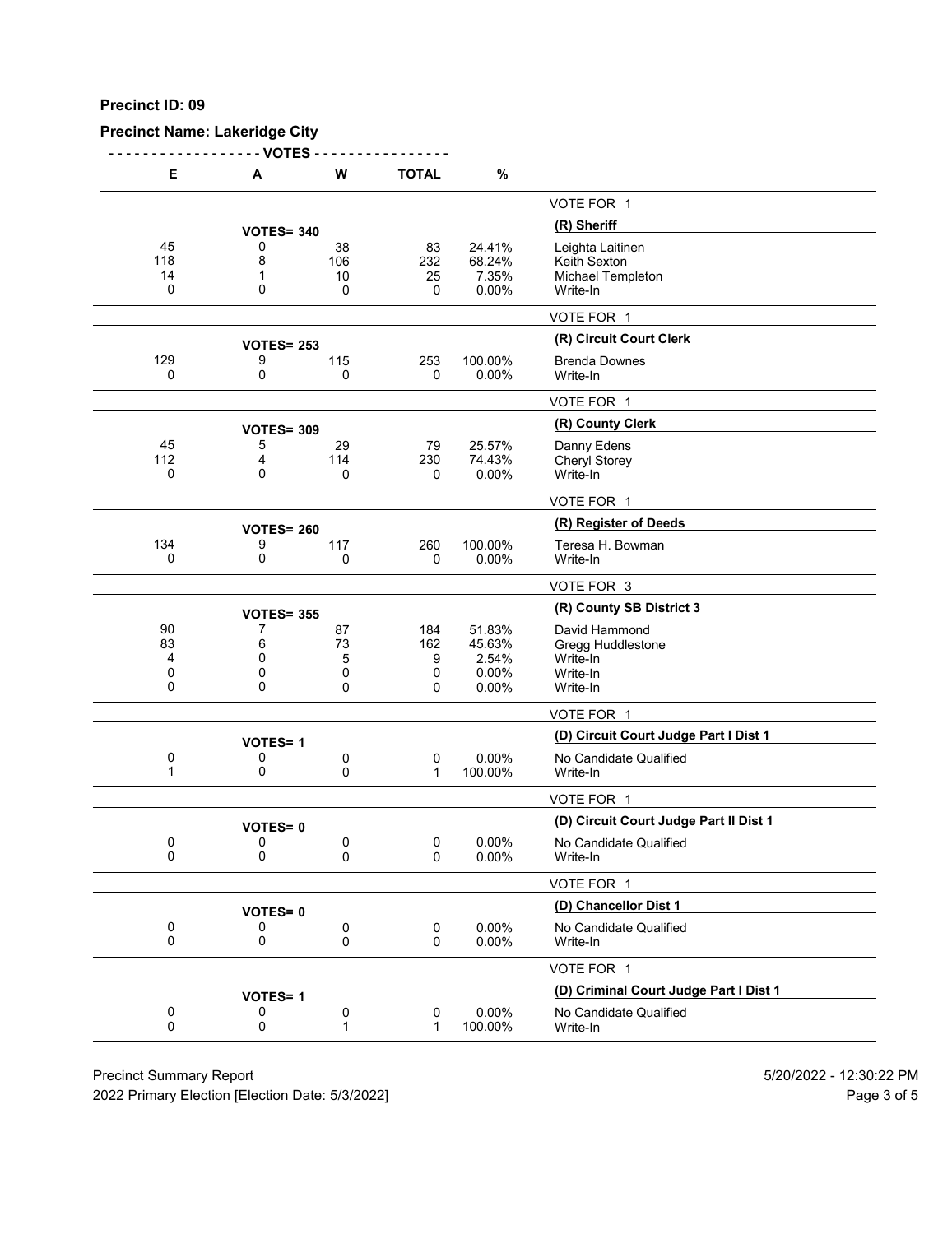# **Precinct Name: Lakeridge City**

**- - - - - - - - - - - - - - - - - - VOTES - - - - - - - - - - - - - - - -**

| Е                          | A              | W      | <b>TOTAL</b>   | %                 |                                         |
|----------------------------|----------------|--------|----------------|-------------------|-----------------------------------------|
|                            |                |        |                |                   | VOTE FOR 1                              |
|                            | <b>VOTES=0</b> |        |                |                   | (D) Criminal Court Judge Part II Dist 1 |
| 0<br>0                     | 0<br>0         | 0<br>0 | 0<br>0         | $0.00\%$<br>0.00% | No Candidate Qualified<br>Write-In      |
|                            |                |        |                |                   | VOTE FOR 1                              |
|                            | <b>VOTES=0</b> |        |                |                   | (D) District Attorney General Dist 1    |
| 0<br>0                     | 0<br>0         | 0<br>0 | 0<br>$\Omega$  | 0.00%<br>0.00%    | No Candidate Qualified<br>Write-In      |
|                            |                |        |                |                   | VOTE FOR 1                              |
|                            | <b>VOTES=0</b> |        |                |                   | (D) Public Defender Dist 1              |
| 0<br>$\mathbf 0$           | 0<br>0         | 0<br>0 | 0<br>0         | 0.00%<br>0.00%    | No Candidate Qualified<br>Write-In      |
|                            |                |        |                |                   | VOTE FOR 1                              |
|                            | <b>VOTES=2</b> |        |                |                   | (D) County Mayor                        |
| $\overline{c}$<br>$\Omega$ | 0<br>0         | 0<br>0 | 2<br>$\Omega$  | 100.00%<br>0.00%  | No Candidate Qualified<br>Write-In      |
|                            |                |        |                |                   | VOTE FOR 1                              |
|                            | <b>VOTES=0</b> |        |                |                   | (D) County Commissioner Dist 6          |
| 0<br>0                     | 0<br>0         | 0<br>0 | $\pmb{0}$<br>0 | 0.00%<br>0.00%    | No Candidate Qualified<br>Write-In      |
|                            |                |        |                |                   | VOTE FOR 1                              |
|                            | <b>VOTES=0</b> |        |                |                   | (D) County Trustee                      |
| 0<br>0                     | 0<br>0         | 0<br>0 | 0<br>0         | 0.00%<br>0.00%    | No Candidate Qualified<br>Write-In      |
|                            |                |        |                |                   | VOTE FOR 1                              |
|                            | <b>VOTES=0</b> |        |                |                   | (D) General Sessions Judge Part I       |
| 0<br>0                     | 0<br>0         | 0<br>0 | 0<br>0         | $0.00\%$<br>0.00% | No Candidate Qualified<br>Write-In      |
|                            |                |        |                |                   | VOTE FOR 1                              |
|                            | <b>VOTES=0</b> |        |                |                   | (D) General Sessions Judge Part II      |
| 0<br>0                     | 0<br>0         | 0<br>0 | 0<br>0         | 0.00%<br>0.00%    | No Candidate Qualified<br>Write-In      |
|                            |                |        |                |                   | VOTE FOR 1                              |
|                            | <b>VOTES=0</b> |        |                |                   | (D) General Sessions Judge Part III     |
| 0<br>$\pmb{0}$             | 0<br>0         | 0<br>0 | 0<br>0         | 0.00%<br>0.00%    | No Candidate Qualified<br>Write-In      |
|                            |                |        |                |                   | VOTE FOR 1                              |
|                            | <b>VOTES=0</b> |        |                |                   | (D) Sheriff                             |
| 0<br>0                     | 0<br>0         | 0<br>0 | 0<br>0         | 0.00%<br>0.00%    | No Candidate Qualified<br>Write-In      |
|                            |                |        |                |                   |                                         |

Precinct Summary Report 60 and 5/20/2022 - 12:30:22 PM

2022 Primary Election [Election Date: 5/3/2022] 2022 Primary Election 10 and 5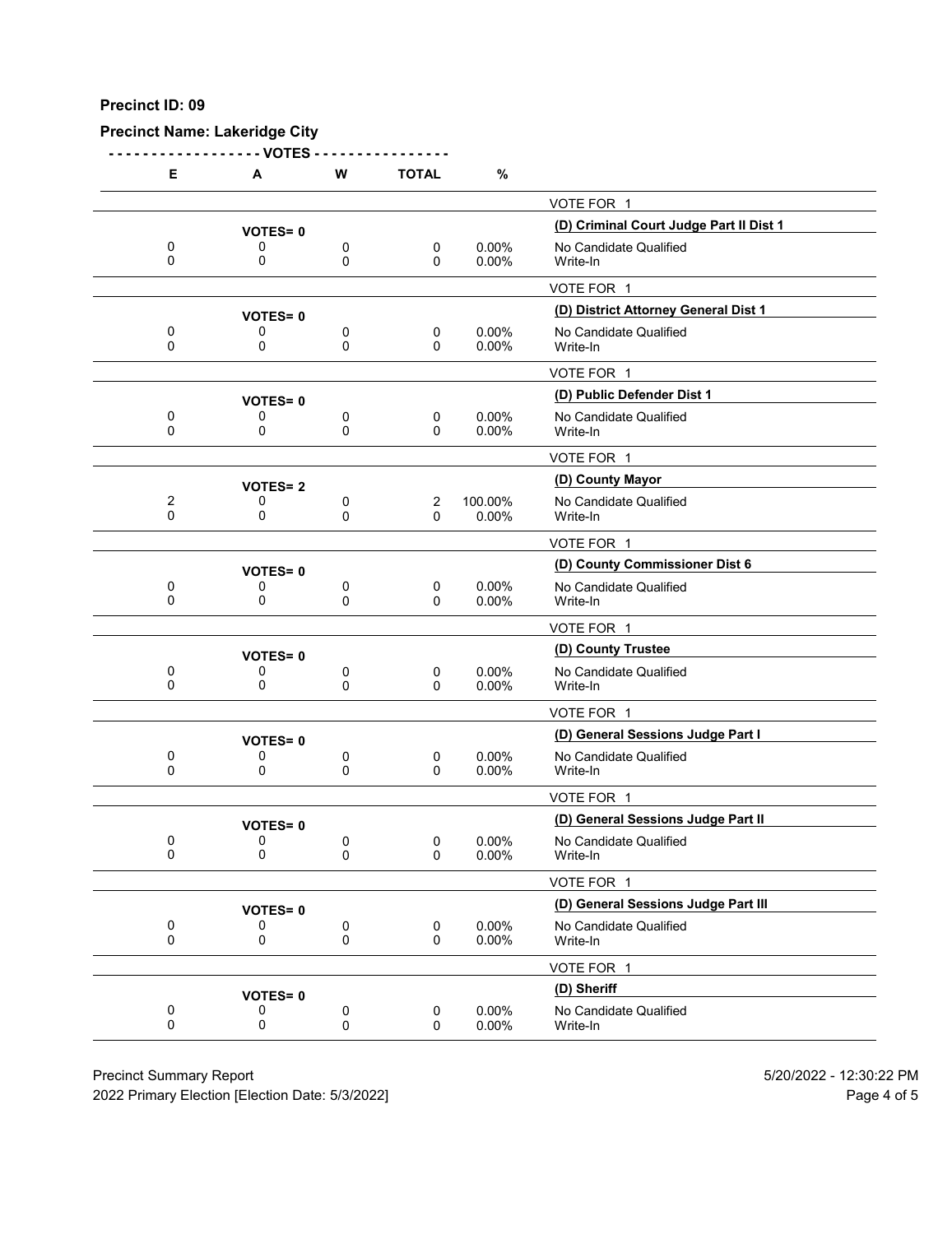# **Precinct Name: Lakeridge City**

**- - - - - - - - - - - - - - - - - - VOTES - - - - - - - - - - - - - - - -**

| Е | A              | W        | <b>TOTAL</b> | %        |                          |  |
|---|----------------|----------|--------------|----------|--------------------------|--|
|   |                |          |              |          | VOTE FOR 1               |  |
|   | <b>VOTES=0</b> |          |              |          | (D) Circuit Court Clerk  |  |
|   |                |          |              |          |                          |  |
| 0 | 0              | 0        | 0            | $0.00\%$ | No Candidate Qualified   |  |
| 0 | 0              | $\Omega$ | 0            | $0.00\%$ | Write-In                 |  |
|   |                |          |              |          | VOTE FOR 1               |  |
|   | <b>VOTES=0</b> |          |              |          | (D) County Clerk         |  |
| 0 | 0              | 0        | 0            | $0.00\%$ | No Candidate Qualified   |  |
| 0 | 0              | $\Omega$ | $\Omega$     | $0.00\%$ |                          |  |
|   |                |          |              |          | Write-In                 |  |
|   |                |          |              |          | VOTE FOR 1               |  |
|   | <b>VOTES=0</b> |          |              |          | (D) Register of Deeds    |  |
| 0 | 0              | 0        | 0            | $0.00\%$ | No Candidate Qualified   |  |
| 0 | 0              | 0        | 0            | $0.00\%$ | Write-In                 |  |
|   |                |          |              |          |                          |  |
|   |                |          |              |          | VOTE FOR 3               |  |
|   | <b>VOTES=1</b> |          |              |          | (D) County SB District 3 |  |
|   | 0              | 0        | 0            | $0.00\%$ | No Candidate Qualified   |  |
|   |                |          |              |          |                          |  |
|   |                | 0        |              | 100.00%  | Write-In                 |  |
|   | 0              | 0        | n            | $0.00\%$ | Write-In                 |  |
| 0 | $\mathbf{0}$   | $\Omega$ | 0            | 0.00%    | Write-In                 |  |
|   |                |          |              |          |                          |  |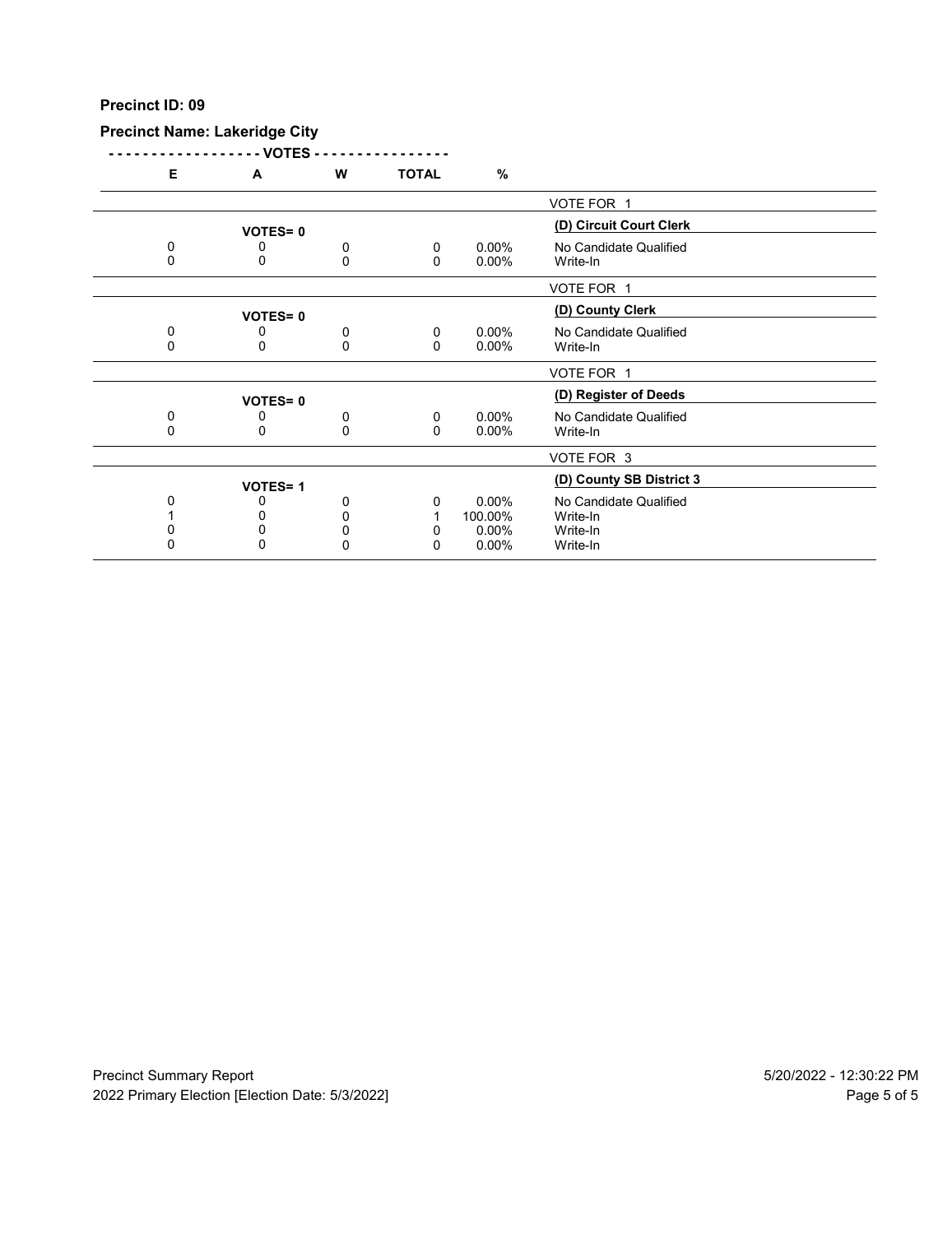

# **Washington County, Tennessee**

**2022 Primary Election**

# **TNWASP22**

**5/3/2022**

| <b>E</b> - # Of Election Day       | 173 |
|------------------------------------|-----|
| $\mathsf{A}$ - # Of Paper Absentee | 9   |
| W - # Of Walk-In Early Voting      | 215 |

| <b>PUBLIC COUNT:</b>  | 397    |
|-----------------------|--------|
| <b>VOTER TURNOUT:</b> | 12.54% |
|                       | 3167   |

#### **Precinct ID: 10**

## **Precinct Name: Lakeridge County**

|--|--|

| Е   | A                 | w   | <b>TOTAL</b> | %        |                                         |
|-----|-------------------|-----|--------------|----------|-----------------------------------------|
|     |                   |     |              |          | VOTE FOR 1                              |
|     | <b>VOTES= 271</b> |     |              |          | (R) Circuit Court Judge Part I Dist 1   |
| 127 | 4                 | 138 | 269          | 99.26%   | J. Eddie Lauderback                     |
|     | 0                 |     | 2            | 0.74%    | Write-In                                |
|     |                   |     |              |          | VOTE FOR 1                              |
|     | <b>VOTES= 328</b> |     |              |          | (R) Circuit Court Judge Part II Dist 1  |
| 61  |                   | 60  | 122          | 37.20%   | Lois Bunton-Shults-Davis                |
| 90  | 3                 | 113 | 206          | 62.80%   | Suzanne Cook                            |
| 0   | $\mathbf{0}$      | 0   | 0            | $0.00\%$ | Write-In                                |
|     |                   |     |              |          | VOTE FOR 1                              |
|     | <b>VOTES= 275</b> |     |              |          | (R) Chancellor Dist 1                   |
| 129 | 4                 | 142 | 275          | 100.00%  | John C. Rambo                           |
| 0   | 0                 | 0   | 0            | 0.00%    | Write-In                                |
|     |                   |     |              |          | VOTE FOR 1                              |
|     | <b>VOTES= 286</b> |     |              |          | (R) Criminal Court Judge Part I Dist 1  |
| 133 | 4                 | 148 | 285          | 99.65%   | Lisa Nidiffer Rice                      |
|     | 0                 | 0   | 1            | 0.35%    | Write-In                                |
|     |                   |     |              |          | VOTE FOR 1                              |
|     | <b>VOTES= 281</b> |     |              |          | (R) Criminal Court Judge Part II Dist 1 |
| 124 | 4                 | 153 | 281          | 100.00%  | Stacy L. Street                         |
| 0   | 0                 | 0   | 0            | $0.00\%$ | Write-In                                |
|     |                   |     |              |          |                                         |

Precinct Summary Report 60 and 5/20/2022 - 12:30:22 PM 2022 Primary Election [Election Date: 5/3/2022] **Page 1 of 5** and 2022 Primary Election Date: 5/3/2022]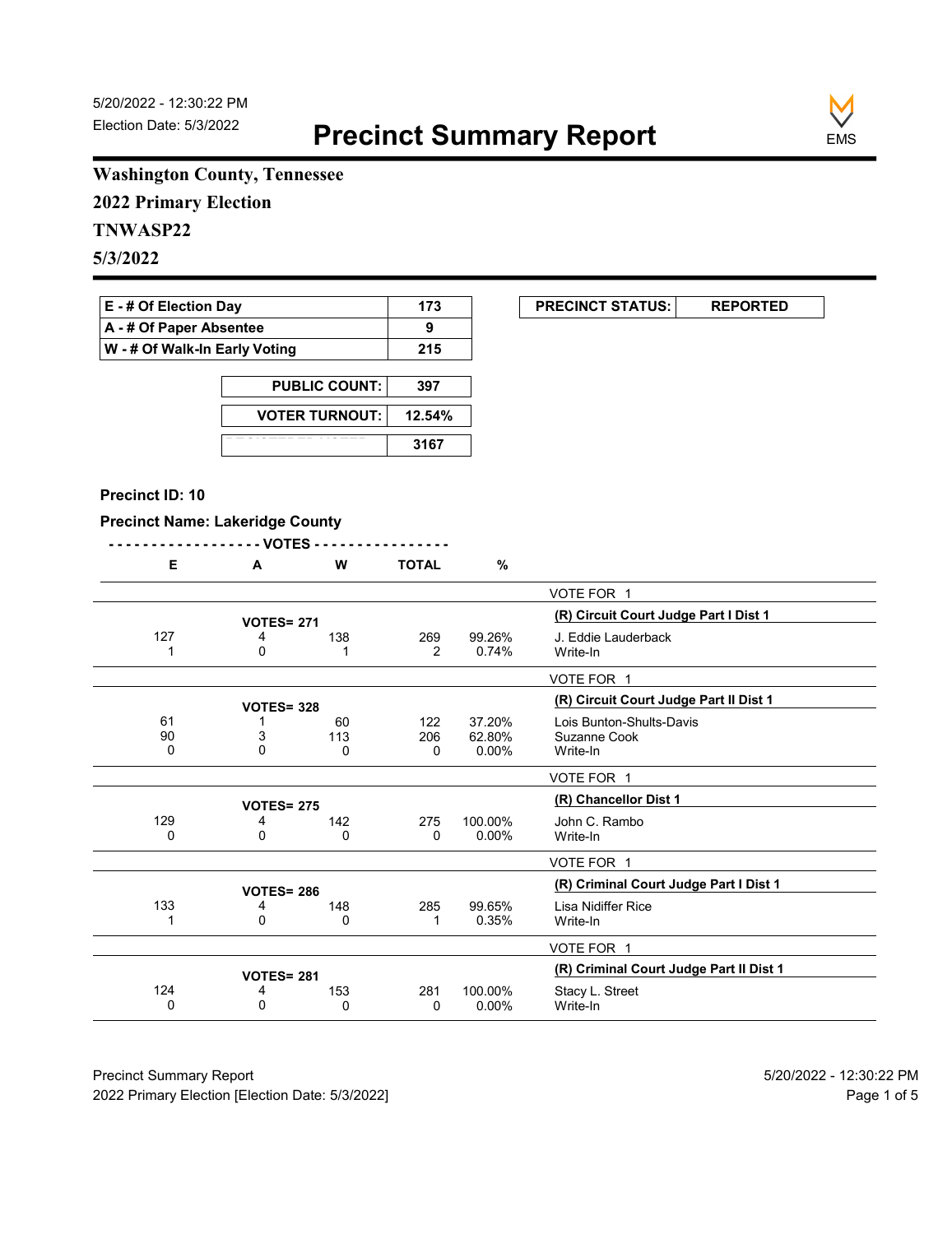# **Precinct Name: Lakeridge County**

**- - - - - - - - - - - - - - - - - - VOTES - - - - - - - - - - - - - - - -**

| Е              | A                            | W         | <b>TOTAL</b> | %                |                                              |
|----------------|------------------------------|-----------|--------------|------------------|----------------------------------------------|
|                |                              |           |              |                  | VOTE FOR 1                                   |
|                | <b>VOTES= 280</b>            |           |              |                  | (R) District Attorney General Dist 1         |
| 129            | 4                            | 145       | 278          | 99.29%           | <b>Steve Finney</b>                          |
| 2              | 0                            | 0         | 2            | 0.71%            | Write-In                                     |
|                |                              |           |              |                  | VOTE FOR 1                                   |
|                | <b>VOTES= 265</b>            |           |              |                  | (R) Public Defender Dist 1                   |
| 121            | 4                            | 140       | 265          | 100.00%          | Jeff Kelly                                   |
| 0              | $\mathbf 0$                  | 0         | 0            | 0.00%            | Write-In                                     |
|                |                              |           |              |                  | VOTE FOR 1                                   |
|                | <b>VOTES= 369</b>            |           |              |                  | (R) County Mayor                             |
| 74<br>88       | 4<br>$\mathbf 0$             | 115<br>88 | 193<br>176   | 52.30%<br>47.70% | Joe Grandy<br>Robert H. (Robbie) Tester      |
| $\Omega$       | $\mathbf{0}$                 | 0         | 0            | 0.00%            | Write-In                                     |
|                |                              |           |              |                  | VOTE FOR 1                                   |
|                | <b>VOTES= 311</b>            |           |              |                  | (R) County Commissioner Dist 6               |
| 136            | 4                            | 169       | 309          | 99.36%           | <b>Greg Matherly</b>                         |
| $\overline{2}$ | $\mathbf 0$                  | 0         | 2            | 0.64%            | Write-In                                     |
|                |                              |           |              |                  | VOTE FOR 1                                   |
|                | <b>VOTES= 317</b>            |           |              |                  | (R) County Trustee                           |
| 138            | 4                            | 175       | 317          | 100.00%          | <b>Rick Storey</b>                           |
| $\mathbf 0$    | $\mathbf 0$                  | 0         | 0            | 0.00%            | Write-In                                     |
|                |                              |           |              |                  | VOTE FOR 1                                   |
|                | <b>VOTES= 316</b>            |           |              |                  | (R) General Sessions Judge Part I            |
| 49<br>94       | 0<br>$\overline{\mathbf{c}}$ | 61<br>110 | 110<br>206   | 34.81%<br>65.19% | <b>Todd Hull</b>                             |
| $\mathbf 0$    | $\mathbf{0}$                 | 0         | 0            | 0.00%            | Robert G. Lincoln<br>Write-In                |
|                |                              |           |              |                  | VOTE FOR 1                                   |
|                | <b>VOTES= 313</b>            |           |              |                  | (R) General Sessions Judge Part II           |
| 97             | 2                            | 96        | 195          | 62.30%           | Janet Vest Hardin                            |
| 45             | 0                            | 73        | 118          | 37.70%           | Joshua P. Sutherland, III                    |
| 0              | 0                            | 0         | 0            | 0.00%            | Write-In                                     |
|                |                              |           |              |                  | VOTE FOR 1                                   |
|                | <b>VOTES= 340</b>            |           |              |                  | (R) General Sessions Judge Part III          |
| 73<br>53       | 3<br>$\mathbf 0$             | 91<br>44  | 167          | 49.12%           | Johnathan A. Minga                           |
| 26             | 1                            | 48        | 97<br>75     | 28.53%<br>22.06% | <b>Michael Rasnake</b><br>Stephanie Sherwood |
| 1              | $\mathbf{0}$                 | 0         | 1            | 0.29%            | Write-In                                     |

Precinct Summary Report 60 and 5/20/2022 - 12:30:22 PM 2022 Primary Election [Election Date: 5/3/2022] 2022 Primary Election 10 and 5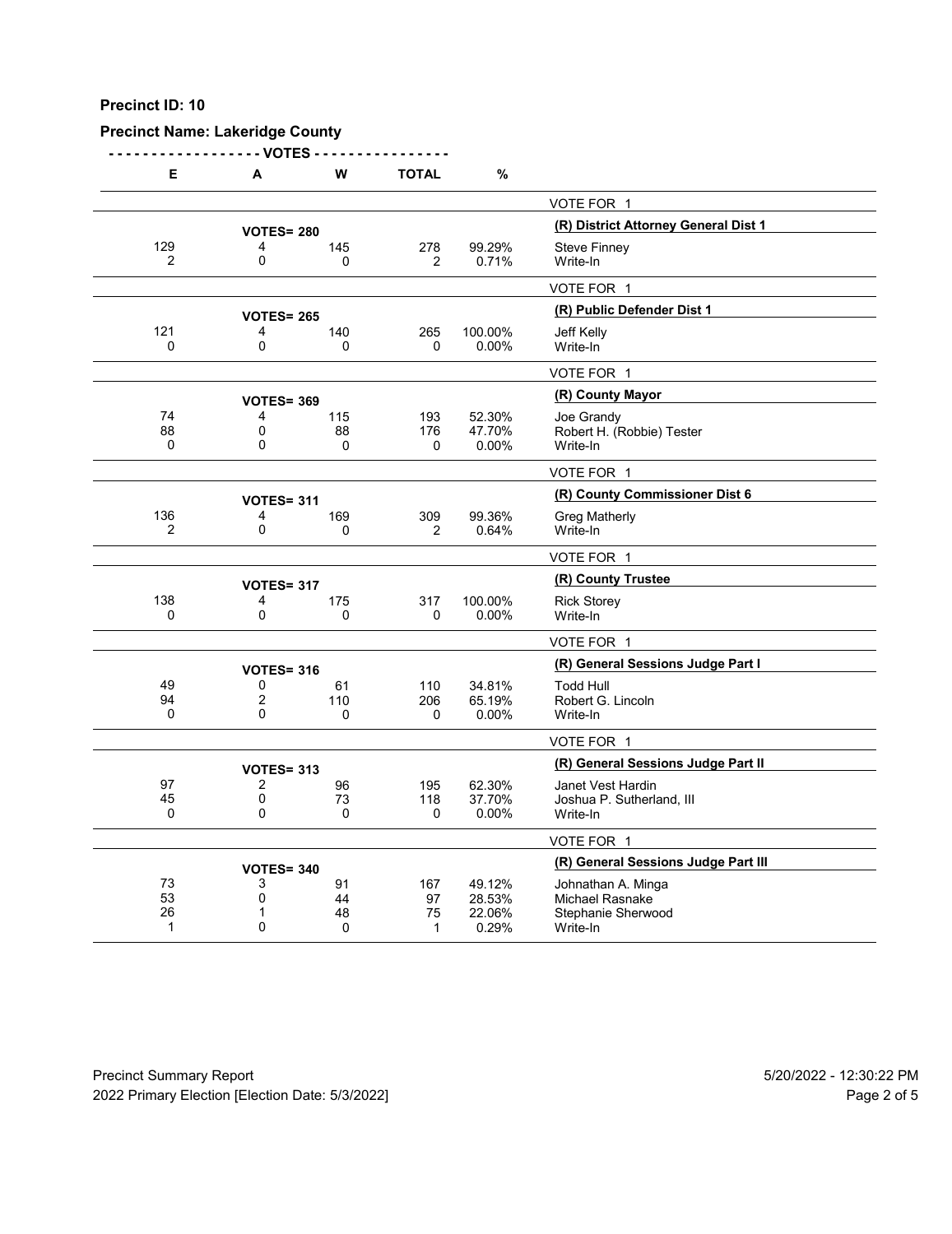# **Precinct Name: Lakeridge County**

**- - - - - - - - - - - - - - - - - - VOTES - - - - - - - - - - - - - - - -**

| Е                    | A                      | W                    | <b>TOTAL</b>         | $\%$                               |                                                                   |
|----------------------|------------------------|----------------------|----------------------|------------------------------------|-------------------------------------------------------------------|
|                      |                        |                      |                      |                                    | VOTE FOR 1                                                        |
|                      | <b>VOTES= 375</b>      |                      |                      |                                    | (R) Sheriff                                                       |
| 28<br>114<br>20<br>0 | 0<br>4<br>0<br>0       | 23<br>172<br>14<br>0 | 51<br>290<br>34<br>0 | 13.60%<br>77.33%<br>9.07%<br>0.00% | Leighta Laitinen<br>Keith Sexton<br>Michael Templeton<br>Write-In |
|                      |                        |                      |                      |                                    | VOTE FOR 1                                                        |
|                      |                        |                      |                      |                                    | (R) Circuit Court Clerk                                           |
| 126                  | <b>VOTES= 281</b><br>4 | 151                  | 281                  | 100.00%                            | <b>Brenda Downes</b>                                              |
| 0                    | 0                      | 0                    | 0                    | 0.00%                              | Write-In                                                          |
|                      |                        |                      |                      |                                    | VOTE FOR 1                                                        |
|                      | <b>VOTES= 348</b>      |                      |                      |                                    | (R) County Clerk                                                  |
| 29                   | 0                      | 47                   | 76                   | 21.84%                             | Danny Edens                                                       |
| 126<br>0             | 4<br>0                 | 142<br>0             | 272<br>0             | 78.16%<br>0.00%                    | Cheryl Storey<br>Write-In                                         |
|                      |                        |                      |                      |                                    | VOTE FOR 1                                                        |
|                      | <b>VOTES= 294</b>      |                      |                      |                                    | (R) Register of Deeds                                             |
| 133                  | 4                      | 157                  | 294                  | 100.00%                            | Teresa H. Bowman                                                  |
| 0                    | 0                      | 0                    | 0                    | 0.00%                              | Write-In                                                          |
|                      |                        |                      |                      |                                    | VOTE FOR 3                                                        |
|                      | <b>VOTES= 396</b>      |                      |                      |                                    | (R) County SB District 3                                          |
| 95<br>80             | 3<br>3                 | 110<br>95            | 208<br>178           | 52.53%<br>44.95%                   | David Hammond                                                     |
| 8                    | 0                      | 1                    | 9                    | 2.27%                              | Gregg Huddlestone<br>Write-In                                     |
| 0                    | 0                      | 0                    | 0                    | 0.00%                              | Write-In                                                          |
| 0                    | 0                      | 1                    | 1                    | 0.25%                              | Write-In                                                          |
|                      |                        |                      |                      |                                    | VOTE FOR 1                                                        |
|                      | <b>VOTES=1</b>         |                      |                      |                                    | (D) Circuit Court Judge Part I Dist 1                             |
| 0<br>0               | 0<br>1                 | 0<br>0               | 0<br>1               | 0.00%<br>100.00%                   | No Candidate Qualified<br>Write-In                                |
|                      |                        |                      |                      |                                    | VOTE FOR 1                                                        |
|                      | <b>VOTES=1</b>         |                      |                      |                                    | (D) Circuit Court Judge Part II Dist 1                            |
| 0<br>0               | 0<br>1                 | 0<br>0               | 0<br>1               | 0.00%<br>100.00%                   | No Candidate Qualified<br>Write-In                                |
|                      |                        |                      |                      |                                    | VOTE FOR 1                                                        |
|                      | <b>VOTES=1</b>         |                      |                      |                                    | (D) Chancellor Dist 1                                             |
| 0<br>0               | 0<br>1                 | 0<br>0               | 0<br>1               | 0.00%<br>100.00%                   | No Candidate Qualified<br>Write-In                                |
|                      |                        |                      |                      |                                    | VOTE FOR 1                                                        |
|                      | <b>VOTES=1</b>         |                      |                      |                                    | (D) Criminal Court Judge Part I Dist 1                            |
| 0<br>0               | 0<br>1                 | 0<br>0               | 0<br>$\mathbf 1$     | 0.00%<br>100.00%                   | No Candidate Qualified<br>Write-In                                |
|                      |                        |                      |                      |                                    |                                                                   |

Precinct Summary Report 60 and 5/20/2022 - 12:30:22 PM

2022 Primary Election [Election Date: 5/3/2022] 2022 Primary Election 5 and 5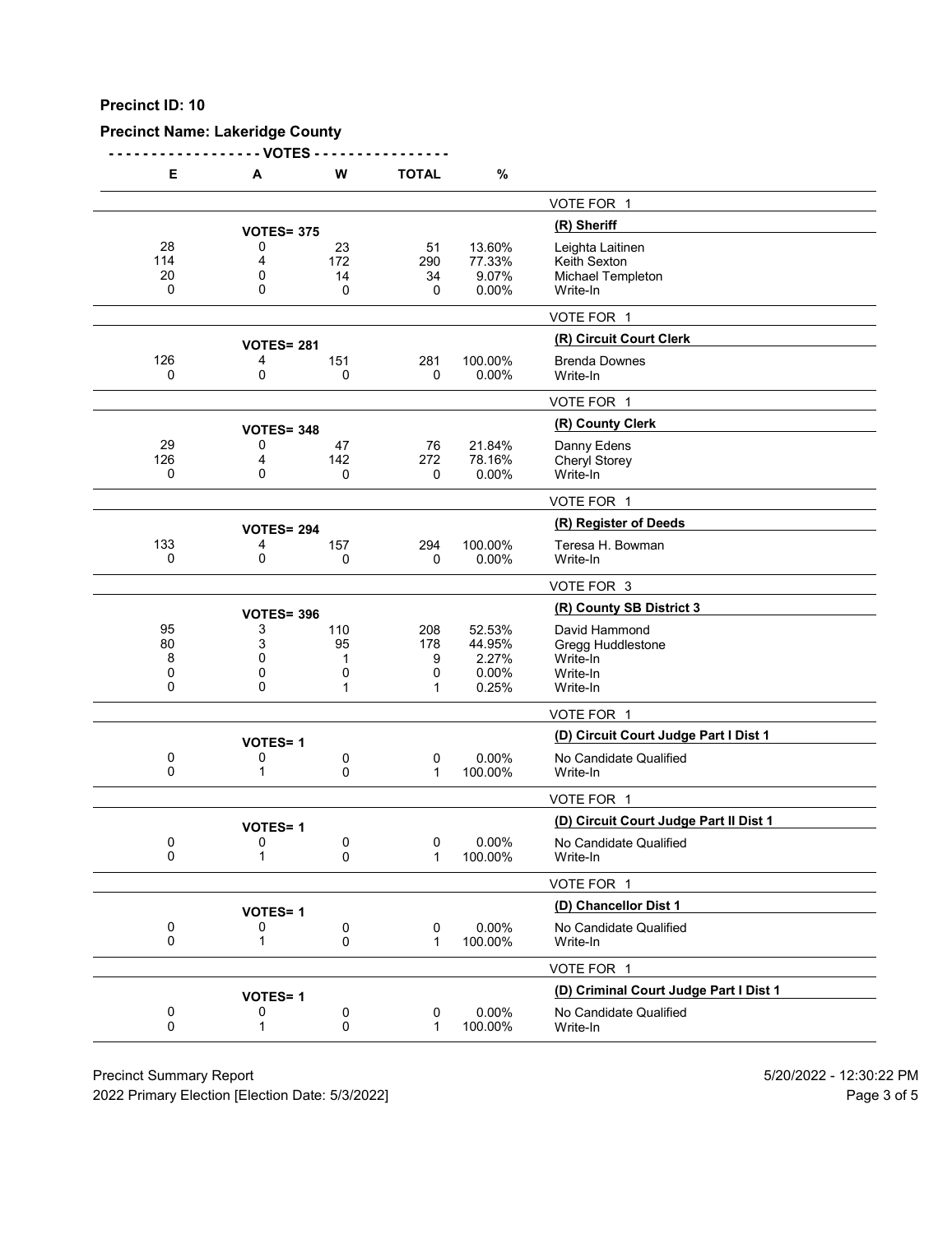# **Precinct Name: Lakeridge County**

**- - - - - - - - - - - - - - - - - - VOTES - - - - - - - - - - - - - - - -**

| Е                   | Α              | W      | <b>TOTAL</b>        | $\%$                |                                         |
|---------------------|----------------|--------|---------------------|---------------------|-----------------------------------------|
|                     |                |        |                     |                     | VOTE FOR 1                              |
|                     | <b>VOTES=1</b> |        |                     |                     | (D) Criminal Court Judge Part II Dist 1 |
| 0<br>0              | 0<br>1         | 0<br>0 | 0<br>$\mathbf 1$    | 0.00%<br>100.00%    | No Candidate Qualified<br>Write-In      |
|                     |                |        |                     |                     | VOTE FOR 1                              |
|                     | <b>VOTES=2</b> |        |                     |                     | (D) District Attorney General Dist 1    |
| 0<br>1              | 0<br>1         | 0<br>0 | 0<br>2              | $0.00\%$<br>100.00% | No Candidate Qualified<br>Write-In      |
|                     |                |        |                     |                     | VOTE FOR 1                              |
|                     | <b>VOTES=1</b> |        |                     |                     | (D) Public Defender Dist 1              |
| 0<br>0              | 0<br>1         | 0<br>0 | 0<br>$\mathbf 1$    | 0.00%<br>100.00%    | No Candidate Qualified<br>Write-In      |
|                     |                |        |                     |                     | VOTE FOR 1                              |
|                     | <b>VOTES=8</b> |        |                     |                     | (D) County Mayor                        |
| 3<br>$\overline{2}$ | 0<br>1         | 2<br>0 | 5<br>3              | 62.50%<br>37.50%    | No Candidate Qualified<br>Write-In      |
|                     |                |        |                     |                     | VOTE FOR 1                              |
|                     | <b>VOTES=1</b> |        |                     |                     | (D) County Commissioner Dist 6          |
| 0<br>0              | 0<br>1         | 0<br>0 | 0<br>1              | $0.00\%$<br>100.00% | No Candidate Qualified<br>Write-In      |
|                     |                |        |                     |                     | VOTE FOR 1                              |
|                     | <b>VOTES=1</b> |        |                     |                     | (D) County Trustee                      |
| 0<br>0              | 0<br>1         | 0<br>0 | 0<br>1              | $0.00\%$<br>100.00% | No Candidate Qualified<br>Write-In      |
|                     |                |        |                     |                     | VOTE FOR 1                              |
|                     | <b>VOTES=2</b> |        |                     |                     | (D) General Sessions Judge Part I       |
| 0<br>0              | 0<br>1         | 0<br>1 | 0<br>2              | 0.00%<br>100.00%    | No Candidate Qualified<br>Write-In      |
|                     |                |        |                     |                     | VOTE FOR 1                              |
|                     | <b>VOTES=3</b> |        |                     |                     | (D) General Sessions Judge Part II      |
| 0<br>$\overline{2}$ | 0<br>1         | 0<br>0 | 0<br>3              | $0.00\%$<br>100.00% | No Candidate Qualified<br>Write-In      |
|                     |                |        |                     |                     | VOTE FOR 1                              |
|                     | <b>VOTES=3</b> |        |                     |                     | (D) General Sessions Judge Part III     |
| 0<br>$\overline{2}$ | 0<br>1         | 0<br>0 | 0<br>3              | 0.00%<br>100.00%    | No Candidate Qualified<br>Write-In      |
|                     |                |        |                     |                     | VOTE FOR 1                              |
|                     | <b>VOTES=2</b> |        |                     |                     | (D) Sheriff                             |
| 0<br>0              | 0<br>1         | 0<br>1 | 0<br>$\overline{2}$ | 0.00%<br>100.00%    | No Candidate Qualified<br>Write-In      |
|                     |                |        |                     |                     |                                         |

Precinct Summary Report 60 and 5/20/2022 - 12:30:22 PM

2022 Primary Election [Election Date: 5/3/2022] 2022 Primary Election 10 and 5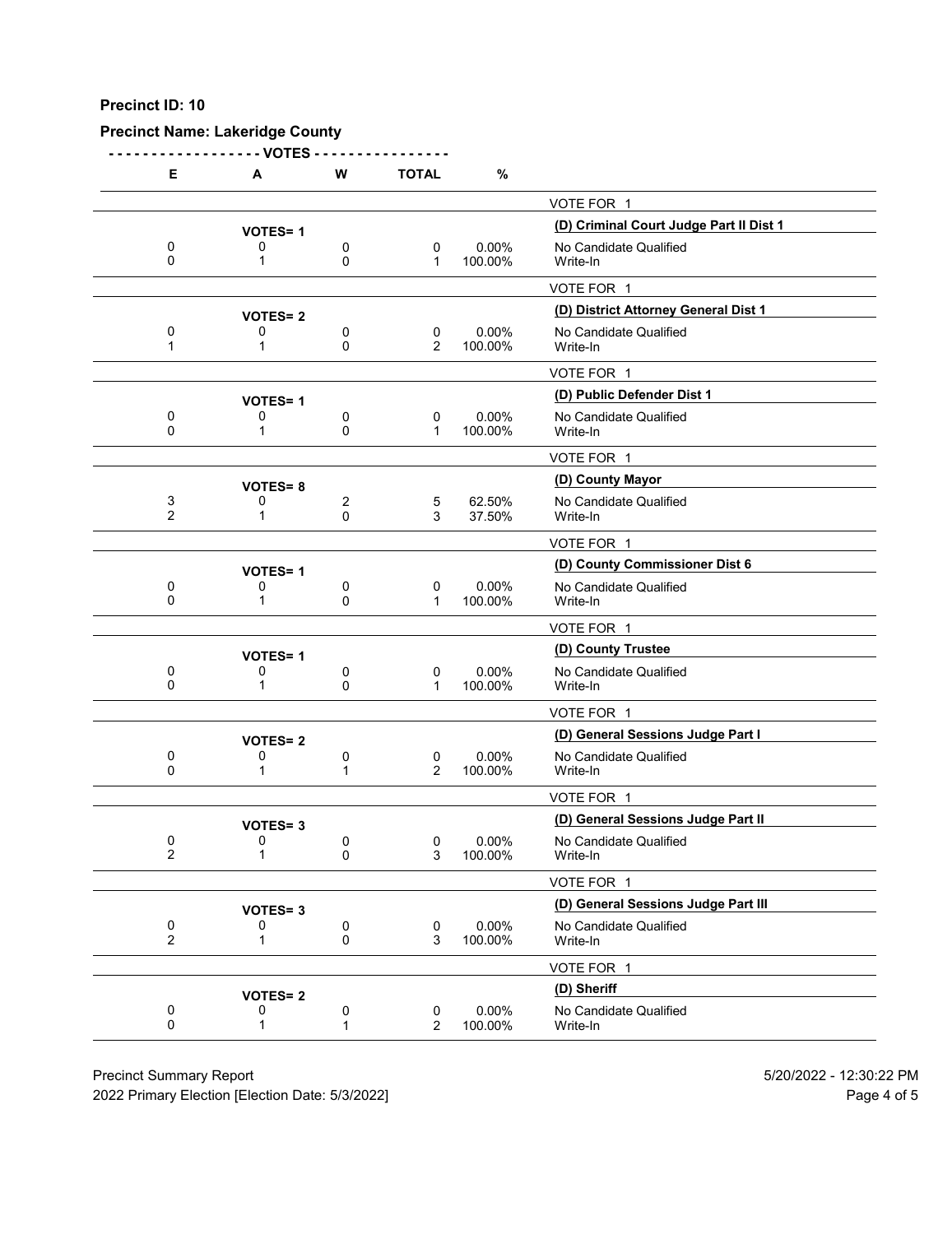## **Precinct Name: Lakeridge County**

**- - - - - - - - - - - - - - - - - - VOTES - - - - - - - - - - - - - - - - E A W TOTAL %**

| - | $\mathbf{a}$   | VV. | 191AU    | 70       |                          |
|---|----------------|-----|----------|----------|--------------------------|
|   |                |     |          |          | VOTE FOR 1               |
|   | <b>VOTES=1</b> |     |          |          | (D) Circuit Court Clerk  |
| 0 |                | 0   | $\Omega$ | $0.00\%$ | No Candidate Qualified   |
|   |                | 0   |          | 100.00%  | Write-In                 |
|   |                |     |          |          |                          |
|   |                |     |          |          | VOTE FOR 1               |
|   | <b>VOTES=2</b> |     |          |          | (D) County Clerk         |
| 0 | 0              | 0   | 0        | $0.00\%$ | No Candidate Qualified   |
| 0 | 2              | 0   | 2        | 100.00%  | Write-In                 |
|   |                |     |          |          |                          |
|   |                |     |          |          | VOTE FOR 1               |
|   | <b>VOTES=2</b> |     |          |          | (D) Register of Deeds    |
| 0 |                | 0   | 0        | $0.00\%$ | No Candidate Qualified   |
|   |                | 0   | 2        | 100.00%  | Write-In                 |
|   |                |     |          |          |                          |
|   |                |     |          |          | VOTE FOR 3               |
|   |                |     |          |          | (D) County SB District 3 |
|   | <b>VOTES=4</b> |     |          |          |                          |
| 0 |                | 0   | 0        | $0.00\%$ | No Candidate Qualified   |
|   |                |     |          | 25.00%   | Write-In                 |
|   |                |     |          | 25.00%   | Write-In                 |
|   |                |     | 2        | 50.00%   | Write-In                 |
|   |                |     |          |          |                          |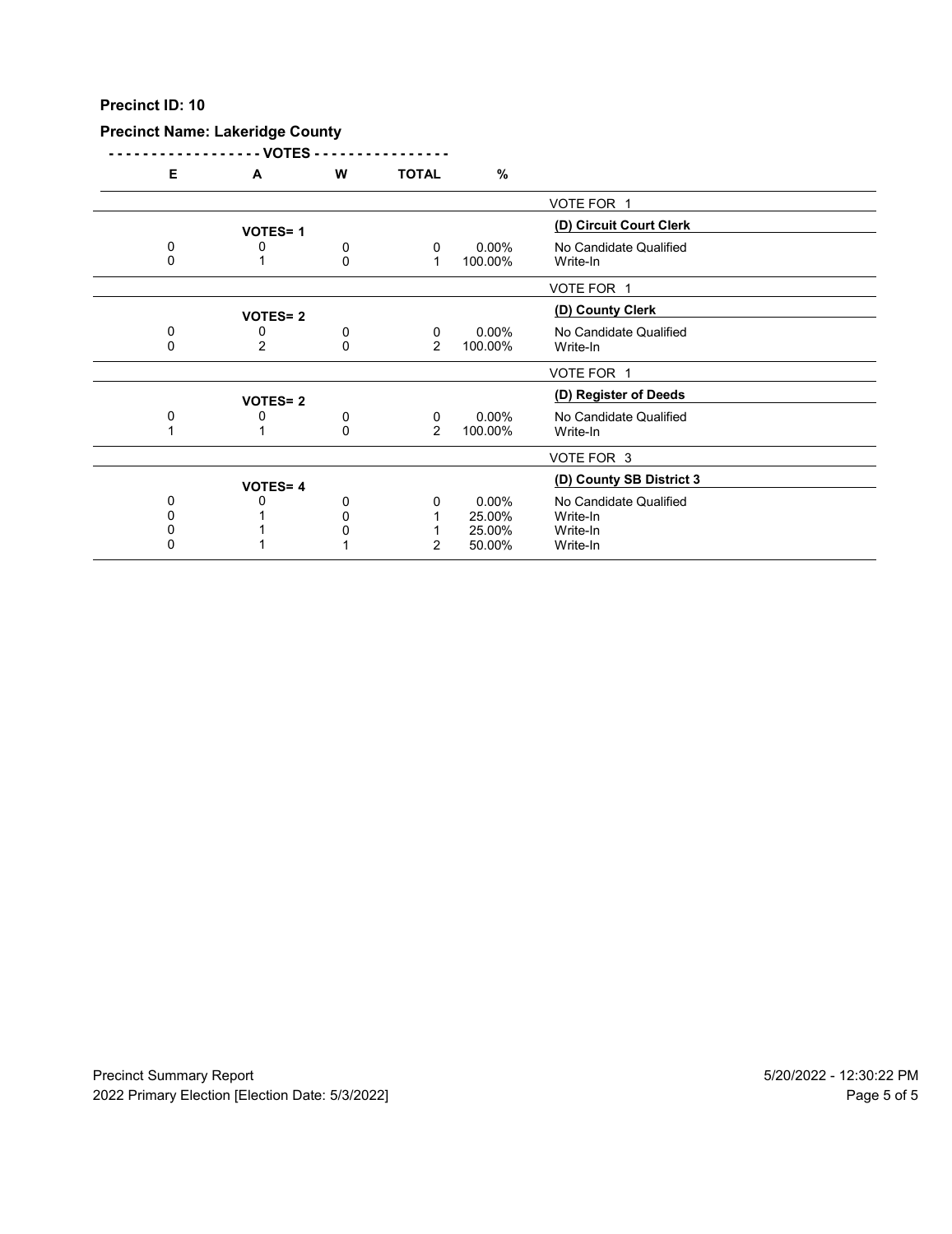

# **Washington County, Tennessee**

**2022 Primary Election**

# **TNWASP22**

**5/3/2022**

| <b>E</b> - # Of Election Day          | 278 |
|---------------------------------------|-----|
| A - # Of Paper Absentee               | 30  |
| $\vert$ W - # Of Walk-In Early Voting | 246 |

| <b>PUBLIC COUNT:</b>  | 554    |
|-----------------------|--------|
| <b>VOTER TURNOUT:</b> | 16.70% |
|                       | 3318   |

#### **Precinct ID: 11**

#### **Precinct Name: Towne Acres**

|--|--|

|  |                   | W | <b>TOTAL</b> | % |                |
|--|-------------------|---|--------------|---|----------------|
|  |                   |   |              |   | VOTE FOR 1     |
|  | <b>VOTES= 447</b> |   |              |   | (R) Circuit Co |

|                | <b>VOTES= 447</b> |                 |                 |                              | (R) Circuit Court Judge Part I Dist 1                |
|----------------|-------------------|-----------------|-----------------|------------------------------|------------------------------------------------------|
| 223            | 22<br>0           | 201<br>$\Omega$ | 446             | 99.78%<br>0.22%              | J. Eddie Lauderback<br>Write-In                      |
|                |                   |                 |                 |                              | VOTE FOR 1                                           |
|                | <b>VOTES= 497</b> |                 |                 |                              | (R) Circuit Court Judge Part II Dist 1               |
| 78<br>172<br>0 | 11<br>14<br>0     | 81<br>141<br>0  | 170<br>327<br>0 | 34.21%<br>65.79%<br>$0.00\%$ | Lois Bunton-Shults-Davis<br>Suzanne Cook<br>Write-In |
|                |                   |                 |                 |                              | VOTE FOR 1                                           |
|                | <b>VOTES= 430</b> |                 |                 |                              | (R) Chancellor Dist 1                                |
| 220            | 23<br>0           | 186<br>0        | 429             | 99.77%<br>0.23%              | John C. Rambo<br>Write-In                            |
|                |                   |                 |                 |                              | VOTE FOR 1                                           |
|                | <b>VOTES= 433</b> |                 |                 |                              | (R) Criminal Court Judge Part I Dist 1               |
| 215<br>0       | 23<br>0           | 195<br>0        | 433<br>0        | 100.00%<br>$0.00\%$          | Lisa Nidiffer Rice<br>Write-In                       |
|                |                   |                 |                 |                              | VOTE FOR 1                                           |
|                | <b>VOTES= 414</b> |                 |                 |                              | (R) Criminal Court Judge Part II Dist 1              |
| 201<br>0       | 23<br>0           | 190<br>0        | 414<br>0        | 100.00%<br>$0.00\%$          | Stacy L. Street<br>Write-In                          |

Precinct Summary Report 60 and 5/20/2022 - 12:30:22 PM 2022 Primary Election [Election Date: 5/3/2022] **Page 1 of 5** and 2022 Primary Election Date: 5/3/2022]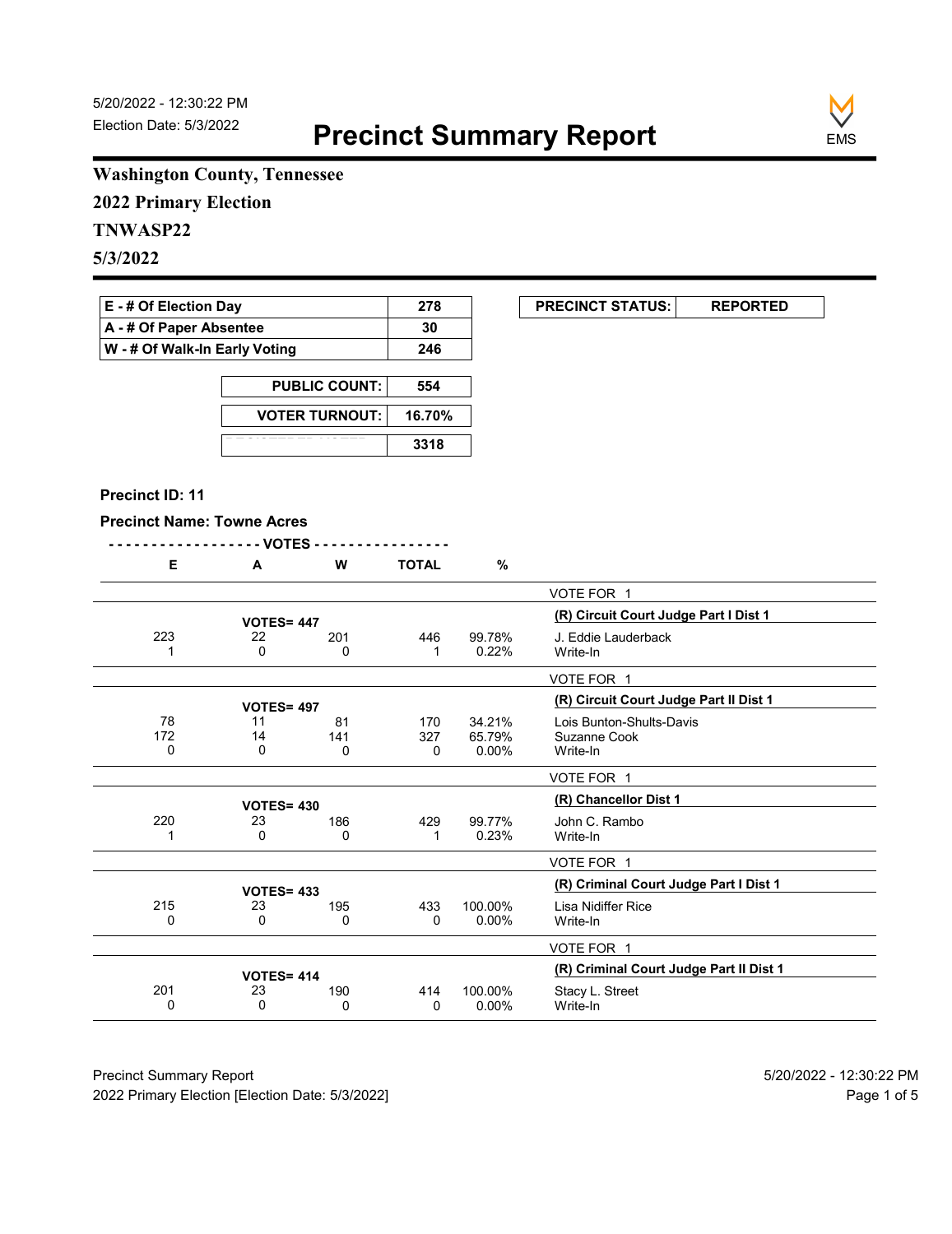# **Precinct Name: Towne Acres**

**- - - - - - - - - - - - - - - - - - VOTES - - - - - - - - - - - - - - - -**

| Е                   | A                       | W               | <b>TOTAL</b> | %                |                                                |
|---------------------|-------------------------|-----------------|--------------|------------------|------------------------------------------------|
|                     |                         |                 |              |                  | VOTE FOR 1                                     |
|                     | <b>VOTES= 408</b>       |                 |              |                  | (R) District Attorney General Dist 1           |
| 202                 | 22                      | 183             | 407          | 99.75%           | <b>Steve Finney</b>                            |
| 1                   | 0                       | $\Omega$        | 1            | 0.25%            | Write-In                                       |
|                     |                         |                 |              |                  | VOTE FOR 1                                     |
|                     | <b>VOTES= 407</b>       |                 |              |                  | (R) Public Defender Dist 1                     |
| 204                 | 22                      | 180             | 406          | 99.75%           | Jeff Kelly                                     |
| 0                   | 0                       | 1               | 1            | 0.25%            | Write-In                                       |
|                     |                         |                 |              |                  | VOTE FOR 1                                     |
|                     | <b>VOTES= 530</b>       |                 |              |                  | (R) County Mayor                               |
| 166                 | 17                      | 163             | 346          | 65.28%           | Joe Grandy                                     |
| 104<br>$\Omega$     | 10<br>0                 | 69<br>1         | 183<br>1     | 34.53%<br>0.19%  | Robert H. (Robbie) Tester<br>Write-In          |
|                     |                         |                 |              |                  | VOTE FOR 1                                     |
|                     |                         |                 |              |                  | (R) County Commissioner Dist 7                 |
| 211                 | <b>VOTES= 420</b><br>20 | 189             | 420          | 100.00%          | Larry England                                  |
| $\Omega$            | 0                       | $\Omega$        | 0            | $0.00\%$         | Write-In                                       |
|                     |                         |                 |              |                  | VOTE FOR 1                                     |
|                     | <b>VOTES= 454</b>       |                 |              |                  | (R) County Trustee                             |
| 222                 | 24                      | 208             | 454          | 100.00%          | <b>Rick Storey</b>                             |
| $\Omega$            | 0                       | 0               | 0            | 0.00%            | Write-In                                       |
|                     |                         |                 |              |                  | VOTE FOR 1                                     |
|                     | <b>VOTES= 472</b>       |                 |              |                  | (R) General Sessions Judge Part I              |
| 69                  | 11                      | 45              | 125          | 26.48%           | <b>Todd Hull</b>                               |
| 167<br>$\mathbf{0}$ | 13<br>$\Omega$          | 167<br>$\Omega$ | 347<br>0     | 73.52%<br>0.00%  | Robert G. Lincoln<br>Write-In                  |
|                     |                         |                 |              |                  |                                                |
|                     |                         |                 |              |                  | VOTE FOR 1                                     |
|                     | <b>VOTES= 460</b>       |                 |              |                  | (R) General Sessions Judge Part II             |
| 174<br>56           | 17<br>6                 | 152<br>55       | 343<br>117   | 74.57%<br>25.43% | Janet Vest Hardin<br>Joshua P. Sutherland, III |
| 0                   | 0                       | $\mathbf 0$     | 0            | 0.00%            | Write-In                                       |
|                     |                         |                 |              |                  | VOTE FOR 1                                     |
|                     | <b>VOTES= 509</b>       |                 |              |                  | (R) General Sessions Judge Part III            |
| 139                 | 11                      | 130             | 280          | 55.01%           | Johnathan A. Minga                             |
| 45<br>75            | $\overline{7}$<br>8     | 43<br>51        | 95           | 18.66%           | <b>Michael Rasnake</b>                         |
| $\mathbf 0$         | 0                       | 0               | 134<br>0     | 26.33%<br>0.00%  | Stephanie Sherwood<br>Write-In                 |
|                     |                         |                 |              |                  |                                                |

Precinct Summary Report 60 and 5/20/2022 - 12:30:22 PM 2022 Primary Election [Election Date: 5/3/2022] 2022 Primary Election 10 and 5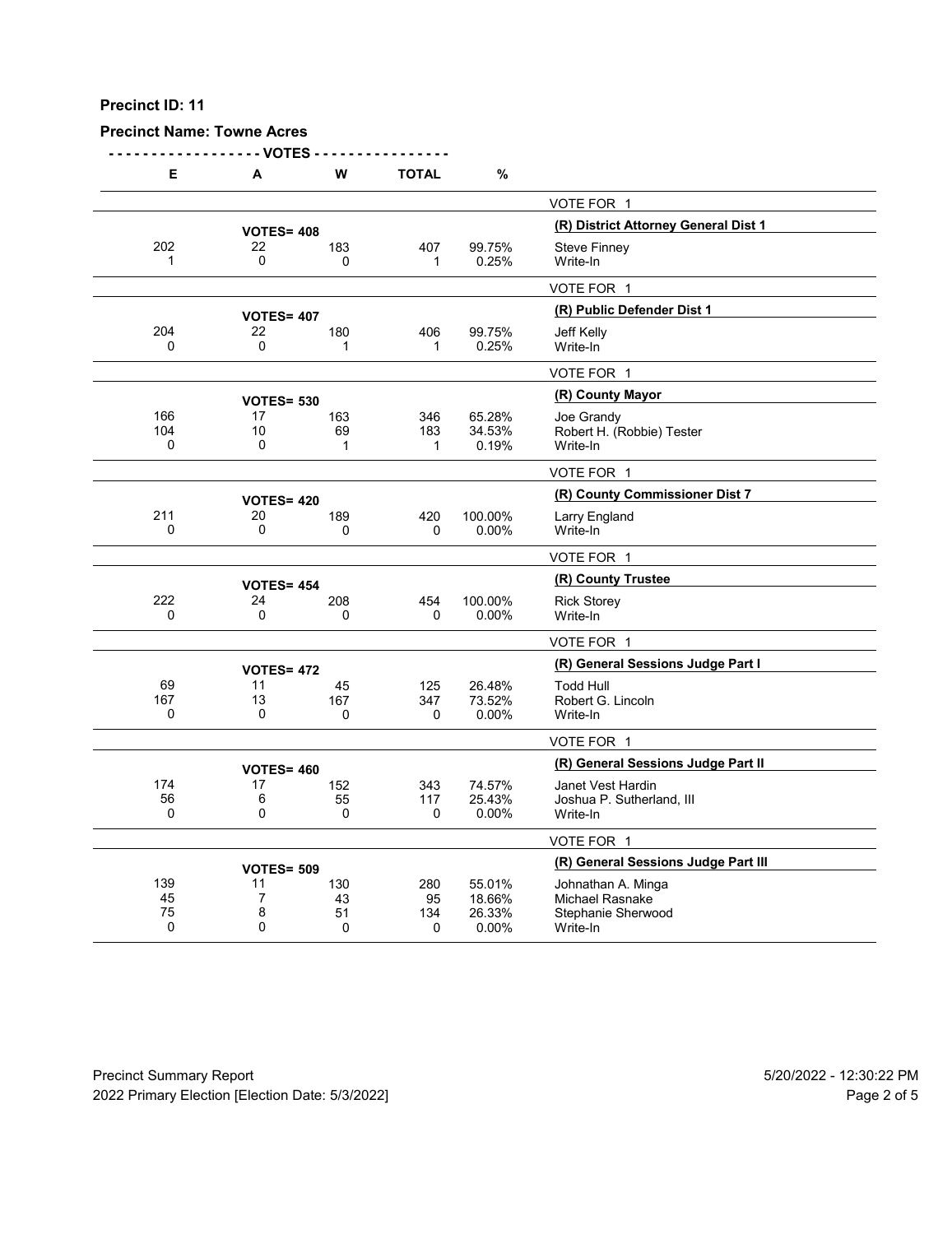# **Precinct Name: Towne Acres**

**- - - - - - - - - - - - - - - - - - VOTES - - - - - - - - - - - - - - - -**

|            | Е           | А                       | W                         | <b>TOTAL</b>               | %                                           |                                                                        |
|------------|-------------|-------------------------|---------------------------|----------------------------|---------------------------------------------|------------------------------------------------------------------------|
|            |             |                         |                           |                            |                                             | VOTE FOR 1                                                             |
|            |             | <b>VOTES= 522</b>       |                           |                            |                                             | (R) Sheriff                                                            |
| 154<br>29  | 77<br>0     | 2<br>19<br>6<br>0       | 42<br>170<br>23<br>0      | 121<br>343<br>58<br>0      | 23.18%<br>65.71%<br>11.11%<br>0.00%         | Leighta Laitinen<br>Keith Sexton<br>Michael Templeton<br>Write-In      |
|            |             |                         |                           |                            |                                             | VOTE FOR 1                                                             |
|            |             |                         |                           |                            |                                             | (R) Circuit Court Clerk                                                |
| 211        |             | <b>VOTES= 423</b><br>24 | 188                       | 423                        | 100.00%                                     | <b>Brenda Downes</b>                                                   |
|            | 0           | 0                       | 0                         | 0                          | 0.00%                                       | Write-In                                                               |
|            |             |                         |                           |                            |                                             | VOTE FOR 1                                                             |
|            |             | <b>VOTES= 482</b>       |                           |                            |                                             | (R) County Clerk                                                       |
|            | 47          | 3                       | 41                        | 91                         | 18.88%                                      | Danny Edens                                                            |
| 192        | 0           | 22<br>0                 | 177<br>0                  | 391<br>0                   | 81.12%<br>0.00%                             | <b>Cheryl Storey</b><br>Write-In                                       |
|            |             |                         |                           |                            |                                             | VOTE FOR 1                                                             |
|            |             | <b>VOTES= 430</b>       |                           |                            |                                             | (R) Register of Deeds                                                  |
| 209        |             | 22                      | 199                       | 430                        | 100.00%                                     | Teresa H. Bowman                                                       |
|            | 0           | 0                       | 0                         | 0                          | 0.00%                                       | Write-In                                                               |
|            |             |                         |                           |                            |                                             | VOTE FOR 3                                                             |
|            |             | <b>VOTES= 560</b>       |                           |                            |                                             | (R) County SB District 3                                               |
| 150<br>131 | 6<br>0<br>0 | 17<br>13<br>0<br>0<br>0 | 126<br>109<br>8<br>0<br>0 | 293<br>253<br>14<br>0<br>0 | 52.32%<br>45.18%<br>2.50%<br>0.00%<br>0.00% | David Hammond<br>Gregg Huddlestone<br>Write-In<br>Write-In<br>Write-In |
|            |             |                         |                           |                            |                                             | VOTE FOR 1                                                             |
|            |             | <b>VOTES=0</b>          |                           |                            |                                             | (D) Circuit Court Judge Part I Dist 1                                  |
|            | 0<br>0      | 0<br>0                  | 0<br>0                    | 0<br>0                     | 0.00%<br>0.00%                              | No Candidate Qualified<br>Write-In                                     |
|            |             |                         |                           |                            |                                             | VOTE FOR 1                                                             |
|            |             | <b>VOTES=0</b>          |                           |                            |                                             | (D) Circuit Court Judge Part II Dist 1                                 |
|            | 0<br>0      | 0<br>0                  | 0<br>0                    | 0<br>0                     | 0.00%<br>0.00%                              | No Candidate Qualified<br>Write-In                                     |
|            |             |                         |                           |                            |                                             | VOTE FOR 1                                                             |
|            |             | <b>VOTES=0</b>          |                           |                            |                                             | (D) Chancellor Dist 1                                                  |
|            | 0<br>0      | 0<br>0                  | 0<br>0                    | 0<br>0                     | 0.00%<br>0.00%                              | No Candidate Qualified<br>Write-In                                     |
|            |             |                         |                           |                            |                                             | VOTE FOR 1                                                             |
|            |             | <b>VOTES=1</b>          |                           |                            |                                             | (D) Criminal Court Judge Part I Dist 1                                 |
|            | 0<br>0      | 0<br>0                  | 0<br>$\mathbf{1}$         | 0<br>1                     | 0.00%<br>100.00%                            | No Candidate Qualified<br>Write-In                                     |
|            |             |                         |                           |                            |                                             |                                                                        |

Precinct Summary Report 60 and 5/20/2022 - 12:30:22 PM

2022 Primary Election [Election Date: 5/3/2022] 2022 Primary Election 5 and 5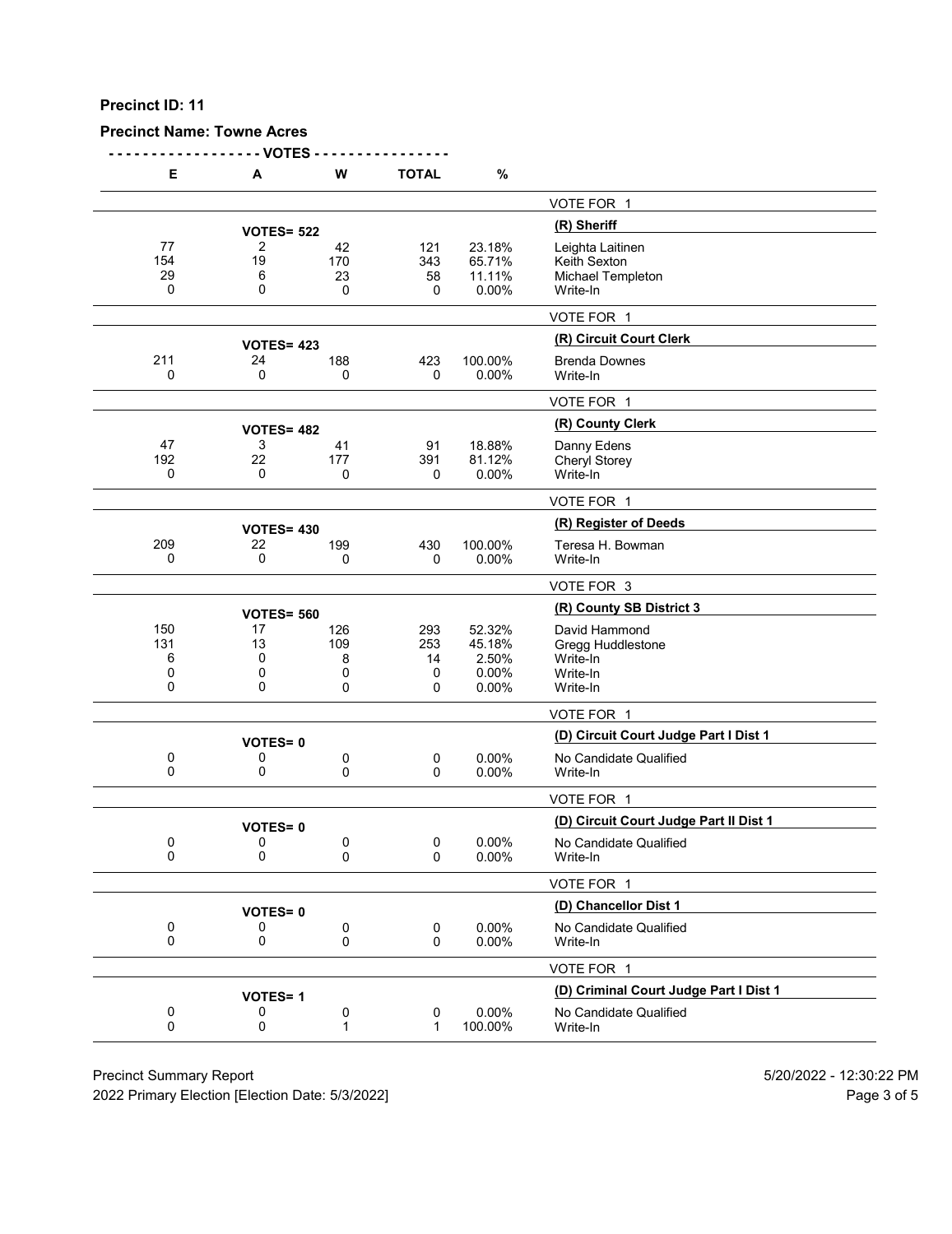# **Precinct Name: Towne Acres**

**- - - - - - - - - - - - - - - - - - VOTES - - - - - - - - - - - - - - - -**

| Е                           | А                   | W        | <b>TOTAL</b>            | %                 |                                         |
|-----------------------------|---------------------|----------|-------------------------|-------------------|-----------------------------------------|
|                             |                     |          |                         |                   | VOTE FOR 1                              |
|                             | <b>VOTES=0</b>      |          |                         |                   | (D) Criminal Court Judge Part II Dist 1 |
| 0                           | 0                   | 0        | 0                       | 0.00%             | No Candidate Qualified                  |
| 0                           | 0                   | 0        | $\mathbf{0}$            | 0.00%             | Write-In                                |
|                             |                     |          |                         |                   | VOTE FOR 1                              |
|                             | <b>VOTES=0</b>      |          |                         |                   | (D) District Attorney General Dist 1    |
| 0<br>$\Omega$               | 0<br>0              | 0<br>0   | $\mathbf 0$<br>$\Omega$ | 0.00%<br>0.00%    | No Candidate Qualified<br>Write-In      |
|                             |                     |          |                         |                   | VOTE FOR 1                              |
|                             | <b>VOTES=0</b>      |          |                         |                   | (D) Public Defender Dist 1              |
| 0                           | 0                   | 0        | 0                       | 0.00%             | No Candidate Qualified                  |
| 0                           | 0                   | 0        | 0                       | 0.00%             | Write-In                                |
|                             |                     |          |                         |                   | VOTE FOR 1                              |
|                             | <b>VOTES=5</b>      |          |                         |                   | (D) County Mayor                        |
| 0<br>2                      | 0<br>0              | 3<br>0   | 3<br>2                  | 60.00%<br>40.00%  | No Candidate Qualified<br>Write-In      |
|                             |                     |          |                         |                   | VOTE FOR 1                              |
|                             | <b>VOTES=0</b>      |          |                         |                   | (D) County Commissioner Dist 7          |
| 0                           | 0                   | 0        | $\mathbf 0$             | 0.00%             | No Candidate Qualified                  |
| 0                           | 0                   | 0        | 0                       | 0.00%             | Write-In                                |
|                             |                     |          |                         |                   | VOTE FOR 1                              |
|                             | <b>VOTES=0</b>      |          |                         |                   | (D) County Trustee                      |
| 0<br>0                      | 0<br>0              | 0<br>0   | 0<br>$\mathbf{0}$       | $0.00\%$<br>0.00% | No Candidate Qualified<br>Write-In      |
|                             |                     |          |                         |                   |                                         |
|                             |                     |          |                         |                   | VOTE FOR 1                              |
|                             | <b>VOTES=0</b>      |          |                         | 0.00%             | (D) General Sessions Judge Part I       |
| 0<br>0                      | 0<br>0              | 0<br>0   | 0<br>$\mathbf{0}$       | 0.00%             | No Candidate Qualified<br>Write-In      |
|                             |                     |          |                         |                   | VOTE FOR 1                              |
|                             |                     |          |                         |                   | (D) General Sessions Judge Part II      |
| 0                           | <b>VOTES=0</b><br>0 | 0        | 0                       | $0.00\%$          | No Candidate Qualified                  |
| 0                           | 0                   | $\Omega$ | 0                       | 0.00%             | Write-In                                |
|                             |                     |          |                         |                   | VOTE FOR 1                              |
|                             | <b>VOTES=0</b>      |          |                         |                   | (D) General Sessions Judge Part III     |
| 0                           | 0                   | 0        | $\pmb{0}$               | 0.00%             | No Candidate Qualified                  |
| 0                           | 0                   | 0        | 0                       | 0.00%             | Write-In                                |
|                             |                     |          |                         |                   | VOTE FOR 1                              |
|                             | <b>VOTES=2</b>      |          |                         |                   | (D) Sheriff                             |
| $\pmb{0}$<br>$\overline{2}$ | 0<br>0              | 0<br>0   | $\pmb{0}$<br>2          | 0.00%<br>100.00%  | No Candidate Qualified<br>Write-In      |
|                             |                     |          |                         |                   |                                         |

Precinct Summary Report 60 and 5/20/2022 - 12:30:22 PM

2022 Primary Election [Election Date: 5/3/2022] 2022 Primary Election 10 and 5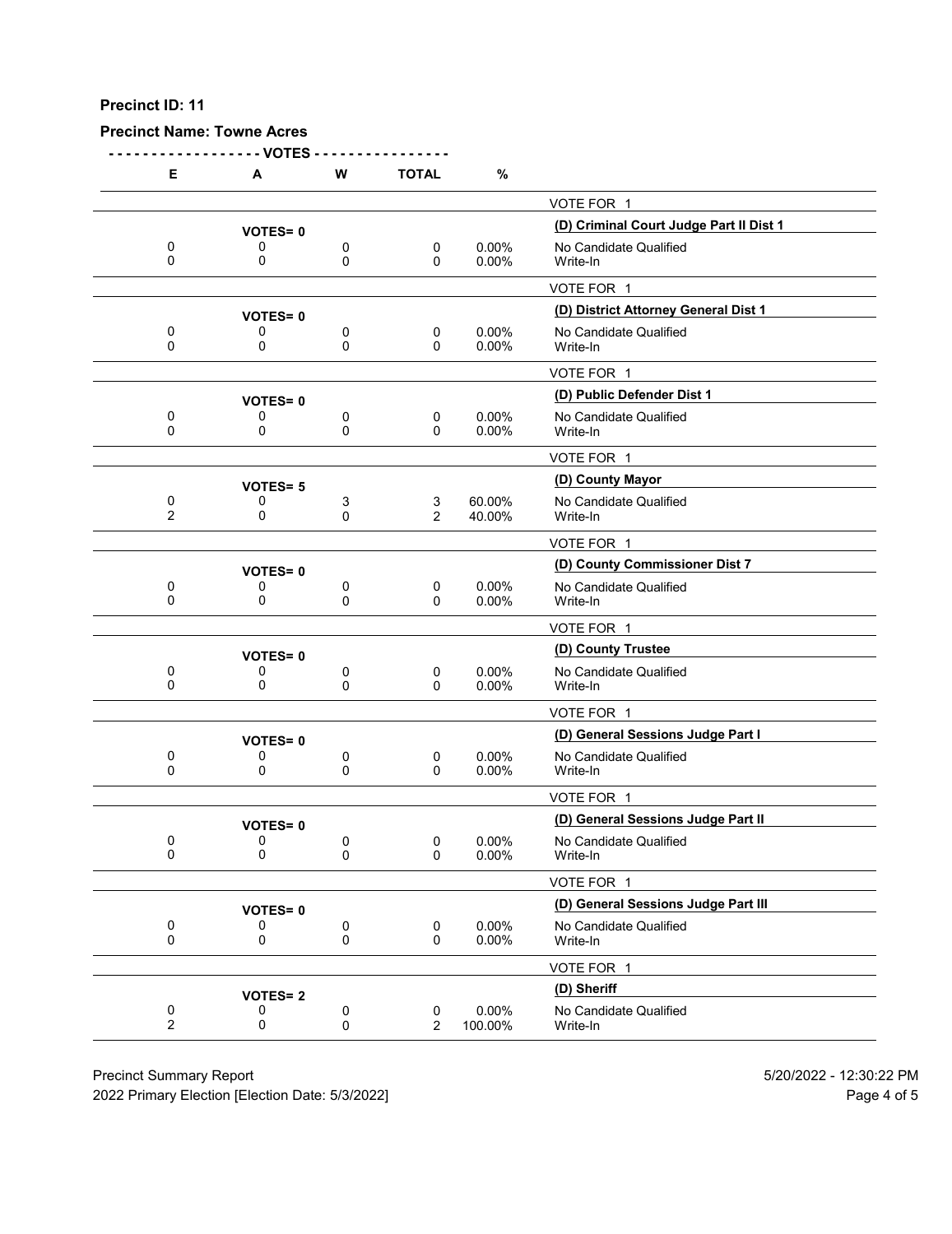# **Precinct Name: Towne Acres**

**- - - - - - - - - - - - - - - - - - VOTES - - - - - - - - - - - - - - - -**

| Е        | A              | W           | <b>TOTAL</b> | %        |                          |  |
|----------|----------------|-------------|--------------|----------|--------------------------|--|
|          |                |             |              |          | VOTE FOR 1               |  |
|          | <b>VOTES=0</b> |             |              |          | (D) Circuit Court Clerk  |  |
| 0        | 0              | 0           | $\mathbf{0}$ | $0.00\%$ |                          |  |
|          |                |             |              |          | No Candidate Qualified   |  |
| 0        | 0              | 0           | $\mathbf{0}$ | $0.00\%$ | Write-In                 |  |
|          |                |             |              |          | VOTE FOR 1               |  |
|          | <b>VOTES=0</b> |             |              |          | (D) County Clerk         |  |
| 0        | 0              | 0           | $\mathbf 0$  | $0.00\%$ | No Candidate Qualified   |  |
| 0        | 0              | $\mathbf 0$ | $\mathbf{0}$ | $0.00\%$ |                          |  |
|          |                |             |              |          | Write-In                 |  |
|          |                |             |              |          | VOTE FOR 1               |  |
|          | <b>VOTES=0</b> |             |              |          | (D) Register of Deeds    |  |
| 0        | 0              |             | $\mathbf 0$  | $0.00\%$ | No Candidate Qualified   |  |
| $\Omega$ | 0              | 0           |              |          |                          |  |
|          |                | $\Omega$    | $\mathbf{0}$ | $0.00\%$ | Write-In                 |  |
|          |                |             |              |          | VOTE FOR 3               |  |
|          |                |             |              |          | (D) County SB District 3 |  |
|          | <b>VOTES=0</b> |             |              |          |                          |  |
| 0        |                | 0           | 0            | $0.00\%$ | No Candidate Qualified   |  |
| 0        | 0              | 0           | 0            | $0.00\%$ | Write-In                 |  |
| 0        | 0              | 0           | 0            | $0.00\%$ | Write-In                 |  |
| $\Omega$ | 0              | 0           | 0            | $0.00\%$ | Write-In                 |  |
|          |                |             |              |          |                          |  |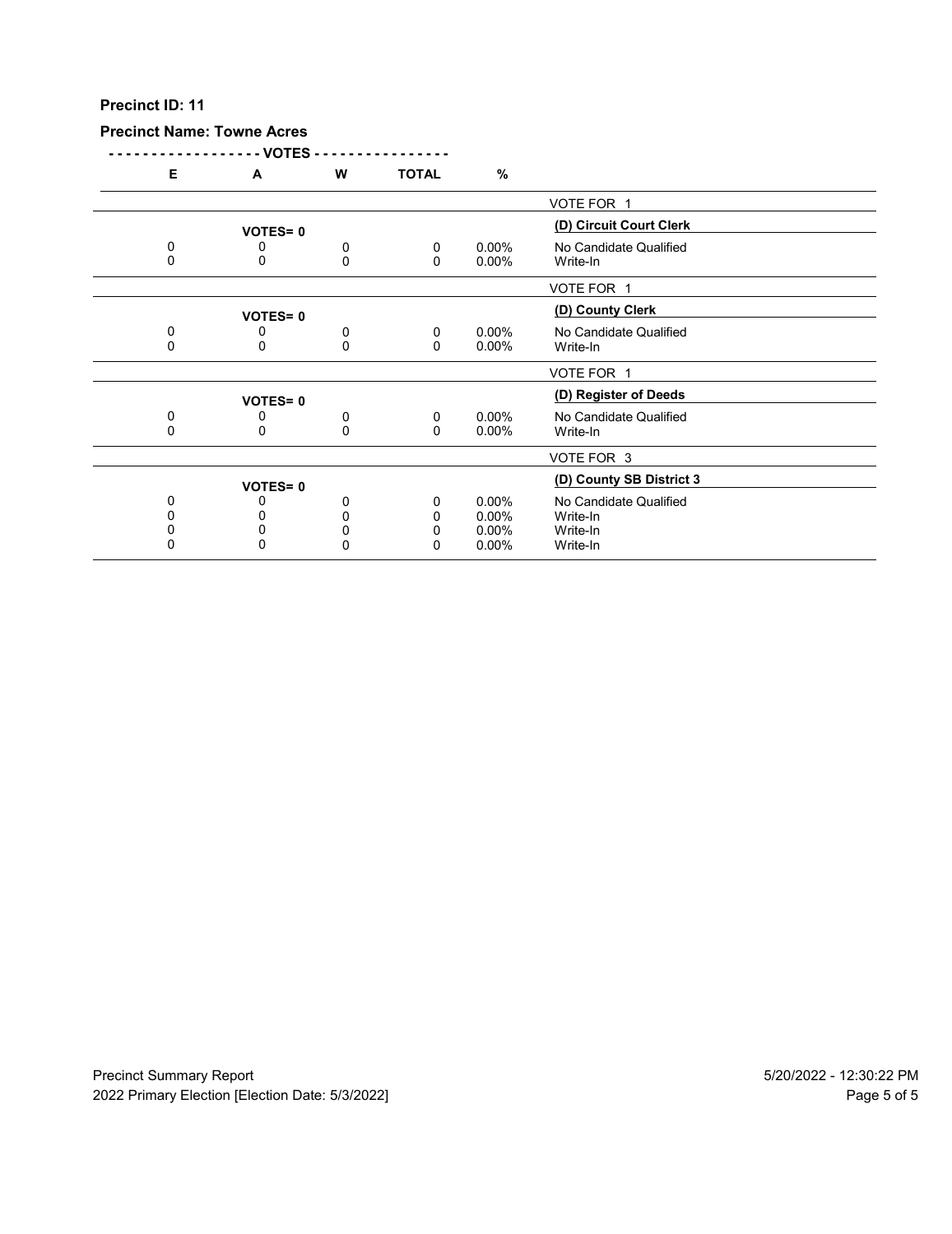

# **Washington County, Tennessee**

**2022 Primary Election**

# **TNWASP22**

**5/3/2022**

| $E - #$ Of Election Day       | 234 |
|-------------------------------|-----|
| A - # Of Paper Absentee       | 42  |
| W - # Of Walk-In Early Voting | 346 |

| <b>PUBLIC COUNT:</b>  | 622    |
|-----------------------|--------|
| <b>VOTER TURNOUT:</b> | 17.13% |
|                       | 3631   |

#### **Precinct ID: 12**

#### **Precinct Name: Freedom Hall**

|--|--|

| Е   | A                 | w   | TOTAL | %       |                                         |
|-----|-------------------|-----|-------|---------|-----------------------------------------|
|     |                   |     |       |         | VOTE FOR 1                              |
|     | <b>VOTES= 460</b> |     |       |         | (R) Circuit Court Judge Part I Dist 1   |
| 169 | 33                | 257 | 459   | 99.78%  | J. Eddie Lauderback                     |
| 1   | 0                 |     |       | 0.22%   | Write-In                                |
|     |                   | 0   | 1     |         |                                         |
|     |                   |     |       |         | VOTE FOR 1                              |
|     | <b>VOTES= 533</b> |     |       |         | (R) Circuit Court Judge Part II Dist 1  |
| 63  | 12                | 113 | 188   | 35.27%  | Lois Bunton-Shults-Davis                |
| 125 | 27                | 193 | 345   | 64.73%  | Suzanne Cook                            |
| 0   | 0                 |     |       | 0.00%   | Write-In                                |
|     |                   | 0   | 0     |         |                                         |
|     |                   |     |       |         | VOTE FOR 1                              |
|     | <b>VOTES= 467</b> |     |       |         | (R) Chancellor Dist 1                   |
| 167 | 33                | 266 | 466   | 99.79%  | John C. Rambo                           |
| 0   | 0                 |     | 1     | 0.21%   | Write-In                                |
|     |                   |     |       |         |                                         |
|     |                   |     |       |         | VOTE FOR 1                              |
|     | <b>VOTES= 458</b> |     |       |         | (R) Criminal Court Judge Part I Dist 1  |
| 159 | 32                | 267 | 458   | 100.00% | Lisa Nidiffer Rice                      |
| 0   | 0                 | 0   | 0     | 0.00%   | Write-In                                |
|     |                   |     |       |         |                                         |
|     |                   |     |       |         | VOTE FOR 1                              |
|     | <b>VOTES=446</b>  |     |       |         | (R) Criminal Court Judge Part II Dist 1 |
| 157 | 31                | 258 | 446   | 100.00% | Stacy L. Street                         |
| 0   | $\Omega$          | 0   | 0     | 0.00%   | Write-In                                |
|     |                   |     |       |         |                                         |

Precinct Summary Report 60 and 5/20/2022 - 12:30:22 PM 2022 Primary Election [Election Date: 5/3/2022] **Page 1 of 5** and 2022 Primary Election Date: 5/3/2022]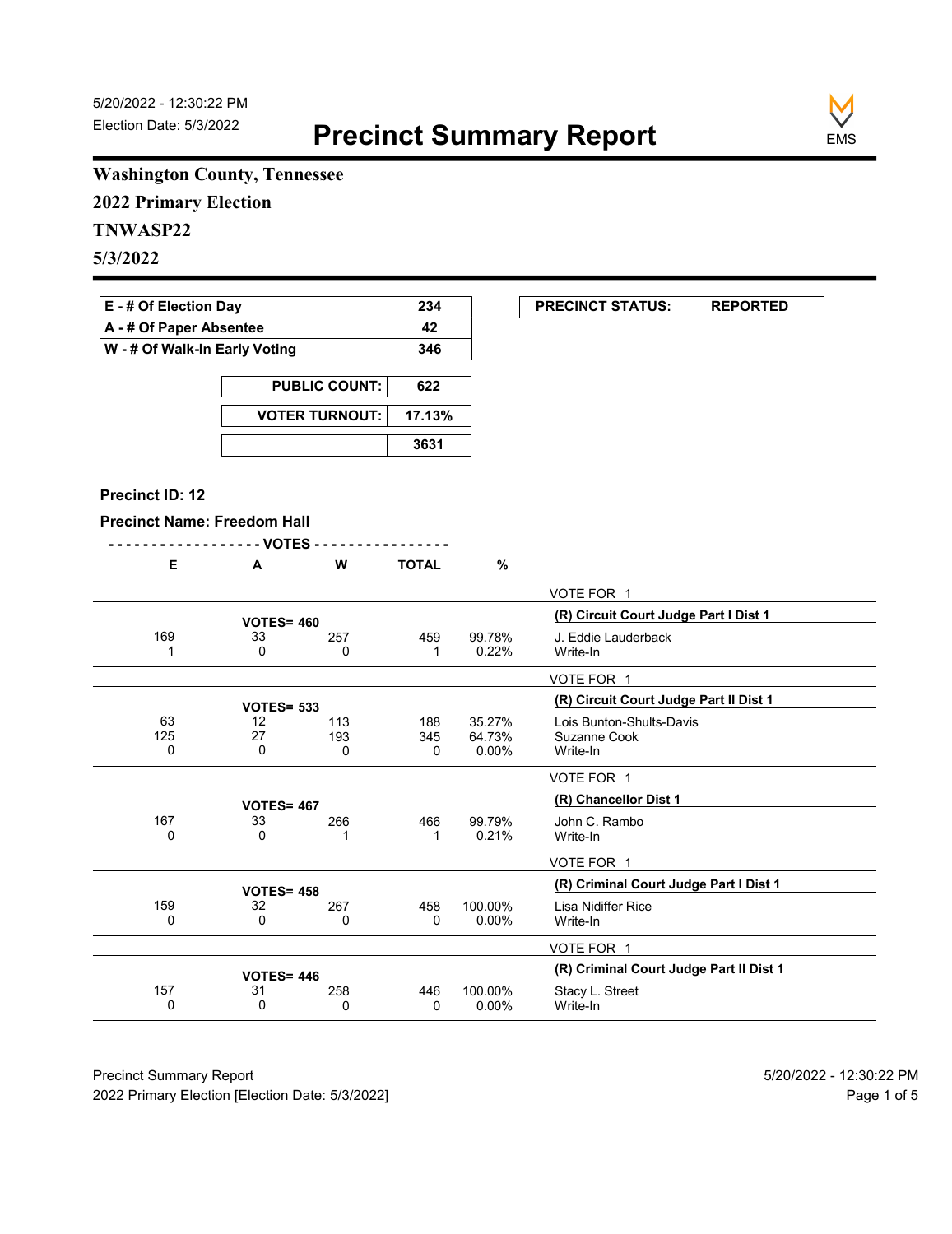## **Precinct Name: Freedom Hall**

**- - - - - - - - - - - - - - - - - - VOTES - - - - - - - - - - - - - - - -**

| Е                   | A                    | W               | <b>TOTAL</b>          | $\%$             |                                              |
|---------------------|----------------------|-----------------|-----------------------|------------------|----------------------------------------------|
|                     |                      |                 |                       |                  | VOTE FOR 1                                   |
|                     | <b>VOTES= 427</b>    |                 |                       |                  | (R) District Attorney General Dist 1         |
| 152                 | 30                   | 244             | 426                   | 99.77%           | <b>Steve Finney</b>                          |
| 0                   | $\mathbf{1}$         | $\Omega$        | 1                     | 0.23%            | Write-In                                     |
|                     |                      |                 |                       |                  | VOTE FOR 1                                   |
|                     | <b>VOTES= 414</b>    |                 |                       |                  | (R) Public Defender Dist 1                   |
| 152<br>$\mathbf{0}$ | 28<br>$\mathbf 0$    | 234<br>0        | 414<br>$\Omega$       | 100.00%<br>0.00% | <b>Jeff Kelly</b><br>Write-In                |
|                     |                      |                 |                       |                  |                                              |
|                     |                      |                 |                       |                  | VOTE FOR 1                                   |
|                     | <b>VOTES= 579</b>    |                 |                       |                  | (R) County Mayor                             |
| 117<br>95           | 24<br>14             | 205<br>122      | 346<br>231            | 59.76%<br>39.90% | Joe Grandy<br>Robert H. (Robbie) Tester      |
| 1                   | 0                    | $\mathbf{1}$    | $\overline{2}$        | 0.35%            | Write-In                                     |
|                     |                      |                 |                       |                  | VOTE FOR 1                                   |
|                     | <b>VOTES= 446</b>    |                 |                       |                  | (R) County Commissioner Dist 7               |
| 159                 | 31                   | 256             | 446                   | 100.00%          | Larry England                                |
| $\Omega$            | 0                    | 0               | 0                     | 0.00%            | Write-In                                     |
|                     |                      |                 |                       |                  | VOTE FOR 1                                   |
|                     | <b>VOTES= 477</b>    |                 |                       |                  | (R) County Trustee                           |
| 174<br>$\mathbf 0$  | 28<br>$\overline{2}$ | 273<br>$\Omega$ | 475<br>$\overline{2}$ | 99.58%           | <b>Rick Storey</b><br>Write-In               |
|                     |                      |                 |                       | 0.42%            |                                              |
|                     |                      |                 |                       |                  | VOTE FOR 1                                   |
|                     | <b>VOTES= 520</b>    |                 |                       |                  | (R) General Sessions Judge Part I            |
| 40<br>149           | 10<br>26             | 68<br>227       | 118<br>402            | 22.69%<br>77.31% | <b>Todd Hull</b><br>Robert G. Lincoln        |
| 0                   | 0                    | 0               | 0                     | 0.00%            | Write-In                                     |
|                     |                      |                 |                       |                  | VOTE FOR 1                                   |
|                     | <b>VOTES= 495</b>    |                 |                       |                  | (R) General Sessions Judge Part II           |
| 111                 | 32                   | 209             | 352                   | 71.11%           | Janet Vest Hardin                            |
| 67                  | 5                    | 70              | 142                   | 28.69%           | Joshua P. Sutherland, III                    |
| $\Omega$            | $\mathbf{0}$         | 1               | $\mathbf 1$           | 0.20%            | Write-In                                     |
|                     |                      |                 |                       |                  | VOTE FOR 1                                   |
|                     | <b>VOTES= 552</b>    |                 |                       |                  | (R) General Sessions Judge Part III          |
| 101<br>44           | 23<br>$\overline{4}$ | 145<br>74       | 269<br>122            | 48.73%<br>22.10% | Johnathan A. Minga<br><b>Michael Rasnake</b> |
| 52                  | 12                   | 97              | 161                   | 29.17%           | Stephanie Sherwood                           |
| 0                   | 0                    | 0               | 0                     | 0.00%            | Write-In                                     |

Precinct Summary Report 60 and 5/20/2022 - 12:30:22 PM 2022 Primary Election [Election Date: 5/3/2022] 2022 Primary Election 10 and 5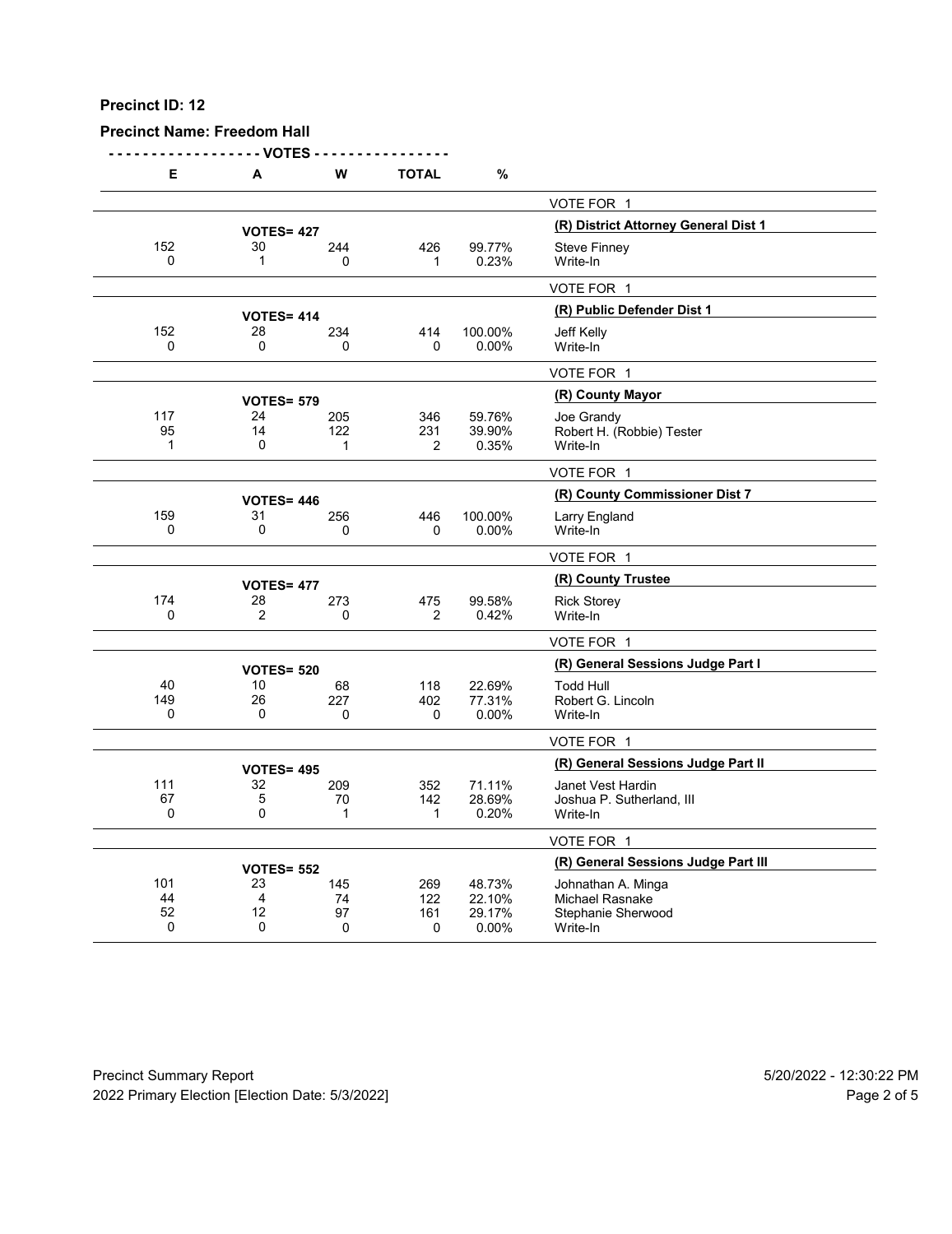## **Precinct Name: Freedom Hall**

**- - - - - - - - - - - - - - - - - - VOTES - - - - - - - - - - - - - - - -**

| Е               | A                 | W                 | <b>TOTAL</b>     | $\%$                       |                                                       |
|-----------------|-------------------|-------------------|------------------|----------------------------|-------------------------------------------------------|
|                 |                   |                   |                  |                            | VOTE FOR 1                                            |
|                 | <b>VOTES= 587</b> |                   |                  |                            | (R) Sheriff                                           |
| 48<br>151<br>18 | 8<br>25<br>6      | 60<br>234<br>37   | 116<br>410<br>61 | 19.76%<br>69.85%<br>10.39% | Leighta Laitinen<br>Keith Sexton<br>Michael Templeton |
| 0               | 0                 | 0                 | 0                | 0.00%                      | Write-In                                              |
|                 |                   |                   |                  |                            | VOTE FOR 1                                            |
|                 | <b>VOTES= 430</b> |                   |                  |                            | (R) Circuit Court Clerk                               |
| 163<br>0        | 31<br>0           | 236<br>0          | 430<br>0         | 100.00%<br>0.00%           | <b>Brenda Downes</b><br>Write-In                      |
|                 |                   |                   |                  |                            | VOTE FOR 1                                            |
|                 | <b>VOTES= 536</b> |                   |                  |                            | (R) County Clerk                                      |
| 35              | 3                 | 57                | 95               | 17.72%                     | Danny Edens                                           |
| 153<br>0        | 33<br>0           | 255<br>0          | 441<br>0         | 82.28%<br>0.00%            | Cheryl Storey<br>Write-In                             |
|                 |                   |                   |                  |                            | VOTE FOR 1                                            |
|                 | <b>VOTES= 459</b> |                   |                  |                            | (R) Register of Deeds                                 |
| 168             | 32                | 259               | 459              | 100.00%                    | Teresa H. Bowman                                      |
| 0               | 0                 | 0                 | $\mathbf 0$      | 0.00%                      | Write-In                                              |
|                 |                   |                   |                  |                            | VOTE FOR 3                                            |
|                 | <b>VOTES= 626</b> |                   |                  |                            | (R) County SB District 3                              |
| 117<br>102      | 25<br>25          | 186<br>157        | 328<br>284       | 52.40%<br>45.37%           | David Hammond                                         |
| 6               | 0                 | 7                 | 13               | 2.08%                      | Gregg Huddlestone<br>Write-In                         |
| 0               | 1                 | 0                 | 1                | 0.16%                      | Write-In                                              |
| 0               | 0                 | 0                 | 0                | 0.00%                      | Write-In                                              |
|                 |                   |                   |                  |                            | VOTE FOR 1                                            |
|                 | <b>VOTES=0</b>    |                   |                  |                            | (D) Circuit Court Judge Part I Dist 1                 |
| 0<br>0          | 0<br>0            | 0<br>0            | 0<br>0           | 0.00%<br>0.00%             | No Candidate Qualified<br>Write-In                    |
|                 |                   |                   |                  |                            | VOTE FOR 1                                            |
|                 | <b>VOTES=1</b>    |                   |                  |                            | (D) Circuit Court Judge Part II Dist 1                |
| 0<br>0          | 0<br>0            | 0<br>1            | 0<br>1           | 0.00%<br>100.00%           | No Candidate Qualified<br>Write-In                    |
|                 |                   |                   |                  |                            | VOTE FOR 1                                            |
|                 | <b>VOTES=1</b>    |                   |                  |                            | (D) Chancellor Dist 1                                 |
| 0<br>0          | 0<br>0            | 0<br>$\mathbf{1}$ | 0<br>1           | 0.00%<br>100.00%           | No Candidate Qualified<br>Write-In                    |
|                 |                   |                   |                  |                            | VOTE FOR 1                                            |
|                 | <b>VOTES=0</b>    |                   |                  |                            | (D) Criminal Court Judge Part I Dist 1                |
| 0<br>0          | 0<br>0            | 0<br>0            | 0<br>0           | 0.00%<br>0.00%             | No Candidate Qualified<br>Write-In                    |
|                 |                   |                   |                  |                            |                                                       |

Precinct Summary Report 60 and 5/20/2022 - 12:30:22 PM

2022 Primary Election [Election Date: 5/3/2022] 2022 Primary Election 5 and 5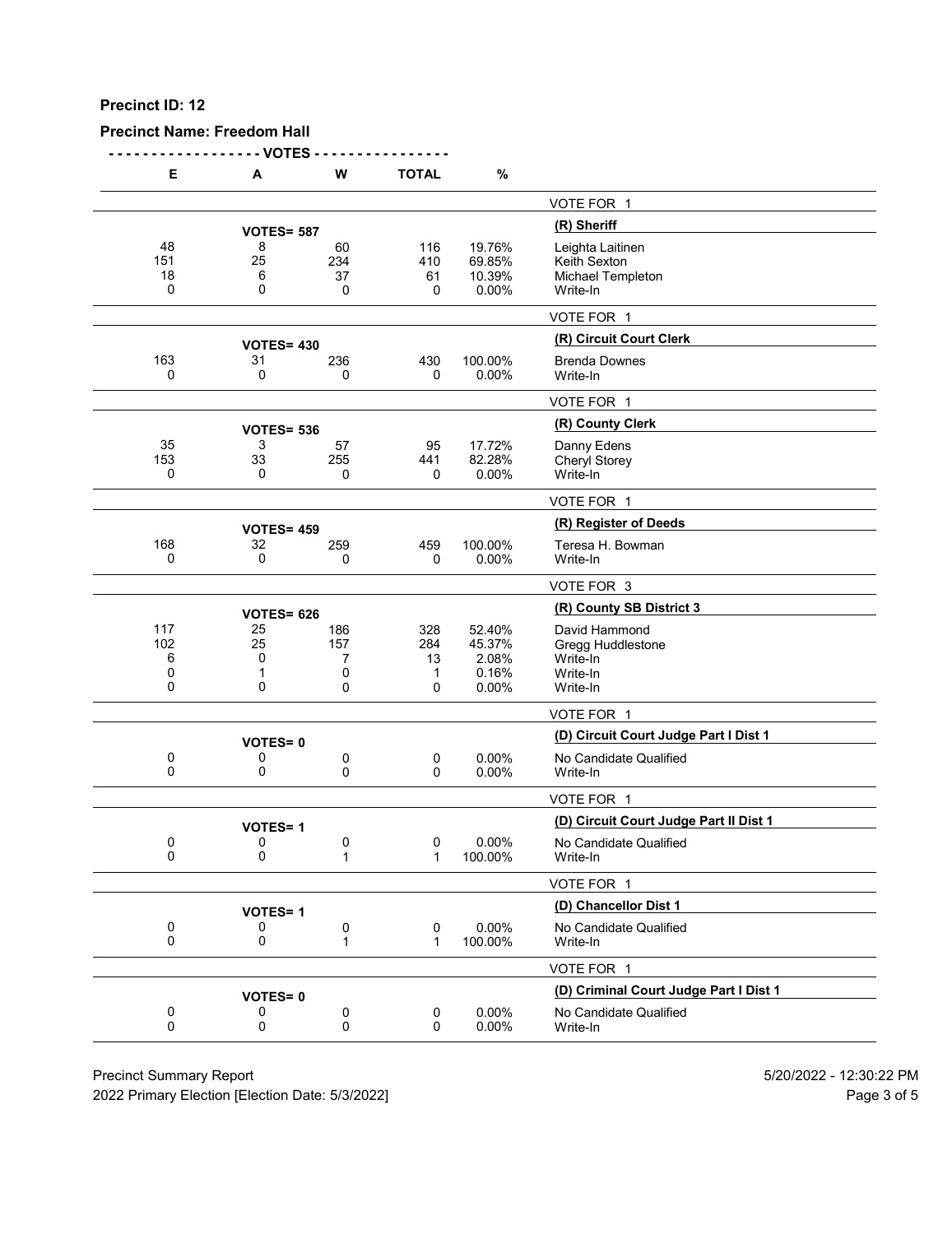**Precinct Name: Freedom Hall**

**- - - - - - - - - - - - - - - - - - VOTES - - - - - - - - - - - - - - - - E A W TOTAL %** VOTE FOR 1 **(D) Criminal Court Judge Part II Dist 1 VOTES= <sup>0</sup>** 0 0 0 0 0 0.00% No Candidate Qualified<br>0 0 0 0 0.00% Write-In 0 0 0 0 0.00% Write-In VOTE FOR 1 **(D) District Attorney General Dist 1 VOTES= <sup>0</sup>** 0 0 0 0 0 0.00% No Candidate Qualified<br>0 0 0 0 0.00% Write-In 0 0 0 0 0.00% Write-In VOTE FOR 1 **(D) Public Defender Dist 1 VOTES= <sup>0</sup>** 0 0 0 0 0.00% No Candidate Qualified<br>0 0 0 0 0.00% Write-In 0 0 0 0 0.00% Write-In VOTE FOR 1 **(D) County Mayor VOTES= <sup>15</sup>** 11 0 3 14 93.33% No Candidate Qualified<br>0 0 1 1 6.67% Write-In 0 0 1 1 6.67% Write-In VOTE FOR 1 **(D) County Commissioner Dist 7 VOTES= <sup>0</sup>** 0 0 0 0 0 0.00% No Candidate Qualified<br>0 0 0 0 0.00% Write-In 0 0 0 0 0.00% Write-In VOTE FOR 1 **(D) County Trustee VOTES= <sup>0</sup>** 0 0 0 0 0 0.00% No Candidate Qualified<br>0 0 0 0 0.00% Write-In 0 0 0 0 0.00% Write-In VOTE FOR 1 **(D) General Sessions Judge Part I VOTES= <sup>0</sup>** 0 0 0 0 0 0.00% No Candidate Qualified<br>0 0 0 0 0.00% Write-In 0 0 0 0 0.00% Write-In VOTE FOR 1 **VOTES= 0**<br>0 0 0 0 0 0 0.00% No Candidate Qualified<br>0 0 0 0.00% No Candidate Qualified 0 0 0 0 0 0.00% No Candidate Qualified<br>0 0 0 0 0.00% Write-In 0 0 0 0 0.00% Write-In VOTE FOR 1 **(D) General Sessions Judge Part III VOTES= <sup>0</sup>** 0 0 0 0 0.00% No Candidate Qualified<br>0 0 0 0 0.00% Write-In 0 0 0 0 0.00% Write-In VOTE FOR 1 **(D) Sheriff VOTES= <sup>0</sup>** 0 0 0 0 0 0.00% No Candidate Qualified<br>0 0 0 0 0.00% Write-In 0 0 0 0 0.00% Write-In

Precinct Summary Report 5/20/2022 - 12:30:22 PM

2022 Primary Election [Election Date: 5/3/2022] Page 4 of 5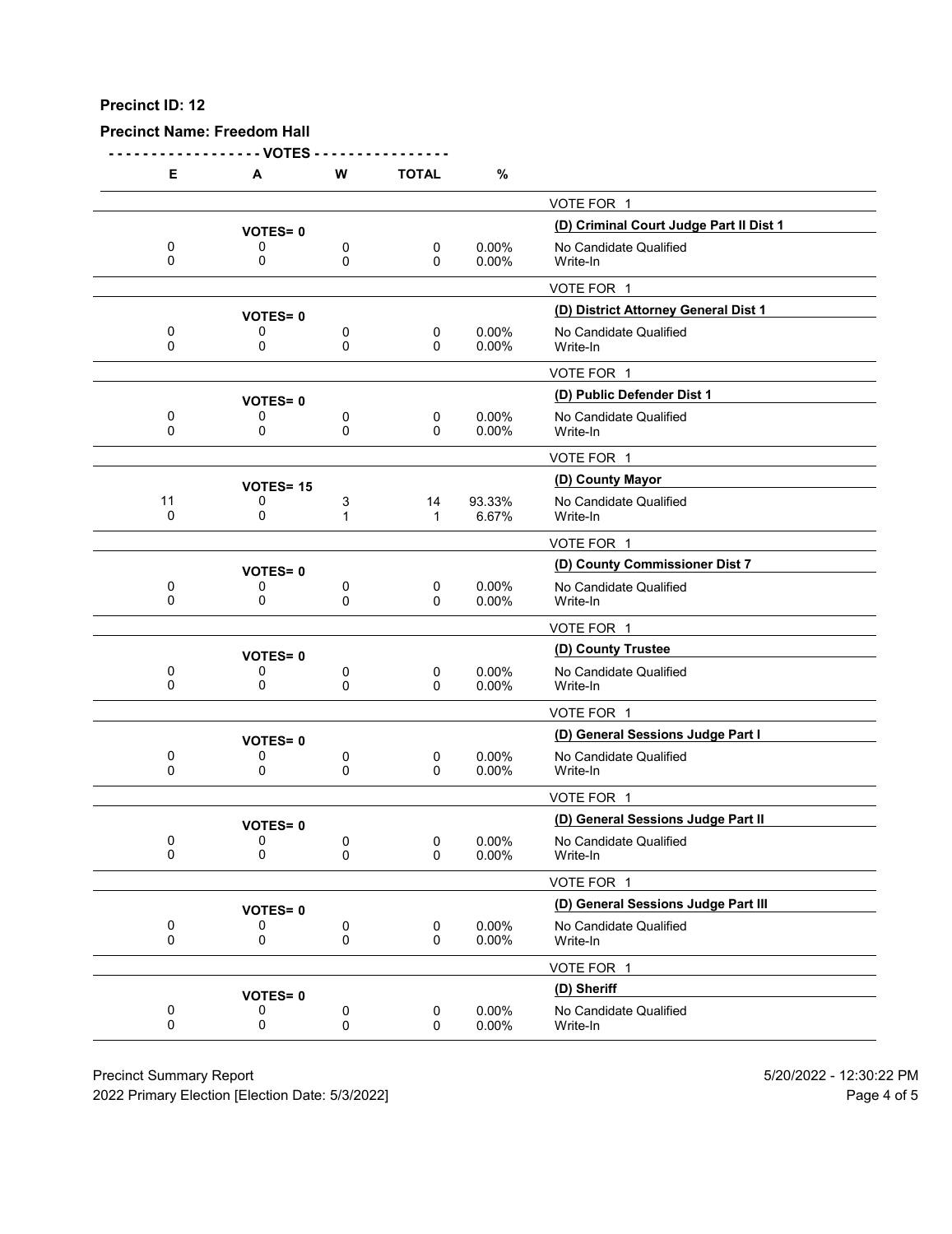#### **Precinct Name: Freedom Hall**

**- - - - - - - - - - - - - - - - - - VOTES - - - - - - - - - - - - - - - -**

| Е        | A              | w | TOTAL        | %        |                          |
|----------|----------------|---|--------------|----------|--------------------------|
|          |                |   |              |          | VOTE FOR 1               |
|          | <b>VOTES=0</b> |   |              |          | (D) Circuit Court Clerk  |
| 0        | 0              | 0 | 0            | $0.00\%$ | No Candidate Qualified   |
| $\Omega$ | 0              | 0 | 0            | $0.00\%$ | Write-In                 |
|          |                |   |              |          |                          |
|          |                |   |              |          | VOTE FOR 1               |
|          | <b>VOTES=0</b> |   |              |          | (D) County Clerk         |
| 0        |                | 0 | $\mathbf 0$  | $0.00\%$ | No Candidate Qualified   |
| 0        | 0              | 0 | $\mathbf{0}$ | $0.00\%$ | Write-In                 |
|          |                |   |              |          |                          |
|          |                |   |              |          | VOTE FOR 1               |
|          | <b>VOTES=0</b> |   |              |          | (D) Register of Deeds    |
| 0        | 0              | 0 | $\mathbf{0}$ | $0.00\%$ | No Candidate Qualified   |
| 0        | 0              | 0 | $\Omega$     | $0.00\%$ | Write-In                 |
|          |                |   |              |          |                          |
|          |                |   |              |          | VOTE FOR 3               |
|          |                |   |              |          | (D) County SB District 3 |
|          | <b>VOTES=0</b> |   |              |          |                          |
| $\Omega$ |                | 0 | 0            | $0.00\%$ | No Candidate Qualified   |
|          |                | ი | 0            | $0.00\%$ | Write-In                 |
|          | 0              | 0 | 0            | $0.00\%$ | Write-In                 |
|          | 0              | 0 | 0            | $0.00\%$ | Write-In                 |
|          |                |   |              |          |                          |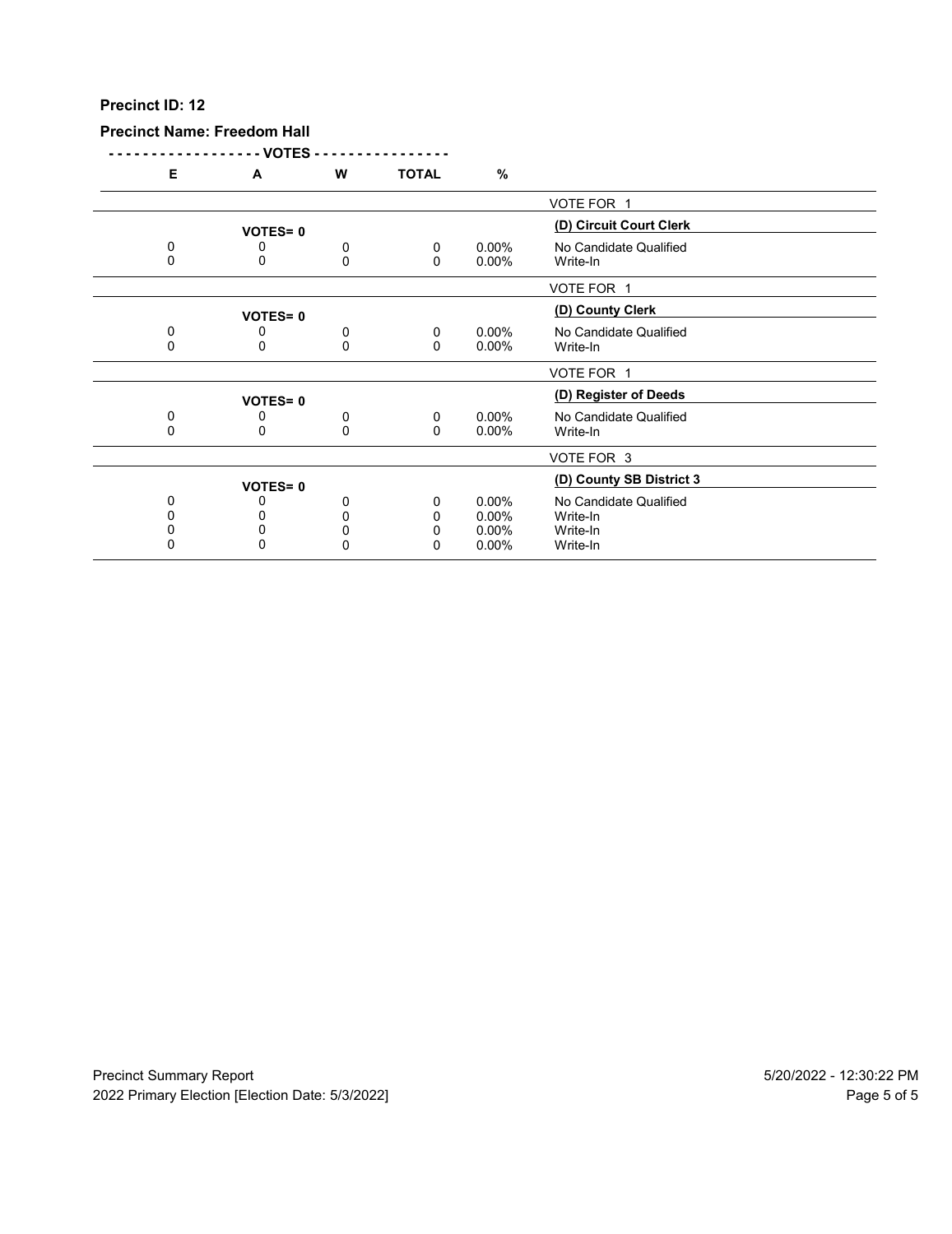

# **Washington County, Tennessee**

**2022 Primary Election**

# **TNWASP22**

**5/3/2022**

| <b>E</b> - # Of Election Day       | 282 |
|------------------------------------|-----|
| $\mathsf{A}$ - # Of Paper Absentee | 10  |
| W - # Of Walk-In Early Voting      | 208 |

| <b>PUBLIC COUNT:</b>  | 500    |
|-----------------------|--------|
| <b>VOTER TURNOUT:</b> | 12.97% |
|                       | 3855   |

#### **Precinct ID: 13**

### **Precinct Name: Indian Trail North**

|--|

| Е   | A                 | W   | TOTAL | %        |                                         |
|-----|-------------------|-----|-------|----------|-----------------------------------------|
|     |                   |     |       |          | VOTE FOR 1                              |
|     | <b>VOTES= 368</b> |     |       |          | (R) Circuit Court Judge Part I Dist 1   |
| 202 | 9                 | 156 | 367   | 99.73%   | J. Eddie Lauderback                     |
|     | 0                 | 0   | 1     | 0.27%    | Write-In                                |
|     |                   |     |       |          |                                         |
|     |                   |     |       |          | VOTE FOR 1                              |
|     | <b>VOTES= 426</b> |     |       |          | (R) Circuit Court Judge Part II Dist 1  |
| 57  | 5                 | 53  | 115   | 27.00%   | Lois Bunton-Shults-Davis                |
| 177 | 4                 | 129 | 310   | 72.77%   | Suzanne Cook                            |
|     | 0                 | 0   |       | 0.23%    | Write-In                                |
|     |                   |     |       |          |                                         |
|     |                   |     |       |          | VOTE FOR 1                              |
|     | <b>VOTES= 371</b> |     |       |          | (R) Chancellor Dist 1                   |
| 201 | 10                | 158 | 369   | 99.46%   | John C. Rambo                           |
|     | 0                 | 1   | 2     | 0.54%    | Write-In                                |
|     |                   |     |       |          | VOTE FOR 1                              |
|     |                   |     |       |          | (R) Criminal Court Judge Part I Dist 1  |
|     | <b>VOTES= 371</b> |     |       |          |                                         |
| 203 | 10                | 157 | 370   | 99.73%   | Lisa Nidiffer Rice                      |
|     | 0                 | 0   | 1     | 0.27%    | Write-In                                |
|     |                   |     |       |          | VOTE FOR 1                              |
|     | <b>VOTES= 361</b> |     |       |          | (R) Criminal Court Judge Part II Dist 1 |
| 202 | 10                | 149 | 361   | 100.00%  | Stacy L. Street                         |
| 0   | 0                 | 0   | 0     | $0.00\%$ | Write-In                                |
|     |                   |     |       |          |                                         |

Precinct Summary Report 60 and 5/20/2022 - 12:30:22 PM 2022 Primary Election [Election Date: 5/3/2022] **Page 1 of 5** and 2022 Primary Election Date: 5/3/2022]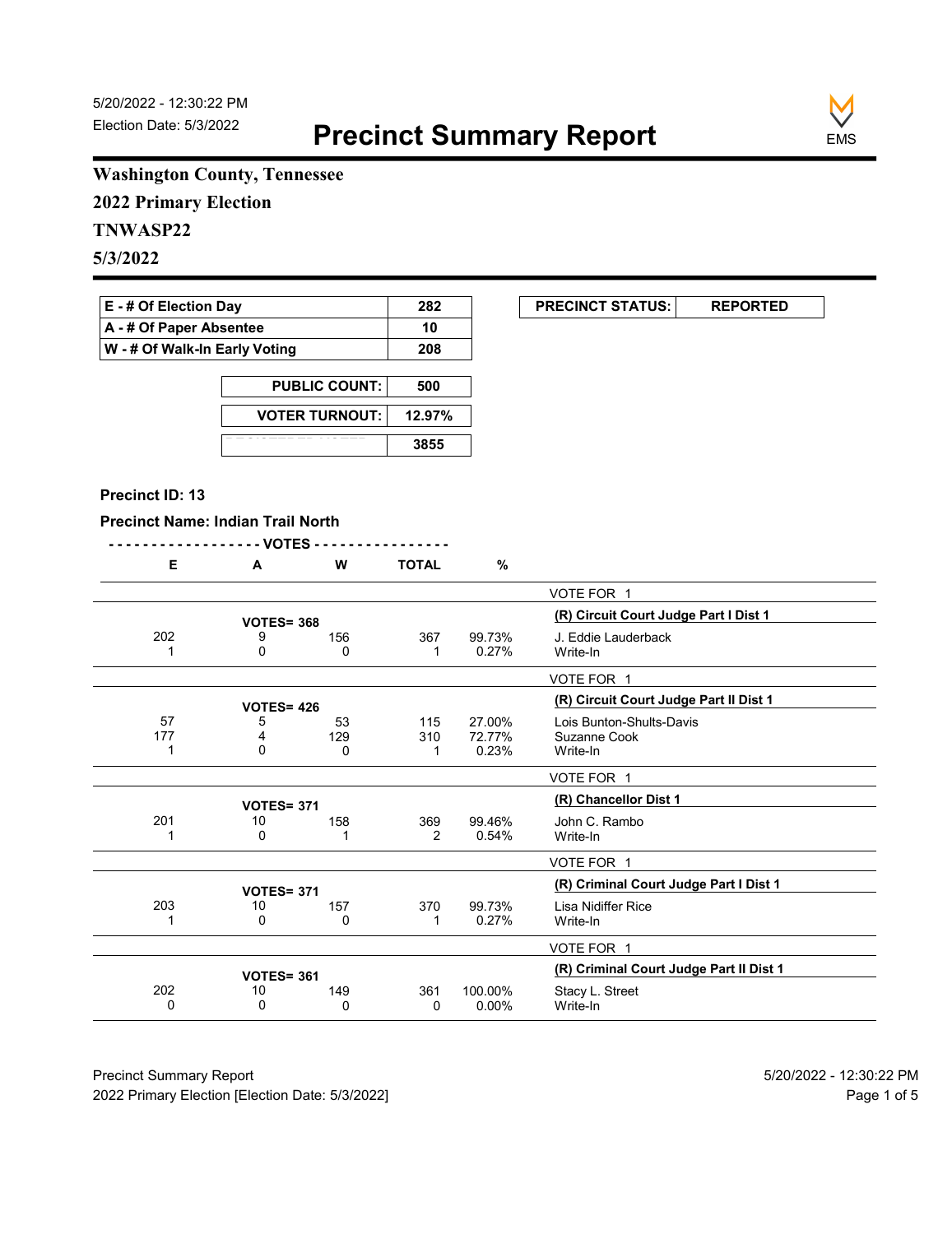# **Precinct Name: Indian Trail North**

**- - - - - - - - - - - - - - - - - - VOTES - - - - - - - - - - - - - - - -**

| Е                   | А                      | W         | <b>TOTAL</b>   | $\%$                                 |                                                |
|---------------------|------------------------|-----------|----------------|--------------------------------------|------------------------------------------------|
|                     |                        |           |                |                                      | VOTE FOR 1                                     |
|                     | <b>VOTES= 341</b>      |           |                | (R) District Attorney General Dist 1 |                                                |
| 189                 | 9                      | 141       | 339            | 99.41%                               | <b>Steve Finney</b>                            |
| $\overline{2}$      | 0                      | 0         | $\overline{2}$ | 0.59%                                | Write-In                                       |
|                     |                        |           |                |                                      | VOTE FOR 1                                     |
|                     | <b>VOTES= 340</b>      |           |                |                                      | (R) Public Defender Dist 1                     |
| 187                 | 9                      | 143       | 339            | 99.71%                               | Jeff Kelly                                     |
| 1                   | 0                      | $\Omega$  | 1              | 0.29%                                | Write-In                                       |
|                     |                        |           |                |                                      | VOTE FOR 1                                     |
|                     | <b>VOTES= 461</b>      |           |                |                                      | (R) County Mayor                               |
| 129                 | 6                      | 138       | 273            | 59.22%                               | Joe Grandy                                     |
| 127                 | 4                      | 56        | 187            | 40.56%                               | Robert H. (Robbie) Tester                      |
| 1                   | 0                      | $\Omega$  | 1              | 0.22%                                | Write-In                                       |
|                     |                        |           |                |                                      | VOTE FOR 1                                     |
|                     | <b>VOTES= 369</b>      |           |                |                                      | (R) County Commissioner Dist 8                 |
| 201                 | 8                      | 157       | 366            | 99.19%                               | <b>Freddie Malone</b>                          |
| $\overline{2}$      | 0                      | 1         | 3              | 0.81%                                | Write-In                                       |
|                     |                        |           |                |                                      | VOTE FOR 1                                     |
|                     | <b>VOTES= 397</b>      |           |                |                                      | (R) County Trustee                             |
| 212                 | 9                      | 175       | 396            | 99.75%                               | <b>Rick Storey</b>                             |
| 1                   | $\mathbf 0$            | 0         | 1              | 0.25%                                | Write-In                                       |
|                     |                        |           |                |                                      | VOTE FOR 1                                     |
|                     | <b>VOTES= 406</b>      |           |                |                                      | (R) General Sessions Judge Part I              |
| 67                  | 4                      | 42        | 113            | 27.83%                               | <b>Todd Hull</b>                               |
| 157<br>$\mathbf{1}$ | 4<br>0                 | 131<br>0  | 292<br>1       | 71.92%<br>0.25%                      | Robert G. Lincoln<br>Write-In                  |
|                     |                        |           |                |                                      |                                                |
|                     |                        |           |                |                                      | VOTE FOR 1                                     |
|                     | <b>VOTES= 396</b>      |           |                |                                      | (R) General Sessions Judge Part II             |
| 134<br>81           | 8<br>0                 | 121<br>51 | 263<br>132     | 66.41%<br>33.33%                     | Janet Vest Hardin<br>Joshua P. Sutherland, III |
| 1                   | 0                      | 0         | 1              | 0.25%                                | Write-In                                       |
|                     |                        |           |                |                                      | VOTE FOR 1                                     |
|                     |                        |           |                |                                      | (R) General Sessions Judge Part III            |
| 140                 | <b>VOTES= 438</b><br>5 | 109       | 254            | 57.99%                               | Johnathan A. Minga                             |
| 49                  | $\mathbf{1}$           | 40        | 90             | 20.55%                               | Michael Rasnake                                |
| 49                  | $\overline{2}$         | 42        | 93             | 21.23%                               | Stephanie Sherwood                             |
| 1                   | $\mathbf{0}$           | 0         | 1              | 0.23%                                | Write-In                                       |

Precinct Summary Report 60 and 5/20/2022 - 12:30:22 PM 2022 Primary Election [Election Date: 5/3/2022] 2022 Primary Election 10 and 5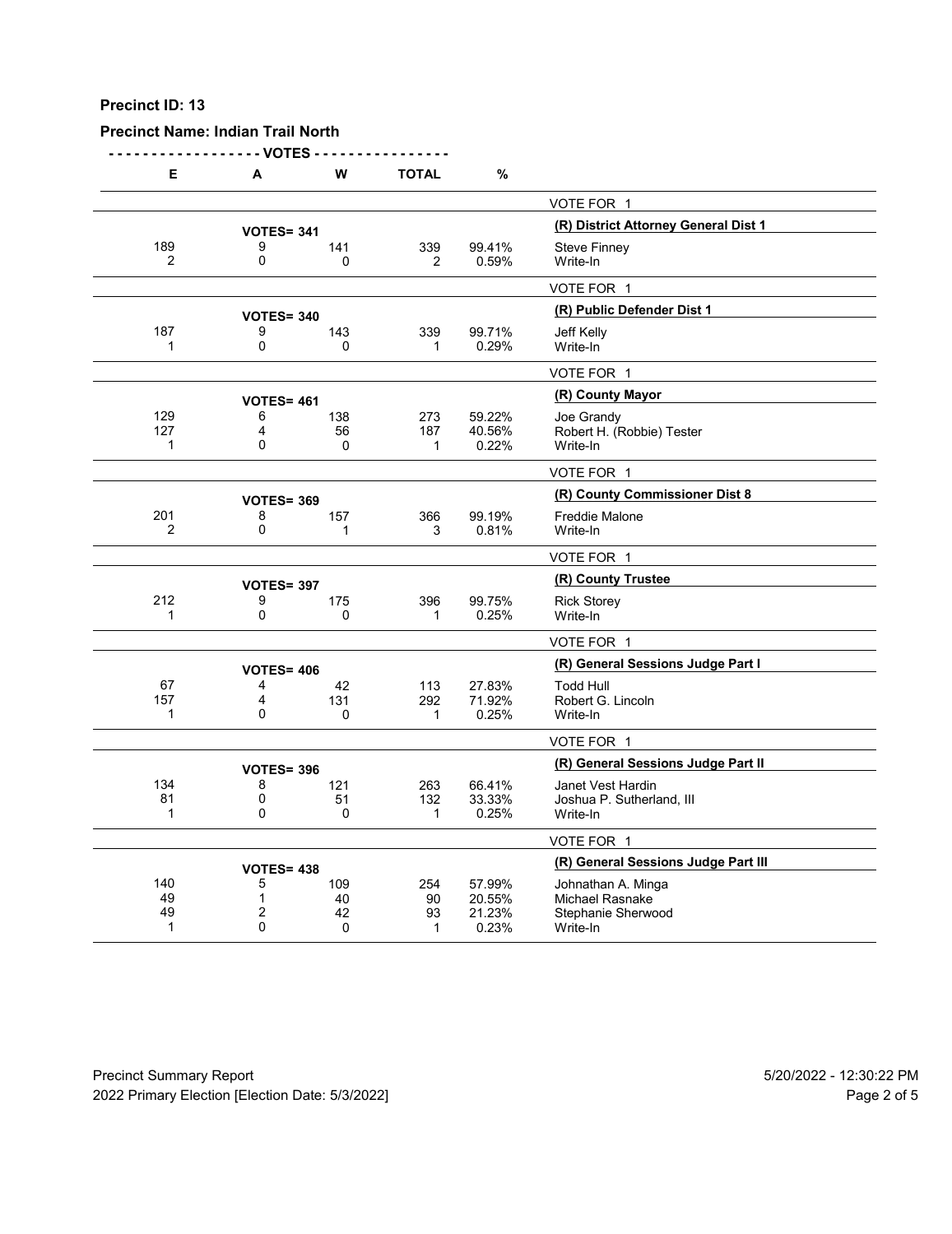# **Precinct Name: Indian Trail North**

**- - - - - - - - - - - - - - - - - - VOTES - - - - - - - - - - - - - - - -**

| Е                         | A                     | W                         | <b>TOTAL</b>               | $\%$                                        |                                                                        |
|---------------------------|-----------------------|---------------------------|----------------------------|---------------------------------------------|------------------------------------------------------------------------|
|                           |                       |                           |                            |                                             | VOTE FOR 1                                                             |
|                           | <b>VOTES= 469</b>     |                           |                            |                                             | (R) Sheriff                                                            |
| 63<br>163<br>32<br>1      | 3<br>6<br>0<br>0      | 36<br>147<br>18<br>0      | 102<br>316<br>50<br>1      | 21.75%<br>67.38%<br>10.66%<br>0.21%         | Leighta Laitinen<br>Keith Sexton<br>Michael Templeton<br>Write-In      |
|                           |                       |                           |                            |                                             | VOTE FOR 1                                                             |
|                           | <b>VOTES= 355</b>     |                           |                            |                                             | (R) Circuit Court Clerk                                                |
| 189<br>1                  | 8<br>0                | 157<br>0                  | 354<br>1                   | 99.72%<br>0.28%                             | <b>Brenda Downes</b><br>Write-In                                       |
|                           |                       |                           |                            |                                             | VOTE FOR 1                                                             |
|                           | <b>VOTES= 429</b>     |                           |                            |                                             | (R) County Clerk                                                       |
| 48<br>184<br>0            | 2<br>7<br>0           | 29<br>159<br>0            | 79<br>350<br>0             | 18.41%<br>81.59%<br>0.00%                   | Danny Edens<br>Cheryl Storey<br>Write-In                               |
|                           |                       |                           |                            |                                             | VOTE FOR 1                                                             |
|                           | <b>VOTES= 380</b>     |                           |                            |                                             | (R) Register of Deeds                                                  |
| 203<br>1                  | 9<br>0                | 167<br>0                  | 379<br>$\mathbf 1$         | 99.74%<br>0.26%                             | Teresa H. Bowman<br>Write-In                                           |
|                           |                       |                           |                            |                                             | VOTE FOR 3                                                             |
|                           | <b>VOTES= 519</b>     |                           |                            |                                             | (R) County SB District 3                                               |
| 147<br>119<br>6<br>1<br>1 | 8<br>7<br>0<br>0<br>0 | 125<br>100<br>5<br>0<br>0 | 280<br>226<br>11<br>1<br>1 | 53.95%<br>43.55%<br>2.12%<br>0.19%<br>0.19% | David Hammond<br>Gregg Huddlestone<br>Write-In<br>Write-In<br>Write-In |
|                           |                       |                           |                            |                                             | VOTE FOR 1                                                             |
|                           | <b>VOTES=2</b>        |                           |                            |                                             | (D) Circuit Court Judge Part I Dist 1                                  |
| 0<br>1                    | 0<br>0                | 0<br>1                    | 0<br>2                     | 0.00%<br>100.00%                            | No Candidate Qualified<br>Write-In                                     |
|                           |                       |                           |                            |                                             | VOTE FOR 1                                                             |
|                           | <b>VOTES=1</b>        |                           |                            |                                             | (D) Circuit Court Judge Part II Dist 1                                 |
| 0<br>1                    | 0<br>0                | 0<br>0                    | 0<br>1                     | 0.00%<br>100.00%                            | No Candidate Qualified<br>Write-In                                     |
|                           |                       |                           |                            |                                             | VOTE FOR 1                                                             |
|                           | <b>VOTES=1</b>        |                           |                            |                                             | (D) Chancellor Dist 1                                                  |
| 0<br>1                    | 0<br>0                | 0<br>0                    | 0<br>$\mathbf 1$           | 0.00%<br>100.00%                            | No Candidate Qualified<br>Write-In                                     |
|                           |                       |                           |                            |                                             | VOTE FOR 1                                                             |
|                           | <b>VOTES=1</b>        |                           |                            |                                             | (D) Criminal Court Judge Part I Dist 1                                 |
| 0<br>1                    | 0<br>0                | 0<br>0                    | 0<br>$\mathbf 1$           | 0.00%<br>100.00%                            | No Candidate Qualified<br>Write-In                                     |
|                           |                       |                           |                            |                                             |                                                                        |

Precinct Summary Report 60 and 5/20/2022 - 12:30:22 PM

2022 Primary Election [Election Date: 5/3/2022] 2022 Primary Election 5 and 5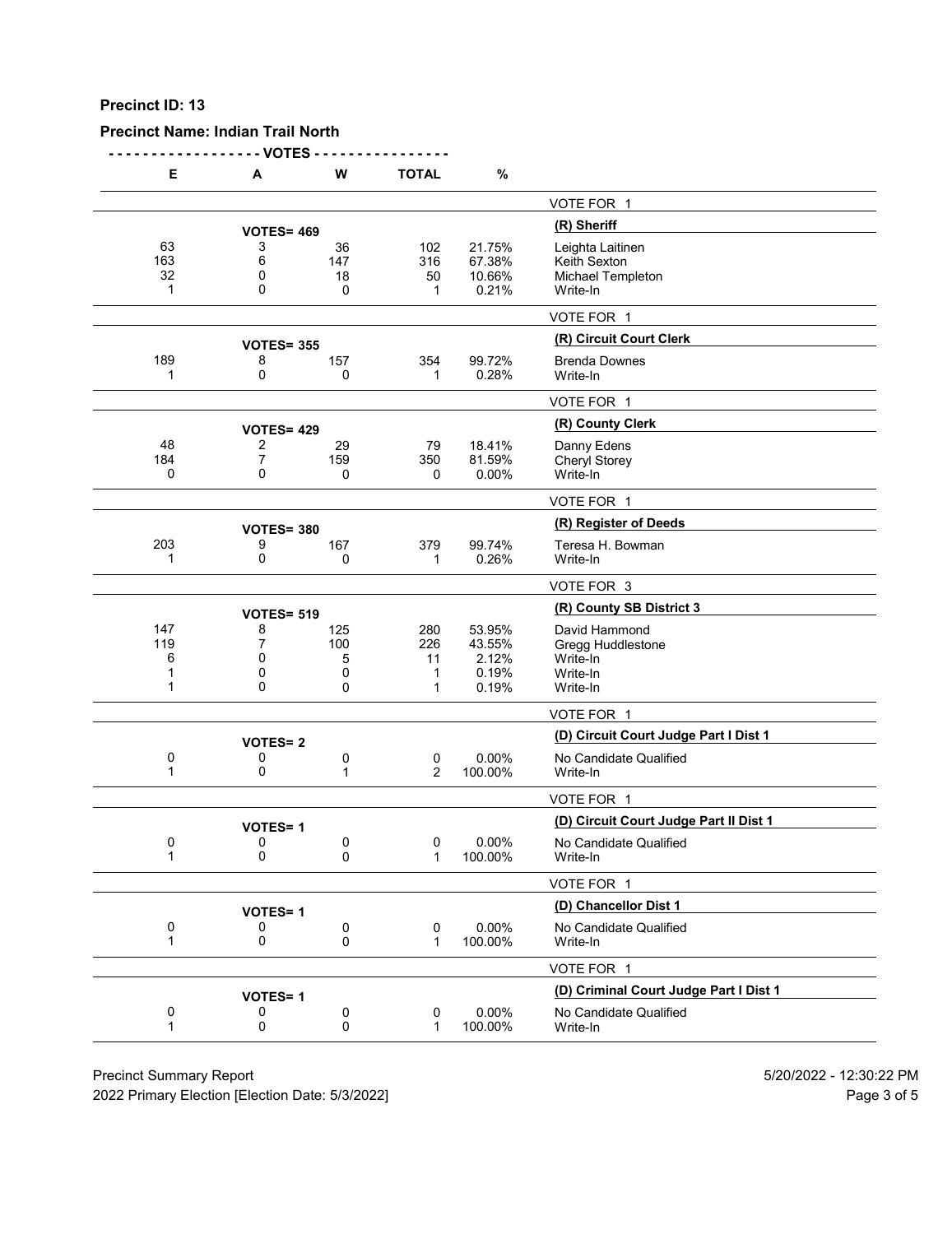# **Precinct Name: Indian Trail North**

**- - - - - - - - - - - - - - - - - - VOTES - - - - - - - - - - - - - - - -**

| Е                                           | A                   | W              | <b>TOTAL</b>              | %                |                                         |
|---------------------------------------------|---------------------|----------------|---------------------------|------------------|-----------------------------------------|
|                                             |                     |                |                           |                  | VOTE FOR 1                              |
|                                             | <b>VOTES=1</b>      |                |                           |                  | (D) Criminal Court Judge Part II Dist 1 |
| 0                                           | 0                   | 0              | 0                         | 0.00%            | No Candidate Qualified                  |
| 1                                           | 0                   | 0              | $\mathbf 1$               | 100.00%          | Write-In                                |
|                                             |                     |                |                           |                  | VOTE FOR 1                              |
|                                             | <b>VOTES=1</b>      |                |                           |                  | (D) District Attorney General Dist 1    |
| 0<br>1                                      | 0<br>0              | 0<br>0         | 0<br>$\mathbf 1$          | 0.00%<br>100.00% | No Candidate Qualified<br>Write-In      |
|                                             |                     |                |                           |                  | VOTE FOR 1                              |
|                                             | <b>VOTES=1</b>      |                |                           |                  | (D) Public Defender Dist 1              |
| 0<br>1                                      | 0<br>0              | 0<br>0         | 0<br>$\mathbf 1$          | 0.00%<br>100.00% | No Candidate Qualified<br>Write-In      |
|                                             |                     |                |                           |                  | VOTE FOR 1                              |
|                                             | <b>VOTES=10</b>     |                |                           |                  | (D) County Mayor                        |
| 6<br>$\overline{2}$                         | 0<br>0              | 2<br>0         | 8<br>2                    | 80.00%<br>20.00% | No Candidate Qualified<br>Write-In      |
|                                             |                     |                |                           |                  | VOTE FOR 1                              |
|                                             | <b>VOTES=1</b>      |                |                           |                  | (D) County Commissioner Dist 8          |
| 0                                           | 0                   | 0              | 0                         | 0.00%            | No Candidate Qualified                  |
| 1                                           | 0                   | 0              | $\mathbf 1$               | 100.00%          | Write-In                                |
|                                             |                     |                |                           |                  | VOTE FOR 1                              |
|                                             | <b>VOTES=1</b>      |                |                           |                  | (D) County Trustee                      |
| 0<br>1                                      | 0<br>0              | 0<br>0         | 0<br>$\mathbf 1$          | 0.00%<br>100.00% | No Candidate Qualified<br>Write-In      |
|                                             |                     |                |                           |                  | VOTE FOR 1                              |
|                                             | <b>VOTES=1</b>      |                |                           |                  | (D) General Sessions Judge Part I       |
| 0<br>1                                      | 0<br>0              | 0<br>0         | 0<br>$\mathbf 1$          | 0.00%<br>100.00% | No Candidate Qualified<br>Write-In      |
|                                             |                     |                |                           |                  | VOTE FOR 1                              |
|                                             | <b>VOTES=1</b>      |                |                           |                  | (D) General Sessions Judge Part II      |
| 0<br>1                                      | 0<br>0              | 0<br>0         | 0<br>1                    | 0.00%<br>100.00% | No Candidate Qualified<br>Write-In      |
|                                             |                     |                |                           |                  | VOTE FOR 1                              |
|                                             |                     |                |                           |                  | (D) General Sessions Judge Part III     |
|                                             | <b>VOTES=2</b><br>0 | $\pmb{0}$      | 0                         | 0.00%            | No Candidate Qualified                  |
| $\begin{smallmatrix}0\0\2\end{smallmatrix}$ | 0                   | 0              | 2                         | 100.00%          | Write-In                                |
|                                             |                     |                |                           |                  | VOTE FOR 1                              |
|                                             | <b>VOTES=1</b>      |                |                           |                  | (D) Sheriff                             |
| 0<br>1                                      | 0<br>0              | $\pmb{0}$<br>0 | $\pmb{0}$<br>$\mathbf{1}$ | 0.00%<br>100.00% | No Candidate Qualified<br>Write-In      |
|                                             |                     |                |                           |                  |                                         |

Precinct Summary Report 60 and 5/20/2022 - 12:30:22 PM

2022 Primary Election [Election Date: 5/3/2022] 2022 Primary Election 10 and 5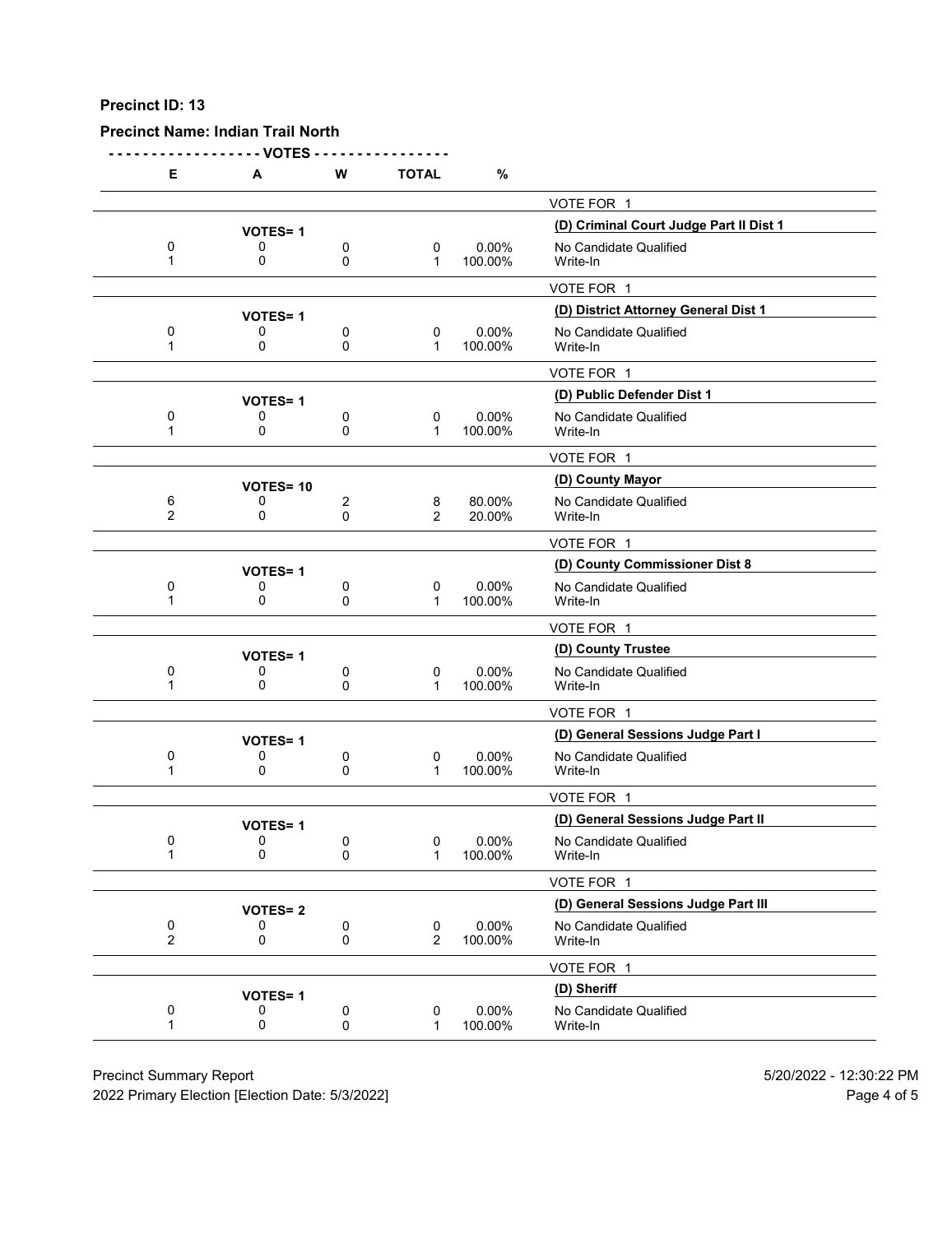#### **Precinct Name: Indian Trail North**

**- - - - - - - - - - - - - - - - - - VOTES - - - - - - - - - - - - - - - - E A W TOTAL %** VOTE FOR 1 **(D) Circuit Court Clerk VOTES= <sup>1</sup>** 0 0 0 0 0 0.00% No Candidate Qualified<br>1 0 0 0 1 100.00% Write-In 1 0 0 1 100.00% Write-In VOTE FOR 1 **VOTES= 1**<br>
0 0 0 0.00% No Candidate Qua 0 0 0 0 0 0.00% No Candidate Qualified<br>1 0 0 0 1 100.00% Write-In 100.00% VOTE FOR 1 **VOTES= 1**<br>0 0 0 0 0 0.00% **No Candidate Qualified** 0 0 0 0 0 0.00% No Candidate Qualified<br>1 0 0 0 1 100.00% Write-In  $100.00\%$ VOTE FOR 3 **(D) County SB District 3 VOTES= <sup>3</sup>** 0 0 0 0 0 0.00% No Candidate Qualified<br>1 0 0 0 1 33.33% Write-In 1 0 0 1 33.33% Write-In 1 0 0 1 33.33% Write-In 1 0 0 0 1 33.33% Write-In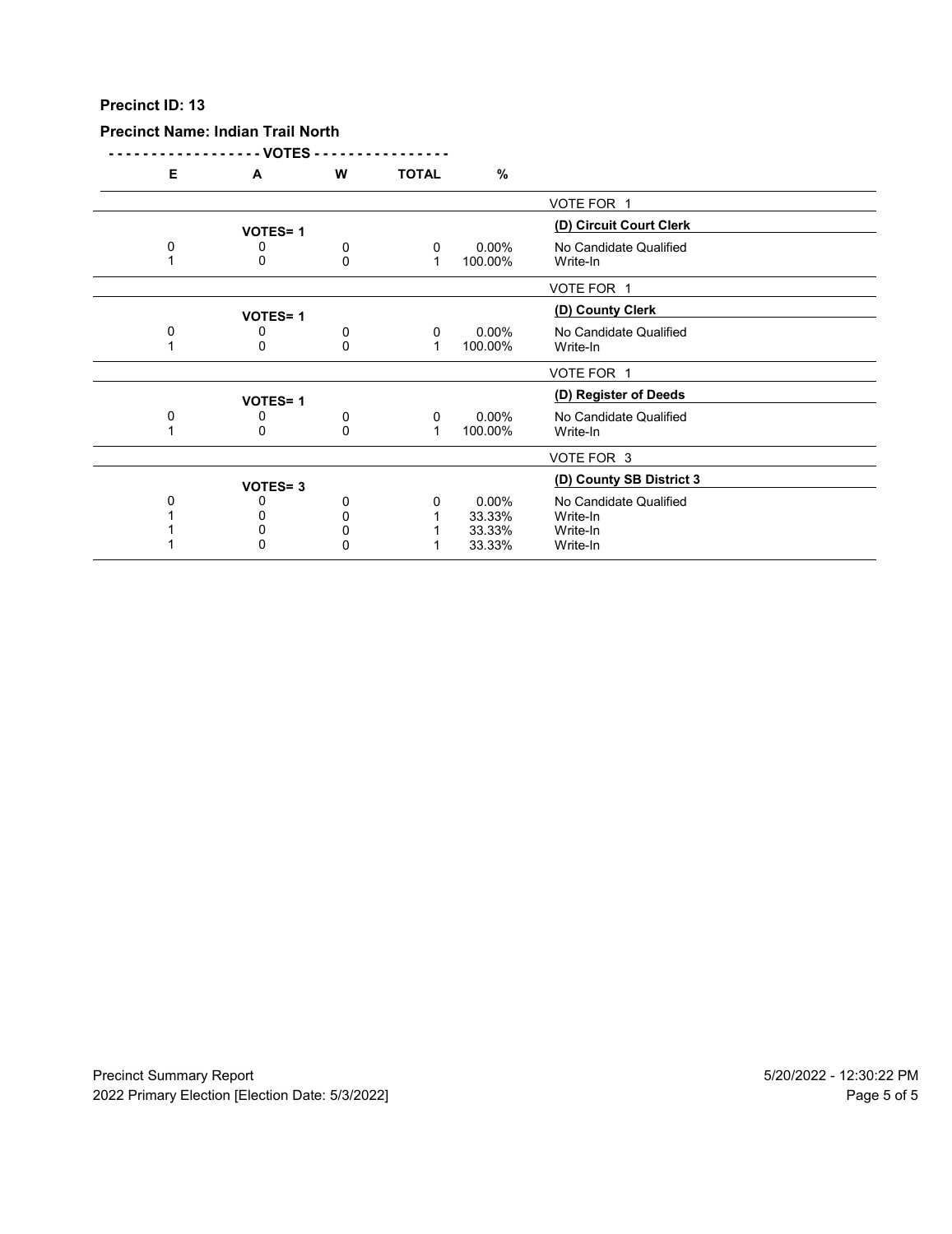

# **Washington County, Tennessee**

**2022 Primary Election**

# **TNWASP22**

**5/3/2022**

| <b>E</b> - # Of Election Day       | 93  |
|------------------------------------|-----|
| $\mathsf{A}$ - # Of Paper Absentee | 16  |
| W - # Of Walk-In Early Voting      | 145 |

| <b>PUBLIC COUNT:</b>  | 254    |
|-----------------------|--------|
| <b>VOTER TURNOUT:</b> | 12.38% |
|                       | 2051   |

## **Precinct ID: 14**

 $\overline{a}$ 

|    | <b>Precinct Name: Indian Trail South</b><br>- - - - - - - - - - - - - - - - - - VOTES - - - |          |              |          |                                         |
|----|---------------------------------------------------------------------------------------------|----------|--------------|----------|-----------------------------------------|
| Е  | A                                                                                           | W        | <b>TOTAL</b> | $\%$     |                                         |
|    |                                                                                             |          |              |          | VOTE FOR 1                              |
|    | <b>VOTES= 197</b>                                                                           |          |              |          | (R) Circuit Court Judge Part I Dist 1   |
| 73 | 13                                                                                          | 111      | 197          | 100.00%  | J. Eddie Lauderback                     |
| 0  | 0                                                                                           | 0        | $\mathbf{0}$ | $0.00\%$ | Write-In                                |
|    |                                                                                             |          |              |          | VOTE FOR 1                              |
|    | <b>VOTES= 209</b>                                                                           |          |              |          | (R) Circuit Court Judge Part II Dist 1  |
| 27 | 5                                                                                           | 44       | 76           | 36.36%   | Lois Bunton-Shults-Davis                |
| 53 | 9                                                                                           | 71       | 133          | 63.64%   | Suzanne Cook                            |
| 0  | 0                                                                                           | $\Omega$ | $\Omega$     | $0.00\%$ | Write-In                                |
|    |                                                                                             |          |              |          | VOTE FOR 1                              |
|    | <b>VOTES= 195</b>                                                                           |          |              |          | (R) Chancellor Dist 1                   |
| 75 | 11                                                                                          | 109      | 195          | 100.00%  | John C. Rambo                           |
| 0  | 0                                                                                           | 0        | 0            | $0.00\%$ | Write-In                                |
|    |                                                                                             |          |              |          | VOTE FOR 1                              |
|    | <b>VOTES= 189</b>                                                                           |          |              |          | (R) Criminal Court Judge Part I Dist 1  |
| 76 | 10                                                                                          | 103      | 189          | 100.00%  | Lisa Nidiffer Rice                      |
| 0  | 0                                                                                           | 0        | 0            | $0.00\%$ | Write-In                                |
|    |                                                                                             |          |              |          | VOTE FOR 1                              |
|    | <b>VOTES= 186</b>                                                                           |          |              |          | (R) Criminal Court Judge Part II Dist 1 |
| 70 | 11                                                                                          | 105      | 186          | 100.00%  | Stacy L. Street                         |
| 0  | 0                                                                                           | 0        | 0            | 0.00%    | Write-In                                |

Precinct Summary Report 60 and 5/20/2022 - 12:30:22 PM 2022 Primary Election [Election Date: 5/3/2022] **Page 1 of 5** and 2022 Primary Election Date: 5/3/2022]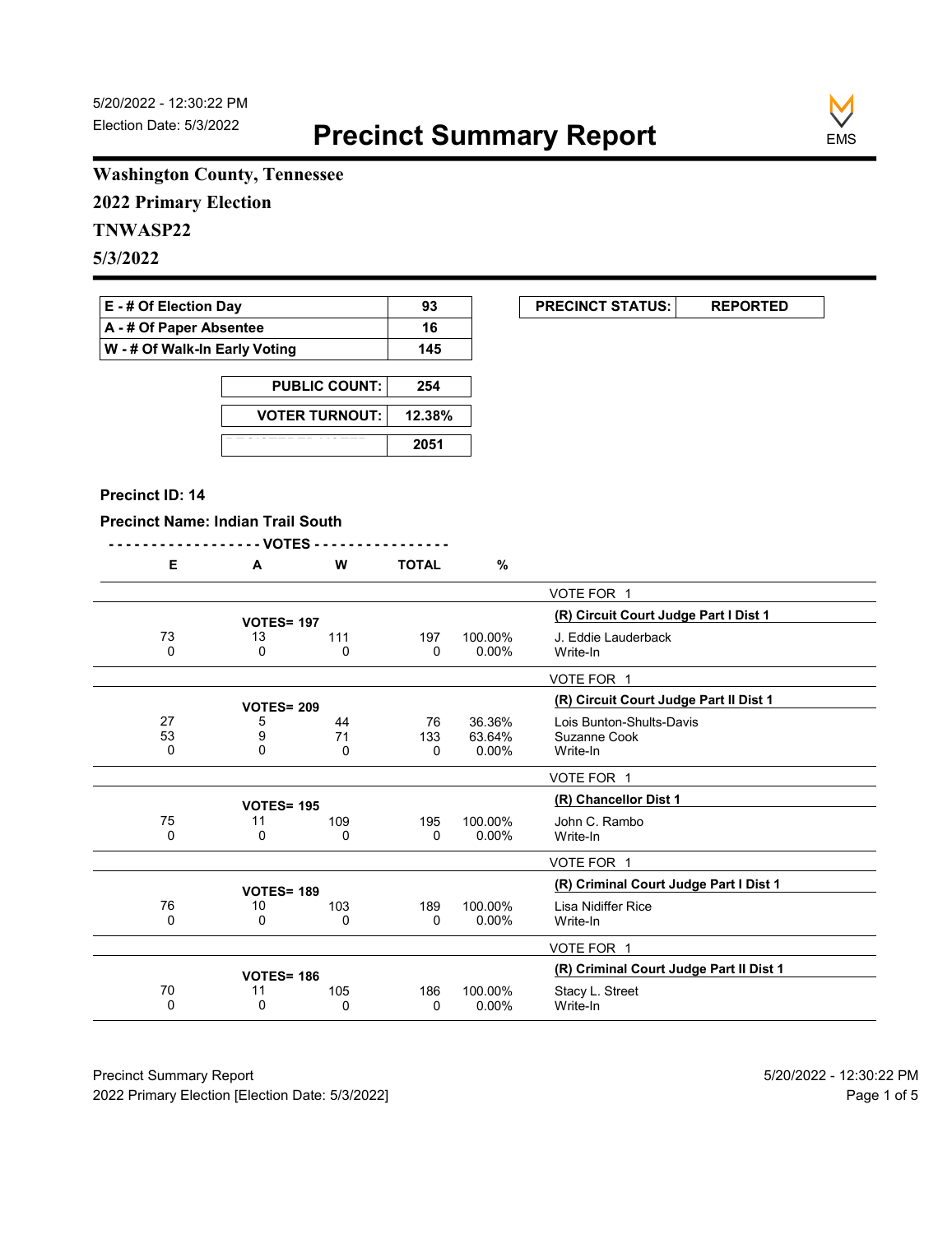## **Precinct Name: Indian Trail South**

**- - - - - - - - - - - - - - - - - - VOTES - - - - - - - - - - - - - - - -**

| Е                  | А                       | W              | <b>TOTAL</b> | $\%$             |                                       |
|--------------------|-------------------------|----------------|--------------|------------------|---------------------------------------|
|                    |                         |                |              |                  | VOTE FOR 1                            |
|                    | <b>VOTES= 174</b>       |                |              |                  | (R) District Attorney General Dist 1  |
| 69                 | 10                      | 95             | 174          | 100.00%          | <b>Steve Finney</b>                   |
| $\Omega$           | 0                       | $\Omega$       | $\Omega$     | 0.00%            | Write-In                              |
|                    |                         |                |              |                  | VOTE FOR 1                            |
|                    | <b>VOTES= 183</b>       |                |              |                  | (R) Public Defender Dist 1            |
| 70                 | 11                      | 102            | 183          | 100.00%          | Jeff Kelly                            |
| 0                  | 0                       | 0              | 0            | 0.00%            | Write-In                              |
|                    |                         |                |              |                  | VOTE FOR 1                            |
|                    | <b>VOTES= 228</b>       |                |              |                  | (R) County Mayor                      |
| 47                 | 7                       | 82             | 136          | 59.65%           | Joe Grandy                            |
| 37<br>$\Omega$     | 8<br>$\mathbf{0}$       | 46<br>1        | 91<br>1      | 39.91%<br>0.44%  | Robert H. (Robbie) Tester<br>Write-In |
|                    |                         |                |              |                  |                                       |
|                    |                         |                |              |                  | VOTE FOR 1                            |
|                    | <b>VOTES= 180</b>       |                |              |                  | (R) County Commissioner Dist 8        |
| 70<br>$\mathbf{1}$ | 11<br>0                 | 98<br>$\Omega$ | 179<br>1     | 99.44%<br>0.56%  | <b>Freddie Malone</b><br>Write-In     |
|                    |                         |                |              |                  |                                       |
|                    |                         |                |              |                  | VOTE FOR 1                            |
|                    | <b>VOTES= 196</b>       |                |              |                  | (R) County Trustee                    |
| 75<br>$\mathbf 0$  | 13<br>$\mathbf 0$       | 108<br>0       | 196<br>0     | 100.00%<br>0.00% | <b>Rick Storey</b><br>Write-In        |
|                    |                         |                |              |                  |                                       |
|                    |                         |                |              |                  | VOTE FOR 1                            |
|                    | <b>VOTES= 204</b>       |                |              |                  | (R) General Sessions Judge Part I     |
| 31<br>47           | 7<br>$\overline{7}$     | 38<br>74       | 76<br>128    | 37.25%<br>62.75% | <b>Todd Hull</b><br>Robert G. Lincoln |
| 0                  | 0                       | $\Omega$       | $\Omega$     | 0.00%            | Write-In                              |
|                    |                         |                |              |                  | VOTE FOR 1                            |
|                    |                         |                |              |                  | (R) General Sessions Judge Part II    |
| 65                 | <b>VOTES= 203</b><br>11 | 73             | 149          | 73.40%           | Janet Vest Hardin                     |
| 13                 | 3                       | 38             | 54           | 26.60%           | Joshua P. Sutherland, III             |
| $\Omega$           | $\mathbf{0}$            | 0              | 0            | 0.00%            | Write-In                              |
|                    |                         |                |              |                  | VOTE FOR 1                            |
|                    | <b>VOTES= 225</b>       |                |              |                  | (R) General Sessions Judge Part III   |
| 39                 | 12                      | 54             | 105          | 46.67%           | Johnathan A. Minga                    |
| 25                 | 0                       | 36             | 61           | 27.11%           | Michael Rasnake                       |
| 24<br>0            | 3<br>0                  | 32<br>0        | 59<br>0      | 26.22%<br>0.00%  | Stephanie Sherwood<br>Write-In        |
|                    |                         |                |              |                  |                                       |

Precinct Summary Report 60 and 5/20/2022 - 12:30:22 PM 2022 Primary Election [Election Date: 5/3/2022] 2022 Primary Election 10 and 5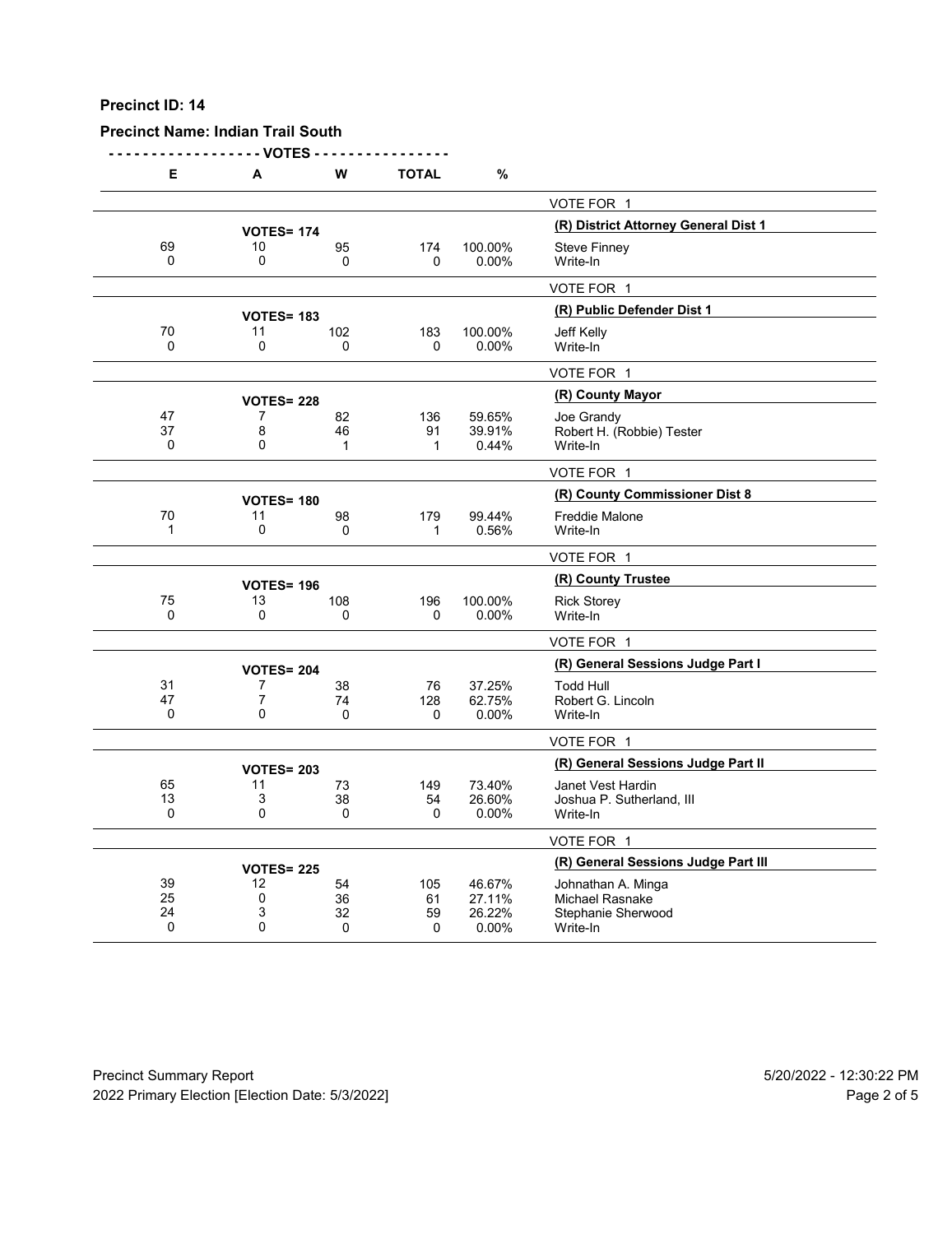## **Precinct Name: Indian Trail South**

**- - - - - - - - - - - - - - - - - - VOTES - - - - - - - - - - - - - - - -**

| Е                       | Α                      | W                       | <b>TOTAL</b>              | $\%$                                        |                                                                        |
|-------------------------|------------------------|-------------------------|---------------------------|---------------------------------------------|------------------------------------------------------------------------|
|                         |                        |                         |                           |                                             | VOTE FOR 1                                                             |
|                         | <b>VOTES= 226</b>      |                         |                           |                                             | (R) Sheriff                                                            |
| 21<br>59<br>6<br>0      | 4<br>11<br>0<br>0      | 22<br>87<br>16<br>0     | 47<br>157<br>22<br>0      | 20.80%<br>69.47%<br>9.73%<br>0.00%          | Leighta Laitinen<br>Keith Sexton<br>Michael Templeton<br>Write-In      |
|                         |                        |                         |                           |                                             | VOTE FOR 1                                                             |
|                         | <b>VOTES= 174</b>      |                         |                           |                                             | (R) Circuit Court Clerk                                                |
| 66<br>0                 | 10<br>0                | 98<br>0                 | 174<br>0                  | 100.00%<br>0.00%                            | <b>Brenda Downes</b><br>Write-In                                       |
|                         |                        |                         |                           |                                             | VOTE FOR 1                                                             |
|                         | <b>VOTES= 212</b>      |                         |                           |                                             | (R) County Clerk                                                       |
| 13<br>64<br>0           | 5<br>8<br>0            | 30<br>92<br>0           | 48<br>164<br>0            | 22.64%<br>77.36%<br>0.00%                   | Danny Edens<br>Cheryl Storey<br>Write-In                               |
|                         |                        |                         |                           |                                             | VOTE FOR 1                                                             |
|                         | <b>VOTES= 180</b>      |                         |                           |                                             | (R) Register of Deeds                                                  |
| 71<br>0                 | 11<br>0                | 98<br>0                 | 180<br>0                  | 100.00%<br>0.00%                            | Teresa H. Bowman<br>Write-In                                           |
|                         |                        |                         |                           |                                             | VOTE FOR 3                                                             |
|                         | <b>VOTES= 250</b>      |                         |                           |                                             | (R) County SB District 3                                               |
| 48<br>36<br>0<br>0<br>0 | 12<br>7<br>0<br>0<br>0 | 89<br>57<br>1<br>0<br>0 | 149<br>100<br>1<br>0<br>0 | 59.60%<br>40.00%<br>0.40%<br>0.00%<br>0.00% | David Hammond<br>Gregg Huddlestone<br>Write-In<br>Write-In<br>Write-In |
|                         |                        |                         |                           |                                             | VOTE FOR 1                                                             |
|                         | <b>VOTES=0</b>         |                         |                           |                                             | (D) Circuit Court Judge Part I Dist 1                                  |
| 0<br>0                  | 0<br>0                 | 0<br>0                  | $\mathbf 0$<br>0          | 0.00%<br>0.00%                              | No Candidate Qualified<br>Write-In                                     |
|                         |                        |                         |                           |                                             | VOTE FOR 1                                                             |
|                         | <b>VOTES=0</b>         |                         |                           |                                             | (D) Circuit Court Judge Part II Dist 1                                 |
| 0<br>$\Omega$           | 0<br>0                 | 0<br>0                  | 0<br>$\Omega$             | 0.00%<br>0.00%                              | No Candidate Qualified<br>Write-In                                     |
|                         |                        |                         |                           |                                             | VOTE FOR 1                                                             |
|                         | <b>VOTES=0</b>         |                         |                           |                                             | (D) Chancellor Dist 1                                                  |
| 0<br>0                  | 0<br>0                 | 0<br>0                  | $\mathbf 0$<br>0          | 0.00%<br>0.00%                              | No Candidate Qualified<br>Write-In                                     |
|                         |                        |                         |                           |                                             | VOTE FOR 1                                                             |
|                         | <b>VOTES=0</b>         |                         |                           |                                             | (D) Criminal Court Judge Part I Dist 1                                 |
| 0<br>0                  | 0<br>0                 | 0<br>0                  | 0<br>0                    | 0.00%<br>0.00%                              | No Candidate Qualified<br>Write-In                                     |

Precinct Summary Report 60 and 5/20/2022 - 12:30:22 PM

2022 Primary Election [Election Date: 5/3/2022] 2022 Primary Election 5 and 5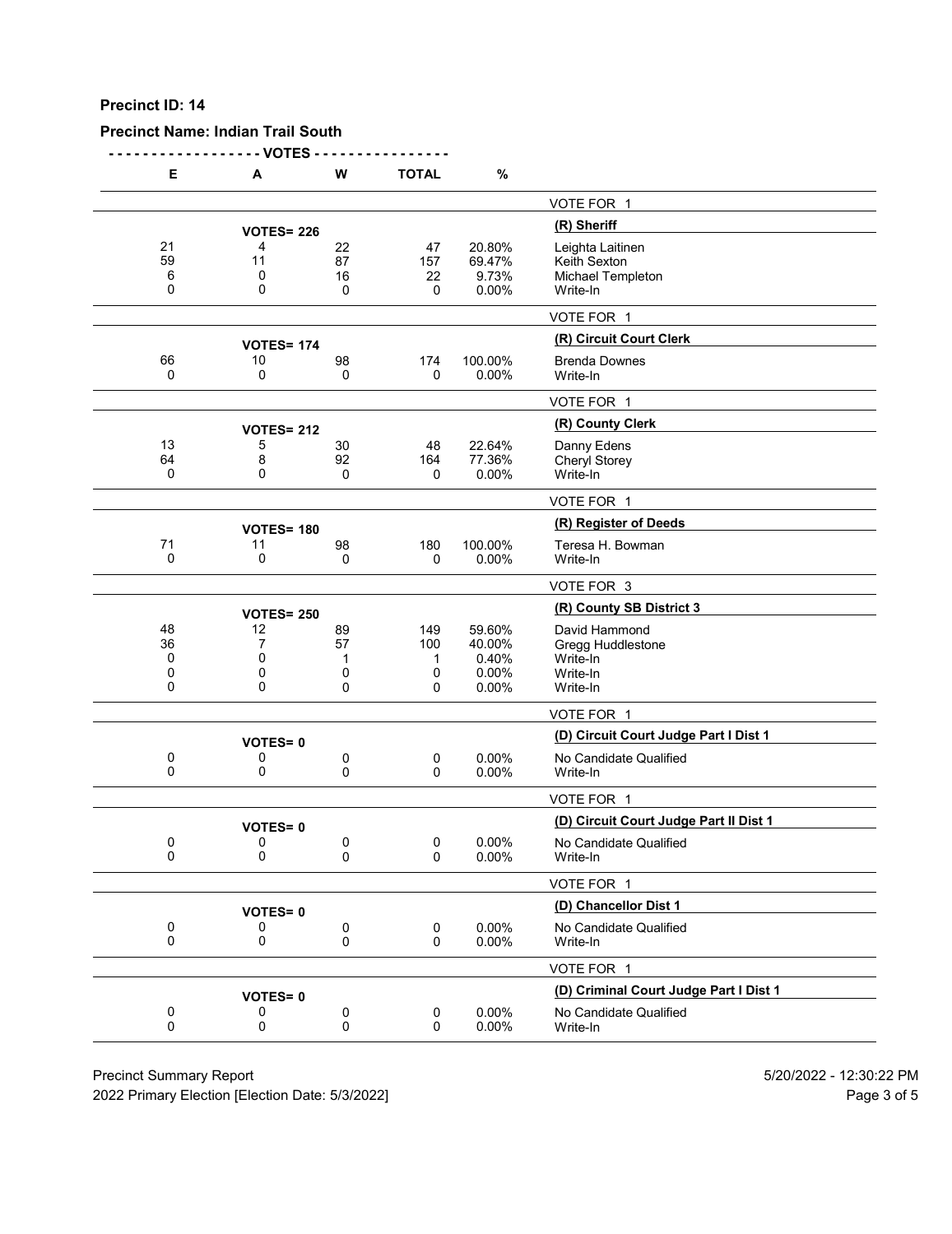# **Precinct Name: Indian Trail South**

**- - - - - - - - - - - - - - - - - - VOTES - - - - - - - - - - - - - - - -**

| Е                | Α              | W              | <b>TOTAL</b>   | %                 |                                         |
|------------------|----------------|----------------|----------------|-------------------|-----------------------------------------|
|                  |                |                |                |                   | VOTE FOR 1                              |
|                  | <b>VOTES=0</b> |                |                |                   | (D) Criminal Court Judge Part II Dist 1 |
| 0<br>0           | 0<br>0         | 0<br>0         | 0<br>0         | 0.00%<br>0.00%    | No Candidate Qualified<br>Write-In      |
|                  |                |                |                |                   | VOTE FOR 1                              |
|                  | <b>VOTES=0</b> |                |                |                   | (D) District Attorney General Dist 1    |
| 0<br>0           | 0<br>0         | 0<br>0         | 0<br>$\Omega$  | 0.00%<br>0.00%    | No Candidate Qualified<br>Write-In      |
|                  |                |                |                |                   | VOTE FOR 1                              |
|                  | <b>VOTES=0</b> |                |                |                   | (D) Public Defender Dist 1              |
| 0<br>0           | 0<br>0         | 0<br>0         | 0<br>0         | $0.00\%$<br>0.00% | No Candidate Qualified<br>Write-In      |
|                  |                |                |                |                   | VOTE FOR 1                              |
|                  | <b>VOTES=6</b> |                |                |                   | (D) County Mayor                        |
| 0<br>$\Omega$    | 0<br>0         | 6<br>0         | 6<br>0         | 100.00%<br>0.00%  | No Candidate Qualified<br>Write-In      |
|                  |                |                |                |                   | VOTE FOR 1                              |
|                  | <b>VOTES=0</b> |                |                |                   | (D) County Commissioner Dist 8          |
| 0<br>$\mathbf 0$ | 0<br>0         | 0<br>0         | 0<br>0         | 0.00%<br>0.00%    | No Candidate Qualified<br>Write-In      |
|                  |                |                |                |                   | VOTE FOR 1                              |
|                  | <b>VOTES=0</b> |                |                |                   | (D) County Trustee                      |
| 0<br>0           | 0<br>0         | 0<br>0         | 0<br>0         | $0.00\%$<br>0.00% | No Candidate Qualified<br>Write-In      |
|                  |                |                |                |                   | VOTE FOR 1                              |
|                  | <b>VOTES=0</b> |                |                |                   | (D) General Sessions Judge Part I       |
| 0<br>0           | 0<br>0         | 0<br>0         | 0<br>0         | $0.00\%$<br>0.00% | No Candidate Qualified<br>Write-In      |
|                  |                |                |                |                   | VOTE FOR 1                              |
|                  | <b>VOTES=0</b> |                |                |                   | (D) General Sessions Judge Part II      |
| 0<br>0           | 0<br>0         | 0<br>0         | 0<br>0         | $0.00\%$<br>0.00% | No Candidate Qualified<br>Write-In      |
|                  |                |                |                |                   | VOTE FOR 1                              |
|                  | <b>VOTES=0</b> |                |                |                   | (D) General Sessions Judge Part III     |
| 0<br>$\mathbf 0$ | 0<br>0         | $\pmb{0}$<br>0 | 0<br>0         | 0.00%<br>0.00%    | No Candidate Qualified<br>Write-In      |
|                  |                |                |                |                   | VOTE FOR 1                              |
|                  | <b>VOTES=0</b> |                |                |                   | (D) Sheriff                             |
| 0<br>0           | 0<br>0         | $\pmb{0}$<br>0 | $\pmb{0}$<br>0 | 0.00%<br>0.00%    | No Candidate Qualified<br>Write-In      |

Precinct Summary Report 60 and 5/20/2022 - 12:30:22 PM

2022 Primary Election [Election Date: 5/3/2022] 2022 Primary Election 10 and 5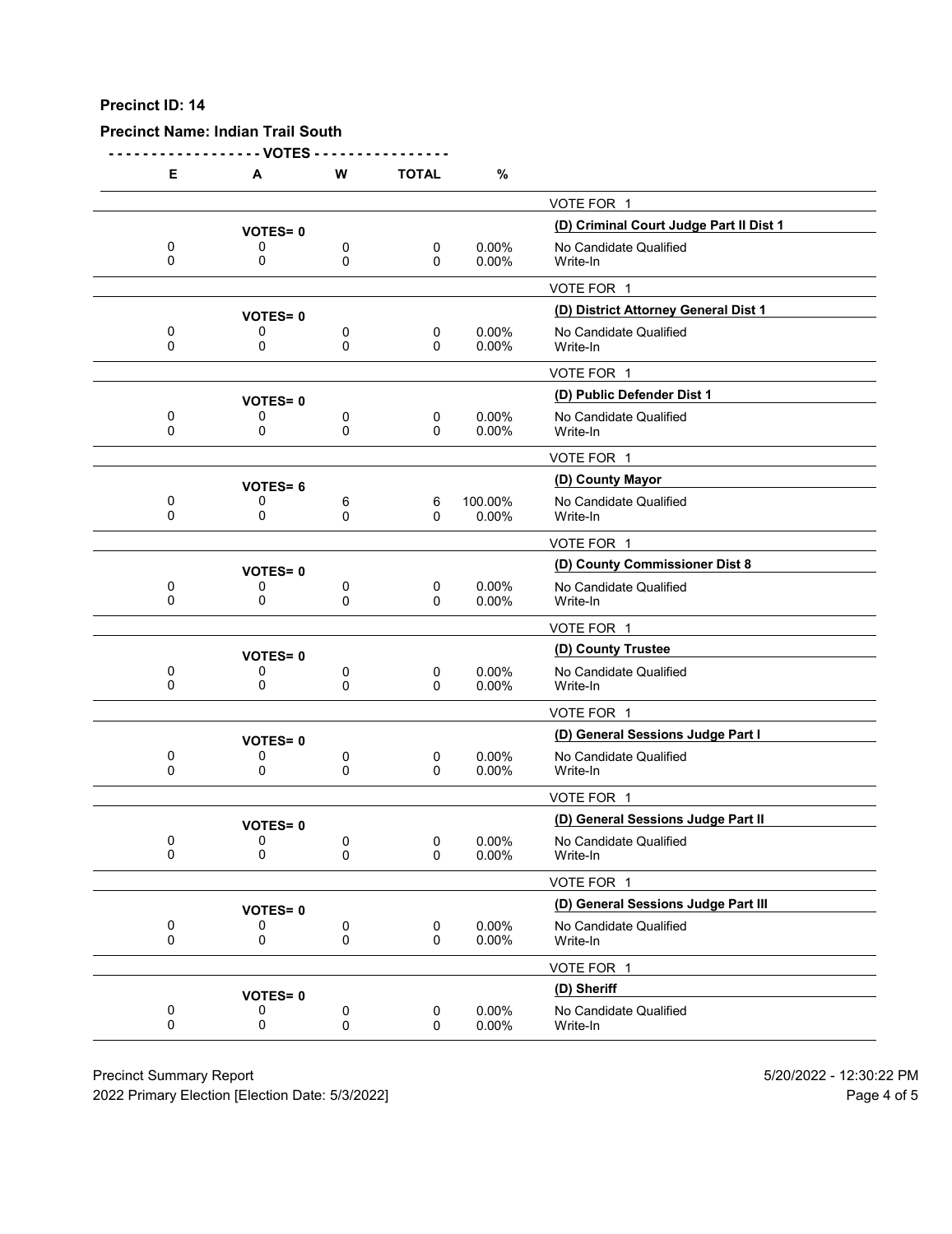### **Precinct Name: Indian Trail South**

**- - - - - - - - - - - - - - - - - - VOTES - - - - - - - - - - - - - - - - E A W TOTAL %** VOTE FOR 1 **(D) Circuit Court Clerk VOTES= <sup>0</sup>** 0 0 0 0 0 0.00% No Candidate Qualified<br>0 0 0 0 0.00% Write-In 0 0 0 0 0.00% Write-In VOTE FOR 1 **VOTES= 0**<br>
0 0 0 0.00% No Candidate Qua 0 0 0 0 0 0.00% No Candidate Qualified<br>0 0 0 0 0.00% Write-In 0 0 0 0 0.00% Write-In VOTE FOR 1 **(D) Register of Deeds VOTES= <sup>0</sup>** 0 0 0 0 0 0.00% No Candidate Qualified<br>0 0 0 0 0.00% Write-In 0 0 0 0 0.00% Write-In VOTE FOR 3 **VOTES= 0**<br>0 0 0 0 0 0 0.00% No Candidate Qualified 0 0 0 0 0.00% No Candidate Qualified<br>0 0 0 0 0.00% Write-In 0 0 0 0 0.00% Write-In 0 0 0 0 0.00% Write-In 0 0 0 0 0.00% Write-In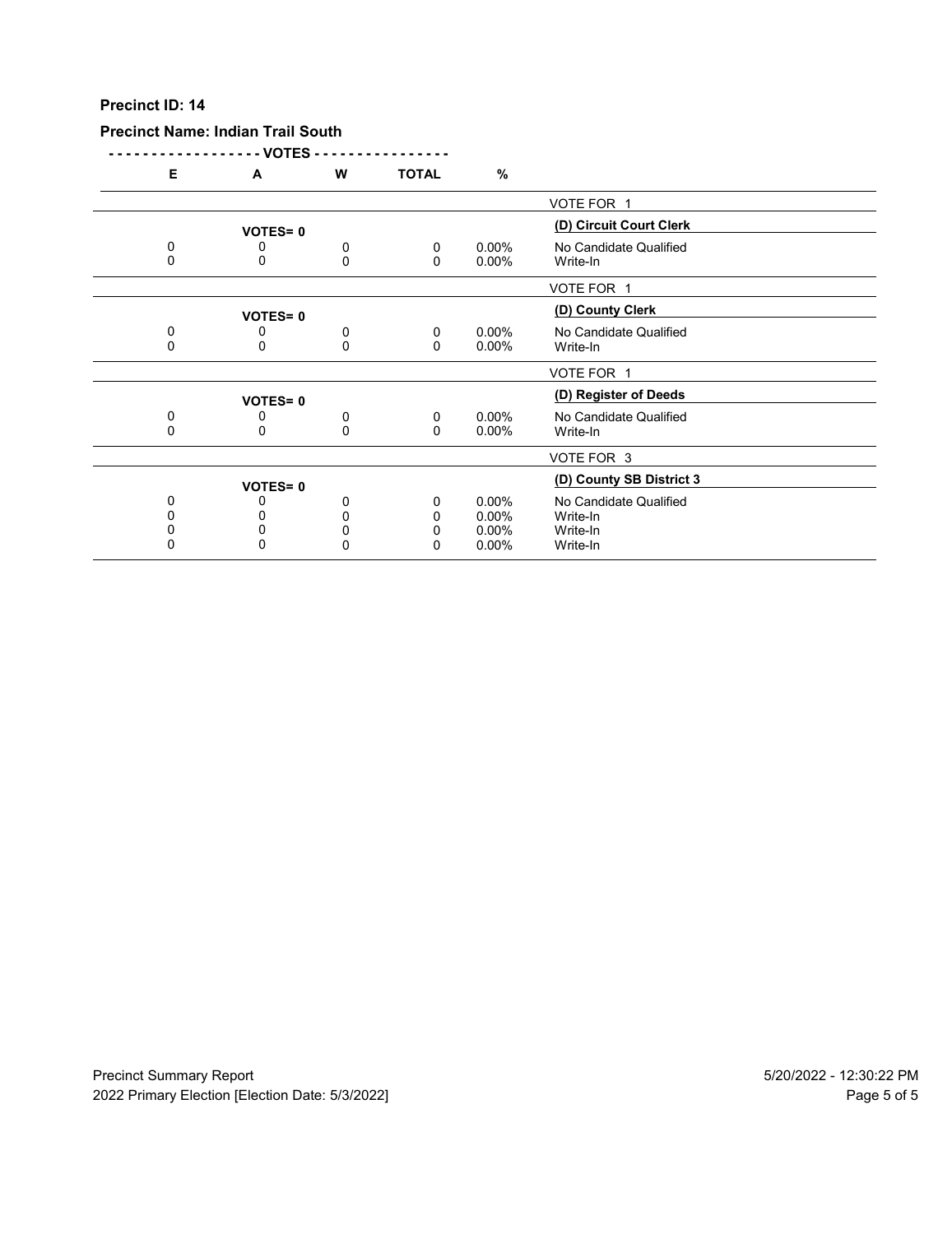

# **Washington County, Tennessee**

**2022 Primary Election**

# **TNWASP22**

**5/3/2022**

| $E - #$ Of Election Day       | 219 |
|-------------------------------|-----|
| A - # Of Paper Absentee       | 28  |
| W - # Of Walk-In Early Voting | 220 |

| <b>PUBLIC COUNT:</b>  | 467   |
|-----------------------|-------|
| <b>VOTER TURNOUT:</b> | 9.04% |
|                       | 5166  |

#### **Precinct ID: 15**

#### **Precinct Name: Carver**

| -------------------VOTES ---------------- |  |  |
|-------------------------------------------|--|--|
|-------------------------------------------|--|--|

|  | M | <b>TOTAL</b> | % |
|--|---|--------------|---|
|  |   |              |   |

|          |                   |                |               |          | VOTE FOR 1                              |
|----------|-------------------|----------------|---------------|----------|-----------------------------------------|
|          | <b>VOTES= 331</b> |                |               |          | (R) Circuit Court Judge Part I Dist 1   |
| 141      | 22                | 168            | 331           | 100.00%  | J. Eddie Lauderback                     |
| 0        | 0                 | 0              | 0             | $0.00\%$ | Write-In                                |
|          |                   |                |               |          | VOTE FOR 1                              |
|          | <b>VOTES= 388</b> |                |               |          | (R) Circuit Court Judge Part II Dist 1  |
| 42       | 9                 | 80             | 131           | 33.76%   | Lois Bunton-Shults-Davis                |
| 137      | 16                | 104            | 257           | 66.24%   | Suzanne Cook                            |
| 0        | 0                 | 0              | 0             | $0.00\%$ | Write-In                                |
|          |                   |                |               |          | VOTE FOR 1                              |
|          | <b>VOTES= 334</b> |                |               |          | (R) Chancellor Dist 1                   |
| 143      | 22                | 167            | 332           | 99.40%   | John C. Rambo                           |
| $\Omega$ | 0                 | $\overline{2}$ | $\mathcal{P}$ | 0.60%    | Write-In                                |
|          |                   |                |               |          | VOTE FOR 1                              |
|          | <b>VOTES= 338</b> |                |               |          | (R) Criminal Court Judge Part I Dist 1  |
| 144      | 22                | 172            | 338           | 100.00%  | Lisa Nidiffer Rice                      |
| 0        | 0                 | 0              | 0             | $0.00\%$ | Write-In                                |
|          |                   |                |               |          | VOTE FOR 1                              |
|          | <b>VOTES= 326</b> |                |               |          | (R) Criminal Court Judge Part II Dist 1 |
| 143      | 22                | 161            | 326           | 100.00%  | Stacy L. Street                         |
| 0        | 0                 | 0              | 0             | $0.00\%$ | Write-In                                |

Precinct Summary Report 60 and 5/20/2022 - 12:30:22 PM 2022 Primary Election [Election Date: 5/3/2022] **Page 1 of 5** and 2022 Primary Election Date: 5/3/2022]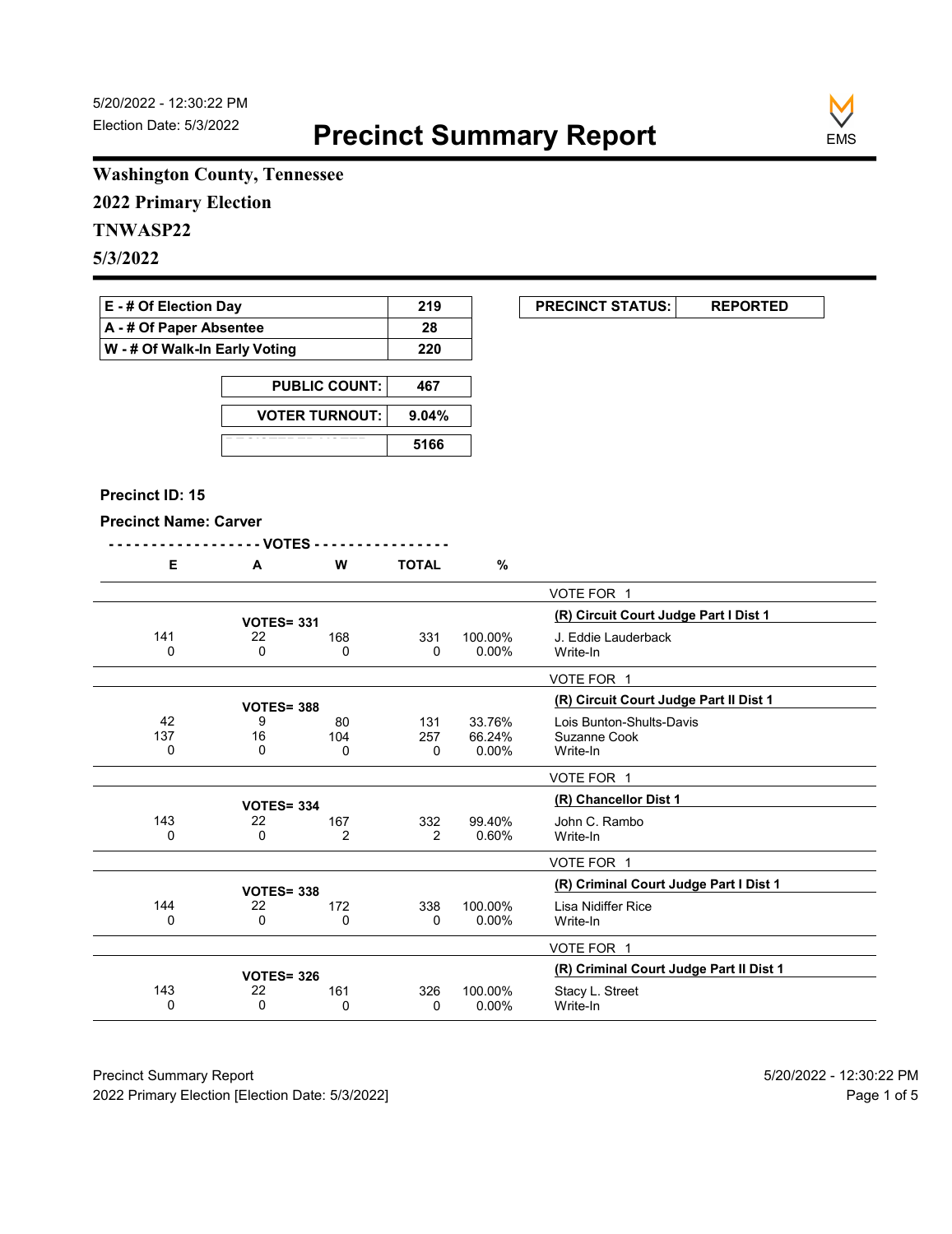## **Precinct Name: Carver**

**- - - - - - - - - - - - - - - - - - VOTES - - - - - - - - - - - - - - - - E A W TOTAL %** VOTE FOR 1 **(R) District Attorney General Dist 1 VOTES= <sup>323</sup>** 139 23 161 323 100.00% Steve Finney<br>0 0 0 0 0 0.00% Write-In 0 0 0 0 0.00% Write-In VOTE FOR 1 **(R) Public Defender Dist 1 VOTES= <sup>317</sup>** 139 22 156 317 100.00% Jeff Kelly 0 0 0 0 0.00% Write-In VOTE FOR 1 **(R) County Mayor VOTES= <sup>414</sup>** 104 13 110 227 54.83% Joe Grandy 88 14 85 187 45.17% Robert H. (Robbie) Tester 0 0 0 0 0.00% Write-In VOTE FOR 1 **VOTES= 316**<br>19 **156 156 156 156 99.68% Suzy Williams** 140 19 156 315 99.68% Suzy Williams<br>0 0 1 1 0.32% Write-In 0 0 1 1 0.32% Write-In VOTE FOR 1 **(R) County Trustee VOTES= <sup>334</sup>** 149 21 164 334 100.00% Rick Storey<br>0 0 0 0 0 0.00% Write-In 0 0 0 0 0.00% Write-In VOTE FOR 1 **(R) General Sessions Judge Part I VOTES= <sup>370</sup>** 34 8 51 93 25.14% Todd Hull 130 16 131 277 74.86% Robert G. Lincoln<br>0 0 0 0 0 0.00% Write-In 0 0 0 0 0.00% Write-In VOTE FOR 1 **VOTES= 361**<br>
278 77.01% Janet Vest Hardin 21 136 278 77.01% Janet Vest Hardin 121 21 136 278 77.01% Janet Vest Hardin 38 2 43 83 22.99% Joshua P. Sutherland, III 0 0 0 0 0.00% Write-In VOTE FOR 1 **16** VOTES= 406 **120 120 240 59.11%** Johnathan A. Minga 104 16 120 240 59.11% Johnathan A. Minga 22 3 41 66 16.26% Michael Rasnake 54 6 40 100 24.63% Stephanie Sherwood 0 0 0 0 0.00% Write-In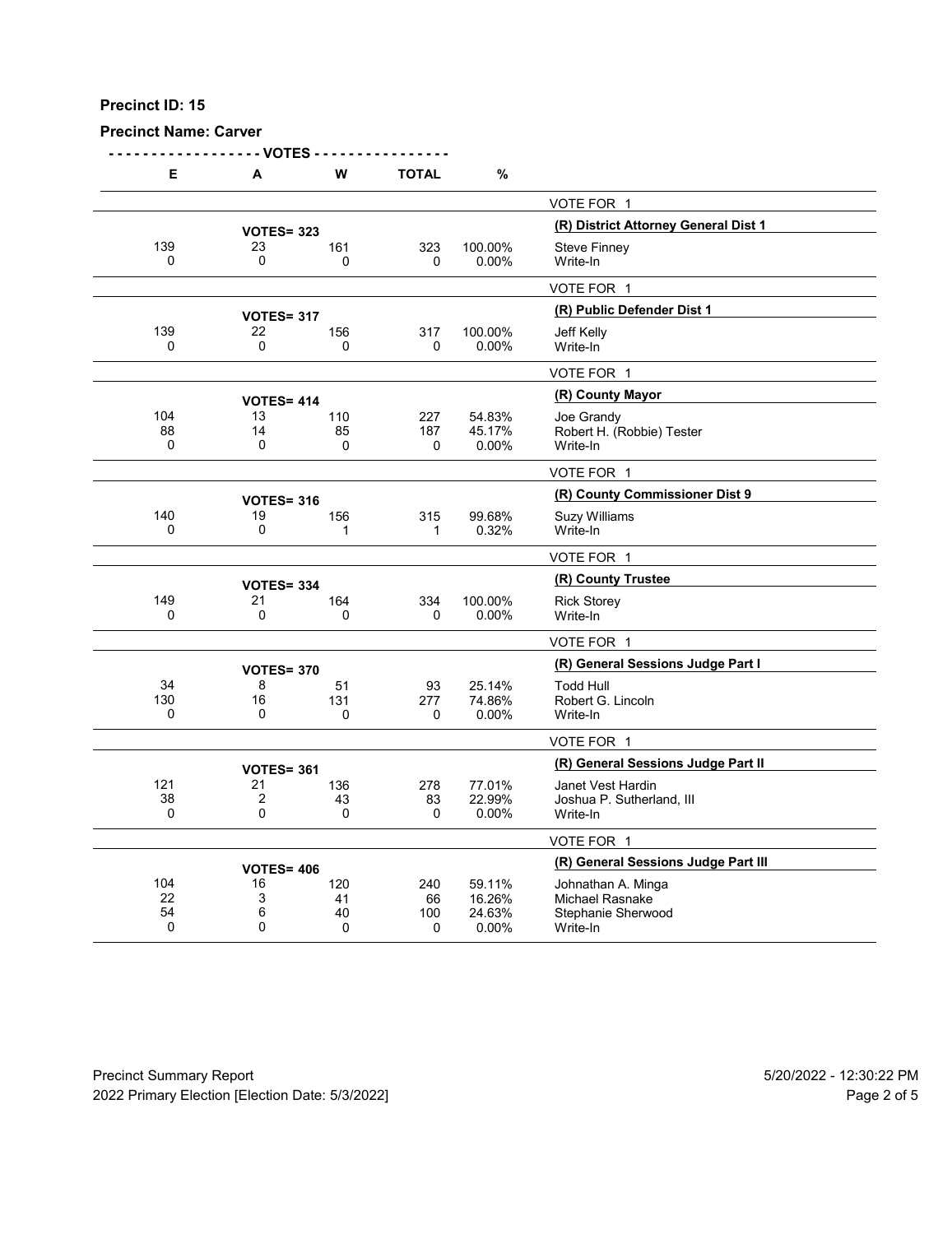# **Precinct Name: Carver**

**- - - - - - - - - - - - - - - - - - VOTES - - - - - - - - - - - - - - - -**

| Е                        | Α                       | W                        | <b>TOTAL</b>               | %                                           |                                                                        |
|--------------------------|-------------------------|--------------------------|----------------------------|---------------------------------------------|------------------------------------------------------------------------|
|                          |                         |                          |                            |                                             | VOTE FOR 1                                                             |
|                          | <b>VOTES= 409</b>       |                          |                            |                                             | (R) Sheriff                                                            |
| 53<br>121<br>13<br>0     | 10<br>15<br>0<br>0      | 45<br>122<br>30<br>0     | 108<br>258<br>43<br>0      | 26.41%<br>63.08%<br>10.51%<br>0.00%         | Leighta Laitinen<br>Keith Sexton<br>Michael Templeton<br>Write-In      |
|                          |                         |                          |                            |                                             | VOTE FOR 1                                                             |
|                          | <b>VOTES= 318</b>       |                          |                            |                                             | (R) Circuit Court Clerk                                                |
| 141<br>0                 | 22<br>0                 | 155<br>0                 | 318<br>0                   | 100.00%<br>0.00%                            | <b>Brenda Downes</b><br>Write-In                                       |
|                          |                         |                          |                            |                                             | VOTE FOR 1                                                             |
|                          | <b>VOTES= 380</b>       |                          |                            |                                             | (R) County Clerk                                                       |
| 36<br>135<br>0           | 6<br>19<br>0            | 44<br>140<br>0           | 86<br>294<br>0             | 22.63%<br>77.37%<br>0.00%                   | Danny Edens<br><b>Cheryl Storey</b><br>Write-In                        |
|                          |                         |                          |                            |                                             | VOTE FOR 1                                                             |
|                          | <b>VOTES= 334</b>       |                          |                            |                                             | (R) Register of Deeds                                                  |
| 146<br>0                 | 22<br>0                 | 166<br>0                 | 334<br>0                   | 100.00%<br>0.00%                            | Teresa H. Bowman<br>Write-In                                           |
|                          |                         |                          |                            |                                             | VOTE FOR 3                                                             |
|                          | <b>VOTES= 424</b>       |                          |                            |                                             | (R) County SB District 3                                               |
| 103<br>71<br>8<br>1<br>1 | 17<br>14<br>1<br>0<br>0 | 112<br>88<br>8<br>0<br>0 | 232<br>173<br>17<br>1<br>1 | 54.72%<br>40.80%<br>4.01%<br>0.24%<br>0.24% | David Hammond<br>Gregg Huddlestone<br>Write-In<br>Write-In<br>Write-In |
|                          |                         |                          |                            |                                             | VOTE FOR 1                                                             |
|                          | <b>VOTES=0</b>          |                          |                            |                                             | (D) Circuit Court Judge Part I Dist 1                                  |
| 0<br>0                   | 0<br>0                  | 0<br>0                   | $\pmb{0}$<br>0             | 0.00%<br>0.00%                              | No Candidate Qualified<br>Write-In                                     |
|                          |                         |                          |                            |                                             | VOTE FOR 1                                                             |
|                          | <b>VOTES=0</b>          |                          |                            |                                             | (D) Circuit Court Judge Part II Dist 1                                 |
| 0<br>0                   | 0<br>0                  | 0<br>0                   | 0<br>$\Omega$              | 0.00%<br>0.00%                              | No Candidate Qualified<br>Write-In                                     |
|                          |                         |                          |                            |                                             | VOTE FOR 1                                                             |
|                          | <b>VOTES=0</b>          |                          |                            |                                             | (D) Chancellor Dist 1                                                  |
| 0<br>$\pmb{0}$           | 0<br>0                  | 0<br>0                   | 0<br>0                     | 0.00%<br>0.00%                              | No Candidate Qualified<br>Write-In                                     |
|                          |                         |                          |                            |                                             | VOTE FOR 1                                                             |
|                          | <b>VOTES=0</b>          |                          |                            |                                             | (D) Criminal Court Judge Part I Dist 1                                 |
| 0<br>0                   | 0<br>0                  | 0<br>0                   | $\pmb{0}$<br>0             | 0.00%<br>0.00%                              | No Candidate Qualified<br>Write-In                                     |
|                          |                         |                          |                            |                                             |                                                                        |

Precinct Summary Report 60 and 5/20/2022 - 12:30:22 PM

2022 Primary Election [Election Date: 5/3/2022] 2022 Primary Election 5 and 5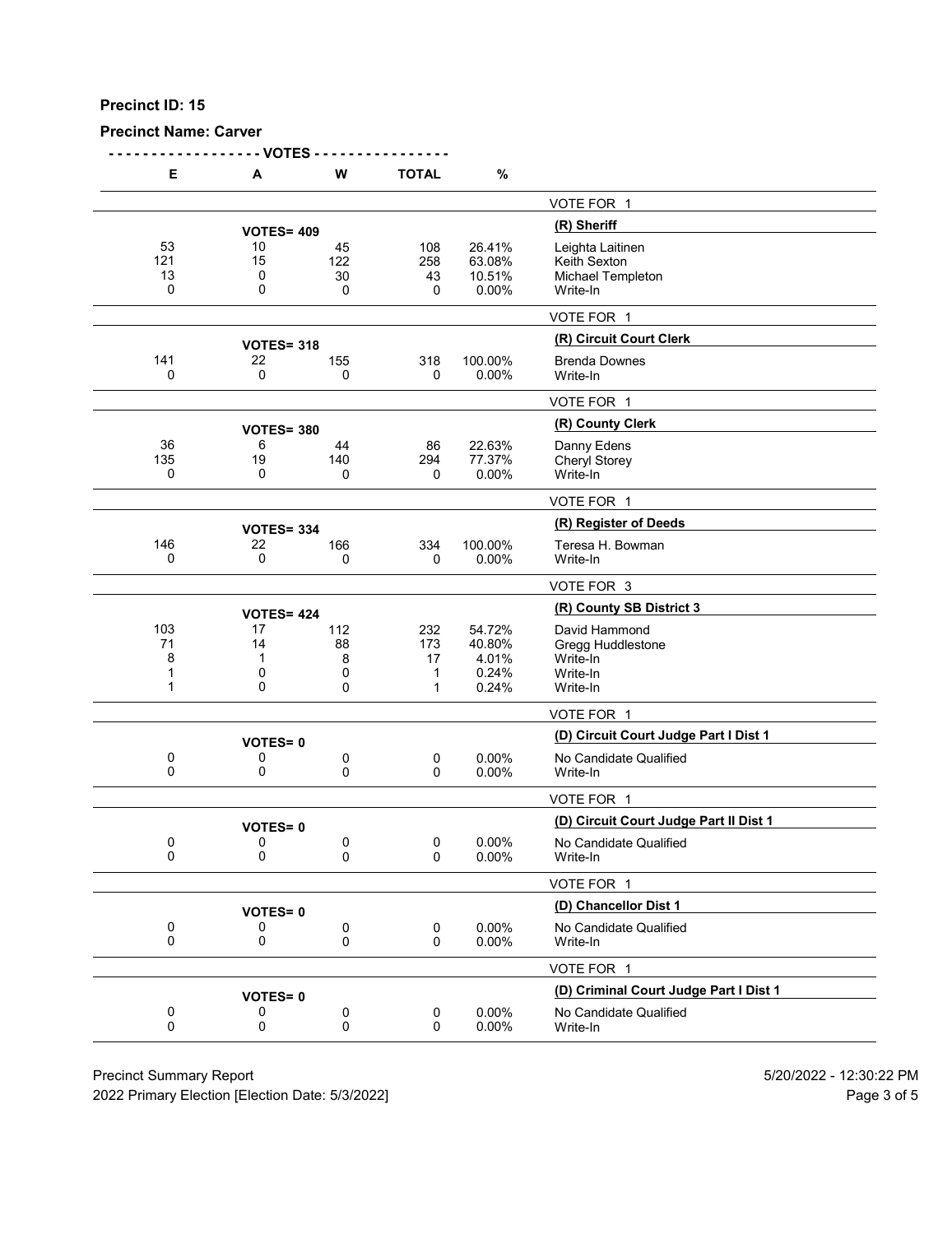# **Precinct Name: Carver**

|                          | - VOTES -           |                |               |                 |                                         |
|--------------------------|---------------------|----------------|---------------|-----------------|-----------------------------------------|
| Е.                       | Α                   | W              | <b>TOTAL</b>  | %               |                                         |
|                          |                     |                |               |                 | VOTE FOR 1                              |
|                          | <b>VOTES=0</b>      |                |               |                 | (D) Criminal Court Judge Part II Dist 1 |
| 0                        | 0                   | 0              | 0             | 0.00%           | No Candidate Qualified                  |
| 0                        | 0                   | 0              | 0             | 0.00%           | Write-In                                |
|                          |                     |                |               |                 | VOTE FOR 1                              |
|                          | <b>VOTES=0</b>      |                |               |                 | (D) District Attorney General Dist 1    |
| 0                        | 0                   | 0              | 0             | 0.00%           | No Candidate Qualified                  |
| 0                        | 0                   | 0              | 0             | 0.00%           | Write-In                                |
|                          |                     |                |               |                 | VOTE FOR 1                              |
|                          | <b>VOTES=0</b>      |                |               |                 | (D) Public Defender Dist 1              |
| 0<br>0                   | 0<br>0              | 0<br>0         | $\pmb{0}$     | 0.00%<br>0.00%  | No Candidate Qualified<br>Write-In      |
|                          |                     |                | 0             |                 |                                         |
|                          |                     |                |               |                 | VOTE FOR 1                              |
|                          | <b>VOTES=28</b>     |                |               |                 | (D) County Mayor                        |
| 17<br>$\mathbf 1$        | 0<br>0              | 9<br>1         | 26<br>2       | 92.86%<br>7.14% | No Candidate Qualified<br>Write-In      |
|                          |                     |                |               |                 |                                         |
|                          |                     |                |               |                 | VOTE FOR 1                              |
|                          | <b>VOTES=0</b>      |                |               |                 | (D) County Commissioner Dist 9          |
| 0<br>0                   | 0<br>0              | 0<br>0         | 0<br>$\Omega$ | 0.00%<br>0.00%  | No Candidate Qualified<br>Write-In      |
|                          |                     |                |               |                 | VOTE FOR 1                              |
|                          |                     |                |               |                 | (D) County Trustee                      |
| 0                        | <b>VOTES=0</b><br>0 | 0              | 0             | 0.00%           | No Candidate Qualified                  |
| 0                        | 0                   | 0              | 0             | 0.00%           | Write-In                                |
|                          |                     |                |               |                 | VOTE FOR 1                              |
|                          | <b>VOTES=1</b>      |                |               |                 | (D) General Sessions Judge Part I       |
| 0                        | 0                   | 0              | 0             | 0.00%           | No Candidate Qualified                  |
| 1                        | 0                   | $\pmb{0}$      | $\mathbf{1}$  | 100.00%         | Write-In                                |
|                          |                     |                |               |                 | VOTE FOR 1                              |
|                          | <b>VOTES=0</b>      |                |               |                 | (D) General Sessions Judge Part II      |
| 0                        | 0                   | $\mathbf{0}$   | 0             | 0.00%           | No Candidate Qualified                  |
| 0                        | 0                   | 0              | 0             | 0.00%           | Write-In                                |
|                          |                     |                |               |                 | VOTE FOR 1                              |
|                          | <b>VOTES=0</b>      |                |               |                 | (D) General Sessions Judge Part III     |
| 0<br>$\mathsf{O}\xspace$ | 0<br>0              | 0<br>$\pmb{0}$ | 0<br>0        | 0.00%<br>0.00%  | No Candidate Qualified                  |
|                          |                     |                |               |                 | Write-In                                |
|                          |                     |                |               |                 | VOTE FOR 1                              |
|                          | <b>VOTES=0</b>      |                |               |                 | (D) Sheriff                             |
| 0<br>0                   | 0<br>0              | 0<br>$\pmb{0}$ | 0<br>0        | 0.00%<br>0.00%  | No Candidate Qualified<br>Write-In      |
|                          |                     |                |               |                 |                                         |

Precinct Summary Report 60 and 5/20/2022 - 12:30:22 PM

2022 Primary Election [Election Date: 5/3/2022] 2022 Primary Election 10 and 5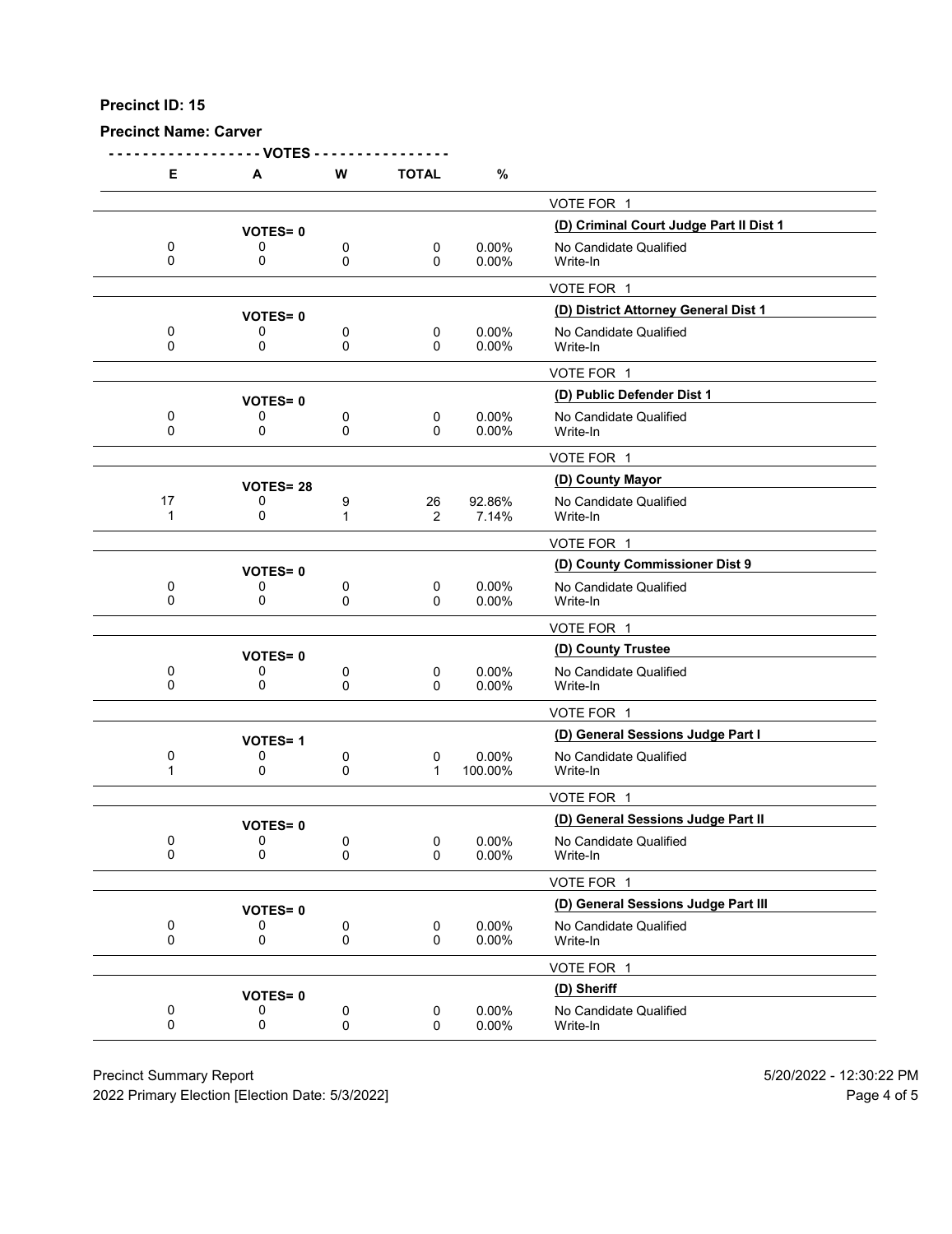# **Precinct Name: Carver**

|   | - VOTES -      |   |                |          |                          |  |
|---|----------------|---|----------------|----------|--------------------------|--|
| Е | A              | W | <b>TOTAL</b>   | $\%$     |                          |  |
|   |                |   |                |          | VOTE FOR 1               |  |
|   | <b>VOTES=0</b> |   |                |          | (D) Circuit Court Clerk  |  |
| 0 | 0              | 0 | 0              | $0.00\%$ | No Candidate Qualified   |  |
| 0 | 0              | 0 | 0              | $0.00\%$ | Write-In                 |  |
|   |                |   |                |          | VOTE FOR 1               |  |
|   | <b>VOTES=1</b> |   |                |          | (D) County Clerk         |  |
| 0 | 0              | 0 | 0              | $0.00\%$ | No Candidate Qualified   |  |
|   | 0              | 0 | $\mathbf 1$    | 100.00%  | Write-In                 |  |
|   |                |   |                |          | VOTE FOR 1               |  |
|   | <b>VOTES=0</b> |   |                |          | (D) Register of Deeds    |  |
| 0 | 0              | 0 | 0              | $0.00\%$ | No Candidate Qualified   |  |
| 0 | 0              | 0 | 0              | $0.00\%$ | Write-In                 |  |
|   |                |   |                |          | VOTE FOR 3               |  |
|   | <b>VOTES=2</b> |   |                |          | (D) County SB District 3 |  |
| 0 |                | 0 | 0              | $0.00\%$ | No Candidate Qualified   |  |
|   |                |   | $\overline{2}$ | 100.00%  | Write-In                 |  |
|   |                | 0 | 0              | 0.00%    | Write-In                 |  |
| 0 | 0              | 0 | 0              | $0.00\%$ | Write-In                 |  |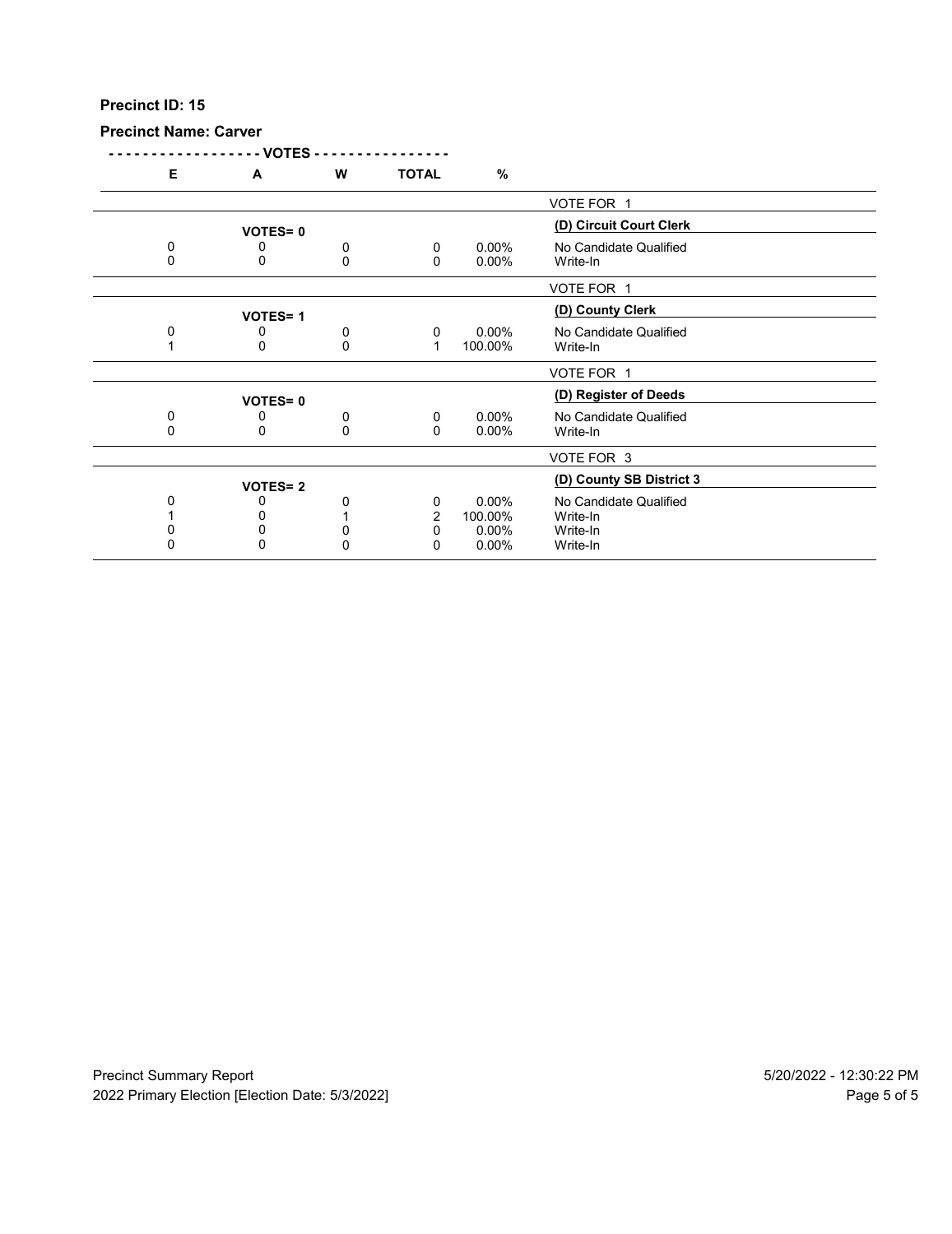**EXECUNCT STATUS:** REPORTED



# **Washington County, Tennessee**

**2022 Primary Election**

# **TNWASP22**

**5/3/2022**

| <b>E</b> - # Of Election Day       | 181 |
|------------------------------------|-----|
| $\mathsf{A}$ - # Of Paper Absentee | 20  |
| W - # Of Walk-In Early Voting      | 186 |

| <b>PUBLIC COUNT:</b>  | 387   |
|-----------------------|-------|
| <b>VOTER TURNOUT:</b> | 7.89% |
|                       | 4902  |

#### **Precinct ID: 16**

### **Precinct Name: Keystone**

|     | - - - - - - - VOTES - |     |              |        |                                         |
|-----|-----------------------|-----|--------------|--------|-----------------------------------------|
| Е   | A                     | W   | <b>TOTAL</b> | $\%$   |                                         |
|     |                       |     |              |        | VOTE FOR 1                              |
|     | <b>VOTES= 293</b>     |     |              |        | (R) Circuit Court Judge Part I Dist 1   |
| 132 | 14                    | 146 | 292          | 99.66% | J. Eddie Lauderback                     |
|     | 0                     | 0   | 1            | 0.34%  | Write-In                                |
|     |                       |     |              |        | VOTE FOR 1                              |
|     | <b>VOTES= 328</b>     |     |              |        | (R) Circuit Court Judge Part II Dist 1  |
| 55  | 10                    | 61  | 126          | 38.41% | Lois Bunton-Shults-Davis                |
| 94  | 6                     | 101 | 201          | 61.28% | Suzanne Cook                            |
| 1   | 0                     | 0   | 1            | 0.30%  | Write-In                                |
|     |                       |     |              |        | VOTE FOR 1                              |
|     | <b>VOTES= 286</b>     |     |              |        | (R) Chancellor Dist 1                   |
| 126 | 11                    | 147 | 284          | 99.30% | John C. Rambo                           |
|     | 0                     | 1   | 2            | 0.70%  | Write-In                                |
|     |                       |     |              |        | VOTE FOR 1                              |
|     | <b>VOTES= 291</b>     |     |              |        | (R) Criminal Court Judge Part I Dist 1  |
| 133 | 12                    | 144 | 289          | 99.31% | Lisa Nidiffer Rice                      |
| 2   | 0                     | 0   | 2            | 0.69%  | Write-In                                |
|     |                       |     |              |        |                                         |
|     |                       |     |              |        | VOTE FOR 1                              |
|     | <b>VOTES= 291</b>     |     |              |        | (R) Criminal Court Judge Part II Dist 1 |
| 129 | 15                    | 144 | 288          | 98.97% | Stacy L. Street                         |

Write-In

129 15 144 288 98.97% Stacy L. Street<br>
2 0 1 3 1.03% Write-In

Precinct Summary Report 60 and 5/20/2022 - 12:30:23 PM 2022 Primary Election [Election Date: 5/3/2022] **Page 1 of 5** and 2022 Primary Election Date: 5/3/2022]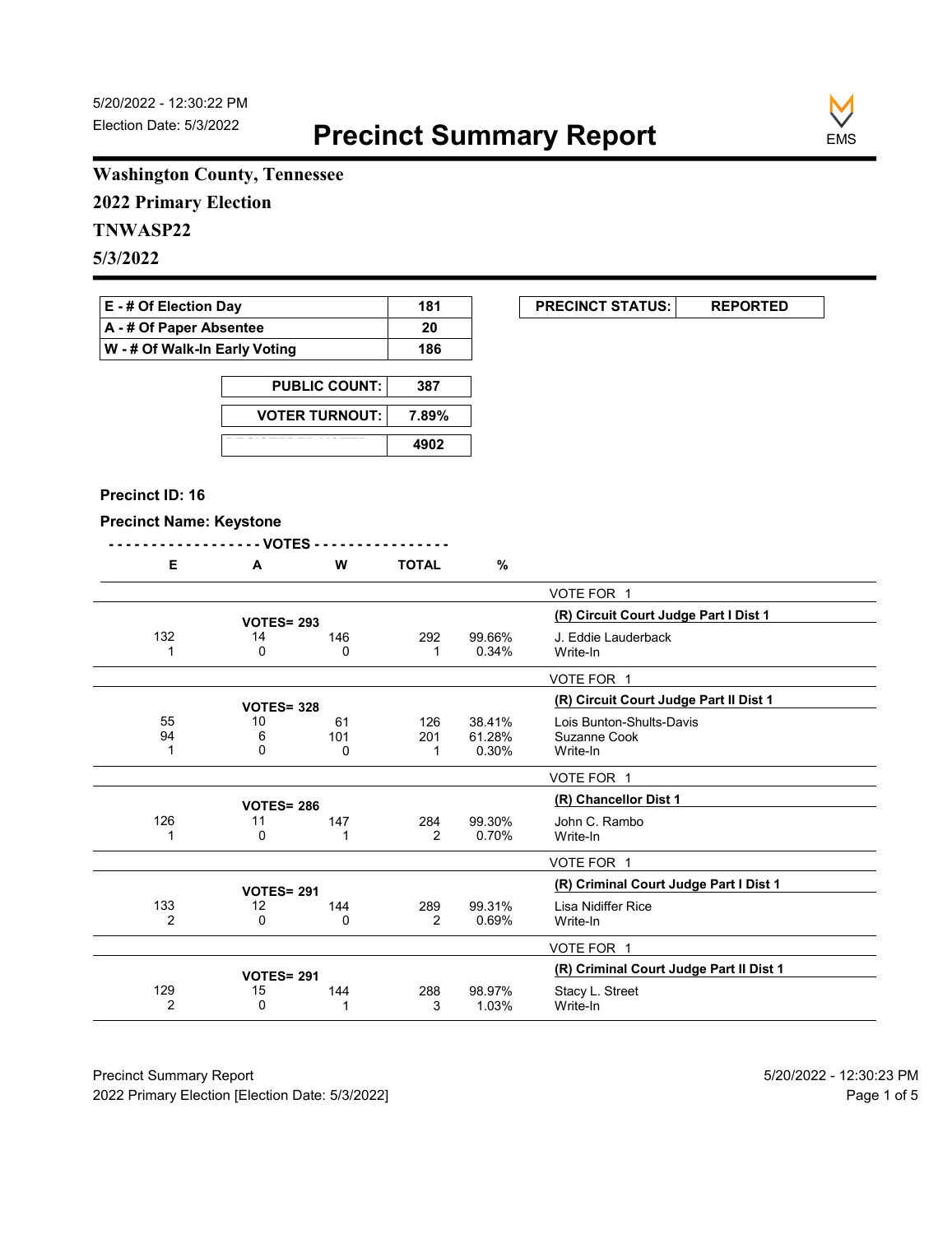#### **Precinct Name: Keystone**

**- - - - - - - - - - - - - - - - - - VOTES - - - - - - - - - - - - - - - - E A W TOTAL %** VOTE FOR 1 **(R) District Attorney General Dist 1 VOTES= <sup>282</sup>** 128 10 142 280 99.29% Steve Finney<br>2 0 0 2 0.71% Write-In 2 0 0 2 0.71% Write-In VOTE FOR 1 **(R) Public Defender Dist 1 VOTES= <sup>286</sup>** 130 14 141 285 99.65% Jeff Kelly 1 0 0 1 0.35% Write-In VOTE FOR 1 **(R) County Mayor VOTES= <sup>359</sup>** 70 12 109 191 53.20% Joe Grandy 95 6 67 168 46.80% Robert H. (Robbie) Tester 0 0 0 0 0.00% Write-In VOTE FOR 1 **(R) County Commissioner Dist 10 VOTES= <sup>285</sup>** 127 10 141 278 97.54% David Tomita<br>3 0 4 7 2.46% Write-In 3 0 4 7 2.46% Write-In VOTE FOR 1 **(R) County Trustee VOTES= <sup>299</sup>** 130 13 155 298 99.67% Rick Storey<br>1 0 0 0 1 0.33% Write-In 1 0 0 1 0.33% Write-In VOTE FOR 1 **(R) General Sessions Judge Part I VOTES= <sup>310</sup>** 41 5 38 84 27.10% Todd Hull 99 11 114 224 72.26% Robert G. Lincoln<br>2 0 0 2 0.65% Write-In 2 0 0 2 0.65% Write-In VOTE FOR 1 **(R) General Sessions Judge Part II VOTES= <sup>311</sup>** 99 8 109 216 69.45% Janet Vest Hardin 43 6 45 94 30.23% Joshua P. Sutherland, III 1 0 0 1 0.32% Write-In VOTE FOR 1 **(R) General Sessions Judge Part III VOTES= <sup>340</sup>** 88 9 83 180 52.94% Johnathan A. Minga 30 2 30 62 18.24% Michael Rasnake 38 5 54 97 28.53% Stephanie Sherwood 1 0 0 0 0 1 0.29% Write-In

Precinct Summary Report 5/20/2022 - 12:30:23 PM 2022 Primary Election [Election Date: 5/3/2022] Page 2 of 5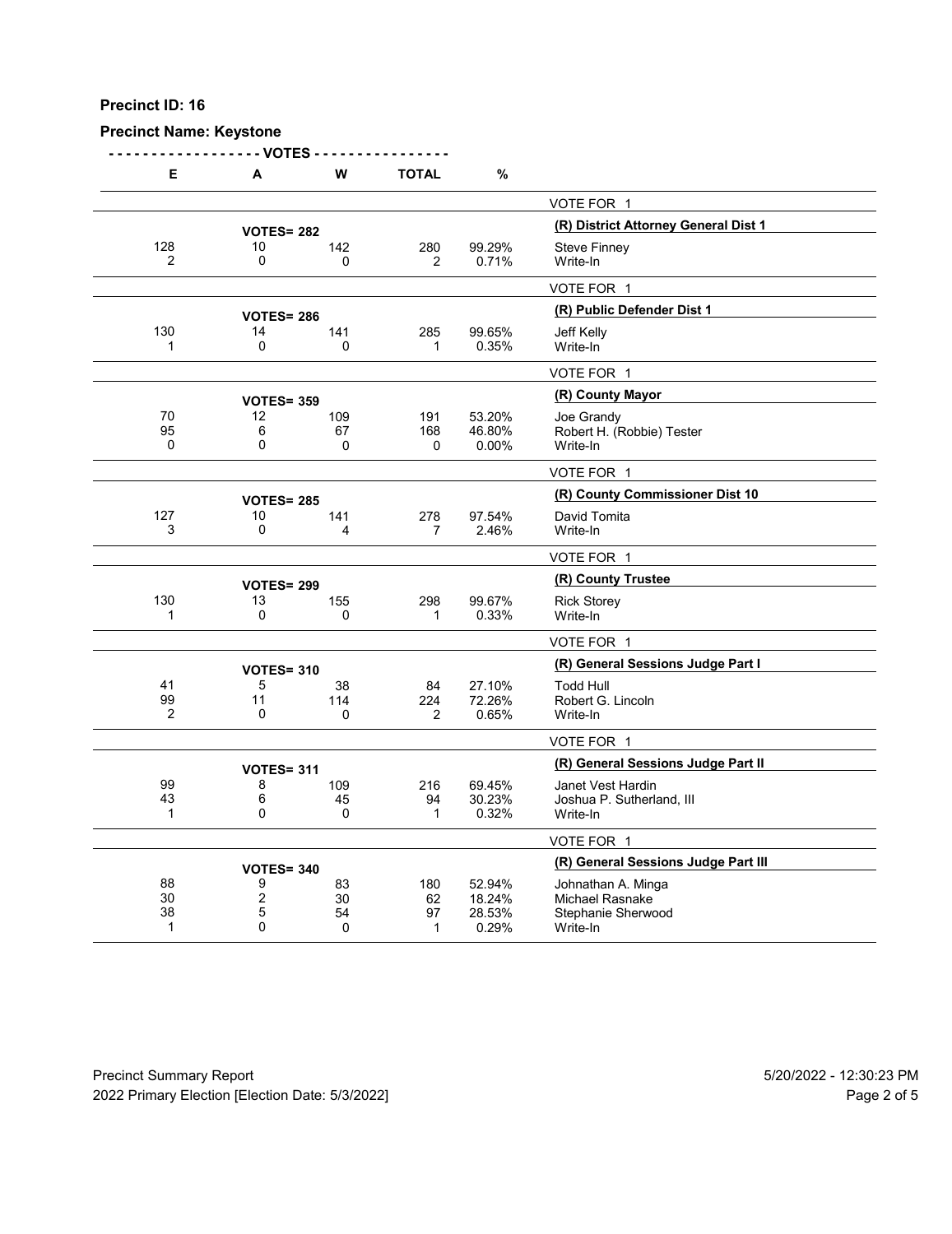# **Precinct Name: Keystone**

**- - - - - - - - - - - - - - - - - - VOTES - - - - - - - - - - - - - - - -**

| Е   | A                 | W   | <b>TOTAL</b> | %        |                                        |
|-----|-------------------|-----|--------------|----------|----------------------------------------|
|     |                   |     |              |          | VOTE FOR 1                             |
|     | <b>VOTES= 361</b> |     |              |          | (R) Sheriff                            |
| 30  | 9                 | 27  | 66           | 18.28%   | Leighta Laitinen                       |
| 112 | $\overline{7}$    | 136 | 255          | 70.64%   | Keith Sexton                           |
| 25  | $\overline{2}$    | 13  | 40           | 11.08%   | Michael Templeton                      |
| 0   | 0                 | 0   | 0            | 0.00%    | Write-In                               |
|     |                   |     |              |          | VOTE FOR 1                             |
|     | <b>VOTES= 285</b> |     |              |          | (R) Circuit Court Clerk                |
| 133 | 10                | 141 | 284          | 99.65%   | <b>Brenda Downes</b>                   |
| 1   | 0                 | 0   | 1            | 0.35%    | Write-In                               |
|     |                   |     |              |          | VOTE FOR 1                             |
|     | <b>VOTES= 329</b> |     |              |          | (R) County Clerk                       |
| 29  | 7                 | 39  | 75           | 22.80%   | Danny Edens                            |
| 118 | 11                | 124 | 253          | 76.90%   | <b>Cheryl Storey</b>                   |
| 1   | 0                 | 0   | 1            | 0.30%    | Write-In                               |
|     |                   |     |              |          | VOTE FOR 1                             |
|     | <b>VOTES= 287</b> |     |              |          | (R) Register of Deeds                  |
| 130 | 12                | 144 | 286          | 99.65%   | Teresa H. Bowman                       |
| 1   | 0                 | 0   | 1            | 0.35%    | Write-In                               |
|     |                   |     |              |          | VOTE FOR 3                             |
|     | <b>VOTES= 401</b> |     |              |          | (R) County SB District 3               |
| 100 | 8                 | 110 | 218          | 54.36%   | David Hammond                          |
| 83  | 7                 | 81  | 171          | 42.64%   | Gregg Huddlestone                      |
| 6   | 0                 | 4   | 10           | 2.49%    | Write-In                               |
| 1   | 0                 | 0   | 1            | 0.25%    | Write-In                               |
| 1   | 0                 | 0   | 1            | 0.25%    | Write-In                               |
|     |                   |     |              |          | VOTE FOR 1                             |
|     | <b>VOTES=0</b>    |     |              |          | (D) Circuit Court Judge Part I Dist 1  |
| 0   | 0                 | 0   | $\mathbf 0$  | 0.00%    | No Candidate Qualified                 |
| 0   | 0                 | 0   | 0            | 0.00%    | Write-In                               |
|     |                   |     |              |          | VOTE FOR 1                             |
|     | <b>VOTES=0</b>    |     |              |          | (D) Circuit Court Judge Part II Dist 1 |
| 0   | 0                 | 0   | 0            | $0.00\%$ | No Candidate Qualified                 |
| 0   | 0                 | 0   | $\Omega$     | 0.00%    | Write-In                               |
|     |                   |     |              |          | VOTE FOR 1                             |
|     | <b>VOTES=0</b>    |     |              |          | (D) Chancellor Dist 1                  |
| 0   | 0                 | 0   | 0            | 0.00%    | No Candidate Qualified                 |
| 0   | 0                 | 0   | 0            | 0.00%    | Write-In                               |
|     |                   |     |              |          | VOTE FOR 1                             |
|     | <b>VOTES=0</b>    |     |              |          | (D) Criminal Court Judge Part I Dist 1 |
| 0   | 0                 | 0   | 0            | 0.00%    | No Candidate Qualified                 |
| 0   | 0                 | 0   | 0            | 0.00%    | Write-In                               |
|     |                   |     |              |          |                                        |

Precinct Summary Report 60 and 5/20/2022 - 12:30:23 PM

2022 Primary Election [Election Date: 5/3/2022] 2022 Primary Election 5 and 5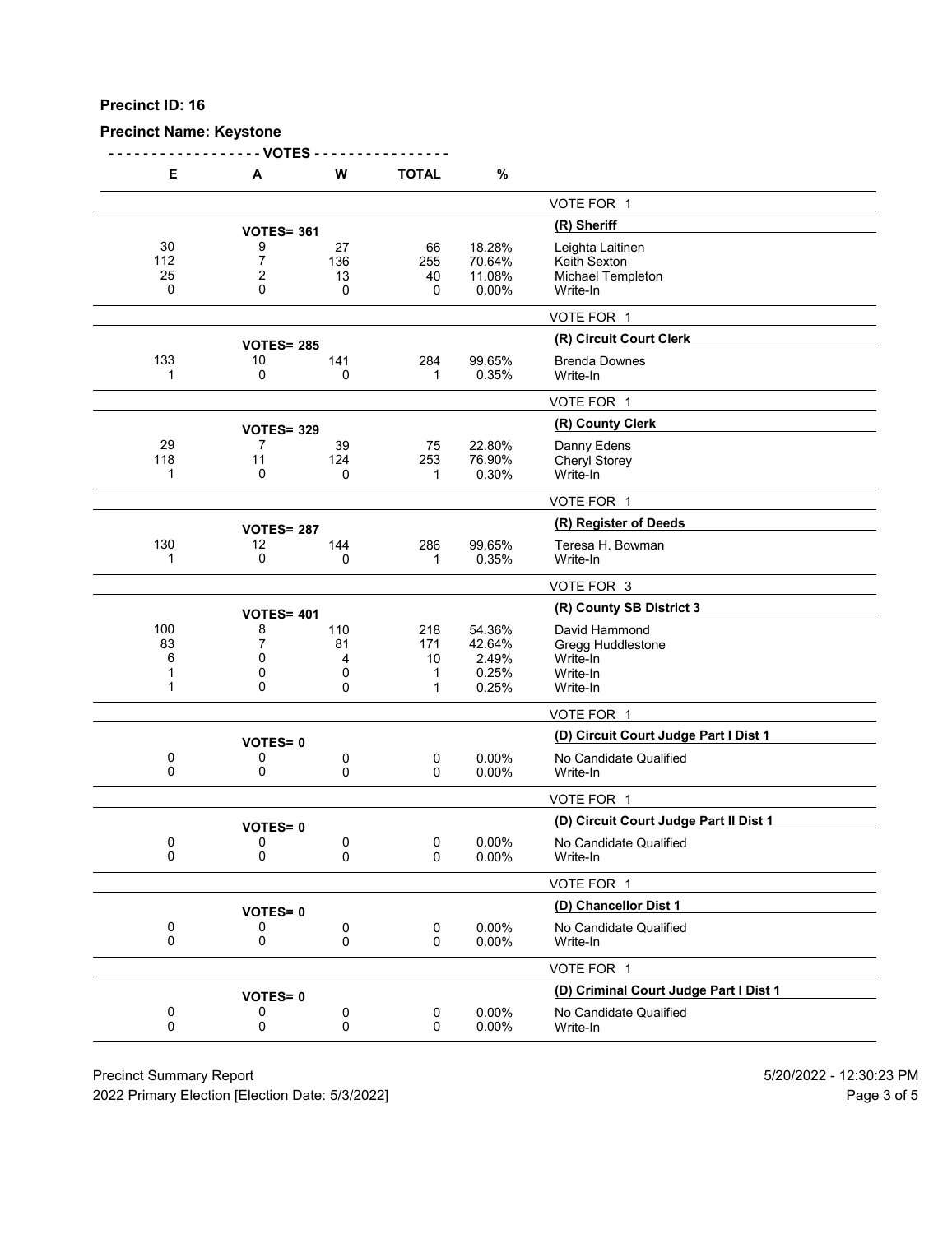#### **Precinct Name: Keystone**

**- - - - - - - - - - - - - - - - - - VOTES - - - - - - - - - - - - - - - - E A W TOTAL %** VOTE FOR 1 **(D) Criminal Court Judge Part II Dist 1 VOTES= <sup>0</sup>** 0 0 0 0 0 0.00% No Candidate Qualified<br>0 0 0 0 0.00% Write-In 0 0 0 0 0.00% Write-In VOTE FOR 1 **(D) District Attorney General Dist 1 VOTES= <sup>0</sup>** 0 0 0 0 0 0.00% No Candidate Qualified<br>0 0 0 0 0.00% Write-In 0 0 0 0 0.00% Write-In VOTE FOR 1 **(D) Public Defender Dist 1 VOTES= <sup>0</sup>** 0 0 0 0 0.00% No Candidate Qualified<br>0 0 0 0 0.00% Write-In 0 0 0 0 0.00% Write-In VOTE FOR 1 **(D) County Mayor VOTES= <sup>5</sup>** 2 0 3 5 100.00% No Candidate Qualified<br>0 0 0 0 0 0.00% Write-In 0 0 0 0 0.00% Write-In VOTE FOR 1 **(D) County Commissioner Dist 10 VOTES= <sup>10</sup>** 6 2 2 10 100.00% Ben Putland 0 0 0 0 0.00% Write-In VOTE FOR 1 **(D) County Trustee VOTES= <sup>0</sup>** 0 0 0 0 0 0.00% No Candidate Qualified<br>0 0 0 0 0.00% Write-In 0 0 0 0 0.00% Write-In VOTE FOR 1 **(D) General Sessions Judge Part I VOTES= <sup>0</sup>** 0 0 0 0 0 0.00% No Candidate Qualified<br>0 0 0 0 0.00% Write-In 0 0 0 0 0.00% Write-In VOTE FOR 1 **VOTES= 0**<br>0 0 0 0 0 0 0.00% No Candidate Qualified<br>0 0 0 0.00% No Candidate Qualified 0 0 0 0 0 0.00% No Candidate Qualified<br>0 0 0 0 0.00% Write-In 0 0 0 0 0.00% Write-In VOTE FOR 1 **(D) General Sessions Judge Part III VOTES= <sup>0</sup>** 0 0 0 0 0.00% No Candidate Qualified<br>0 0 0 0 0.00% Write-In 0 0 0 0 0.00% Write-In VOTE FOR 1 **(D) Sheriff VOTES= <sup>1</sup>** 0 0 0 0 0 0.00% No Candidate Qualified<br>1 0 0 0 1 100.00% Write-In 1 0 0 0 1 100.00% Write-In

Precinct Summary Report 5/20/2022 - 12:30:23 PM

2022 Primary Election [Election Date: 5/3/2022] Page 4 of 5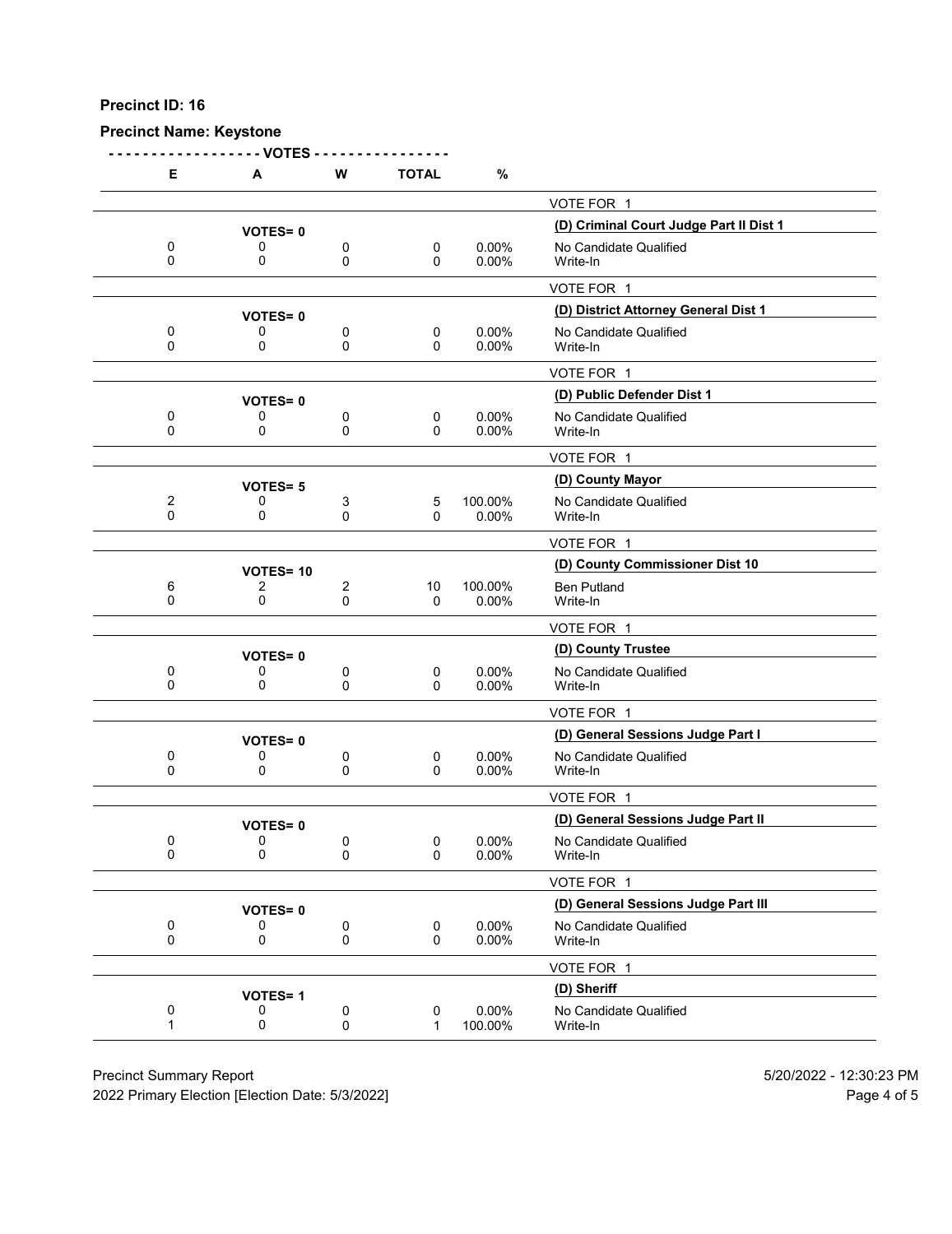# **Precinct Name: Keystone**

|   | - VOTES -      |   |              |          |                          |  |
|---|----------------|---|--------------|----------|--------------------------|--|
| Е | A              | W | <b>TOTAL</b> | $\%$     |                          |  |
|   |                |   |              |          | VOTE FOR 1               |  |
|   | <b>VOTES=0</b> |   |              |          | (D) Circuit Court Clerk  |  |
| 0 | 0              | 0 | 0            | $0.00\%$ | No Candidate Qualified   |  |
| 0 | 0              | 0 | $\Omega$     | 0.00%    | Write-In                 |  |
|   |                |   |              |          | VOTE FOR 1               |  |
|   | <b>VOTES=0</b> |   |              |          | (D) County Clerk         |  |
| 0 | 0              | 0 | 0            | $0.00\%$ | No Candidate Qualified   |  |
| 0 | 0              | 0 | $\Omega$     | 0.00%    | Write-In                 |  |
|   |                |   |              |          | VOTE FOR 1               |  |
|   | <b>VOTES=0</b> |   |              |          | (D) Register of Deeds    |  |
| 0 | 0              | 0 | 0            | 0.00%    | No Candidate Qualified   |  |
| 0 | 0              | 0 | $\Omega$     | 0.00%    | Write-In                 |  |
|   |                |   |              |          | VOTE FOR 3               |  |
|   | <b>VOTES=1</b> |   |              |          | (D) County SB District 3 |  |
| 0 | O              | 0 | 0            | $0.00\%$ | No Candidate Qualified   |  |
| 0 |                |   |              | 100.00%  | Write-In                 |  |
| 0 | 0              | 0 | 0            | 0.00%    | Write-In                 |  |
| 0 | $\mathbf{0}$   | 0 | $\mathbf{0}$ | $0.00\%$ | Write-In                 |  |
|   |                |   |              |          |                          |  |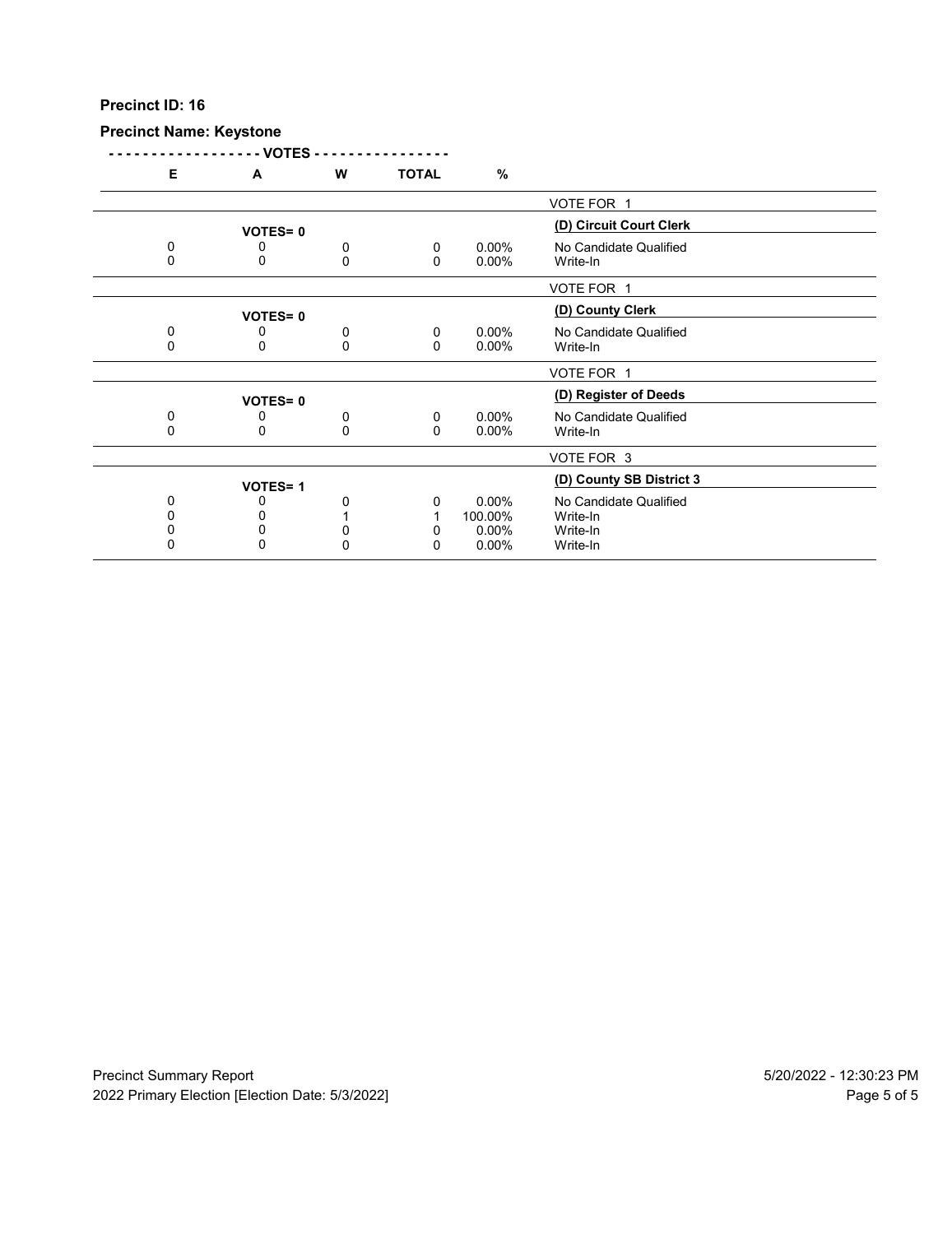**EXECUNCT STATUS:** REPORTED



# **Washington County, Tennessee**

**2022 Primary Election**

# **TNWASP22**

**5/3/2022**

| $E - #$ Of Election Day            | 173 |
|------------------------------------|-----|
| $\mathsf{A}$ - # Of Paper Absentee | 18  |
| W - # Of Walk-In Early Voting      | 107 |

| <b>PUBLIC COUNT:</b>  | 298   |
|-----------------------|-------|
| <b>VOTER TURNOUT:</b> | 9.25% |
|                       | 3223  |

#### **Precinct ID: 17**

#### **Precinct Name: South Side**

|--|--|

| Е              | A                 | w  | TOTAL          | %      |                                         |
|----------------|-------------------|----|----------------|--------|-----------------------------------------|
|                |                   |    |                |        | VOTE FOR 1                              |
|                | <b>VOTES= 176</b> |    |                |        | (R) Circuit Court Judge Part I Dist 1   |
|                |                   |    |                |        |                                         |
| 90             | 12                | 72 | 174            | 98.86% | J. Eddie Lauderback                     |
| $\overline{2}$ | 0                 | 0  | $\overline{2}$ | 1.14%  | Write-In                                |
|                |                   |    |                |        | VOTE FOR 1                              |
|                | <b>VOTES= 219</b> |    |                |        | (R) Circuit Court Judge Part II Dist 1  |
| 51             | 8                 | 40 | 99             | 45.21% | Lois Bunton-Shults-Davis                |
| 67             |                   | 45 | 119            | 54.34% | Suzanne Cook                            |
| 1              | 0                 | 0  |                | 0.46%  | Write-In                                |
|                |                   |    |                |        |                                         |
|                |                   |    |                |        | VOTE FOR 1                              |
|                | <b>VOTES= 177</b> |    |                |        | (R) Chancellor Dist 1                   |
| 93             | 12                | 70 | 175            | 98.87% | John C. Rambo                           |
| $\overline{2}$ | $\Omega$          | 0  | $\overline{2}$ | 1.13%  | Write-In                                |
|                |                   |    |                |        |                                         |
|                |                   |    |                |        | VOTE FOR 1                              |
|                | <b>VOTES= 178</b> |    |                |        | (R) Criminal Court Judge Part I Dist 1  |
| 96             | 11                | 69 | 176            | 98.88% | Lisa Nidiffer Rice                      |
| 2              | 0                 | 0  | 2              | 1.12%  | Write-In                                |
|                |                   |    |                |        |                                         |
|                |                   |    |                |        | VOTE FOR 1                              |
|                | <b>VOTES= 173</b> |    |                |        | (R) Criminal Court Judge Part II Dist 1 |
| 90             | 12                | 70 | 172            | 99.42% | Stacy L. Street                         |
| 1              | $\mathbf{0}$      | 0  |                | 0.58%  | Write-In                                |
|                |                   |    |                |        |                                         |

Precinct Summary Report 60 and 5/20/2022 - 12:30:23 PM 2022 Primary Election [Election Date: 5/3/2022] **Page 1 of 5** and 2022 Primary Election Date: 5/3/2022]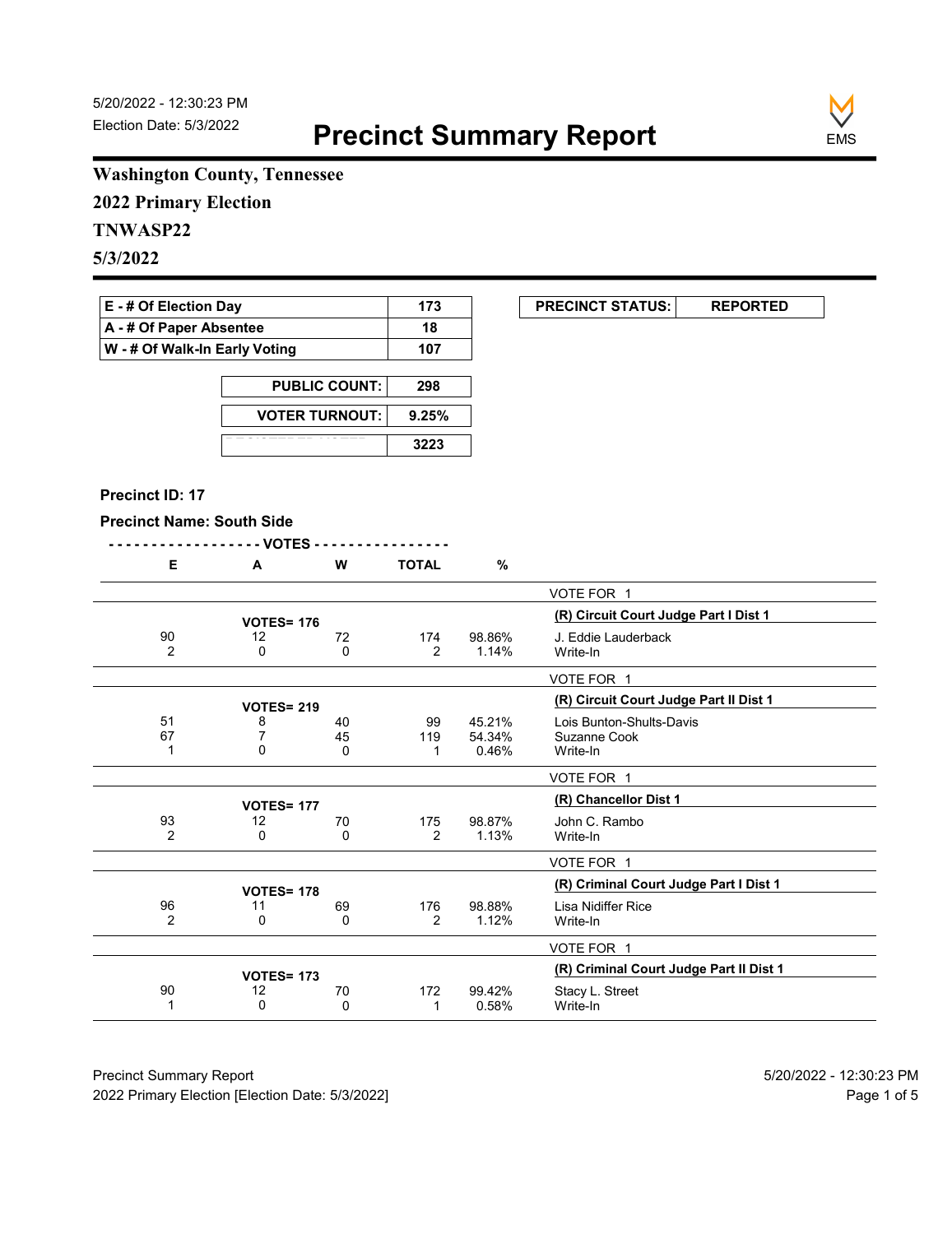## **Precinct Name: South Side**

**- - - - - - - - - - - - - - - - - - VOTES - - - - - - - - - - - - - - - -**

| Е              | Α                 | w                    | <b>TOTAL</b>   | %                |                                       |
|----------------|-------------------|----------------------|----------------|------------------|---------------------------------------|
|                |                   |                      |                |                  | VOTE FOR 1                            |
|                | <b>VOTES= 172</b> |                      |                |                  | (R) District Attorney General Dist 1  |
| 89             | 12                | 69                   | 170            | 98.84%           | <b>Steve Finney</b>                   |
| $\overline{2}$ | 0                 | 0                    | $\overline{2}$ | 1.16%            | Write-In                              |
|                |                   |                      |                |                  | VOTE FOR 1                            |
|                | <b>VOTES= 171</b> |                      |                |                  | (R) Public Defender Dist 1            |
| 89             | 12                | 68                   | 169            | 98.83%           | Jeff Kelly                            |
| 2              | $\Omega$          | $\mathbf 0$          | $\overline{2}$ | 1.17%            | Write-In                              |
|                |                   |                      |                |                  | VOTE FOR 1                            |
|                | <b>VOTES= 240</b> |                      |                |                  | (R) County Mayor                      |
| 87             | 7                 | 63                   | 157            | 65.42%           | Joe Grandy                            |
| 47             | 8                 | 26                   | 81             | 33.75%           | Robert H. (Robbie) Tester             |
| 2              | $\Omega$          | 0                    | $\overline{2}$ | 0.83%            | Write-In                              |
|                |                   |                      |                |                  | VOTE FOR 1                            |
|                | <b>VOTES=10</b>   |                      |                |                  | (R) County Commissioner Dist 11       |
| 0              | 0                 | 0                    | 0              | 0.00%            | No Candidate Qualified                |
| $\overline{2}$ | $\mathbf{1}$      | $\overline{7}$       | 10             | 100.00%          | Write-In                              |
|                |                   |                      |                |                  | VOTE FOR 1                            |
|                | <b>VOTES= 182</b> |                      |                |                  | (R) County Trustee                    |
| 98             | 13                | 70                   | 181            | 99.45%           | <b>Rick Storey</b>                    |
| 1              | 0                 | $\Omega$             | 1              | 0.55%            | Write-In                              |
|                |                   |                      |                |                  | VOTE FOR 1                            |
|                | <b>VOTES= 199</b> |                      |                |                  | (R) General Sessions Judge Part I     |
| 38             | 4                 | 24                   | 66             | 33.17%           | <b>Todd Hull</b>                      |
| 72             | 10                | 50                   | 132            | 66.33%           | Robert G. Lincoln                     |
| 1              | $\mathbf{0}$      | 0                    | 1              | 0.50%            | Write-In                              |
|                |                   |                      |                |                  | VOTE FOR 1                            |
|                | <b>VOTES= 206</b> |                      |                |                  | (R) General Sessions Judge Part II    |
| 84             | 11                | 57                   | 152            | 73.79%           | Janet Vest Hardin                     |
| 30             | $\overline{2}$    | 21                   | 53             | 25.73%           | Joshua P. Sutherland, III             |
| $\mathbf{1}$   | 0                 | 0                    | $\mathbf{1}$   | 0.49%            | Write-In                              |
|                |                   |                      |                |                  | VOTE FOR 1                            |
|                | <b>VOTES= 236</b> |                      |                |                  | (R) General Sessions Judge Part III   |
| 45             | 5                 | 33                   | 83             | 35.17%           | Johnathan A. Minga                    |
| 19<br>72       | 3<br>7            | $\overline{7}$<br>45 | 29<br>124      | 12.29%<br>52.54% | Michael Rasnake<br>Stephanie Sherwood |
| 0              | $\Omega$          | $\mathbf 0$          | 0              | 0.00%            | Write-In                              |
|                |                   |                      |                |                  |                                       |

Precinct Summary Report 60 and 5/20/2022 - 12:30:23 PM 2022 Primary Election [Election Date: 5/3/2022] **Page 2 of 5** and 2012 Primary Election Date: 5/3/2022]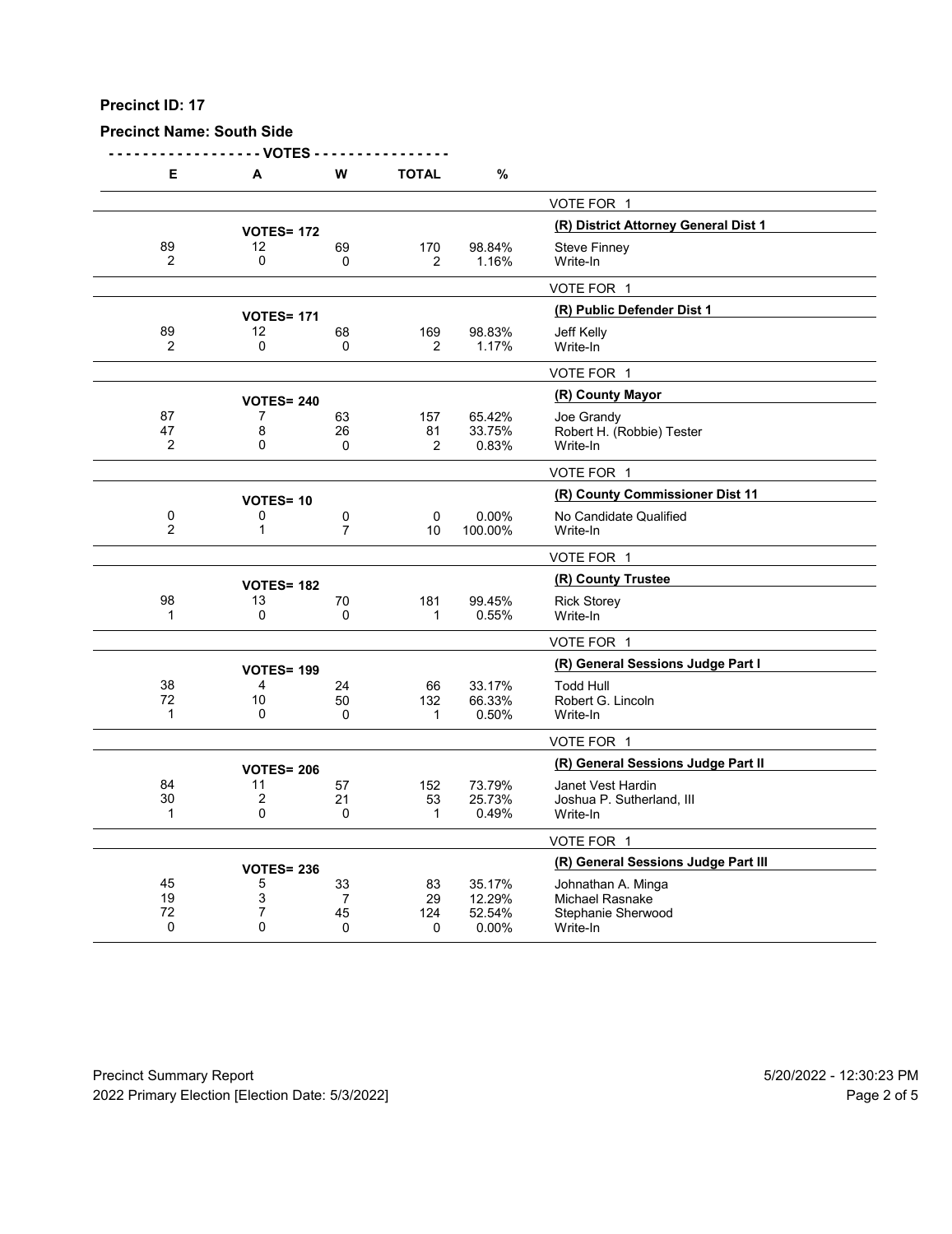**Precinct Name: South Side**

**- - - - - - - - - - - - - - - - - - VOTES - - - - - - - - - - - - - - - -**

| Е       | А                 | W                   | <b>TOTAL</b>                | $\%$             |                                        |
|---------|-------------------|---------------------|-----------------------------|------------------|----------------------------------------|
|         |                   |                     |                             |                  | VOTE FOR 1                             |
|         | <b>VOTES= 234</b> |                     |                             |                  | (R) Sheriff                            |
| 42      | 4                 | 33                  | 79                          | 33.76%           | Leighta Laitinen                       |
| 79      | 10                | 44                  | 133                         | 56.84%           | Keith Sexton                           |
| 11      | 1                 | 9                   | 21                          | 8.97%            | Michael Templeton                      |
| 1       | 0                 | 0                   | $\mathbf 1$                 | 0.43%            | Write-In                               |
|         |                   |                     |                             |                  | VOTE FOR 1                             |
|         | <b>VOTES= 167</b> |                     |                             |                  | (R) Circuit Court Clerk                |
| 87      | 12                | 67                  | 166                         | 99.40%           | <b>Brenda Downes</b>                   |
| 1       | 0                 | 0                   | 1                           | 0.60%            | Write-In                               |
|         |                   |                     |                             |                  | VOTE FOR 1                             |
|         | <b>VOTES= 219</b> |                     |                             |                  | (R) County Clerk                       |
| 28      | 4                 | 13                  | 45                          | 20.55%           | Danny Edens                            |
| 95      | 11                | 67                  | 173                         | 79.00%           | Cheryl Storey                          |
| 1       | 0                 | 0                   | 1                           | 0.46%            | Write-In                               |
|         |                   |                     |                             |                  | VOTE FOR 1                             |
|         | <b>VOTES= 172</b> |                     |                             |                  | (R) Register of Deeds                  |
| 90      | 13                | 68                  | 171                         | 99.42%           | Teresa H. Bowman                       |
| 1       | 0                 | 0                   | 1                           | 0.58%            | Write-In                               |
|         |                   |                     |                             |                  | VOTE FOR 3                             |
|         | <b>VOTES= 469</b> |                     |                             |                  | (R) County SB District 1               |
| 65      | 9                 | 51                  | 125                         | 26.65%           | Kerrie Aistrop                         |
| 56      | 6                 | 42                  | 104                         | 22.17%           | Annette Buchanan                       |
| 51      | 7                 | 27                  | 85                          | 18.12%           | Cody Day                               |
| 40      | 6                 | 33                  | 79                          | 16.84%           | Keith Ervin                            |
| 38<br>1 | 5<br>0            | 29                  | 72                          | 15.35%<br>0.64%  | <b>Vince Walters</b>                   |
| 0       | 0                 | 2<br>0              | 3<br>0                      | 0.00%            | Write-In<br>Write-In                   |
| 1       | 0                 | 0                   | 1                           | 0.21%            | Write-In                               |
|         |                   |                     |                             |                  | VOTE FOR 1                             |
|         |                   |                     |                             |                  | (R) County Constable District 1        |
|         | <b>VOTES= 142</b> |                     |                             |                  |                                        |
| 76<br>1 | 12<br>0           | 53<br>0             | 141<br>1                    | 99.30%<br>0.70%  | Andy Register<br>Write-In              |
|         |                   |                     |                             |                  | VOTE FOR 1                             |
|         |                   |                     |                             |                  | (D) Circuit Court Judge Part I Dist 1  |
|         | <b>VOTES=2</b>    |                     |                             |                  |                                        |
| 0<br>0  | 0<br>0            | 0<br>$\overline{c}$ | $\pmb{0}$<br>$\overline{2}$ | 0.00%<br>100.00% | No Candidate Qualified<br>Write-In     |
|         |                   |                     |                             |                  | VOTE FOR 1                             |
|         | <b>VOTES=1</b>    |                     |                             |                  | (D) Circuit Court Judge Part II Dist 1 |
| 0       | 0                 | 0                   | $\pmb{0}$                   | 0.00%            | No Candidate Qualified                 |
| 1       | 0                 | 0                   | $\mathbf 1$                 | 100.00%          | Write-In                               |
|         |                   |                     |                             |                  |                                        |

Precinct Summary Report 60 and 5/20/2022 - 12:30:23 PM 2022 Primary Election [Election Date: 5/3/2022] 2022 Primary Election 5 and 5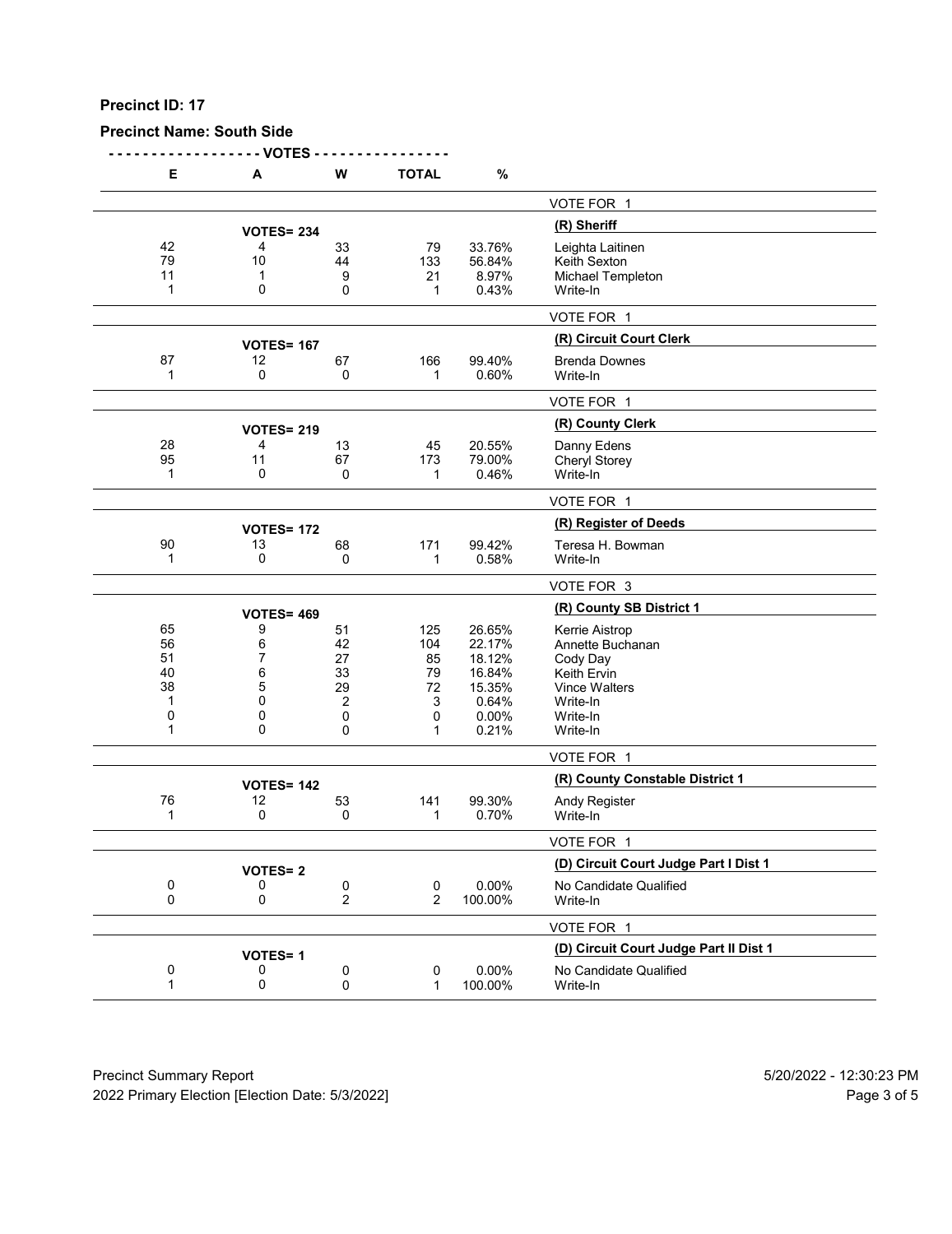**Precinct Name: South Side**

**- - - - - - - - - - - - - - - - - - VOTES - - - - - - - - - - - - - - - - E A W TOTAL %** VOTE FOR 1 **(D) Chancellor Dist 1 VOTES= <sup>0</sup>** 0 0 0 0 0 0.00% No Candidate Qualified<br>0 0 0 0 0.00% Write-In 0 0 0 0 0.00% Write-In VOTE FOR 1 **(D) Criminal Court Judge Part I Dist 1 VOTES= <sup>0</sup>** 0 0 0 0 0 0.00% No Candidate Qualified<br>0 0 0 0 0.00% Write-In 0 0 0 0 0.00% Write-In VOTE FOR 1 **(D) Criminal Court Judge Part II Dist 1 VOTES= <sup>0</sup>** 0 0 0 0 0.00% No Candidate Qualified<br>0 0 0 0 0.00% Write-In 0 0 0 0 0.00% Write-In VOTE FOR 1 **(D) District Attorney General Dist 1 VOTES= <sup>0</sup>** 0 0 0 0 0 0.00% No Candidate Qualified<br>0 0 0 0 0.00% Write-In 0 0 0 0 0.00% Write-In VOTE FOR 1 **VOTES= 0**<br>0 0 0 0 0 0.00% No Candidate Qualified 0 0 0 0 0 0.00% No Candidate Qualified<br>0 0 0 0 0.00% Write-In 0 0 0 0 0.00% Write-In VOTE FOR 1 **(D) County Mayor VOTES= <sup>8</sup>** 2 0 3 5 62.50% No Candidate Qualified<br>1 0 2 3 37.50% Write-In 1 0 2 3 37.50% Write-In VOTE FOR 1 **(D) County Commissioner Dist 11 VOTES= <sup>46</sup>** 28 2 16 46 100.00% Jodi Jones 0 0 0 0 0.00% Write-In VOTE FOR 1 **VOTES= 0**<br>0 0 0 0 0 0 0 0 0.00% No Candidate Qualifi 0 0 0 0 0 0.00% No Candidate Qualified<br>0 0 0 0 0.00% Write-In 0 0 0 0 0.00% Write-In VOTE FOR 1 **(D) General Sessions Judge Part I VOTES= <sup>1</sup>** 0 0 0 0 0.00% No Candidate Qualified<br>1 0 0 0 1 100.00% Write-In 100.00% VOTE FOR 1 **VOTES= 1**<br>0 0 0 0 0 0.00% **No Candidate Qualified**<br>0 0 0.00% **No Candidate Qualified** 0 0 0 0 0 0.00% No Candidate Qualified<br>1 0 0 0 1 100.00% Write-In 1 0 0 0 1 100.00% Write-In

Precinct Summary Report 5/20/2022 - 12:30:23 PM

2022 Primary Election [Election Date: 5/3/2022] Page 4 of 5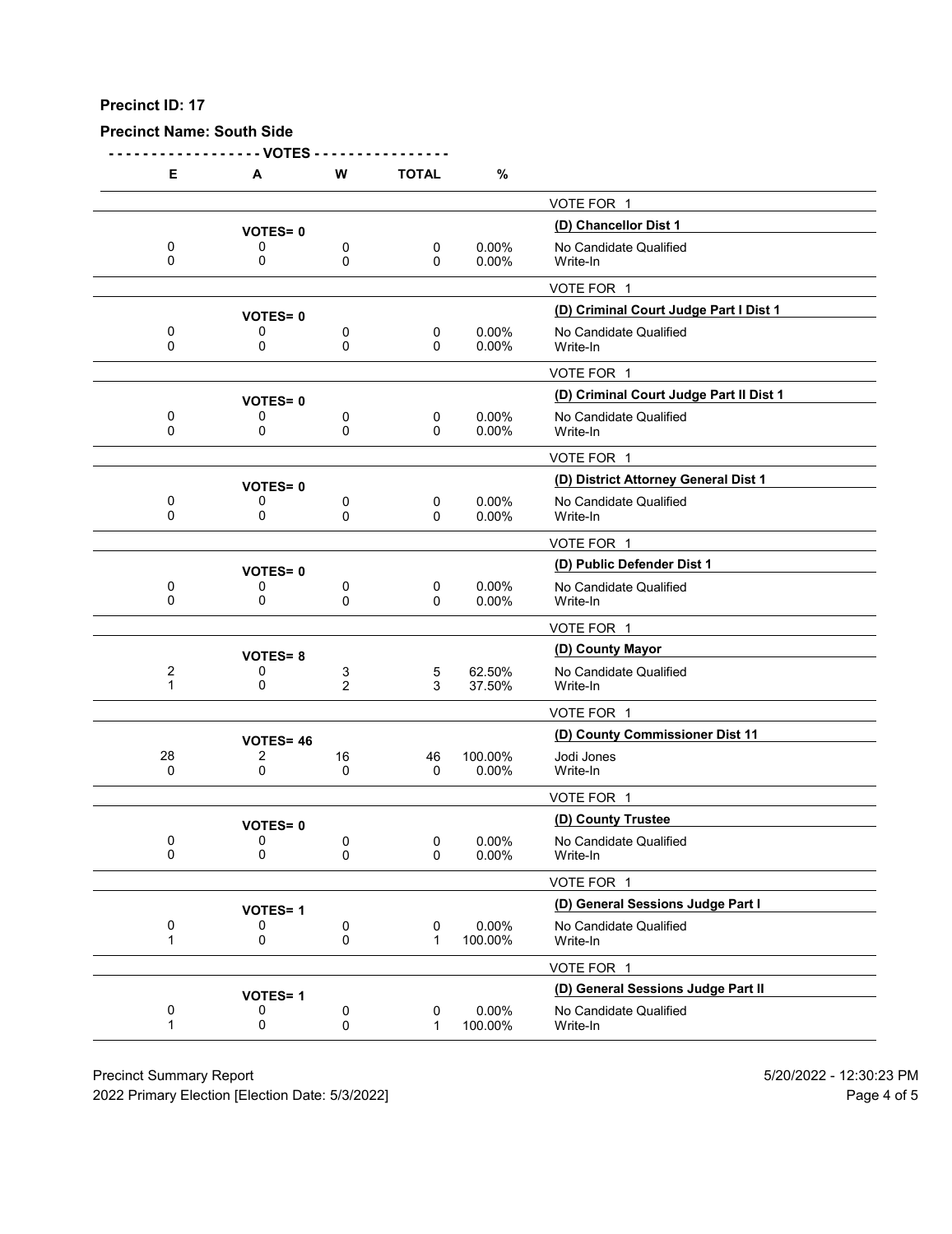**Precinct Name: South Side**

|              | - VOTES        |          |                |         |                                     |
|--------------|----------------|----------|----------------|---------|-------------------------------------|
| E            | A              | W        | <b>TOTAL</b>   | %       |                                     |
|              |                |          |                |         | VOTE FOR 1                          |
|              | <b>VOTES=0</b> |          |                |         | (D) General Sessions Judge Part III |
| $\pmb{0}$    | 0              | 0        | 0              | 0.00%   | No Candidate Qualified              |
| 0            | 0              | 0        | 0              | 0.00%   | Write-In                            |
|              |                |          |                |         | VOTE FOR 1                          |
|              | <b>VOTES=2</b> |          |                |         | (D) Sheriff                         |
| 0            | 0              | 0        | 0              | 0.00%   | No Candidate Qualified              |
| 1            | $\Omega$       | 1        | $\overline{2}$ | 100.00% | Write-In                            |
|              |                |          |                |         | VOTE FOR 1                          |
|              | <b>VOTES=1</b> |          |                |         | (D) Circuit Court Clerk             |
| 0            | 0              | 0        | 0              | 0.00%   | No Candidate Qualified              |
| $\mathbf{1}$ | $\Omega$       | $\Omega$ | $\mathbf{1}$   | 100.00% | Write-In                            |
|              |                |          |                |         | VOTE FOR 1                          |
|              | <b>VOTES=0</b> |          |                |         | (D) County Clerk                    |
| 0            | 0              | 0        | 0              | 0.00%   | No Candidate Qualified              |
| $\mathbf 0$  | 0              | 0        | 0              | 0.00%   | Write-In                            |
|              |                |          |                |         | VOTE FOR 1                          |
|              | <b>VOTES=0</b> |          |                |         | (D) Register of Deeds               |
| 0            | 0              | 0        | 0              | 0.00%   | No Candidate Qualified              |
| 0            | 0              | $\Omega$ | 0              | 0.00%   | Write-In                            |
|              |                |          |                |         | VOTE FOR 3                          |
|              | <b>VOTES=1</b> |          |                |         | (D) County SB District 1            |
| 0            | 0              | 0        | 0              | 0.00%   | No Candidate Qualified              |
| $\Omega$     | 0              | 1        | 1              | 100.00% | Write-In                            |
| 0            | 0              | 0        | 0              | 0.00%   | Write-In                            |
| $\mathbf{0}$ | $\Omega$       | $\Omega$ | $\Omega$       | 0.00%   | Write-In                            |
|              |                |          |                |         | VOTE FOR 1                          |
|              | <b>VOTES=1</b> |          |                |         | (D) County Constable District 1     |
| 0            | 0              | 0        | 0              | 0.00%   | No Candidate Qualified              |
| $\mathbf 0$  | 0              | 1        | 1              | 100.00% | Write-In                            |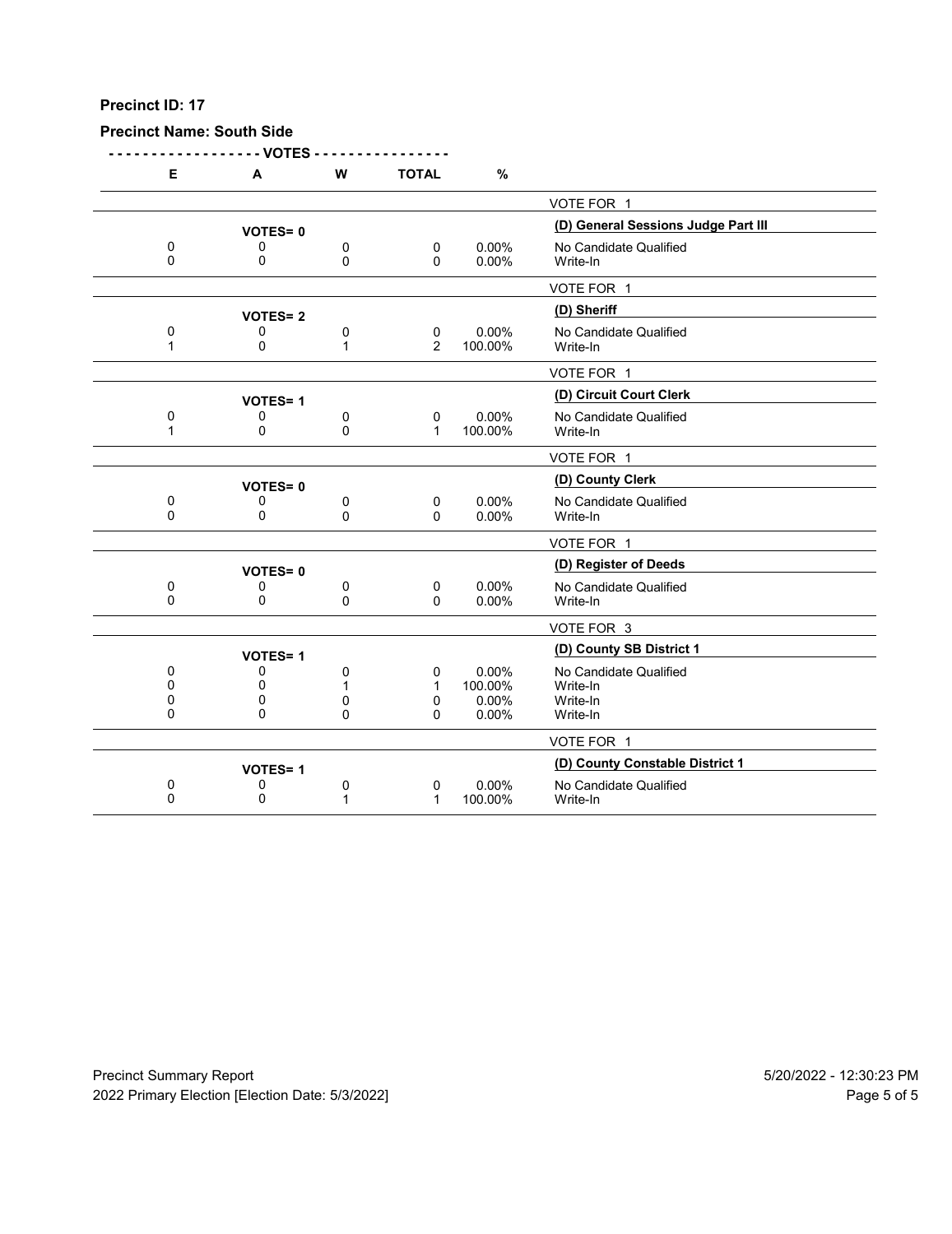**EXECUNCT STATUS:** REPORTED



# **Washington County, Tennessee**

**2022 Primary Election**

# **TNWASP22**

**5/3/2022**

| $E - #$ Of Election Day       | 300 |
|-------------------------------|-----|
| A - # Of Paper Absentee       | 34  |
| W - # Of Walk-In Early Voting | 264 |

| <b>PUBLIC COUNT:</b>  | 598    |
|-----------------------|--------|
| <b>VOTER TURNOUT:</b> | 11.66% |
|                       | 5127   |

#### **Precinct ID: 18**

#### **Precinct Name: Cherokee**

| Е              | A                 | W   | <b>TOTAL</b> | $\%$   |                                         |
|----------------|-------------------|-----|--------------|--------|-----------------------------------------|
|                |                   |     |              |        | VOTE FOR 1                              |
|                | <b>VOTES= 421</b> |     |              |        | (R) Circuit Court Judge Part I Dist 1   |
| 206            | 27                | 186 | 419          | 99.52% | J. Eddie Lauderback                     |
| $\overline{2}$ | 0                 | 0   | 2            | 0.48%  | Write-In                                |
|                |                   |     |              |        | VOTE FOR 1                              |
|                | <b>VOTES= 490</b> |     |              |        | (R) Circuit Court Judge Part II Dist 1  |
| 68             | 11                | 79  | 158          | 32.24% | Lois Bunton-Shults-Davis                |
| 178            | 17                | 136 | 331          | 67.55% | Suzanne Cook                            |
|                | 0                 | 0   | 1            | 0.20%  | Write-In                                |
|                |                   |     |              |        | VOTE FOR 1                              |
|                | <b>VOTES= 436</b> |     |              |        | (R) Chancellor Dist 1                   |
| 220            | 25                | 187 | 432          | 99.08% | John C. Rambo                           |
| 4              | 0                 | 0   | 4            | 0.92%  | Write-In                                |
|                |                   |     |              |        | VOTE FOR 1                              |
|                | <b>VOTES= 425</b> |     |              |        | (R) Criminal Court Judge Part I Dist 1  |
| 214            | 28                | 180 | 422          | 99.29% | Lisa Nidiffer Rice                      |
| 3              | 0                 | 0   | 3            | 0.71%  | Write-In                                |
|                |                   |     |              |        | VOTE FOR 1                              |
|                | <b>VOTES= 412</b> |     |              |        | (R) Criminal Court Judge Part II Dist 1 |
| 203            | 25                | 183 | 411          | 99.76% | Stacy L. Street                         |
|                | 0                 | 0   | 1            | 0.24%  | Write-In                                |

Precinct Summary Report 60 and 5/20/2022 - 12:30:23 PM 2022 Primary Election [Election Date: 5/3/2022] **Page 1 of 5** and 2022 Primary Election Date: 5/3/2022]

 $\overline{\phantom{0}}$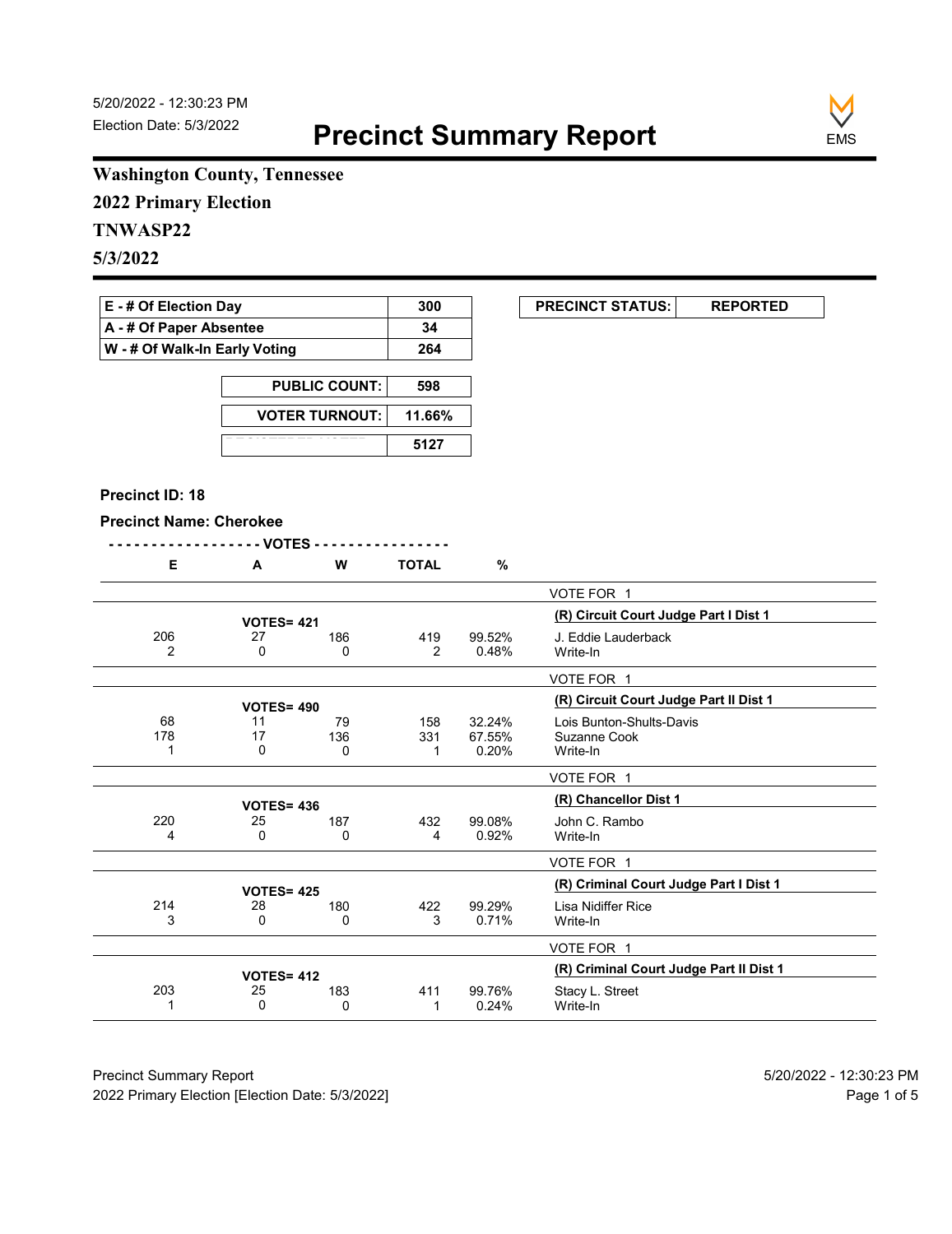## **Precinct Name: Cherokee**

**- - - - - - - - - - - - - - - - - - VOTES - - - - - - - - - - - - - - - -**

| Е               | А                 | w              | TOTAL      | %                |                                              |
|-----------------|-------------------|----------------|------------|------------------|----------------------------------------------|
|                 |                   |                |            |                  | VOTE FOR 1                                   |
|                 | <b>VOTES= 400</b> |                |            |                  | (R) District Attorney General Dist 1         |
| 203             | 26                | 170            | 399        | 99.75%           | <b>Steve Finney</b>                          |
| $\Omega$        | $\Omega$          | 1              | 1          | 0.25%            | Write-In                                     |
|                 |                   |                |            |                  | VOTE FOR 1                                   |
|                 | <b>VOTES= 411</b> |                |            |                  | (R) Public Defender Dist 1                   |
| 202             | 26                | 183            | 411        | 100.00%          | Jeff Kelly                                   |
| $\Omega$        | 0                 | 0              | 0          | 0.00%            | Write-In                                     |
|                 |                   |                |            |                  | VOTE FOR 1                                   |
|                 | <b>VOTES= 551</b> |                |            |                  | (R) County Mayor                             |
| 115             | 20                | 135            | 270        | 49.00%           | Joe Grandy                                   |
| 165             | 8                 | 107            | 280        | 50.82%           | Robert H. (Robbie) Tester                    |
| 1               | $\mathbf 0$       | 0              | 1          | 0.18%            | Write-In                                     |
|                 |                   |                |            |                  | VOTE FOR 1                                   |
|                 | <b>VOTES= 484</b> |                |            |                  | (R) County Commissioner Dist 12              |
| 61              | 9                 | 59             | 129        | 26.65%           | Larry N. Grogan                              |
| 187<br>$\Omega$ | 17<br>$\Omega$    | 151            | 355        | 73.35%           | Lewis Wexler Jr.                             |
|                 |                   | 0              | 0          | 0.00%            | Write-In                                     |
|                 |                   |                |            |                  | VOTE FOR 1                                   |
|                 | <b>VOTES= 442</b> |                |            |                  | (R) County Trustee                           |
| 215             | 27                | 200            | 442        | 100.00%          | <b>Rick Storey</b>                           |
| $\mathbf 0$     | 0                 | 0              | 0          | 0.00%            | Write-In                                     |
|                 |                   |                |            |                  | VOTE FOR 1                                   |
|                 | <b>VOTES= 469</b> |                |            |                  | (R) General Sessions Judge Part I            |
| 77              | 11                | 69             | 157        | 33.48%           | <b>Todd Hull</b>                             |
| 155<br>0        | 19<br>0           | 138            | 312        | 66.52%           | Robert G. Lincoln                            |
|                 |                   | 0              | 0          | 0.00%            | Write-In                                     |
|                 |                   |                |            |                  | VOTE FOR 1                                   |
|                 | <b>VOTES= 479</b> |                |            |                  | (R) General Sessions Judge Part II           |
| 165             | 18                | 143            | 326        | 68.06%           | Janet Vest Hardin                            |
| 77<br>0         | 12<br>0           | 64<br>$\Omega$ | 153<br>0   | 31.94%<br>0.00%  | Joshua P. Sutherland, III<br>Write-In        |
|                 |                   |                |            |                  |                                              |
|                 |                   |                |            |                  | VOTE FOR 1                                   |
|                 | <b>VOTES= 534</b> |                |            |                  | (R) General Sessions Judge Part III          |
| 134             | 17                | 105            | 256        | 47.94%           | Johnathan A. Minga                           |
| 55<br>81        | 6<br>7            | 54<br>75       | 115<br>163 | 21.54%<br>30.52% | <b>Michael Rasnake</b><br>Stephanie Sherwood |
| 0               | 0                 | $\mathbf 0$    | 0          | 0.00%            | Write-In                                     |
|                 |                   |                |            |                  |                                              |

Precinct Summary Report 60 and 5/20/2022 - 12:30:23 PM 2022 Primary Election [Election Date: 5/3/2022] **Page 2 of 5** and 2012 Primary Election Date: 5/3/2022]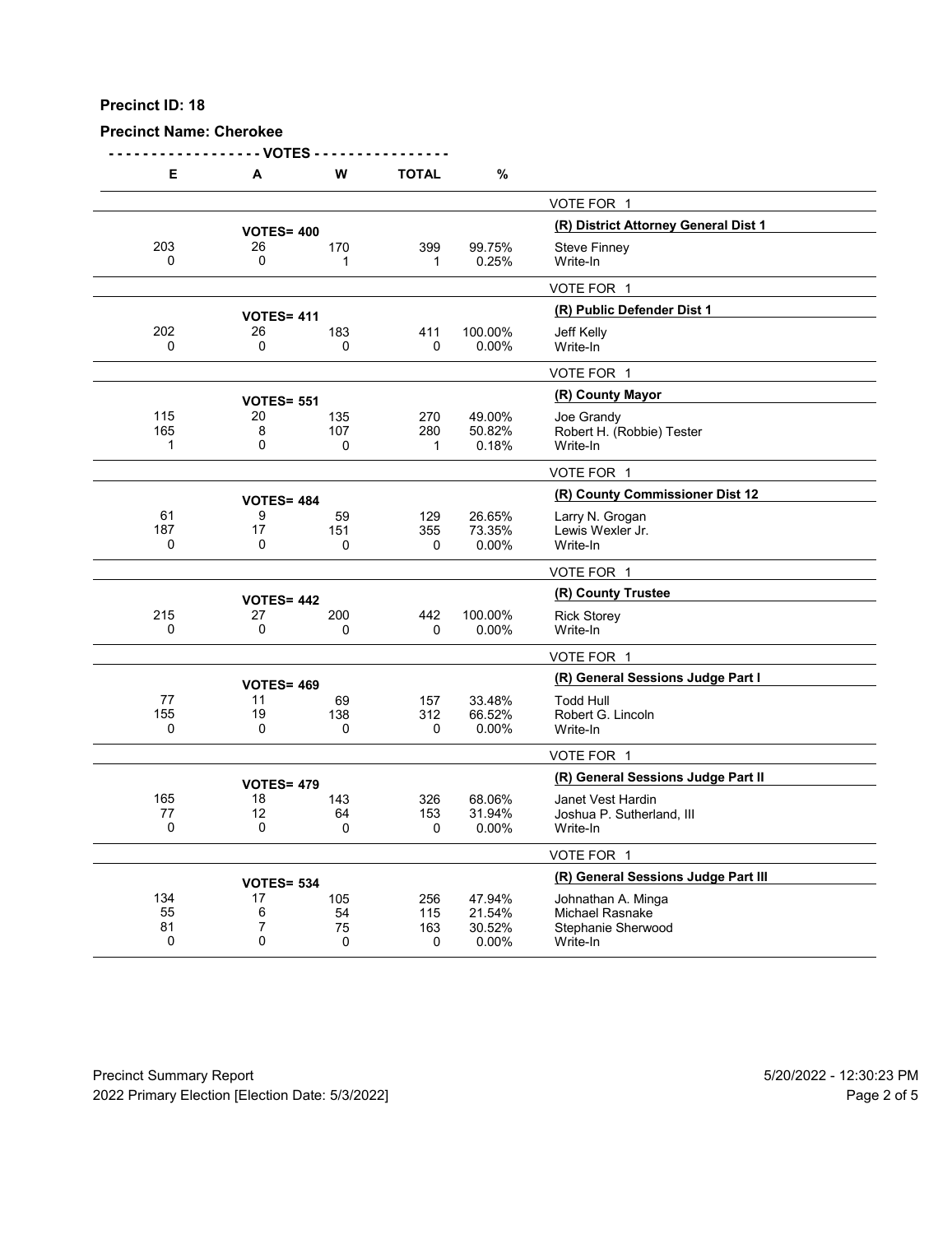## **Precinct Name: Cherokee**

**- - - - - - - - - - - - - - - - - - VOTES - - - - - - - - - - - - - - - -**

| Е                    | А                       | W                    | <b>TOTAL</b>                | $\%$                               |                                                                   |
|----------------------|-------------------------|----------------------|-----------------------------|------------------------------------|-------------------------------------------------------------------|
|                      |                         |                      |                             |                                    | VOTE FOR 1                                                        |
|                      | <b>VOTES= 545</b>       |                      |                             |                                    | (R) Sheriff                                                       |
| 58<br>188<br>32<br>0 | 6<br>19<br>4<br>0       | 64<br>156<br>16<br>2 | 128<br>363<br>52<br>2       | 23.49%<br>66.61%<br>9.54%<br>0.37% | Leighta Laitinen<br>Keith Sexton<br>Michael Templeton<br>Write-In |
|                      |                         |                      |                             |                                    | VOTE FOR 1                                                        |
|                      |                         |                      |                             |                                    | (R) Circuit Court Clerk                                           |
| 209                  | <b>VOTES= 417</b><br>26 | 180                  | 415                         | 99.52%                             | <b>Brenda Downes</b>                                              |
| 1                    | 0                       | 1                    | 2                           | 0.48%                              | Write-In                                                          |
|                      |                         |                      |                             |                                    | VOTE FOR 1                                                        |
|                      | <b>VOTES= 516</b>       |                      |                             |                                    | (R) County Clerk                                                  |
| 59                   | 3                       | 40                   | 102                         | 19.77%                             | Danny Edens                                                       |
| 200                  | 25                      | 189                  | 414                         | 80.23%                             | Cheryl Storey                                                     |
| 0                    | 0                       | 0                    | 0                           | 0.00%                              | Write-In                                                          |
|                      |                         |                      |                             |                                    | VOTE FOR 1                                                        |
|                      | <b>VOTES= 447</b>       |                      |                             |                                    | (R) Register of Deeds                                             |
| 220                  | 26                      | 200                  | 446                         | 99.78%                             | Teresa H. Bowman                                                  |
| 1                    | 0                       | 0                    | 1                           | 0.22%                              | Write-In                                                          |
|                      |                         |                      |                             |                                    | VOTE FOR 3                                                        |
|                      | <b>VOTES= 1,143</b>     |                      |                             |                                    | (R) County SB District 1                                          |
| 89                   | 15                      | 99                   | 203                         | 17.76%                             | Kerrie Aistrop                                                    |
| 109                  | 13                      | 119                  | 241                         | 21.08%                             | Annette Buchanan                                                  |
| 110                  | 12                      | 81                   | 203                         | 17.76%                             | Cody Day                                                          |
| 127                  | 14                      | 99                   | 240                         | 21.00%                             | Keith Ervin                                                       |
| 129                  | 16                      | 108                  | 253                         | 22.13%                             | <b>Vince Walters</b>                                              |
| 2                    | 0                       | 0                    | 2                           | 0.17%                              | Write-In                                                          |
| 0                    | 0                       | 0                    | 0                           | 0.00%                              | Write-In                                                          |
| 0                    | 0                       | 1                    | 1                           | 0.09%                              | Write-In                                                          |
|                      |                         |                      |                             |                                    | VOTE FOR 1                                                        |
|                      | <b>VOTES= 374</b>       |                      |                             |                                    | (R) County Constable District 1                                   |
| 193<br>0             | 21<br>0                 | 158<br>2             | 372<br>2                    | 99.47%<br>0.53%                    | <b>Andy Register</b><br>Write-In                                  |
|                      |                         |                      |                             |                                    | VOTE FOR 1                                                        |
|                      | <b>VOTES=2</b>          |                      |                             |                                    | (D) Circuit Court Judge Part I Dist 1                             |
| 0<br>0               | 0<br>0                  | 0<br>$\overline{c}$  | $\pmb{0}$<br>$\overline{2}$ | 0.00%<br>100.00%                   | No Candidate Qualified<br>Write-In                                |
|                      |                         |                      |                             |                                    | VOTE FOR 1                                                        |
|                      | <b>VOTES=0</b>          |                      |                             |                                    | (D) Circuit Court Judge Part II Dist 1                            |
| 0<br>0               | 0<br>0                  | 0<br>0               | $\pmb{0}$<br>0              | 0.00%<br>0.00%                     | No Candidate Qualified<br>Write-In                                |
|                      |                         |                      |                             |                                    |                                                                   |

Precinct Summary Report 60 and 5/20/2022 - 12:30:23 PM 2022 Primary Election [Election Date: 5/3/2022] 2022 Primary Election 5 and 5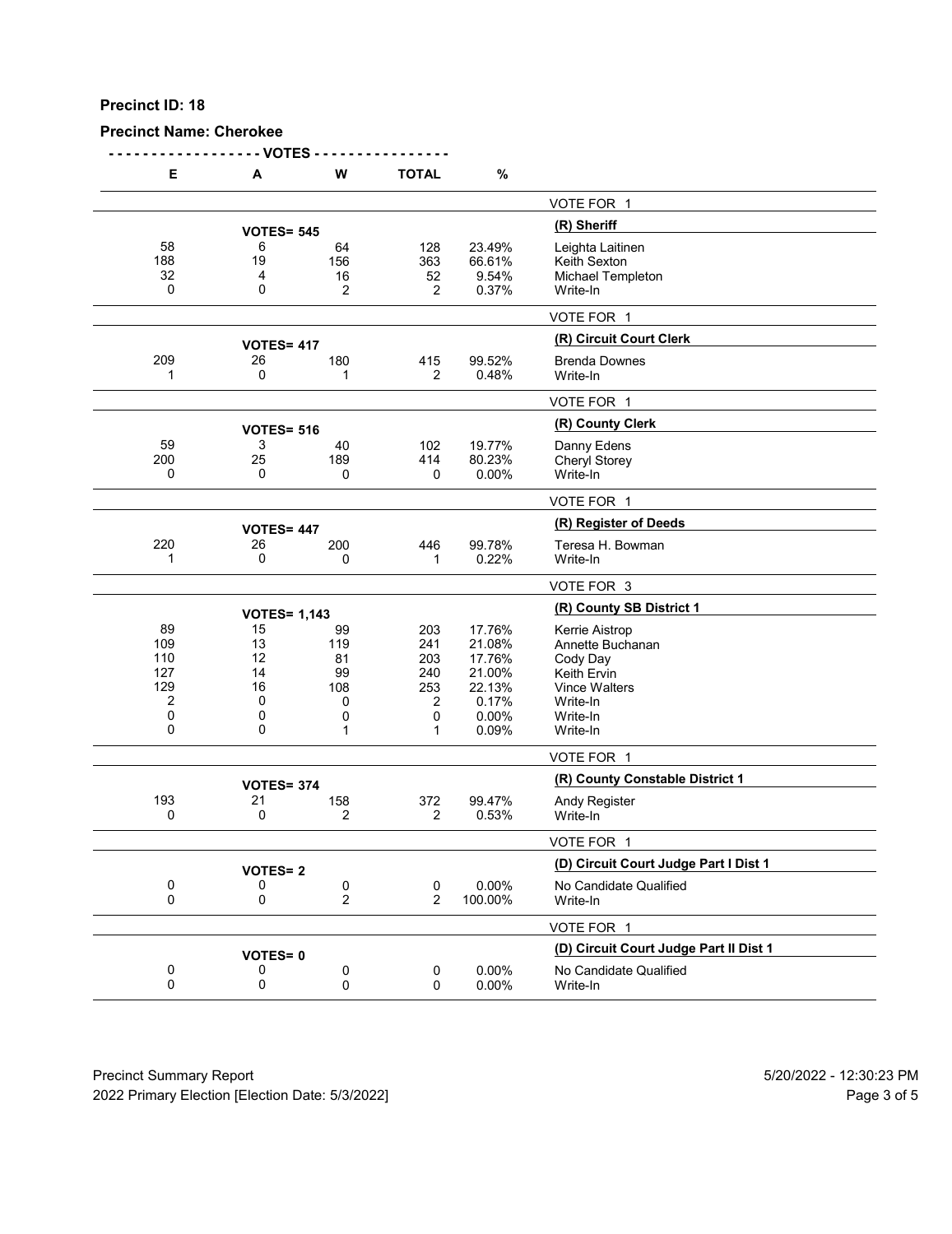#### **Precinct Name: Cherokee**

**- - - - - - - - - - - - - - - - - - VOTES - - - - - - - - - - - - - - - - E A W TOTAL %** VOTE FOR 1 **(D) Chancellor Dist 1 VOTES= <sup>0</sup>** 0 0 0 0 0 0.00% No Candidate Qualified<br>0 0 0 0 0.00% Write-In 0 0 0 0 0.00% Write-In VOTE FOR 1 **(D) Criminal Court Judge Part I Dist 1 VOTES= <sup>0</sup>** 0 0 0 0 0 0.00% No Candidate Qualified<br>0 0 0 0 0.00% Write-In 0 0 0 0 0.00% Write-In VOTE FOR 1 **(D) Criminal Court Judge Part II Dist 1 VOTES= <sup>0</sup>** 0 0 0 0 0.00% No Candidate Qualified<br>0 0 0 0 0.00% Write-In 0 0 0 0 0.00% Write-In VOTE FOR 1 **(D) District Attorney General Dist 1 VOTES= <sup>0</sup>** 0 0 0 0 0 0.00% No Candidate Qualified<br>0 0 0 0 0.00% Write-In 0 0 0 0 0.00% Write-In VOTE FOR 1 **VOTES= 0**<br>0 0 0 0 0 0.00% No Candidate Qualified 0 0 0 0 0 0.00% No Candidate Qualified<br>0 0 0 0 0.00% Write-In 0 0 0 0 0.00% Write-In VOTE FOR 1 **(D) County Mayor VOTES= <sup>14</sup>** 3 0 9 12 85.71% No Candidate Qualified 1 0 1 2 14.29% Write-In VOTE FOR 1 **(D) County Commissioner Dist 12 VOTES= <sup>0</sup>** 0 0 0 0 0 0.00% No Candidate Qualified<br>0 0 0 0 0.00% Write-In 0 0 0 0 0.00% Write-In VOTE FOR 1 **VOTES= 0**<br>
0 0 0 0.00% No Candidate Qualific 0 0 0 0 0 0.00% No Candidate Qualified<br>0 0 0 0 0.00% Write-In 0 0 0 0 0.00% Write-In VOTE FOR 1 **(D) General Sessions Judge Part I VOTES= <sup>0</sup>** 0 0 0 0 0.00% No Candidate Qualified<br>0 0 0 0 0.00% Write-In 0 0 0 0 0.00% Write-In VOTE FOR 1 **VOTES= 0**<br>0 0 0 0 0 0.00% **No Candidate Qualified** 0 0 0 0 0 0.00% No Candidate Qualified<br>0 0 0 0 0.00% Write-In 0 0 0 0 0.00% Write-In

Precinct Summary Report 5/20/2022 - 12:30:23 PM

2022 Primary Election [Election Date: 5/3/2022] Page 4 of 5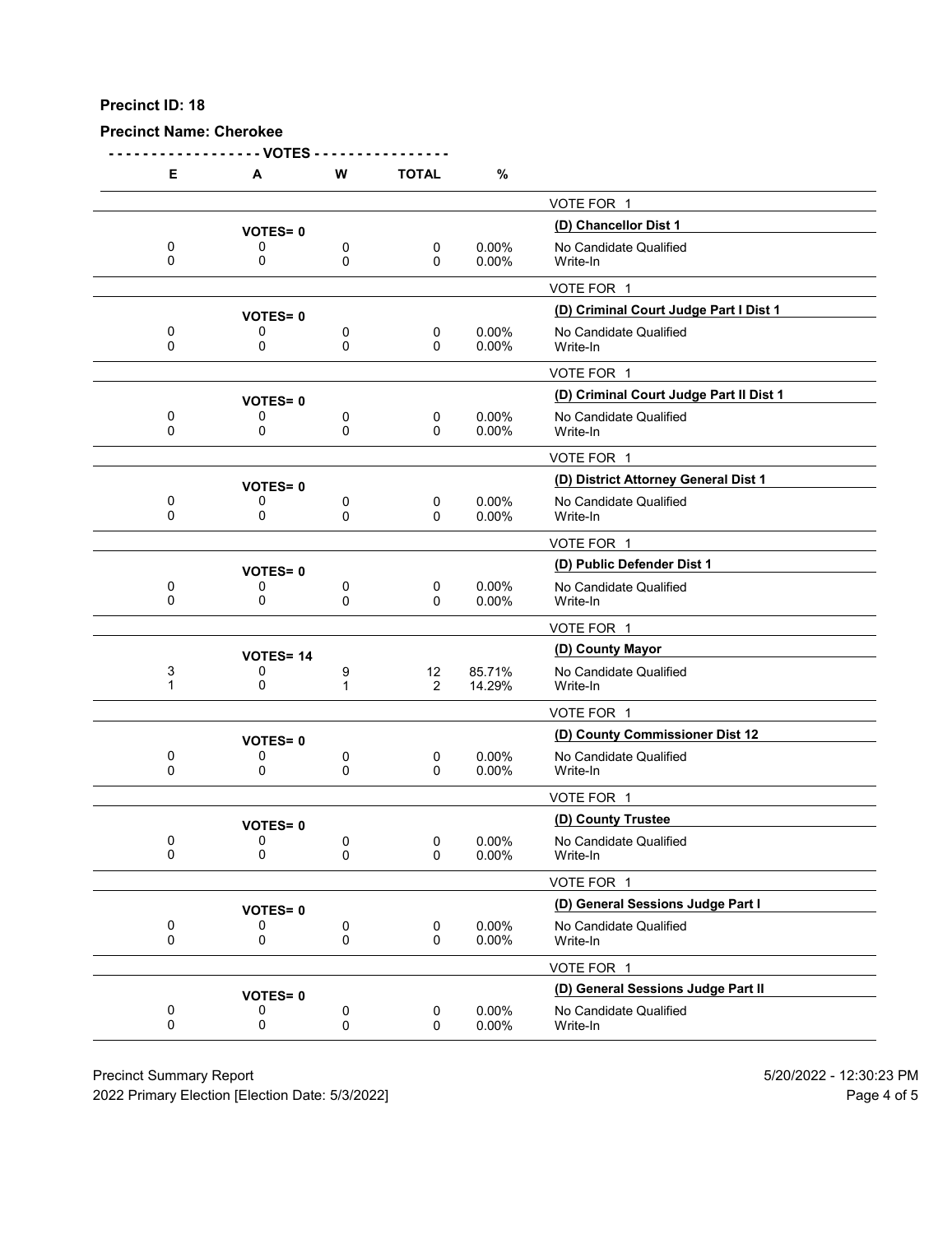# **Precinct Name: Cherokee**

|              | - VOTES        |   |              |         |                                     |
|--------------|----------------|---|--------------|---------|-------------------------------------|
| E            | A              | W | <b>TOTAL</b> | $\%$    |                                     |
|              |                |   |              |         | VOTE FOR 1                          |
|              | <b>VOTES=0</b> |   |              |         | (D) General Sessions Judge Part III |
| 0            | 0              | 0 | $\pmb{0}$    | 0.00%   | No Candidate Qualified              |
| 0            | 0              | 0 | $\Omega$     | 0.00%   | Write-In                            |
|              |                |   |              |         | VOTE FOR 1                          |
|              | <b>VOTES=0</b> |   |              |         | (D) Sheriff                         |
| 0            | 0              | 0 | 0            | 0.00%   | No Candidate Qualified              |
| $\mathbf 0$  | 0              | 0 | $\mathbf{0}$ | 0.00%   | Write-In                            |
|              |                |   |              |         | VOTE FOR 1                          |
|              | <b>VOTES=0</b> |   |              |         | (D) Circuit Court Clerk             |
| 0            | 0              | 0 | $\mathbf 0$  | 0.00%   | No Candidate Qualified              |
| 0            | 0              | 0 | 0            | 0.00%   | Write-In                            |
|              |                |   |              |         | VOTE FOR 1                          |
|              | <b>VOTES=0</b> |   |              |         | (D) County Clerk                    |
| 0            | 0              | 0 | $\mathbf 0$  | 0.00%   | No Candidate Qualified              |
| $\Omega$     | $\Omega$       | 0 | $\mathbf{0}$ | 0.00%   | Write-In                            |
|              |                |   |              |         | VOTE FOR 1                          |
|              | <b>VOTES=1</b> |   |              |         | (D) Register of Deeds               |
| 0            | 0              | 0 | $\mathbf 0$  | 0.00%   | No Candidate Qualified              |
| $\mathbf{0}$ | 0              | 1 | $\mathbf 1$  | 100.00% | Write-In                            |
|              |                |   |              |         | VOTE FOR 3                          |
|              | <b>VOTES=1</b> |   |              |         | (D) County SB District 1            |
| 0            | 0              | 0 | 0            | 0.00%   | No Candidate Qualified              |
| 0            | 0              | 1 | 1            | 100.00% | Write-In                            |
| 0            | 0              | 0 | 0            | 0.00%   | Write-In                            |
| $\mathbf{0}$ | 0              | 0 | 0            | 0.00%   | Write-In                            |
|              |                |   |              |         | VOTE FOR 1                          |
|              | <b>VOTES=0</b> |   |              |         | (D) County Constable District 1     |
| 0            | 0              | 0 | 0            | 0.00%   | No Candidate Qualified              |
| 0            | 0              | 0 | 0            | 0.00%   | Write-In                            |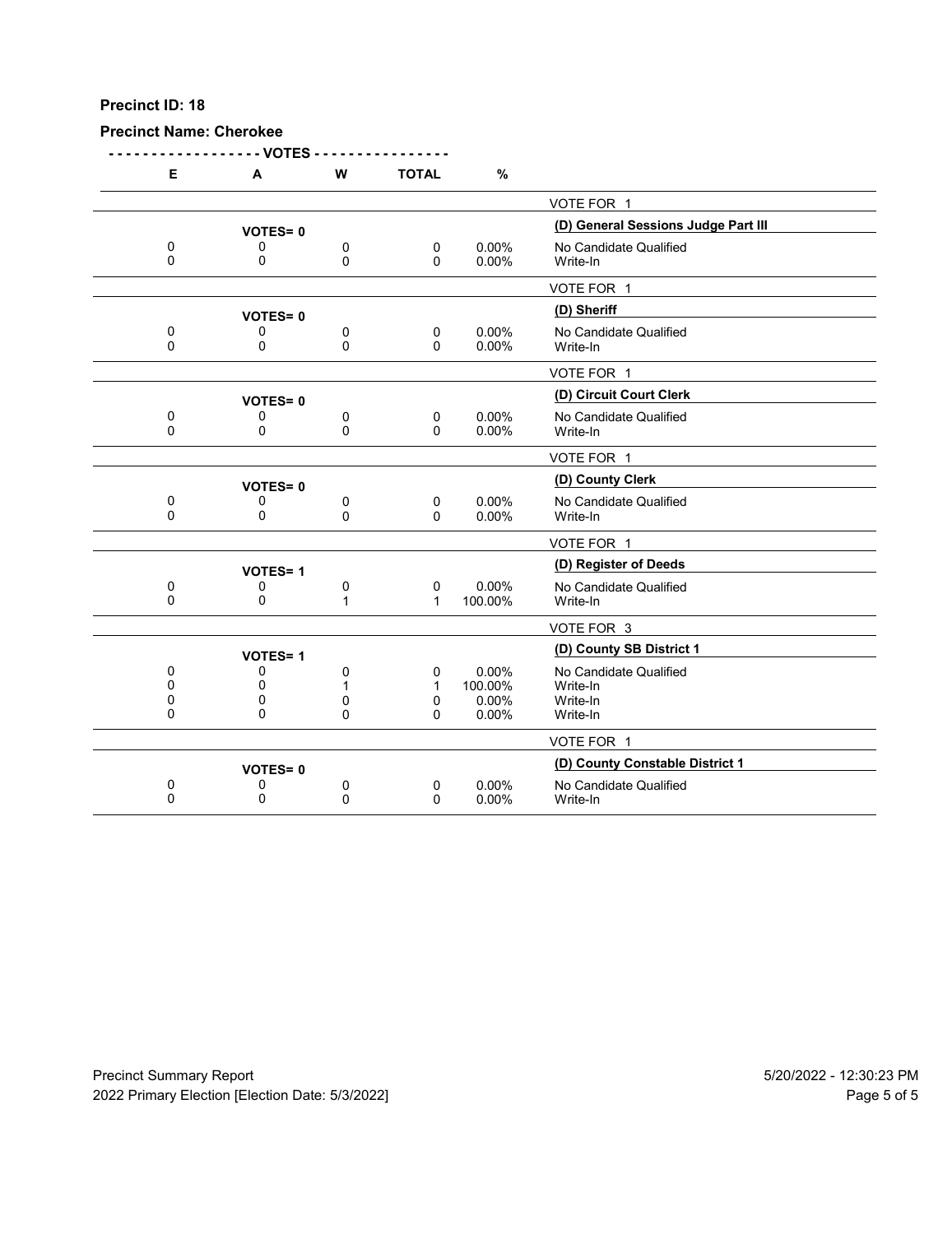**EXECUNCT STATUS:** REPORTED



# **Washington County, Tennessee**

**2022 Primary Election**

# **TNWASP22**

**5/3/2022**

| <b>E</b> - # Of Election Day       | 247 |
|------------------------------------|-----|
| $\mathsf{A}$ - # Of Paper Absentee | 24  |
| W - # Of Walk-In Early Voting      | 287 |

| <b>PUBLIC COUNT:</b>  | 558    |
|-----------------------|--------|
| <b>VOTER TURNOUT:</b> | 10.65% |
|                       | 5240   |

#### **Precinct ID: 19**

## **Precinct Name: Henry Johnson**

|                                                      |                              |                 |                | , , , , ,         |                |
|------------------------------------------------------|------------------------------|-----------------|----------------|-------------------|----------------|
|                                                      | %                            | <b>TOTAL</b>    | W              | A                 | Е              |
| VOTE FOR 1                                           |                              |                 |                |                   |                |
| (R) Circuit Court Judge Part I Dist 1                |                              |                 |                | <b>VOTES= 385</b> |                |
| J. Eddie Lauderback<br>Write-In                      | 99.48%<br>0.52%              | 383<br>2        | 203            | 14<br>0           | 166            |
| VOTE FOR 1                                           |                              |                 |                |                   |                |
| (R) Circuit Court Judge Part II Dist 1               |                              |                 |                | <b>VOTES= 456</b> |                |
| Lois Bunton-Shults-Davis<br>Suzanne Cook<br>Write-In | 31.14%<br>68.86%<br>$0.00\%$ | 142<br>314<br>0 | 84<br>158<br>0 | 4<br>13<br>0      | 54<br>143<br>0 |
| VOTE FOR 1                                           |                              |                 |                |                   |                |
| (R) Chancellor Dist 1                                |                              |                 |                | <b>VOTES= 411</b> |                |
| John C. Rambo                                        | 99.27%                       | 408             | 218            | 18                | 172            |

|          | <b>VOTES= 411</b> |          | IN UNIQUUTUL DISL I |                 |                                         |  |  |  |  |  |
|----------|-------------------|----------|---------------------|-----------------|-----------------------------------------|--|--|--|--|--|
| 172      | 18<br>0           | 218<br>0 | 408<br>3            | 99.27%<br>0.73% | John C. Rambo<br>Write-In               |  |  |  |  |  |
|          |                   |          |                     |                 | VOTE FOR 1                              |  |  |  |  |  |
|          | <b>VOTES= 393</b> |          |                     |                 | (R) Criminal Court Judge Part I Dist 1  |  |  |  |  |  |
| 169<br>2 | 16<br>0           | 206<br>0 | 391<br>2            | 99.49%<br>0.51% | Lisa Nidiffer Rice<br>Write-In          |  |  |  |  |  |
|          |                   |          |                     |                 | VOTE FOR 1                              |  |  |  |  |  |
|          | <b>VOTES= 385</b> |          |                     |                 | (R) Criminal Court Judge Part II Dist 1 |  |  |  |  |  |
| 168      | 15                | 201      | 384                 | 99.74%          | Stacy L. Street                         |  |  |  |  |  |
|          | 0                 | 0        |                     | 0.26%           | Write-In                                |  |  |  |  |  |

Precinct Summary Report 60 and 5/20/2022 - 12:30:23 PM 2022 Primary Election [Election Date: 5/3/2022] **Page 1 of 5** and 2022 Primary Election Date: 5/3/2022]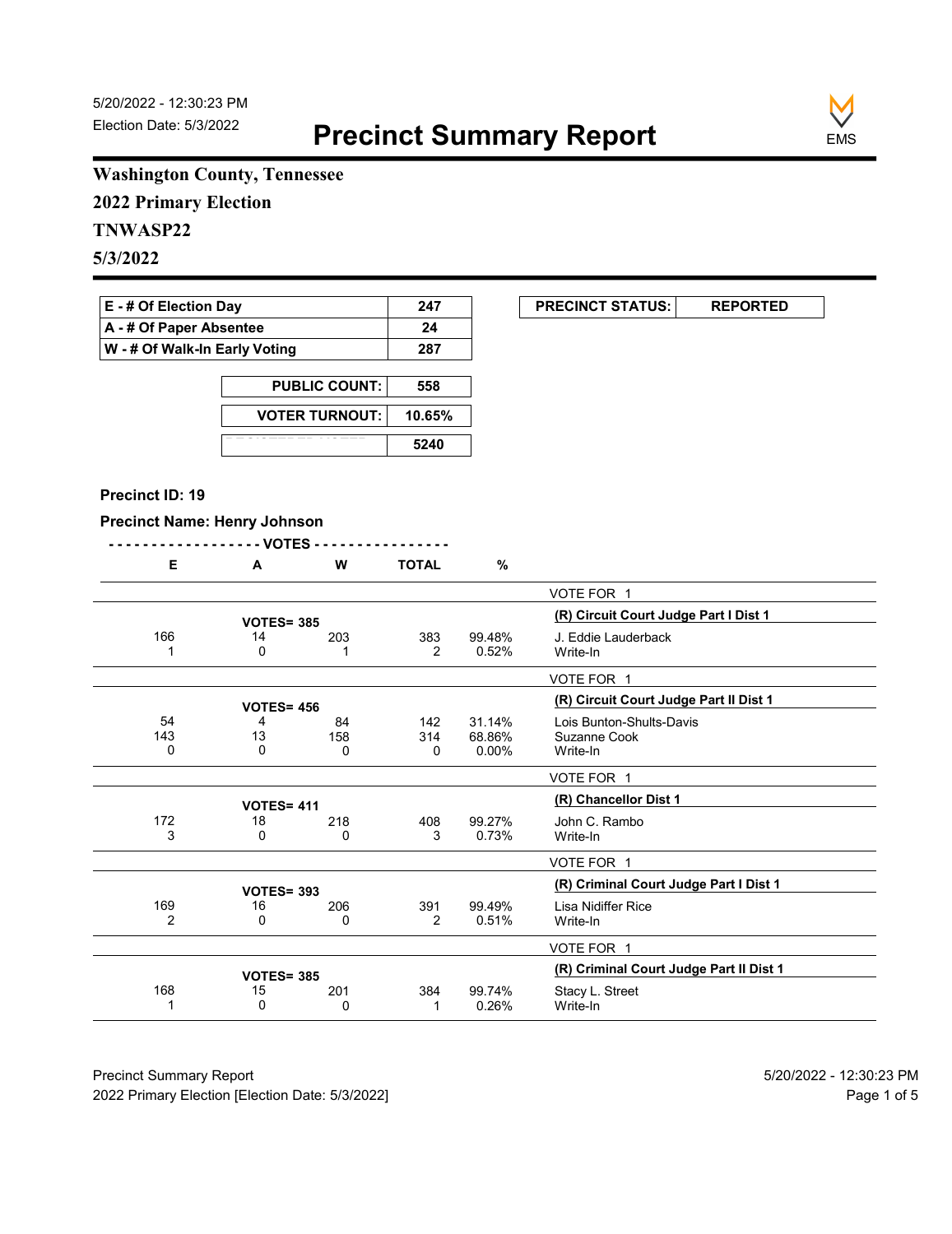# **Precinct Name: Henry Johnson**

**- - - - - - - - - - - - - - - - - - VOTES - - - - - - - - - - - - - - - -**

| Е                     | Α                   | W                 | <b>TOTAL</b> | %                |                                              |
|-----------------------|---------------------|-------------------|--------------|------------------|----------------------------------------------|
|                       |                     |                   |              |                  | VOTE FOR 1                                   |
|                       |                     | <b>VOTES= 376</b> |              |                  | (R) District Attorney General Dist 1         |
| 165                   | 14                  | 196               | 375          | 99.73%           | <b>Steve Finney</b>                          |
| 1                     | $\mathbf 0$         | $\Omega$          | 1            | 0.27%            | Write-In                                     |
|                       |                     |                   |              |                  | VOTE FOR 1                                   |
|                       |                     | <b>VOTES= 377</b> |              |                  | (R) Public Defender Dist 1                   |
| 164                   | 14                  | 198               | 376          | 99.73%           | Jeff Kelly                                   |
| 1                     | 0                   | 0                 | 1            | 0.27%            | Write-In                                     |
|                       |                     |                   |              |                  | VOTE FOR 1                                   |
|                       |                     | <b>VOTES= 503</b> |              |                  | (R) County Mayor                             |
| 99                    | 12                  | 140               | 251          | 49.90%           | Joe Grandy                                   |
| 123                   | 7                   | 122               | 252          | 50.10%           | Robert H. (Robbie) Tester                    |
| 0                     | $\mathbf{0}$        | 0                 | $\Omega$     | 0.00%            | Write-In                                     |
|                       |                     |                   |              |                  | VOTE FOR 1                                   |
|                       |                     | <b>VOTES= 398</b> |              |                  | (R) County Commissioner Dist 13              |
| 170<br>$\overline{2}$ | 14<br>0             | 211               | 395          | 99.25%           | Kenneth "Kenny" Huffine                      |
|                       |                     | 1                 | 3            | 0.75%            | Write-In                                     |
|                       |                     |                   |              |                  | VOTE FOR 1                                   |
|                       |                     | <b>VOTES= 415</b> |              |                  | (R) County Trustee                           |
| 178<br>$\overline{2}$ | 16<br>0             | 219<br>0          | 413<br>2     | 99.52%<br>0.48%  | <b>Rick Storey</b><br>Write-In               |
|                       |                     |                   |              |                  |                                              |
|                       |                     |                   |              |                  | VOTE FOR 1                                   |
|                       |                     | <b>VOTES= 439</b> |              |                  | (R) General Sessions Judge Part I            |
| 66                    | $\overline{2}$      | 74                | 142          | 32.35%           | <b>Todd Hull</b>                             |
| 122<br>0              | 16<br>0             | 159<br>0          | 297<br>0     | 67.65%<br>0.00%  | Robert G. Lincoln<br>Write-In                |
|                       |                     |                   |              |                  |                                              |
|                       |                     |                   |              |                  | VOTE FOR 1                                   |
|                       |                     | <b>VOTES= 434</b> |              |                  | (R) General Sessions Judge Part II           |
| 116<br>67             | 15<br>4             | 158               | 289          | 66.59%           | Janet Vest Hardin                            |
| 0                     | 0                   | 74<br>0           | 145<br>0     | 33.41%<br>0.00%  | Joshua P. Sutherland, III<br>Write-In        |
|                       |                     |                   |              |                  |                                              |
|                       |                     |                   |              |                  | VOTE FOR 1                                   |
|                       |                     | <b>VOTES= 479</b> |              |                  | (R) General Sessions Judge Part III          |
| 92<br>49              | 7<br>$\overline{c}$ | 111<br>71         | 210<br>122   | 43.84%<br>25.47% | Johnathan A. Minga<br><b>Michael Rasnake</b> |
| 67                    | 8                   | 72                | 147          | 30.69%           | Stephanie Sherwood                           |
| 0                     | $\Omega$            | $\mathbf 0$       | 0            | 0.00%            | Write-In                                     |
|                       |                     |                   |              |                  |                                              |

Precinct Summary Report 60 and 5/20/2022 - 12:30:23 PM 2022 Primary Election [Election Date: 5/3/2022] 2022 Primary Election 10 and 5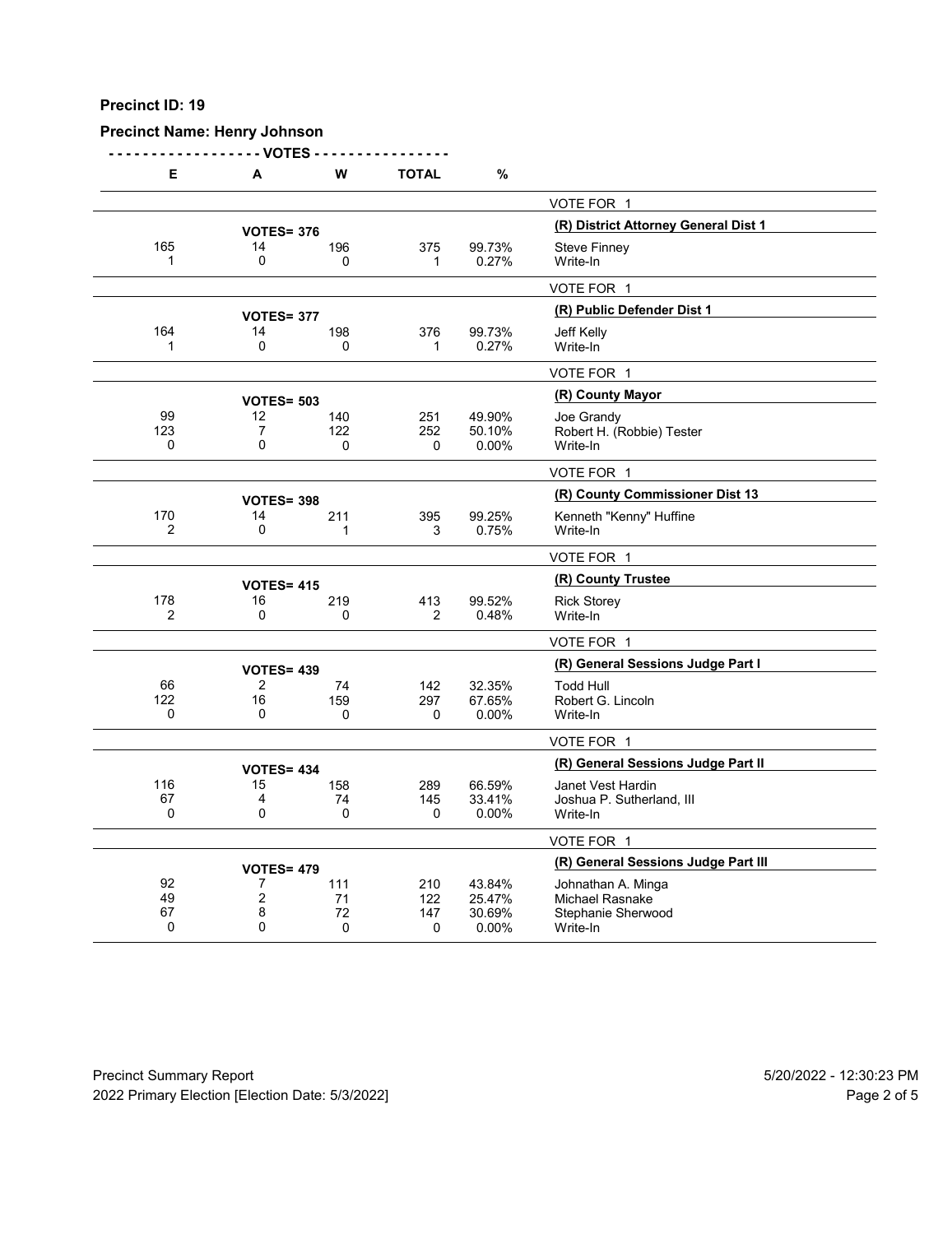# **Precinct Name: Henry Johnson**

**- - - - - - - - - - - - - - - - - - VOTES - - - - - - - - - - - - - - - -**

| Е                                                   | A                                    | W                                            | <b>TOTAL</b>                                   | $\%$                                                                      |                                                                                                                           |
|-----------------------------------------------------|--------------------------------------|----------------------------------------------|------------------------------------------------|---------------------------------------------------------------------------|---------------------------------------------------------------------------------------------------------------------------|
|                                                     |                                      |                                              |                                                |                                                                           | VOTE FOR 1                                                                                                                |
|                                                     | <b>VOTES= 511</b>                    |                                              |                                                |                                                                           | (R) Sheriff                                                                                                               |
| 43<br>150<br>28<br>0                                | 4<br>13<br>1<br>0                    | 72<br>173<br>27<br>0                         | 119<br>336<br>56<br>0                          | 23.29%<br>65.75%<br>10.96%<br>0.00%                                       | Leighta Laitinen<br>Keith Sexton<br>Michael Templeton<br>Write-In                                                         |
|                                                     |                                      |                                              |                                                |                                                                           | VOTE FOR 1                                                                                                                |
|                                                     | <b>VOTES= 386</b>                    |                                              |                                                |                                                                           | (R) Circuit Court Clerk                                                                                                   |
| 165<br>1                                            | 15<br>0                              | 205<br>0                                     | 385<br>1                                       | 99.74%<br>0.26%                                                           | <b>Brenda Downes</b><br>Write-In                                                                                          |
|                                                     |                                      |                                              |                                                |                                                                           | VOTE FOR 1                                                                                                                |
|                                                     | <b>VOTES= 470</b>                    |                                              |                                                |                                                                           | (R) County Clerk                                                                                                          |
| 56<br>146<br>$\mathbf 0$                            | 5<br>13<br>0                         | 58<br>192<br>0                               | 119<br>351<br>0                                | 25.32%<br>74.68%<br>0.00%                                                 | Danny Edens<br>Cheryl Storey<br>Write-In                                                                                  |
|                                                     |                                      |                                              |                                                |                                                                           | VOTE FOR 1                                                                                                                |
|                                                     | <b>VOTES= 397</b>                    |                                              |                                                |                                                                           | (R) Register of Deeds                                                                                                     |
| 178<br>1                                            | 15<br>0                              | 203<br>0                                     | 396<br>1                                       | 99.75%<br>0.25%                                                           | Teresa H. Bowman<br>Write-In                                                                                              |
|                                                     |                                      |                                              |                                                |                                                                           | VOTE FOR 3                                                                                                                |
|                                                     | <b>VOTES= 1,003</b>                  |                                              |                                                |                                                                           | (R) County SB District 1                                                                                                  |
| 99<br>90<br>83<br>87<br>74<br>$\mathbf 0$<br>0<br>0 | 6<br>7<br>8<br>2<br>4<br>0<br>0<br>0 | 116<br>129<br>94<br>106<br>98<br>0<br>0<br>0 | 221<br>226<br>185<br>195<br>176<br>0<br>0<br>0 | 22.03%<br>22.53%<br>18.44%<br>19.44%<br>17.55%<br>0.00%<br>0.00%<br>0.00% | Kerrie Aistrop<br>Annette Buchanan<br>Cody Day<br><b>Keith Ervin</b><br>Vince Walters<br>Write-In<br>Write-In<br>Write-In |
|                                                     |                                      |                                              |                                                |                                                                           | VOTE FOR 1                                                                                                                |
|                                                     | <b>VOTES= 330</b>                    |                                              |                                                |                                                                           | (R) County Constable District 1                                                                                           |
| 148<br>1                                            | 11<br>0                              | 170<br>0                                     | 329<br>1                                       | 99.70%<br>0.30%                                                           | <b>Andy Register</b><br>Write-In                                                                                          |
|                                                     |                                      |                                              |                                                |                                                                           | VOTE FOR 1                                                                                                                |
|                                                     | <b>VOTES=2</b>                       |                                              |                                                |                                                                           | (D) Circuit Court Judge Part I Dist 1                                                                                     |
| 0<br>0                                              | 0<br>1                               | 0<br>1                                       | 0<br>$\overline{2}$                            | 0.00%<br>100.00%                                                          | No Candidate Qualified<br>Write-In                                                                                        |
|                                                     |                                      |                                              |                                                |                                                                           | VOTE FOR 1                                                                                                                |
|                                                     | <b>VOTES=1</b>                       |                                              |                                                |                                                                           | (D) Circuit Court Judge Part II Dist 1                                                                                    |
| 0<br>0                                              | 0<br>0                               | 0<br>1                                       | 0<br>1                                         | 0.00%<br>100.00%                                                          | No Candidate Qualified<br>Write-In                                                                                        |

Precinct Summary Report 60 and 5/20/2022 - 12:30:23 PM 2022 Primary Election [Election Date: 5/3/2022] 2022 Primary Election 5 and 5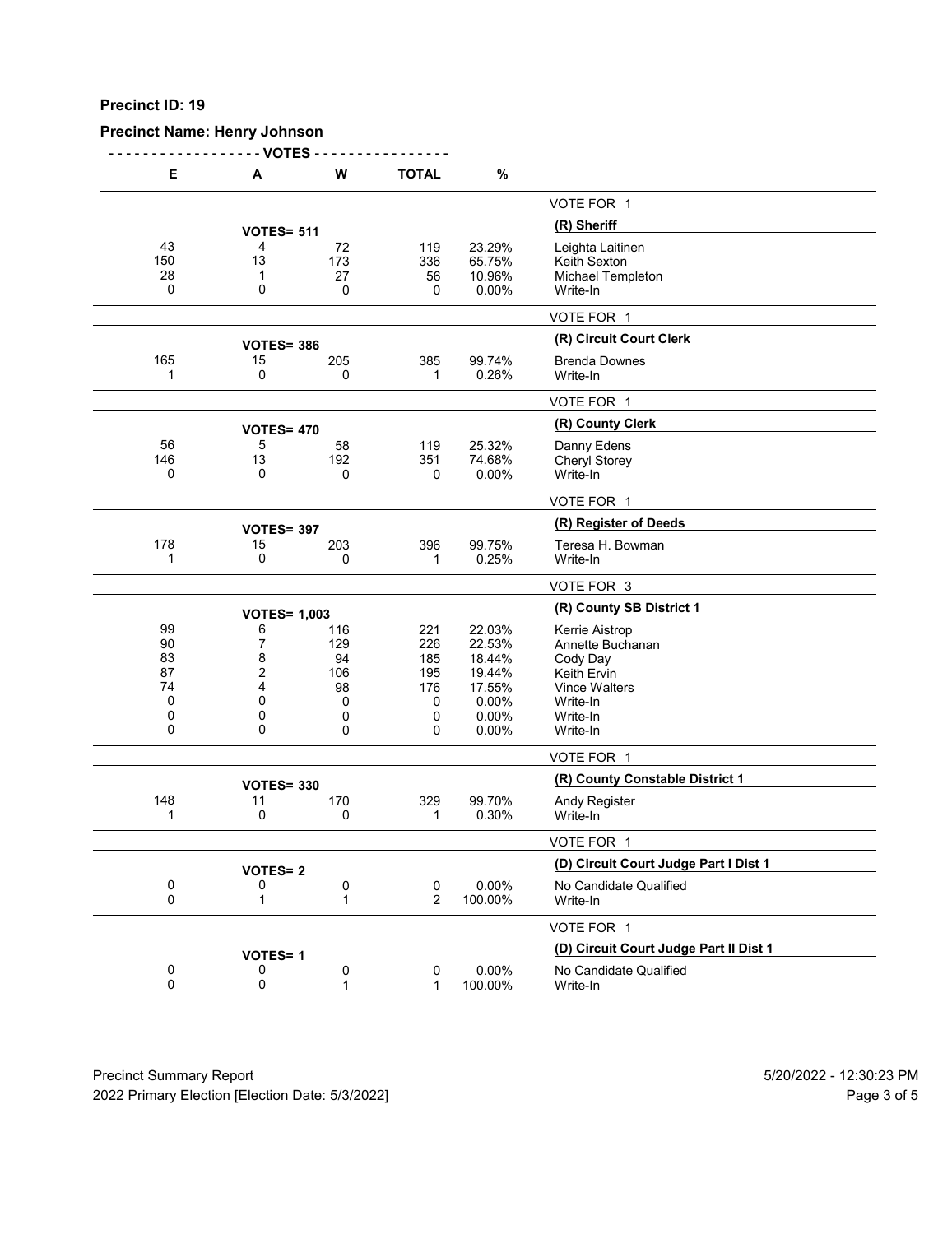# **Precinct Name: Henry Johnson**

**- - - - - - - - - - - - - - - - - - VOTES - - - - - - - - - - - - - - - -**

| Е       | Α               | W                 | <b>TOTAL</b>                  | $\%$                |                                         |
|---------|-----------------|-------------------|-------------------------------|---------------------|-----------------------------------------|
|         |                 |                   |                               |                     | VOTE FOR 1                              |
|         | <b>VOTES=1</b>  |                   |                               |                     | (D) Chancellor Dist 1                   |
| 0<br>0  | 0<br>0          | 0<br>1            | 0<br>$\mathbf 1$              | 0.00%<br>100.00%    | No Candidate Qualified<br>Write-In      |
|         |                 |                   |                               |                     | VOTE FOR 1                              |
|         | <b>VOTES=2</b>  |                   |                               |                     | (D) Criminal Court Judge Part I Dist 1  |
| 0<br>1  | 0<br>0          | 0<br>1            | 0<br>2                        | $0.00\%$<br>100.00% | No Candidate Qualified<br>Write-In      |
|         |                 |                   |                               |                     | VOTE FOR 1                              |
|         | <b>VOTES=2</b>  |                   |                               |                     | (D) Criminal Court Judge Part II Dist 1 |
| 0<br>1  | 0<br>0          | 0<br>$\mathbf{1}$ | 0<br>$\overline{2}$           | 0.00%<br>100.00%    | No Candidate Qualified<br>Write-In      |
|         |                 |                   |                               |                     | VOTE FOR 1                              |
|         | <b>VOTES=2</b>  |                   |                               |                     | (D) District Attorney General Dist 1    |
| 0<br>1  | 0<br>0          | 0<br>$\mathbf{1}$ | 0<br>$\overline{2}$           | 0.00%<br>100.00%    | No Candidate Qualified<br>Write-In      |
|         |                 |                   |                               |                     | VOTE FOR 1                              |
|         | <b>VOTES=2</b>  |                   |                               |                     | (D) Public Defender Dist 1              |
| 0<br>1  | 0<br>0          | 0<br>1            | 0<br>$\overline{2}$           | $0.00\%$<br>100.00% | No Candidate Qualified<br>Write-In      |
|         |                 |                   |                               |                     | VOTE FOR 1                              |
|         | <b>VOTES=18</b> |                   |                               |                     | (D) County Mayor                        |
| 11<br>1 | 0<br>0          | 6<br>0            | 17<br>$\mathbf 1$             | 94.44%<br>5.56%     | No Candidate Qualified<br>Write-In      |
|         |                 |                   |                               |                     | VOTE FOR 1                              |
|         | <b>VOTES=2</b>  |                   |                               |                     | (D) County Commissioner Dist 13         |
| 0<br>1  | 0<br>0          | 0<br>1            | $\mathbf 0$<br>$\overline{2}$ | 0.00%<br>100.00%    | No Candidate Qualified<br>Write-In      |
|         |                 |                   |                               |                     | VOTE FOR 1                              |
|         | <b>VOTES=2</b>  |                   |                               |                     | (D) County Trustee                      |
| 0<br>1  | 0<br>0          | 0<br>1            | 0<br>2                        | $0.00\%$<br>100.00% | No Candidate Qualified<br>Write-In      |
|         |                 |                   |                               |                     | VOTE FOR 1                              |
|         | <b>VOTES=2</b>  |                   |                               |                     | (D) General Sessions Judge Part I       |
| 0<br>1  | 0<br>0          | 0<br>1            | 0<br>$\overline{2}$           | 0.00%<br>100.00%    | No Candidate Qualified<br>Write-In      |
|         |                 |                   |                               |                     | VOTE FOR 1                              |
|         | <b>VOTES=2</b>  |                   |                               |                     | (D) General Sessions Judge Part II      |
| 0<br>1  | 0<br>0          | 0<br>1            | 0<br>$\overline{2}$           | 0.00%<br>100.00%    | No Candidate Qualified<br>Write-In      |
|         |                 |                   |                               |                     |                                         |

Precinct Summary Report 60 and 5/20/2022 - 12:30:23 PM

2022 Primary Election [Election Date: 5/3/2022] 2022 Primary Election 10 and 5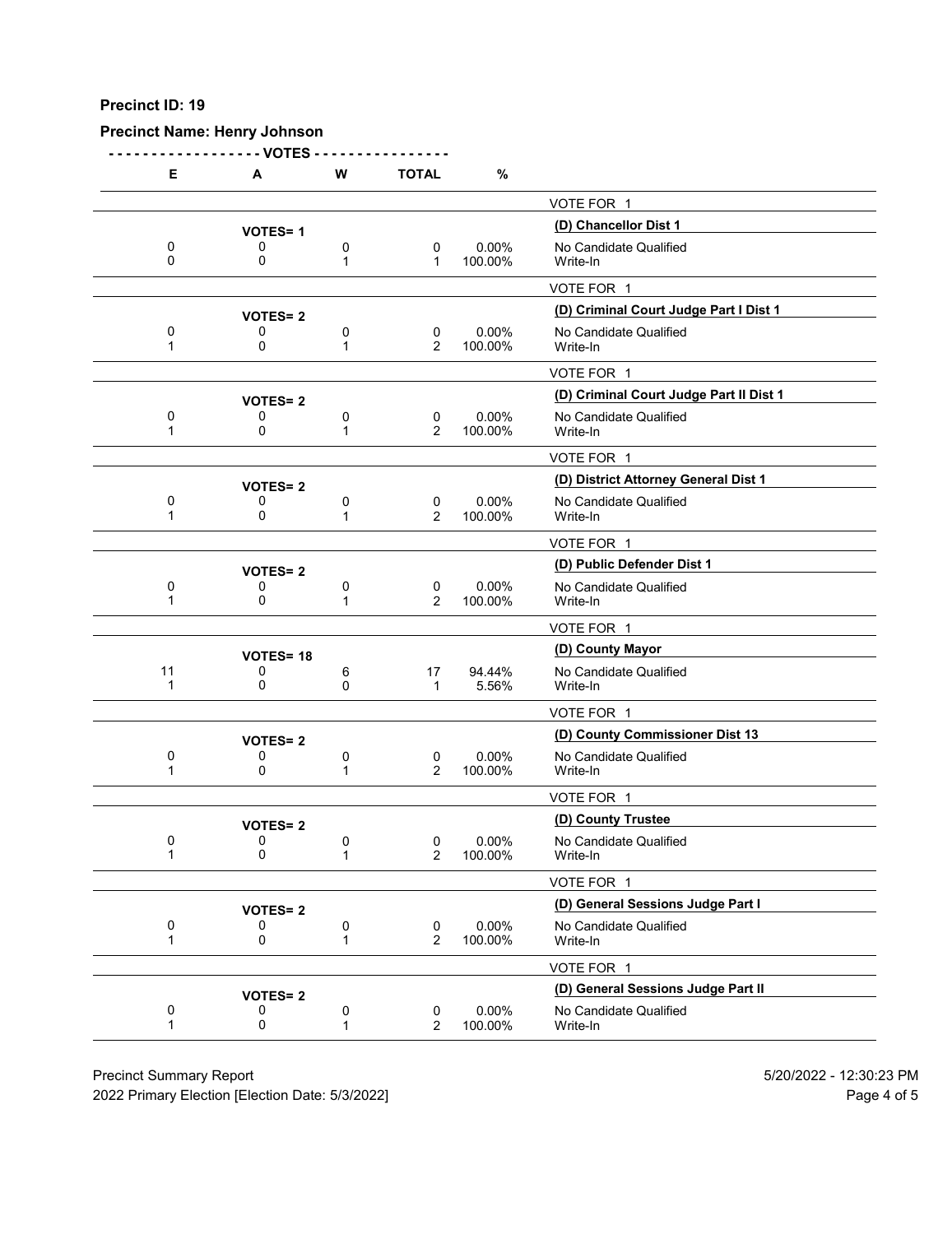# **Precinct Name: Henry Johnson**

**- - - - - - - - - - - - - - - - - - VOTES - - - - - - - - - - - - - - - -**

| Е           | A              | W              | <b>TOTAL</b>   | %       |                                     |
|-------------|----------------|----------------|----------------|---------|-------------------------------------|
|             |                |                |                |         | VOTE FOR 1                          |
|             | <b>VOTES=2</b> |                |                |         | (D) General Sessions Judge Part III |
| 0           | 0              | 0              | $\mathbf 0$    | 0.00%   | No Candidate Qualified              |
| $\mathbf 1$ | 0              | 1              | 2              | 100.00% | Write-In                            |
|             |                |                |                |         | VOTE FOR 1                          |
|             | <b>VOTES=5</b> |                |                |         | (D) Sheriff                         |
| 0           | 0              | 0              | 0              | 0.00%   | No Candidate Qualified              |
| 3           | 0              | $\overline{2}$ | 5              | 100.00% | Write-In                            |
|             |                |                |                |         | VOTE FOR 1                          |
|             | <b>VOTES=2</b> |                |                |         | (D) Circuit Court Clerk             |
| 0           | 0              | 0              | 0              | 0.00%   | No Candidate Qualified              |
| 1           | 0              | 1              | 2              | 100.00% | Write-In                            |
|             |                |                |                |         | VOTE FOR 1                          |
|             | <b>VOTES=2</b> |                |                |         | (D) County Clerk                    |
| 0           | 0              | 0              | $\mathbf 0$    | 0.00%   | No Candidate Qualified              |
| 1           | 0              | 1              | 2              | 100.00% | Write-In                            |
|             |                |                |                |         | VOTE FOR 1                          |
|             | <b>VOTES=2</b> |                |                |         | (D) Register of Deeds               |
| 0           | 0              | 0              | 0              | 0.00%   | No Candidate Qualified              |
| 1           | 0              | $\mathbf{1}$   | $\overline{2}$ | 100.00% | Write-In                            |
|             |                |                |                |         | VOTE FOR 3                          |
|             | <b>VOTES=2</b> |                |                |         | (D) County SB District 1            |
| 0           | 0              | 0              | 0              | 0.00%   | No Candidate Qualified              |
|             | 0              | 1              | 2              | 100.00% | Write-In                            |
| 0           | 0              | 0              | 0              | 0.00%   | Write-In                            |
| 0           | $\Omega$       | $\Omega$       | 0              | 0.00%   | Write-In                            |
|             |                |                |                |         | VOTE FOR 1                          |
|             | <b>VOTES=2</b> |                |                |         | (D) County Constable District 1     |
| 0           | 0              | 0              | 0              | 0.00%   | No Candidate Qualified              |
|             | 0              | 1              | 2              | 100.00% | Write-In                            |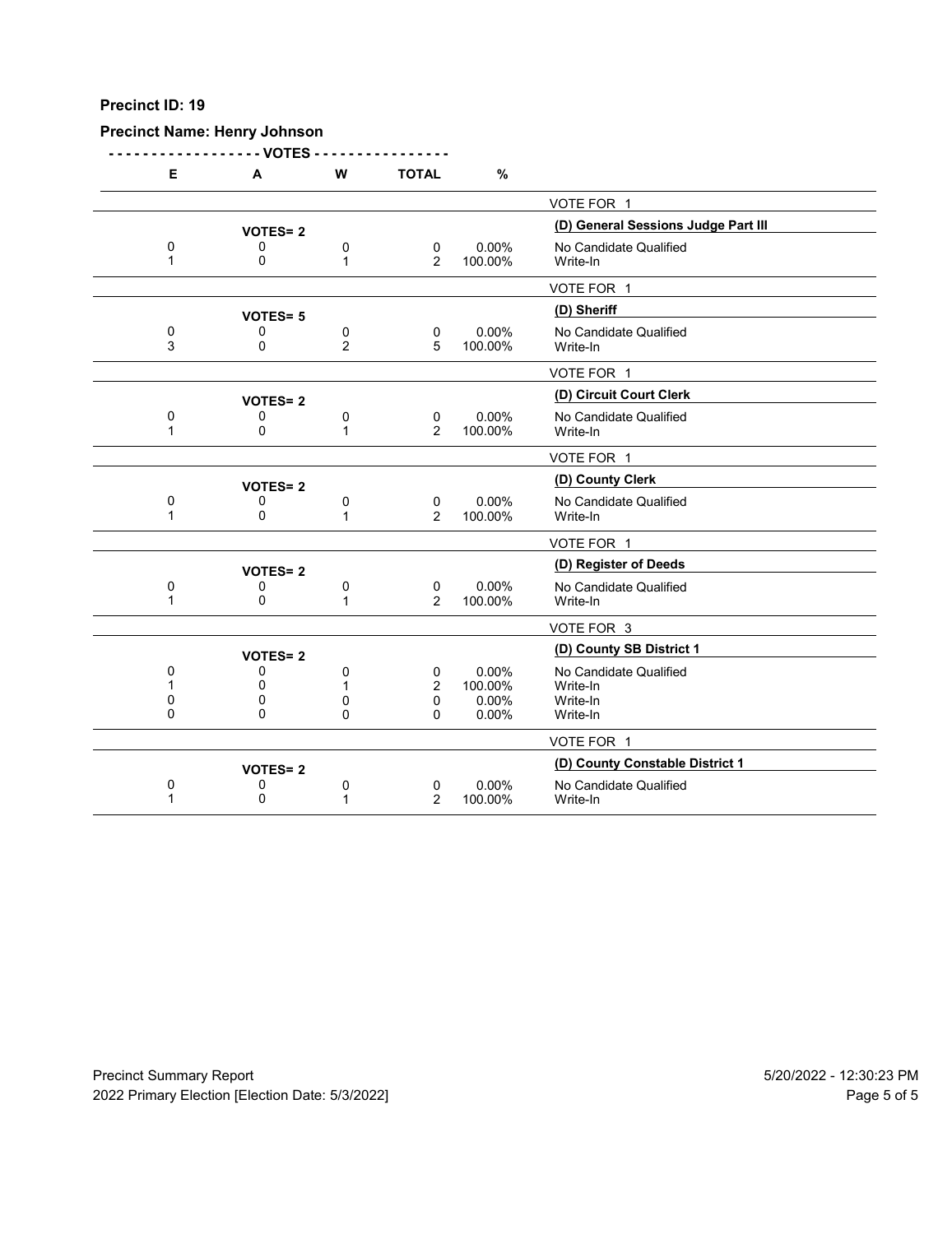**EXECUNCT STATUS:** REPORTED



# **Washington County, Tennessee**

**2022 Primary Election**

# **TNWASP22**

**5/3/2022**

| <b>E</b> - # Of Election Day  | 248 |
|-------------------------------|-----|
| A - # Of Paper Absentee       | 20  |
| W - # Of Walk-In Early Voting | 202 |

| <b>PUBLIC COUNT:</b>  | 470    |
|-----------------------|--------|
| <b>VOTER TURNOUT:</b> | 12.70% |
|                       | 3701   |

#### **Precinct ID: 20**

#### **Precinct Name: Woodland**

| -------------------VOTES ---------------- |  |  |  |  |  |  |  |  |  |  |  |  |  |  |  |  |  |  |  |  |  |  |  |  |  |  |  |  |  |  |  |  |  |
|-------------------------------------------|--|--|--|--|--|--|--|--|--|--|--|--|--|--|--|--|--|--|--|--|--|--|--|--|--|--|--|--|--|--|--|--|--|
|-------------------------------------------|--|--|--|--|--|--|--|--|--|--|--|--|--|--|--|--|--|--|--|--|--|--|--|--|--|--|--|--|--|--|--|--|--|

| Е        | A                 | w   | TOTAL | %        |                                         |
|----------|-------------------|-----|-------|----------|-----------------------------------------|
|          |                   |     |       |          | VOTE FOR 1                              |
|          | <b>VOTES= 352</b> |     |       |          | (R) Circuit Court Judge Part I Dist 1   |
|          |                   |     |       |          |                                         |
| 192      | 13                | 146 | 351   | 99.72%   | J. Eddie Lauderback                     |
| 0        | 0                 | 1   |       | 0.28%    | Write-In                                |
|          |                   |     |       |          | VOTE FOR 1                              |
|          | <b>VOTES= 404</b> |     |       |          | (R) Circuit Court Judge Part II Dist 1  |
| 57       | 5                 | 42  | 104   | 25.74%   | Lois Bunton-Shults-Davis                |
| 159      | 10                | 130 | 299   | 74.01%   | Suzanne Cook                            |
| 0        | 0                 | 1   |       | 0.25%    | Write-In                                |
|          |                   |     |       |          |                                         |
|          |                   |     |       |          | VOTE FOR 1                              |
|          | <b>VOTES= 355</b> |     |       |          | (R) Chancellor Dist 1                   |
| 194      | 14                | 146 | 354   | 99.72%   | John C. Rambo                           |
|          | 0                 | 0   |       | 0.28%    | Write-In                                |
|          |                   |     |       |          |                                         |
|          |                   |     |       |          | VOTE FOR 1                              |
|          | <b>VOTES= 357</b> |     |       |          | (R) Criminal Court Judge Part I Dist 1  |
| 188      | 15                | 153 | 356   | 99.72%   | Lisa Nidiffer Rice                      |
| 0        | 0                 | 1   |       | 0.28%    | Write-In                                |
|          |                   |     |       |          |                                         |
|          |                   |     |       |          | VOTE FOR 1                              |
|          | <b>VOTES= 341</b> |     |       |          | (R) Criminal Court Judge Part II Dist 1 |
| 184      | 13                | 144 | 341   | 100.00%  | Stacy L. Street                         |
| $\Omega$ | 0                 | 0   | 0     | $0.00\%$ | Write-In                                |
|          |                   |     |       |          |                                         |

Precinct Summary Report 60 and 5/20/2022 - 12:30:23 PM 2022 Primary Election [Election Date: 5/3/2022] **Page 1 of 5** and 2022 Primary Election Date: 5/3/2022]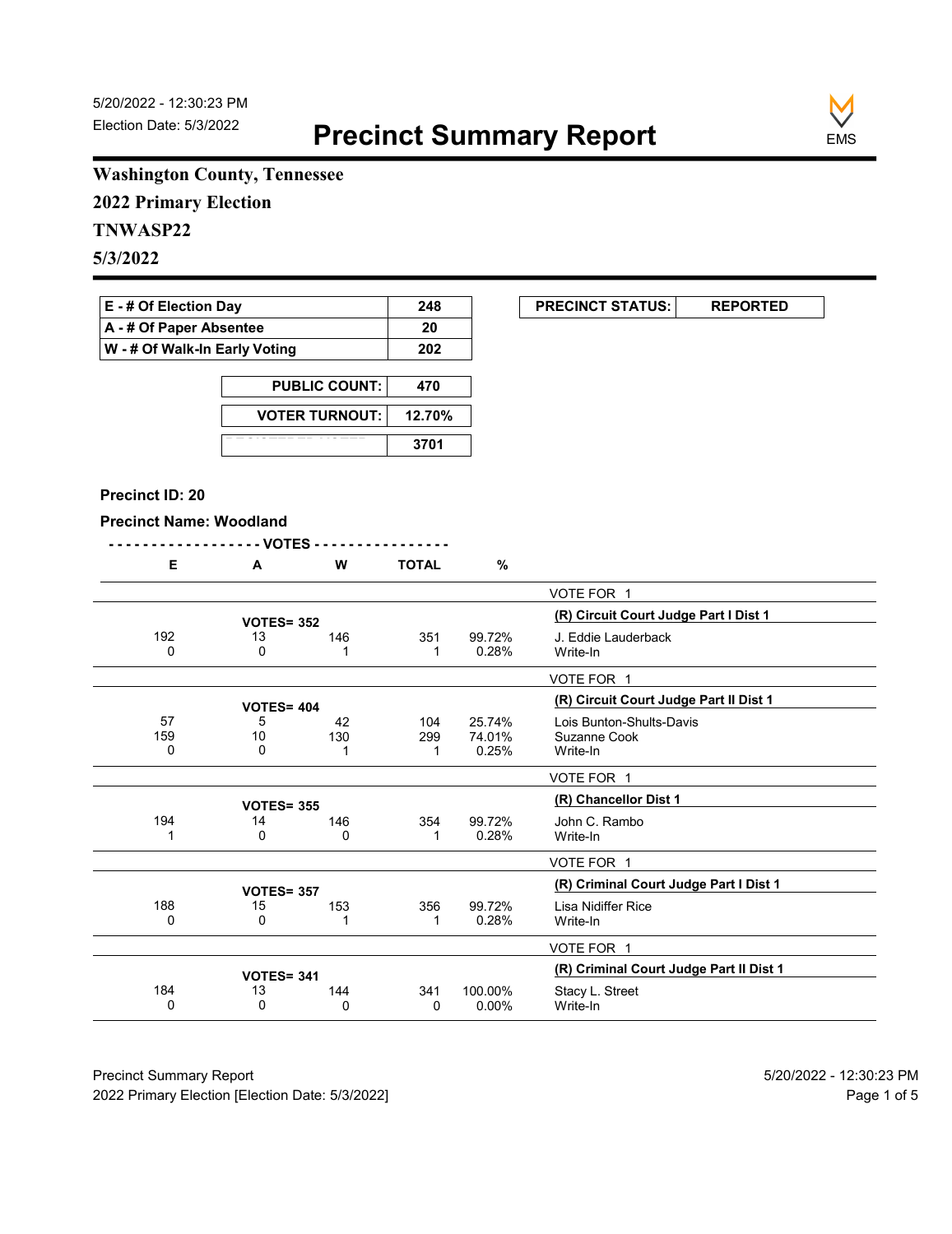#### **Precinct Name: Woodland**

**- - - - - - - - - - - - - - - - - - VOTES - - - - - - - - - - - - - - - - E A W TOTAL %** VOTE FOR 1 **(R) District Attorney General Dist 1 VOTES= <sup>339</sup>** 183 12 141 336 99.12% Steve Finney<br>2 0 1 3 0.88% Write-In 2 0 1 3 0.88% Write-In VOTE FOR 1 **(R) Public Defender Dist 1 VOTES= <sup>333</sup>** 180 13 140 333 100.00% Jeff Kelly 0 0 0 0 0.00% Write-In VOTE FOR 1 **(R) County Mayor VOTES= <sup>448</sup>** 127 9 134 270 60.27% Joe Grandy 111 9 58 178 39.73% Robert H. (Robbie) Tester 0 0 0 0 0.00% Write-In VOTE FOR 1 **(R) County Commissioner Dist 14 VOTES= <sup>353</sup>** 188 15 149 352 99.72% Jim Wheeler<br>0 0 1 1 0.28% Write-In 0 0 1 1 0.28% Write-In VOTE FOR 1 **(R) County Trustee VOTES= <sup>374</sup>** 200 10 164 374 100.00% Rick Storey 0 0 0 0 0.00% Write-In VOTE FOR 1 **(R) General Sessions Judge Part I VOTES= <sup>366</sup>** 40 1 40 81 22.13% Todd Hull 150 12 123 285 77.87% Robert G. Lincoln 0 0 0 0 0.00% Write-In VOTE FOR 1 **VOTES= 355**<br>120 **120 252 70.99%** Janet Vest Hardin 121 11 120 252 70.99% Janet Vest Hardin 1 39 103 29.01% Joshua P. Sutherland, III<br>0 0 0 0 0 0.00% Write-In 0 0 0 0 0.00% Write-In VOTE FOR 1 **(R) General Sessions Judge Part III VOTES= <sup>411</sup>** 131 9 103 243 59.12% Johnathan A. Minga 42 2 43 87 21.17% Michael Rasnake 41 4 36 81 19.71% Stephanie Sherwood 0 0 0 0 0.00% Write-In

Precinct Summary Report 5/20/2022 - 12:30:23 PM 2022 Primary Election [Election Date: 5/3/2022] Page 2 of 5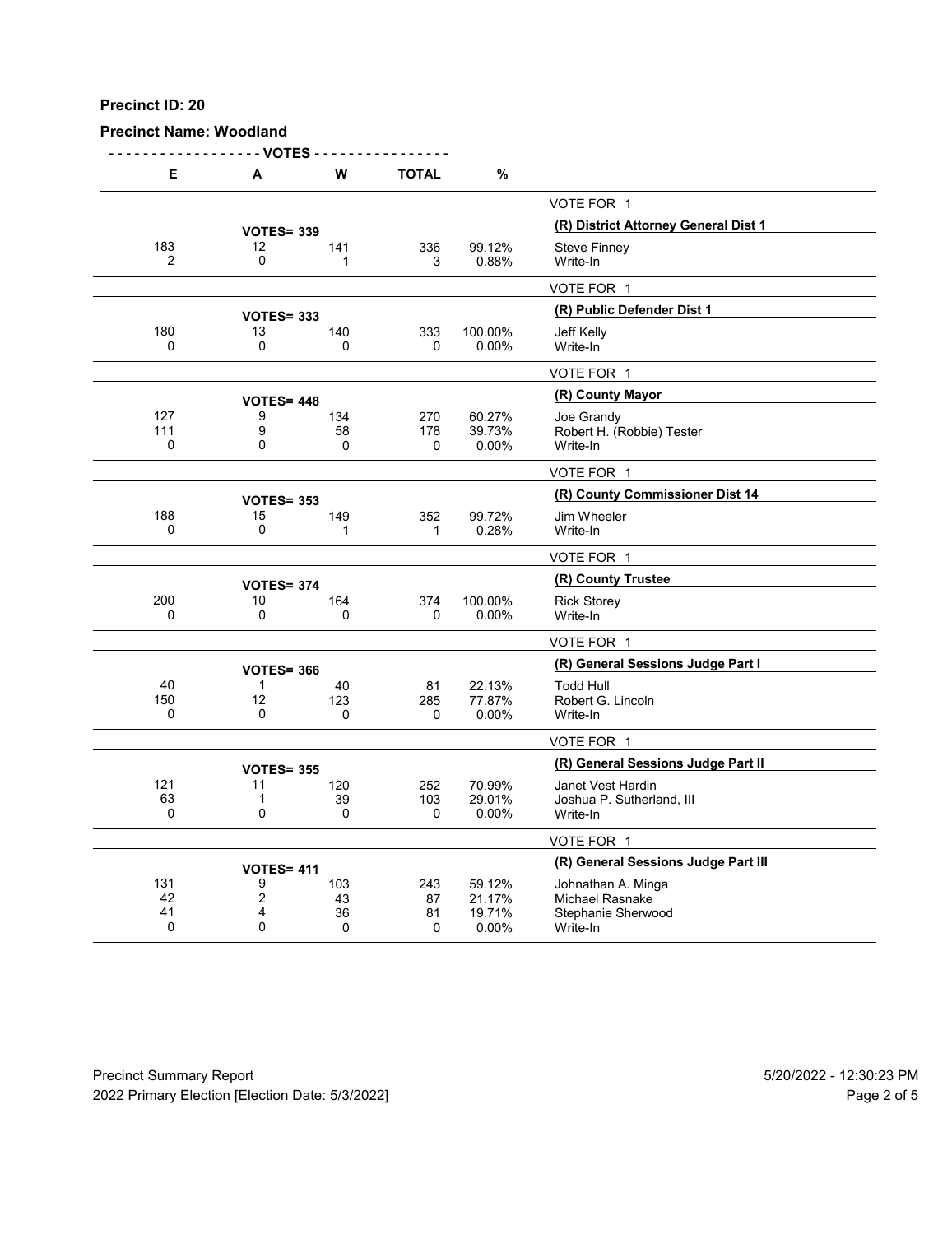## **Precinct Name: Woodland**

**- - - - - - - - - - - - - - - - - - VOTES - - - - - - - - - - - - - - - -**

| Е                    | А                 | W                    | <b>TOTAL</b>             | $\%$                                |                                                                   |
|----------------------|-------------------|----------------------|--------------------------|-------------------------------------|-------------------------------------------------------------------|
|                      |                   |                      |                          |                                     | VOTE FOR 1                                                        |
|                      | <b>VOTES= 437</b> |                      |                          |                                     | (R) Sheriff                                                       |
| 45<br>159<br>28<br>0 | 4<br>14<br>0<br>0 | 35<br>136<br>16<br>0 | 84<br>309<br>44<br>0     | 19.22%<br>70.71%<br>10.07%<br>0.00% | Leighta Laitinen<br>Keith Sexton<br>Michael Templeton<br>Write-In |
|                      |                   |                      |                          |                                     | VOTE FOR 1                                                        |
|                      | <b>VOTES= 348</b> |                      |                          |                                     | (R) Circuit Court Clerk                                           |
| 182<br>1             | 13<br>0           | 152<br>0             | 347<br>1                 | 99.71%<br>0.29%                     | <b>Brenda Downes</b><br>Write-In                                  |
|                      |                   |                      |                          |                                     | VOTE FOR 1                                                        |
|                      | <b>VOTES= 410</b> |                      |                          |                                     | (R) County Clerk                                                  |
| 44<br>176<br>0       | 2<br>13<br>0      | 28<br>147<br>0       | 74<br>336<br>0           | 18.05%<br>81.95%<br>0.00%           | Danny Edens<br>Cheryl Storey<br>Write-In                          |
|                      |                   |                      |                          |                                     | VOTE FOR 1                                                        |
|                      | <b>VOTES= 363</b> |                      |                          |                                     | (R) Register of Deeds                                             |
| 194<br>0             | 14<br>0           | 155<br>0             | 363<br>0                 | 100.00%<br>0.00%                    | Teresa H. Bowman<br>Write-In                                      |
|                      |                   |                      |                          |                                     | VOTE FOR 1                                                        |
|                      | <b>VOTES=1</b>    |                      |                          |                                     | (D) Circuit Court Judge Part I Dist 1                             |
| 0<br>1               | 0<br>0            | 0<br>0               | 0<br>$\mathbf 1$         | 0.00%<br>100.00%                    | No Candidate Qualified<br>Write-In                                |
|                      |                   |                      |                          |                                     | VOTE FOR 1                                                        |
|                      | <b>VOTES=1</b>    |                      |                          |                                     | (D) Circuit Court Judge Part II Dist 1                            |
| 0<br>0               | 0<br>0            | 0<br>1               | $\pmb{0}$<br>$\mathbf 1$ | 0.00%<br>100.00%                    | No Candidate Qualified<br>Write-In                                |
|                      |                   |                      |                          |                                     | VOTE FOR 1                                                        |
|                      | <b>VOTES=0</b>    |                      |                          |                                     | (D) Chancellor Dist 1                                             |
| 0<br>0               | 0<br>0            | 0<br>0               | $\pmb{0}$<br>0           | 0.00%<br>0.00%                      | No Candidate Qualified<br>Write-In                                |
|                      |                   |                      |                          |                                     | VOTE FOR 1                                                        |
|                      | <b>VOTES=0</b>    |                      |                          |                                     | (D) Criminal Court Judge Part I Dist 1                            |
| 0<br>$\mathbf 0$     | 0<br>0            | 0<br>0               | 0<br>0                   | 0.00%<br>0.00%                      | No Candidate Qualified<br>Write-In                                |
|                      |                   |                      |                          |                                     | VOTE FOR 1                                                        |
|                      | <b>VOTES=0</b>    |                      |                          |                                     | (D) Criminal Court Judge Part II Dist 1                           |
| 0<br>$\pmb{0}$       | 0<br>0            | 0<br>0               | $\pmb{0}$<br>0           | 0.00%<br>0.00%                      | No Candidate Qualified<br>Write-In                                |
|                      |                   |                      |                          |                                     |                                                                   |

Precinct Summary Report 60 and 5/20/2022 - 12:30:23 PM 2022 Primary Election [Election Date: 5/3/2022] 2022 Primary Election 5 and 5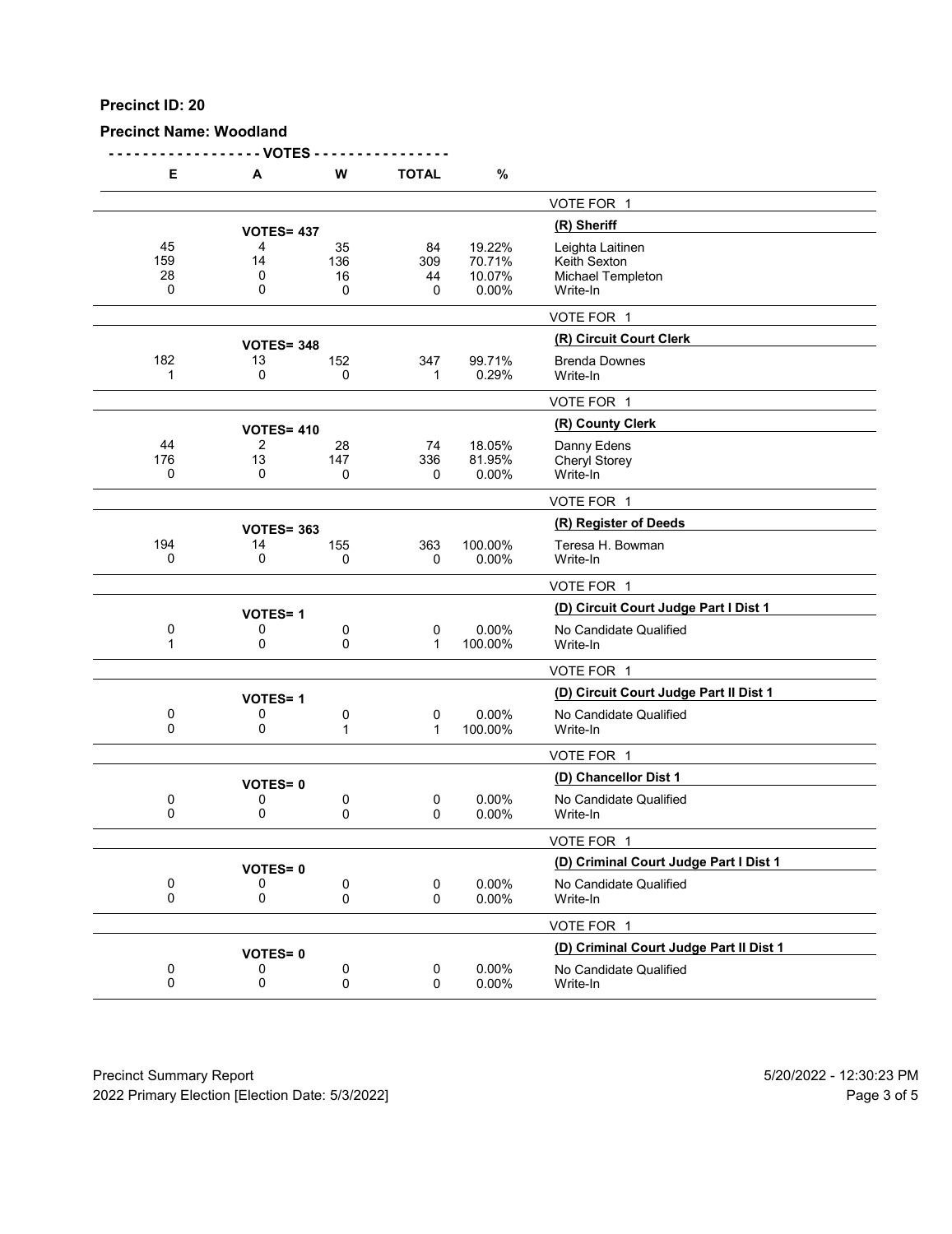**Precinct Name: Woodland**

**- - - - - - - - - - - - - - - - - - VOTES - - - - - - - - - - - - - - - - E A W TOTAL %** VOTE FOR 1 **(D) District Attorney General Dist 1 VOTES= <sup>0</sup>** 0 0 0 0 0 0.00% No Candidate Qualified<br>0 0 0 0 0.00% Write-In 0 0 0 0 0.00% Write-In VOTE FOR 1 **(D) Public Defender Dist 1 VOTES= <sup>0</sup>** 0 0 0 0 0 0.00% No Candidate Qualified<br>0 0 0 0 0.00% Write-In 0 0 0 0 0.00% Write-In VOTE FOR 1 **(D) County Mayor VOTES= <sup>6</sup>** 1 0 4 5 83.33% No Candidate Qualified<br>0 0 1 1 16.67% Write-In 0 0 1 1 16.67% Write-In VOTE FOR 1 **VOTES= 0**<br>0 0 0 0 0 0.00% No Candidate Qualified 0 0 0 0 0 0.00% No Candidate Qualified<br>0 0 0 0 0.00% Write-In 0 0 0 0 0.00% Write-In VOTE FOR 1 **(D) County Trustee VOTES= <sup>1</sup>** 0 0 0 0 0 0.00% No Candidate Qualified<br>0 0 1 1 100.00% Write-In 0 0 1 1 100.00% Write-In VOTE FOR 1 **(D) General Sessions Judge Part I VOTES= <sup>0</sup>** 0 0 0 0 0 0.00% No Candidate Qualified<br>0 0 0 0 0.00% Write-In 0 0 0 0 0.00% Write-In VOTE FOR 1 **(D) General Sessions Judge Part II VOTES= <sup>0</sup>** 0 0 0 0 0 0.00% No Candidate Qualified<br>0 0 0 0 0.00% Write-In 0 0 0 0 0.00% Write-In VOTE FOR 1 **VOTES= 0**<br>0 0 0 0 0 0 0.00% No Candidate Qualified<br>0 0 0 0.00% No Candidate Qualified 0 0 0 0 0 0.00% No Candidate Qualified<br>0 0 0 0 0.00% Write-In 0 0 0 0 0.00% Write-In VOTE FOR 1 **(D) Sheriff VOTES= <sup>0</sup>** 0 0 0 0 0.00% No Candidate Qualified<br>0 0 0 0 0.00% Write-In 0 0 0 0 0.00% Write-In VOTE FOR 1 **(D) Circuit Court Clerk VOTES= <sup>1</sup>** 0 0 0 0 0 0.00% No Candidate Qualified<br>0 0 1 1 100.00% Write-In 0 0 1 1 100.00% Write-In

Precinct Summary Report 5/20/2022 - 12:30:23 PM

2022 Primary Election [Election Date: 5/3/2022] Page 4 of 5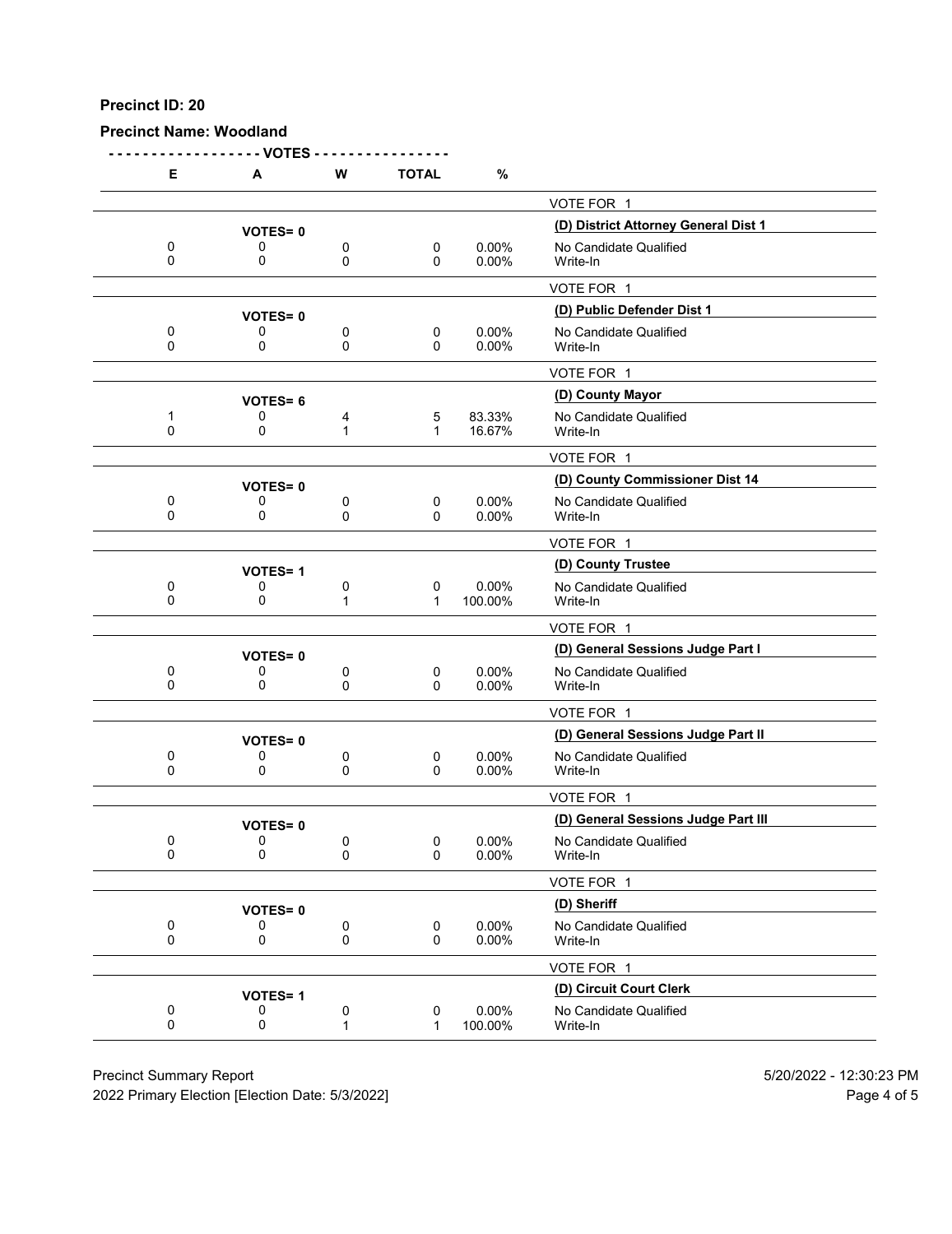**Precinct Name: Woodland**

**- - - - - - - - - - - - - - - - - - VOTES - - - - - - - - - - - - - - - - E A W TOTAL %**

| - | <u>r</u>       | . . | . <del>.</del> | 70                   |                                    |  |
|---|----------------|-----|----------------|----------------------|------------------------------------|--|
|   |                |     |                |                      | VOTE FOR 1                         |  |
|   | <b>VOTES=0</b> |     |                |                      | (D) County Clerk                   |  |
|   |                | 0   | $\Omega$       | $0.00\%$<br>$0.00\%$ | No Candidate Qualified<br>Write-In |  |
|   |                |     |                |                      | VOTE FOR 1                         |  |
|   | <b>VOTES=0</b> |     |                |                      | (D) Register of Deeds              |  |
|   |                | 0   | $\Omega$       | $0.00\%$<br>$0.00\%$ | No Candidate Qualified<br>Write-In |  |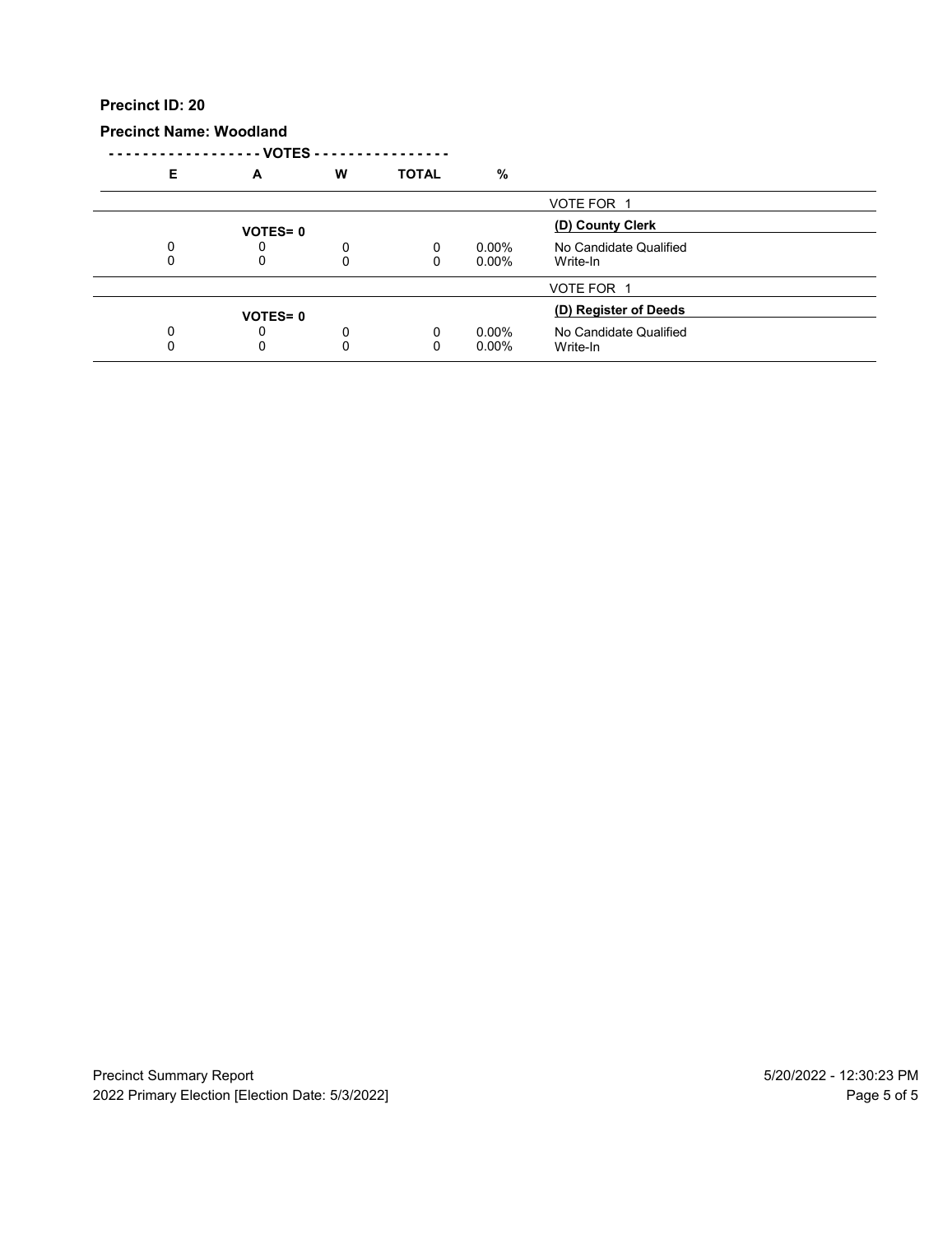

# **Washington County, Tennessee**

**2022 Primary Election**

# **TNWASP22**

**5/3/2022**

| <b>E</b> - # Of Election Day          | 169 |
|---------------------------------------|-----|
| $\mathsf{A}$ - # Of Paper Absentee    | 22  |
| $\vert$ W - # Of Walk-In Early Voting | 197 |

| <b>PUBLIC COUNT:</b>  | 388    |
|-----------------------|--------|
| <b>VOTER TURNOUT:</b> | 16.59% |
|                       | 2339   |

#### **Precinct ID: 21**

# **Precinct Name: Asbury**

| <b>Precinct Name: ASDUTY</b> | - VOTES -           |                |                |                              |                                                      |
|------------------------------|---------------------|----------------|----------------|------------------------------|------------------------------------------------------|
| Е                            | A                   | W              | <b>TOTAL</b>   | $\%$                         |                                                      |
|                              |                     |                |                |                              | VOTE FOR 1                                           |
|                              | <b>VOTES= 271</b>   |                |                |                              | (R) Circuit Court Judge Part I Dist 1                |
| 124<br>$\overline{2}$        | 11<br>$\Omega$      | 132<br>2       | 267<br>4       | 98.52%<br>1.48%              | J. Eddie Lauderback<br>Write-In                      |
|                              |                     |                |                |                              | VOTE FOR 1                                           |
|                              | <b>VOTES= 328</b>   |                |                |                              | (R) Circuit Court Judge Part II Dist 1               |
| 47<br>97<br>0                | 4<br>13<br>$\Omega$ | 40<br>127<br>0 | 91<br>237<br>0 | 27.74%<br>72.26%<br>$0.00\%$ | Lois Bunton-Shults-Davis<br>Suzanne Cook<br>Write-In |
|                              |                     |                |                |                              | VOTE FOR 1                                           |
|                              | <b>VOTES= 297</b>   |                |                |                              | (R) Chancellor Dist 1                                |
| 134<br>0                     | 12<br>0             | 149<br>2       | 295<br>2       | 99.33%<br>0.67%              | John C. Rambo<br>Write-In                            |
|                              |                     |                |                |                              | VOTE FOR 1                                           |
|                              | <b>VOTES= 288</b>   |                |                |                              | (R) Criminal Court Judge Part I Dist 1               |
| 129<br>0                     | 15<br>0             | 144<br>0       | 288<br>0       | 100.00%<br>$0.00\%$          | Lisa Nidiffer Rice<br>Write-In                       |
|                              |                     |                |                |                              | VOTE FOR 1                                           |

128 11 135 274 100.00% Stacy L. Street<br>0 0 0 0 0 0 0.00% Write-In

**107ES= 274**<br>11 **135 274 100.00% Stacy L. Street 100.00% 11 135 274 100.00% Stacy L. Street** 

Write-In

Precinct Summary Report 60 and 5/20/2022 - 12:30:23 PM 2022 Primary Election [Election Date: 5/3/2022] **Page 1 of 5** and 2022 Primary Election Date: 5/3/2022]

**EXECUNCT STATUS:** REPORTED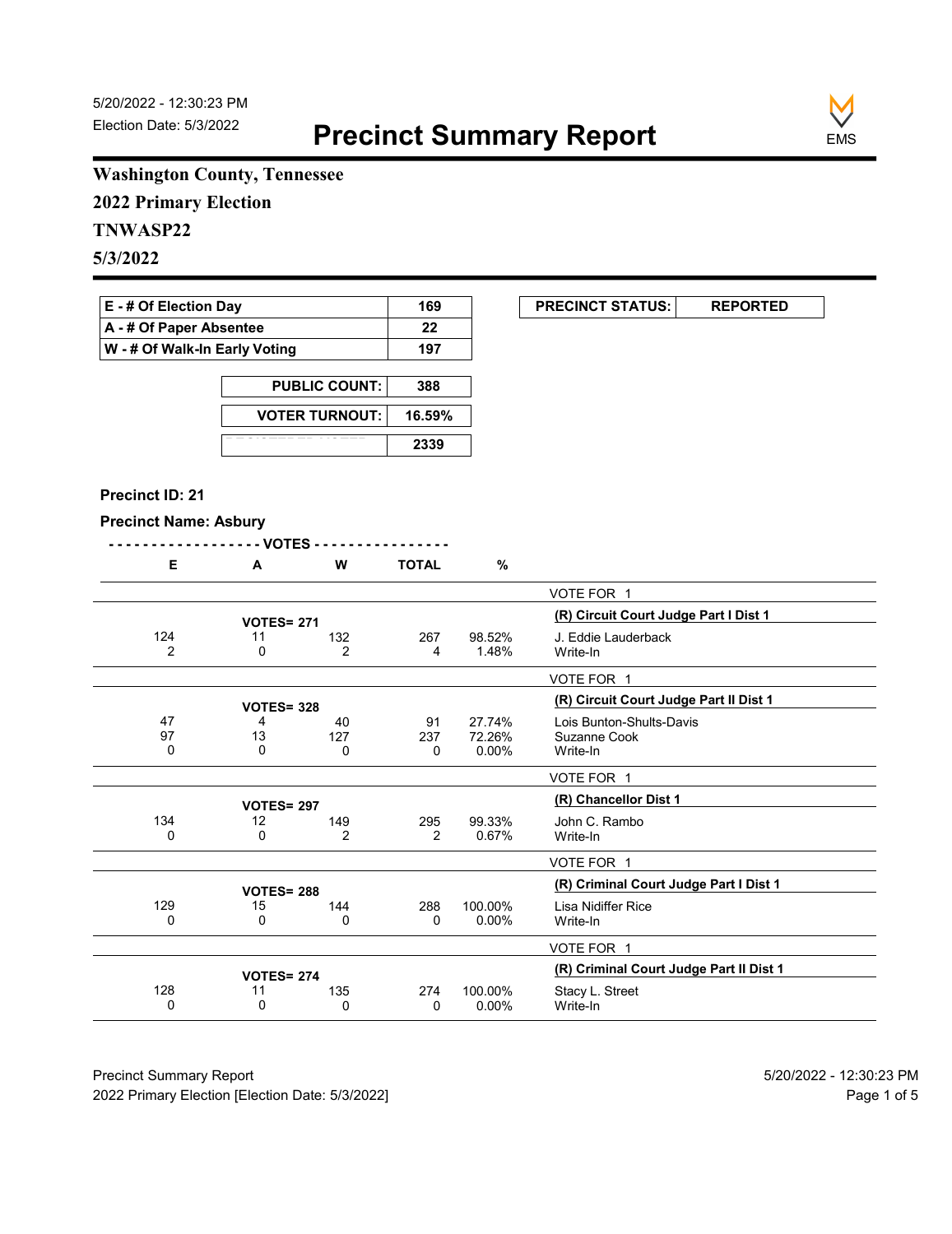#### **Precinct Name: Asbury**

**- - - - - - - - - - - - - - - - - - VOTES - - - - - - - - - - - - - - - - E A W TOTAL %** VOTE FOR 1 **10 VOTES= 269**<br>
10 130 **266** 98.88% Steve Finney 126 10 130 266 98.88% Steve Finney<br>1 0 2 3 1.12% Write-In 1 0 2 3 1.12% Write-In VOTE FOR 1 **(R) Public Defender Dist 1 VOTES= <sup>269</sup>** 124 12 133 269 100.00% Jeff Kelly 0 0 0 0 0.00% Write-In VOTE FOR 1 **(R) County Mayor VOTES= <sup>365</sup>** 96 8 101 205 56.16% Joe Grandy 64 8 87 159 43.56% Robert H. (Robbie) Tester 0 1 0 1 0.27% Write-In VOTE FOR 1 **(R) County Commissioner Dist 14 VOTES= <sup>286</sup>** 130 13 142 285 99.65% Jim Wheeler<br>0 0 1 1 0.35% Write-In 0 0 1 1 0.35% Write-In VOTE FOR 1 **(R) County Trustee VOTES= <sup>307</sup>** 136 12 159 307 100.00% Rick Storey<br>0 0 0 0 0 0.00% Write-In 0 0 0 0 0.00% Write-In VOTE FOR 1 **(R) General Sessions Judge Part I VOTES= <sup>325</sup>** 55 5 51 111 34.15% Todd Hull 89 9 115 213 65.54% Robert G. Lincoln<br>1 0 0 1 0.31% Write-In 1 0 0 0 0 1 0.31% Write-In VOTE FOR 1 **(R) General Sessions Judge Part II VOTES= <sup>309</sup>** 84 7 101 192 62.14% Janet Vest Hardin<br>49 8 60 117 37.86% Joshua P. Sutherla 49 8 60 117 37.86% Joshua P. Sutherland, III 0 0 0 0 0.00% Write-In VOTE FOR 1 **(R) General Sessions Judge Part III VOTES= <sup>344</sup>** 75 7 97 179 52.03% Johnathan A. Minga 42 7 50 99 28.78% Michael Rasnake 32 3 31 66 19.19% Stephanie Sherwood 0 0 0 0 0.00% Write-In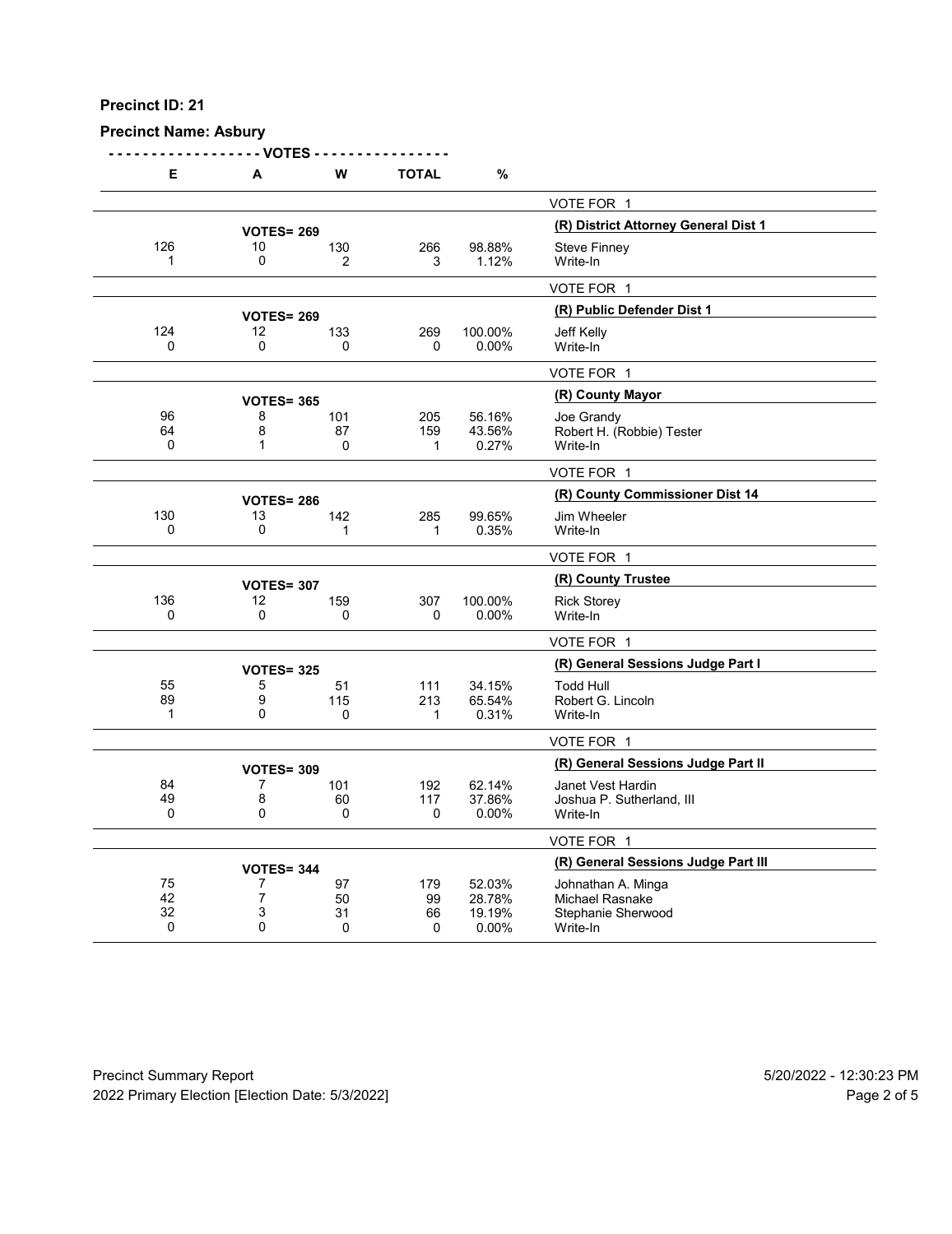# **Precinct Name: Asbury**

**- - - - - - - - - - - - - - - - - - VOTES - - - - - - - - - - - - - - - -**

| Е                    | Α                 | W                              | <b>TOTAL</b>         | $\%$                               |                                                                   |
|----------------------|-------------------|--------------------------------|----------------------|------------------------------------|-------------------------------------------------------------------|
|                      |                   |                                |                      |                                    | VOTE FOR 1                                                        |
|                      | <b>VOTES= 376</b> |                                |                      |                                    | (R) Sheriff                                                       |
| 29<br>114<br>19<br>0 | 1<br>14<br>3<br>0 | 21<br>165<br>10<br>$\mathbf 0$ | 51<br>293<br>32<br>0 | 13.56%<br>77.93%<br>8.51%<br>0.00% | Leighta Laitinen<br>Keith Sexton<br>Michael Templeton<br>Write-In |
|                      |                   |                                |                      |                                    | VOTE FOR 1                                                        |
|                      | <b>VOTES= 286</b> |                                |                      |                                    | (R) Circuit Court Clerk                                           |
| 129<br>1             | 12<br>0           | 144<br>0                       | 285<br>1             | 99.65%<br>0.35%                    | <b>Brenda Downes</b><br>Write-In                                  |
|                      |                   |                                |                      |                                    | VOTE FOR 1                                                        |
|                      | <b>VOTES= 351</b> |                                |                      |                                    | (R) County Clerk                                                  |
| 40<br>109<br>0       | 2<br>15<br>0      | 38<br>147<br>0                 | 80<br>271<br>0       | 22.79%<br>77.21%<br>0.00%          | Danny Edens<br><b>Cheryl Storey</b><br>Write-In                   |
|                      |                   |                                |                      |                                    | VOTE FOR 1                                                        |
|                      | <b>VOTES= 290</b> |                                |                      |                                    | (R) Register of Deeds                                             |
| 128<br>0             | 12<br>0           | 150<br>0                       | 290<br>$\mathbf 0$   | 100.00%<br>0.00%                   | Teresa H. Bowman<br>Write-In                                      |
|                      |                   |                                |                      |                                    | VOTE FOR 1                                                        |
|                      | <b>VOTES=1</b>    |                                |                      |                                    | (D) Circuit Court Judge Part I Dist 1                             |
| 0<br>1               | 0<br>0            | 0<br>0                         | 0<br>1               | 0.00%<br>100.00%                   | No Candidate Qualified<br>Write-In                                |
|                      |                   |                                |                      |                                    | VOTE FOR 1                                                        |
|                      | <b>VOTES=1</b>    |                                |                      |                                    | (D) Circuit Court Judge Part II Dist 1                            |
| 0<br>1               | 0<br>0            | 0<br>0                         | 0<br>$\mathbf 1$     | 0.00%<br>100.00%                   | No Candidate Qualified<br>Write-In                                |
|                      |                   |                                |                      |                                    | VOTE FOR 1                                                        |
|                      | <b>VOTES=0</b>    |                                |                      |                                    | (D) Chancellor Dist 1                                             |
| 0<br>0               | 0<br>0            | 0<br>0                         | $\pmb{0}$<br>0       | $0.00\%$<br>0.00%                  | No Candidate Qualified<br>Write-In                                |
|                      |                   |                                |                      |                                    | VOTE FOR 1                                                        |
|                      | <b>VOTES=0</b>    |                                |                      |                                    | (D) Criminal Court Judge Part I Dist 1                            |
| 0<br>0               | 0<br>0            | 0<br>0                         | 0<br>0               | 0.00%<br>0.00%                     | No Candidate Qualified<br>Write-In                                |
|                      |                   |                                |                      |                                    | VOTE FOR 1                                                        |
|                      | <b>VOTES=1</b>    |                                |                      |                                    | (D) Criminal Court Judge Part II Dist 1                           |
| 0<br>$\mathbf{1}$    | 0<br>0            | 0<br>0                         | $\pmb{0}$<br>1       | 0.00%<br>100.00%                   | No Candidate Qualified<br>Write-In                                |
|                      |                   |                                |                      |                                    |                                                                   |

Precinct Summary Report 60 and 5/20/2022 - 12:30:23 PM 2022 Primary Election [Election Date: 5/3/2022] 2022 Primary Election 5 and 5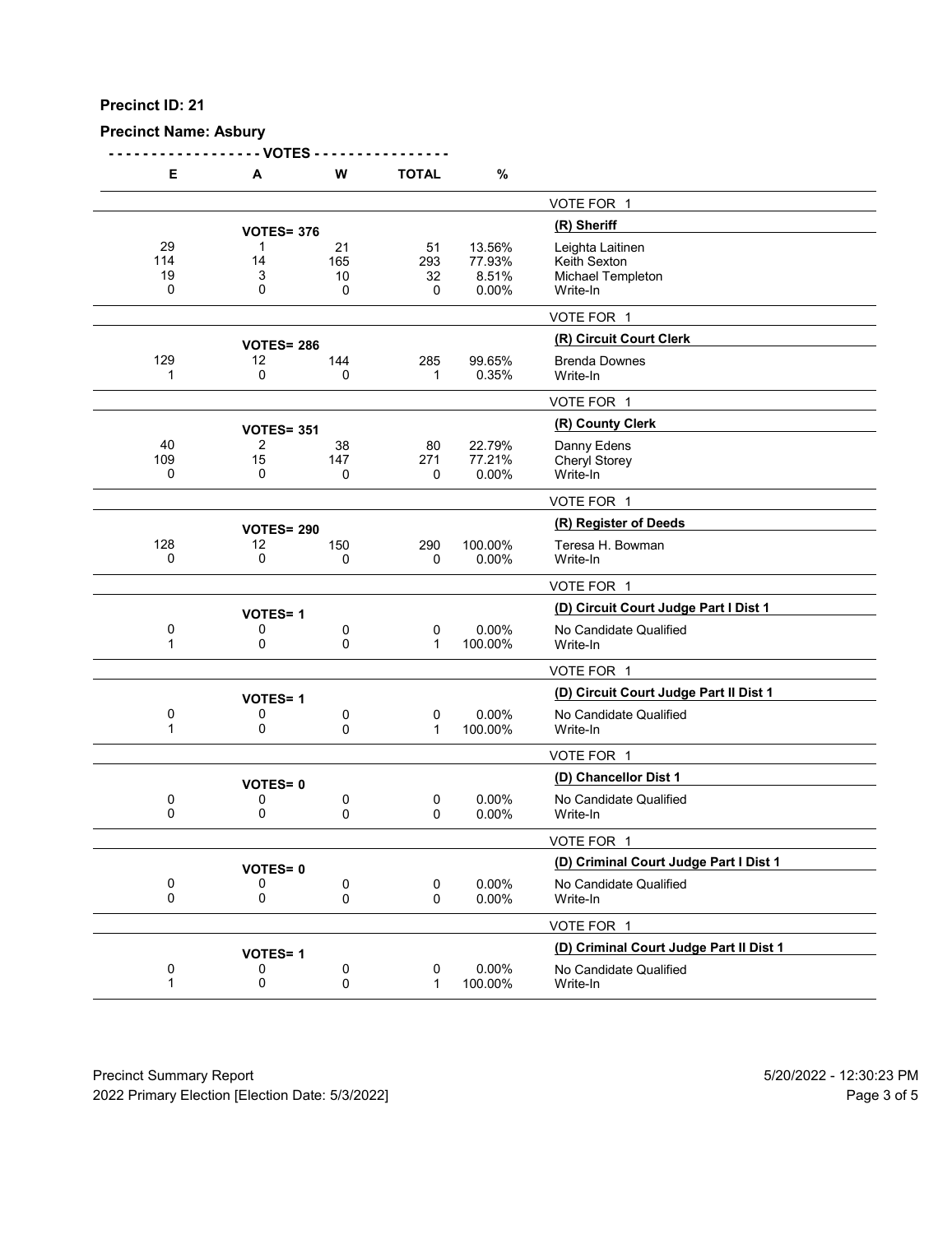#### **Precinct Name: Asbury**

**- - - - - - - - - - - - - - - - - - VOTES - - - - - - - - - - - - - - - - E A W TOTAL %** VOTE FOR 1 **(D) District Attorney General Dist 1 VOTES= <sup>0</sup>** 0 0 0 0 0 0.00% No Candidate Qualified<br>0 0 0 0 0.00% Write-In 0 0 0 0 0.00% Write-In VOTE FOR 1 **(D) Public Defender Dist 1 VOTES= <sup>0</sup>** 0 0 0 0 0 0.00% No Candidate Qualified<br>0 0 0 0 0.00% Write-In 0 0 0 0 0.00% Write-In VOTE FOR 1 **(D) County Mayor VOTES= <sup>1</sup>** 0 0 0 0 0 0.00% No Candidate Qualified<br>1 0 0 0 1 100.00% Write-In 1 0 0 1 100.00% Write-In VOTE FOR 1 **VOTES= 0**<br>0 0 0 0 0 0.00% No Candidate Qualified 0 0 0 0 0 0.00% No Candidate Qualified<br>0 0 0 0 0.00% Write-In 0 0 0 0 0.00% Write-In VOTE FOR 1 **(D) County Trustee VOTES= <sup>0</sup>** 0 0 0 0 0 0.00% No Candidate Qualified<br>0 0 0 0 0.00% Write-In 0 0 0 0 0.00% Write-In VOTE FOR 1 **(D) General Sessions Judge Part I VOTES= <sup>0</sup>** 0 0 0 0 0 0.00% No Candidate Qualified<br>0 0 0 0 0.00% Write-In 0 0 0 0 0.00% Write-In VOTE FOR 1 **(D) General Sessions Judge Part II VOTES= <sup>0</sup>** 0 0 0 0 0 0.00% No Candidate Qualified<br>0 0 0 0 0.00% Write-In 0 0 0 0 0.00% Write-In VOTE FOR 1 **VOTES= 1**<br>0 0 0 0 0 0.00% No Candidate Qualified<br>0 0 0.00% No Candidate Qualified 0 0 0 0 0.00% No Candidate Qualified<br>1 0 0 0 1 100.00% Write-In 100.00% VOTE FOR 1 **(D) Sheriff VOTES= <sup>1</sup>** 0 0 0 0 0.00% No Candidate Qualified<br>1 0 0 0 1 100.00% Write-In 100.00% VOTE FOR 1 **(D) Circuit Court Clerk VOTES= <sup>0</sup>** 0 0 0 0 0 0.00% No Candidate Qualified<br>0 0 0 0 0.00% Write-In 0 0 0 0 0.00% Write-In

Precinct Summary Report 5/20/2022 - 12:30:23 PM

2022 Primary Election [Election Date: 5/3/2022] Page 4 of 5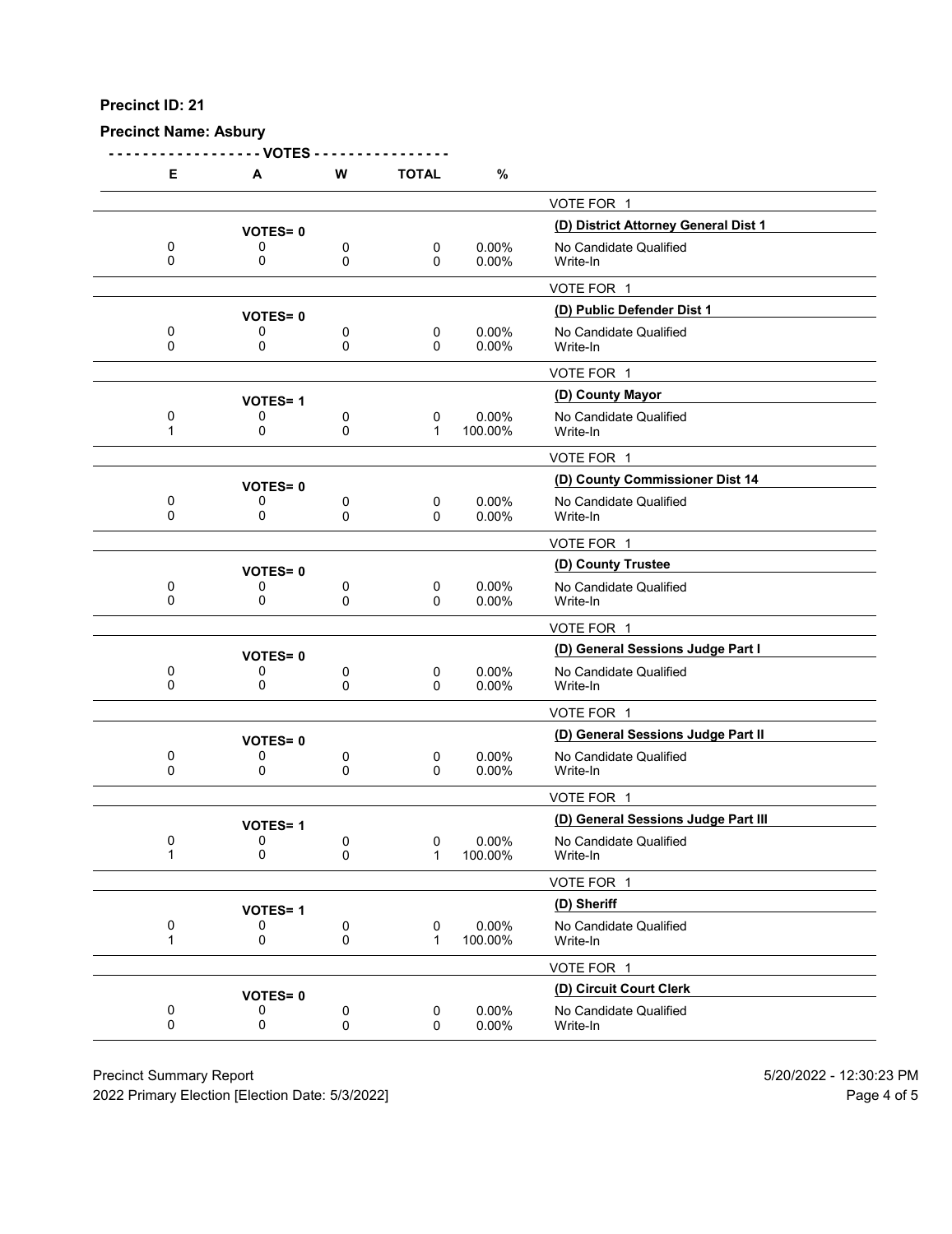#### **Precinct Name: Asbury**

**- - - - - - - - - - - - - - - - - - VOTES - - - - - - - - - - - - - - - - E A W TOTAL %** VOTE FOR 1 **(D) County Clerk VOTES= <sup>1</sup>** 0 0 0 0 0 0.00% No Candidate Qualified<br>1 0 0 0 1 100.00% Write-In  $100.00\%$ VOTE FOR 1 **VOTES= 0**<br>
0 0 0 0.00% No Candidate Qualified<br>
0 0 0.00% No Candidate Qualified 0 0 0 0 0 0.00% No Candidate Qualified<br>0 0 0 0 0.00% Write-In 0 0 0 0 0.00% Write-In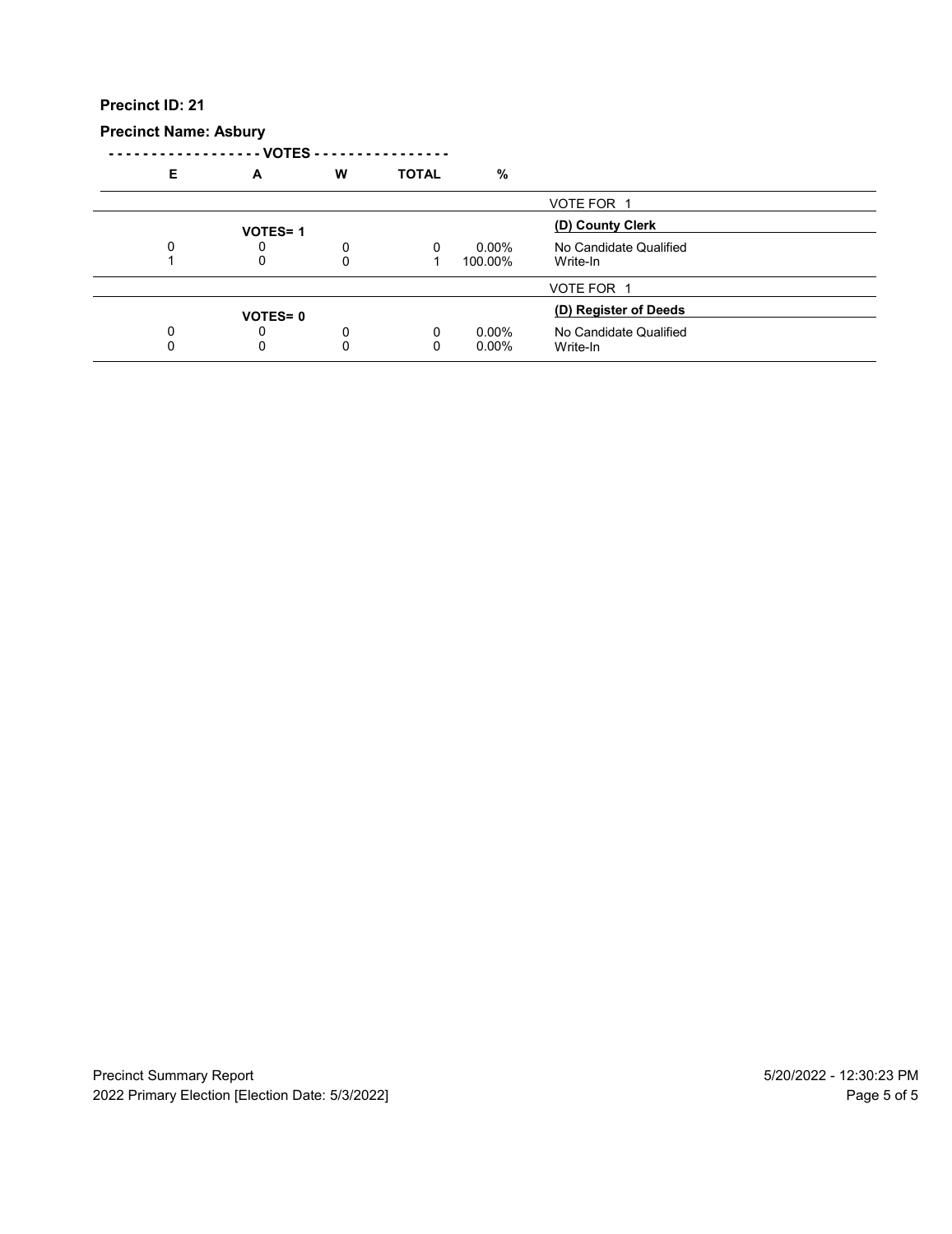$\begin{array}{|c|c|c|}\n\hline\n\text{PRECINCT STATUS:} & \text{REPORTED}\n\end{array}$ 



# **Washington County, Tennessee**

**2022 Primary Election**

# **TNWASP22**

**5/3/2022**

| $E - #$ Of Election Day       | 240 |
|-------------------------------|-----|
| A - # Of Paper Absentee       | 11  |
| W - # Of Walk-In Early Voting | 364 |

| <b>PUBLIC COUNT:</b>  | 615    |
|-----------------------|--------|
| <b>VOTER TURNOUT:</b> | 26.35% |
|                       | 2334   |

#### **Precinct ID: 22**

### **Precinct Name: Boones Creek**

|                                                      |                              |                 |                | - VOTES -         |                |
|------------------------------------------------------|------------------------------|-----------------|----------------|-------------------|----------------|
|                                                      | %                            | <b>TOTAL</b>    | W              | A                 | Е              |
| VOTE FOR 1                                           |                              |                 |                |                   |                |
| (R) Circuit Court Judge Part I Dist 1                |                              |                 |                | <b>VOTES= 474</b> |                |
| J. Eddie Lauderback<br>Write-In                      | 100.00%<br>$0.00\%$          | 474<br>0        | 283<br>0       | 7<br>0            | 184<br>0       |
| VOTE FOR 1                                           |                              |                 |                |                   |                |
| (R) Circuit Court Judge Part II Dist 1               |                              |                 |                | <b>VOTES= 571</b> |                |
| Lois Bunton-Shults-Davis<br>Suzanne Cook<br>Write-In | 17.86%<br>82.14%<br>$0.00\%$ | 102<br>469<br>0 | 58<br>282<br>0 | 5<br>5<br>0       | 39<br>182<br>0 |
| VOTE FOR 1                                           |                              |                 |                |                   |                |
| (R) Chancellor Dist 1                                |                              |                 |                | <b>VOTES= 477</b> |                |
| John C. Rambo<br>Write-In                            | 99.79%<br>0.21%              | 476<br>1        | 280<br>0       | 7<br>0            | 189<br>1       |
| VOTE FOR 1                                           |                              |                 |                |                   |                |
| (R) Criminal Court Judge Part I Dist 1               |                              |                 |                | <b>VOTES= 463</b> |                |
| Lisa Nidiffer Rice<br>Write-In                       | 100.00%<br>$0.00\%$          | 463<br>0        | 278<br>0       | 7<br>0            | 178<br>0       |
| VOTE FOR 1                                           |                              |                 |                |                   |                |

183 7 274 464 100.00% Stacy L. Street<br>0 0 0 0 0 0.00% Write-In 0 0 0 0 0.00% Write-In

**1071 VOTES= 464**<br> **100.00%** Stacy L. Street **100.00%** Stacy L. Street

Precinct Summary Report 60 and 5/20/2022 - 12:30:23 PM 2022 Primary Election [Election Date: 5/3/2022] **Page 1 of 5** and 2022 Primary Election Date: 5/3/2022]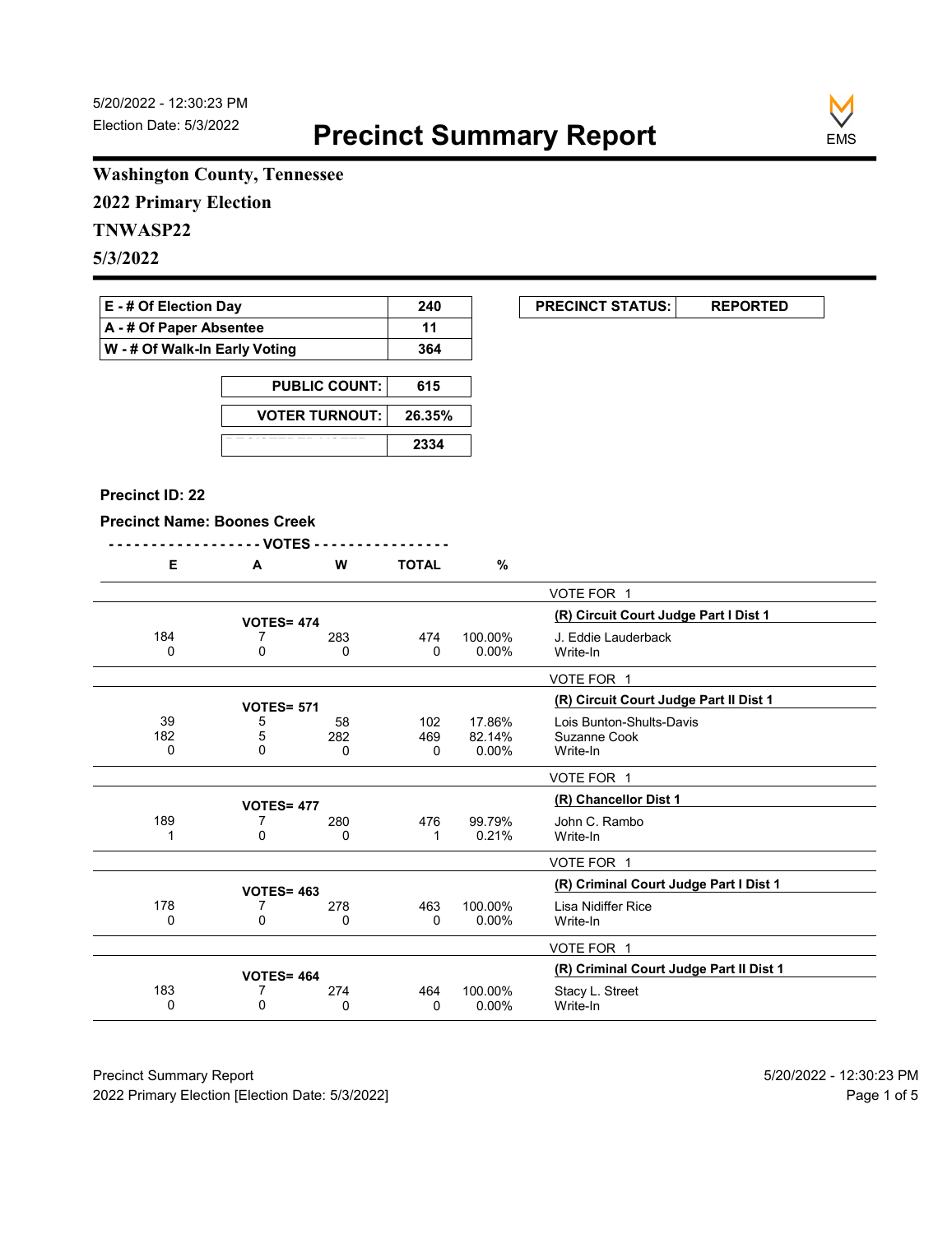## **Precinct Name: Boones Creek**

**- - - - - - - - - - - - - - - - - - VOTES - - - - - - - - - - - - - - - -**

| Е        | A                   | W           | <b>TOTAL</b> | %                                    |                                       |
|----------|---------------------|-------------|--------------|--------------------------------------|---------------------------------------|
|          |                     |             |              |                                      | VOTE FOR 1                            |
|          | <b>VOTES= 461</b>   |             |              | (R) District Attorney General Dist 1 |                                       |
| 185      | 6                   | 270         | 461          | 100.00%                              | <b>Steve Finney</b>                   |
| $\Omega$ | $\mathbf 0$         | $\Omega$    | $\Omega$     | 0.00%                                | Write-In                              |
|          |                     |             |              |                                      | VOTE FOR 1                            |
|          | <b>VOTES= 442</b>   |             |              |                                      | (R) Public Defender Dist 1            |
| 174      | 6                   | 262         | 442          | 100.00%                              | <b>Jeff Kelly</b>                     |
| 0        | 0                   | 0           | $\Omega$     | $0.00\%$                             | Write-In                              |
|          |                     |             |              |                                      | VOTE FOR 1                            |
|          | <b>VOTES= 591</b>   |             |              |                                      | (R) County Mayor                      |
| 144      | 4                   | 228         | 376          | 63.62%                               | Joe Grandy                            |
| 86       | 6                   | 122         | 214          | 36.21%                               | Robert H. (Robbie) Tester             |
| 0        | $\Omega$            | 1           | 1            | 0.17%                                | Write-In                              |
|          |                     |             |              |                                      | VOTE FOR 1                            |
|          | <b>VOTES= 490</b>   |             |              |                                      | (R) County Commissioner Dist 15       |
| 128      | 9                   | 201         | 338          | 68.98%                               | <b>Ben Carder</b>                     |
| 62<br>0  | 1<br>0              | 88<br>1     | 151<br>1     | 30.82%<br>0.20%                      | <b>Mark Rice</b><br>Write-In          |
|          |                     |             |              |                                      |                                       |
|          |                     |             |              |                                      | VOTE FOR 1                            |
|          | <b>VOTES= 525</b>   |             |              |                                      | (R) County Trustee                    |
| 199      | 7                   | 318         | 524          | 99.81%                               | <b>Rick Storey</b>                    |
| 0        | 0                   | 1           | 1            | 0.19%                                | Write-In                              |
|          |                     |             |              |                                      | VOTE FOR 1                            |
|          | <b>VOTES= 521</b>   |             |              |                                      | (R) General Sessions Judge Part I     |
| 53       | 1                   | 78          | 132          | 25.34%                               | <b>Todd Hull</b>                      |
| 146      | 9                   | 234         | 389          | 74.66%                               | Robert G. Lincoln                     |
| 0        | 0                   | $\mathbf 0$ | 0            | 0.00%                                | Write-In                              |
|          |                     |             |              |                                      | VOTE FOR 1                            |
|          | <b>VOTES= 484</b>   |             |              |                                      | (R) General Sessions Judge Part II    |
| 116      | 9                   | 180         | 305          | 63.02%                               | Janet Vest Hardin                     |
| 65       | $\mathbf 1$         | 113         | 179          | 36.98%                               | Joshua P. Sutherland, III             |
| 0        | 0                   | 0           | 0            | $0.00\%$                             | Write-In                              |
|          |                     |             |              |                                      | VOTE FOR 1                            |
|          | <b>VOTES= 554</b>   |             |              |                                      | (R) General Sessions Judge Part III   |
| 156      | 5                   | 214         | 375          | 67.69%                               | Johnathan A. Minga                    |
| 26<br>28 | $\overline{2}$<br>3 | 64<br>56    | 92<br>87     | 16.61%<br>15.70%                     | Michael Rasnake<br>Stephanie Sherwood |
| 0        | 0                   | $\mathbf 0$ | 0            | 0.00%                                | Write-In                              |
|          |                     |             |              |                                      |                                       |

Precinct Summary Report 60 and 5/20/2022 - 12:30:23 PM 2022 Primary Election [Election Date: 5/3/2022] 2022 Primary Election 10 and 5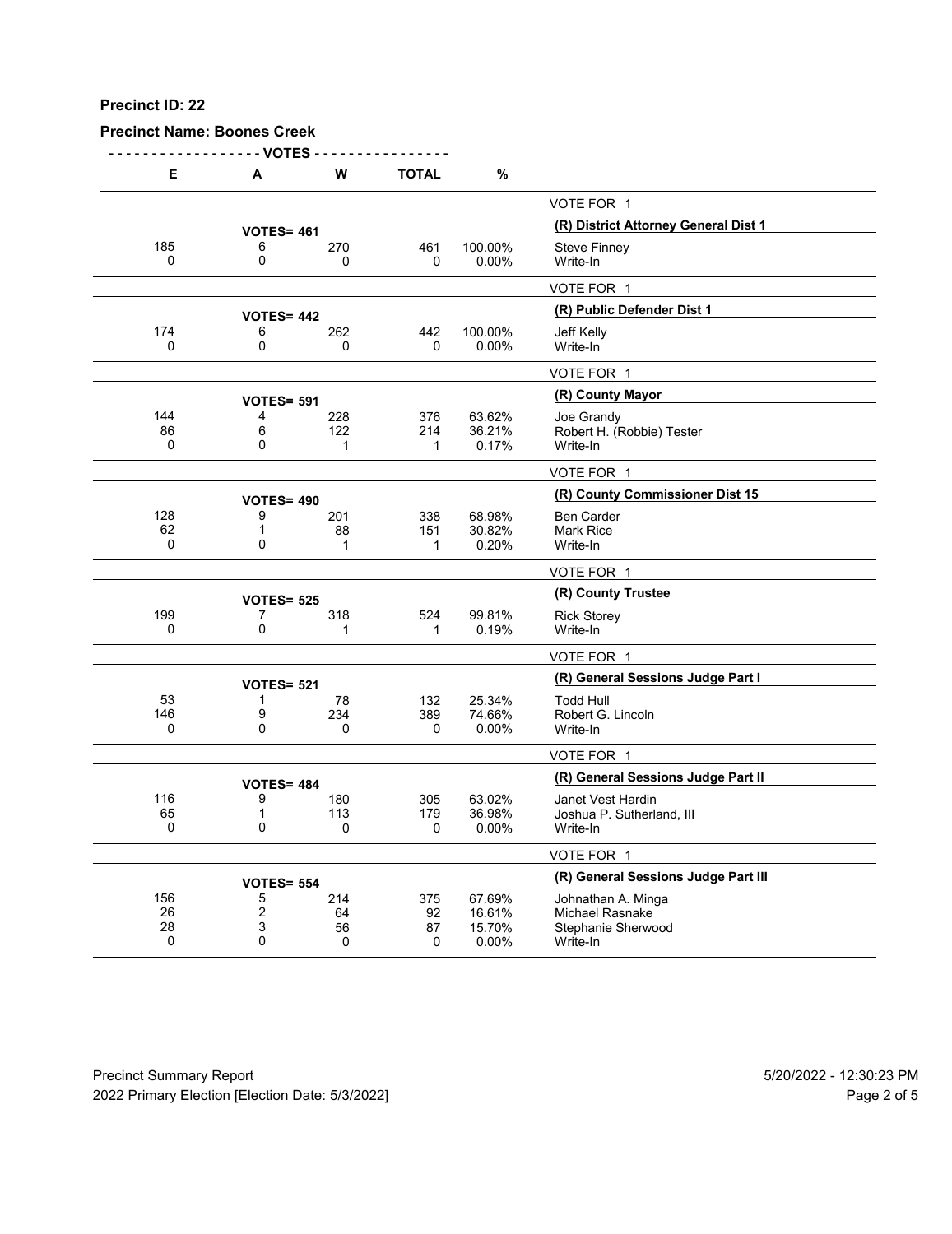**Precinct Name: Boones Creek**

**- - - - - - - - - - - - - - - - - - VOTES - - - - - - - - - - - - - - - -**

|     | Е                    | Α                 | w                    | <b>TOTAL</b>          | %                                   |                                                                   |
|-----|----------------------|-------------------|----------------------|-----------------------|-------------------------------------|-------------------------------------------------------------------|
|     |                      |                   |                      |                       |                                     | VOTE FOR 1                                                        |
|     |                      | <b>VOTES= 592</b> |                      |                       |                                     | (R) Sheriff                                                       |
|     | 38<br>166<br>25<br>0 | 2<br>9<br>0<br>0  | 60<br>254<br>36<br>2 | 100<br>429<br>61<br>2 | 16.89%<br>72.47%<br>10.30%<br>0.34% | Leighta Laitinen<br>Keith Sexton<br>Michael Templeton<br>Write-In |
|     |                      |                   |                      |                       |                                     | VOTE FOR 1                                                        |
|     |                      | <b>VOTES= 455</b> |                      |                       |                                     | (R) Circuit Court Clerk                                           |
| 177 | 0                    | 7<br>0            | 271<br>0             | 455<br>0              | 100.00%<br>0.00%                    | <b>Brenda Downes</b><br>Write-In                                  |
|     |                      |                   |                      |                       |                                     | VOTE FOR 1                                                        |
|     |                      | <b>VOTES= 563</b> |                      |                       |                                     | (R) County Clerk                                                  |
| 177 | 36<br>0              | 0<br>10<br>0      | 38<br>302<br>0       | 74<br>489<br>0        | 13.14%<br>86.86%<br>0.00%           | Danny Edens<br><b>Cheryl Storey</b><br>Write-In                   |
|     |                      |                   |                      |                       |                                     | VOTE FOR 1                                                        |
|     |                      | <b>VOTES= 481</b> |                      |                       |                                     | (R) Register of Deeds                                             |
| 189 | 0                    | 8<br>0            | 284<br>0             | 481<br>0              | 100.00%<br>0.00%                    | Teresa H. Bowman<br>Write-In                                      |
|     |                      |                   |                      |                       |                                     | VOTE FOR 1                                                        |
|     |                      | <b>VOTES=0</b>    |                      |                       |                                     | (D) Circuit Court Judge Part I Dist 1                             |
|     | 0<br>0               | 0<br>0            | 0<br>0               | 0<br>$\Omega$         | 0.00%<br>0.00%                      | No Candidate Qualified<br>Write-In                                |
|     |                      |                   |                      |                       |                                     | VOTE FOR 1                                                        |
|     |                      | <b>VOTES=0</b>    |                      |                       |                                     | (D) Circuit Court Judge Part II Dist 1                            |
|     | 0<br>0               | 0<br>0            | 0<br>0               | 0<br>0                | 0.00%<br>0.00%                      | No Candidate Qualified<br>Write-In                                |
|     |                      |                   |                      |                       |                                     | VOTE FOR 1                                                        |
|     |                      | <b>VOTES=0</b>    |                      |                       |                                     | (D) Chancellor Dist 1                                             |
|     | 0<br>0               | 0<br>0            | 0<br>0               | $\pmb{0}$<br>0        | 0.00%<br>0.00%                      | No Candidate Qualified<br>Write-In                                |
|     |                      |                   |                      |                       |                                     | VOTE FOR 1                                                        |
|     |                      | <b>VOTES=0</b>    |                      |                       |                                     | (D) Criminal Court Judge Part I Dist 1                            |
|     | 0<br>0               | 0<br>0            | 0<br>0               | 0<br>0                | 0.00%<br>0.00%                      | No Candidate Qualified<br>Write-In                                |
|     |                      |                   |                      |                       |                                     | VOTE FOR 1                                                        |
|     |                      | <b>VOTES=0</b>    |                      |                       |                                     | (D) Criminal Court Judge Part II Dist 1                           |
|     | 0<br>0               | 0<br>0            | 0<br>0               | 0<br>0                | 0.00%<br>0.00%                      | No Candidate Qualified<br>Write-In                                |
|     |                      |                   |                      |                       |                                     |                                                                   |

Precinct Summary Report 60 and 5/20/2022 - 12:30:23 PM 2022 Primary Election [Election Date: 5/3/2022] 2022 Primary Election 5 and 5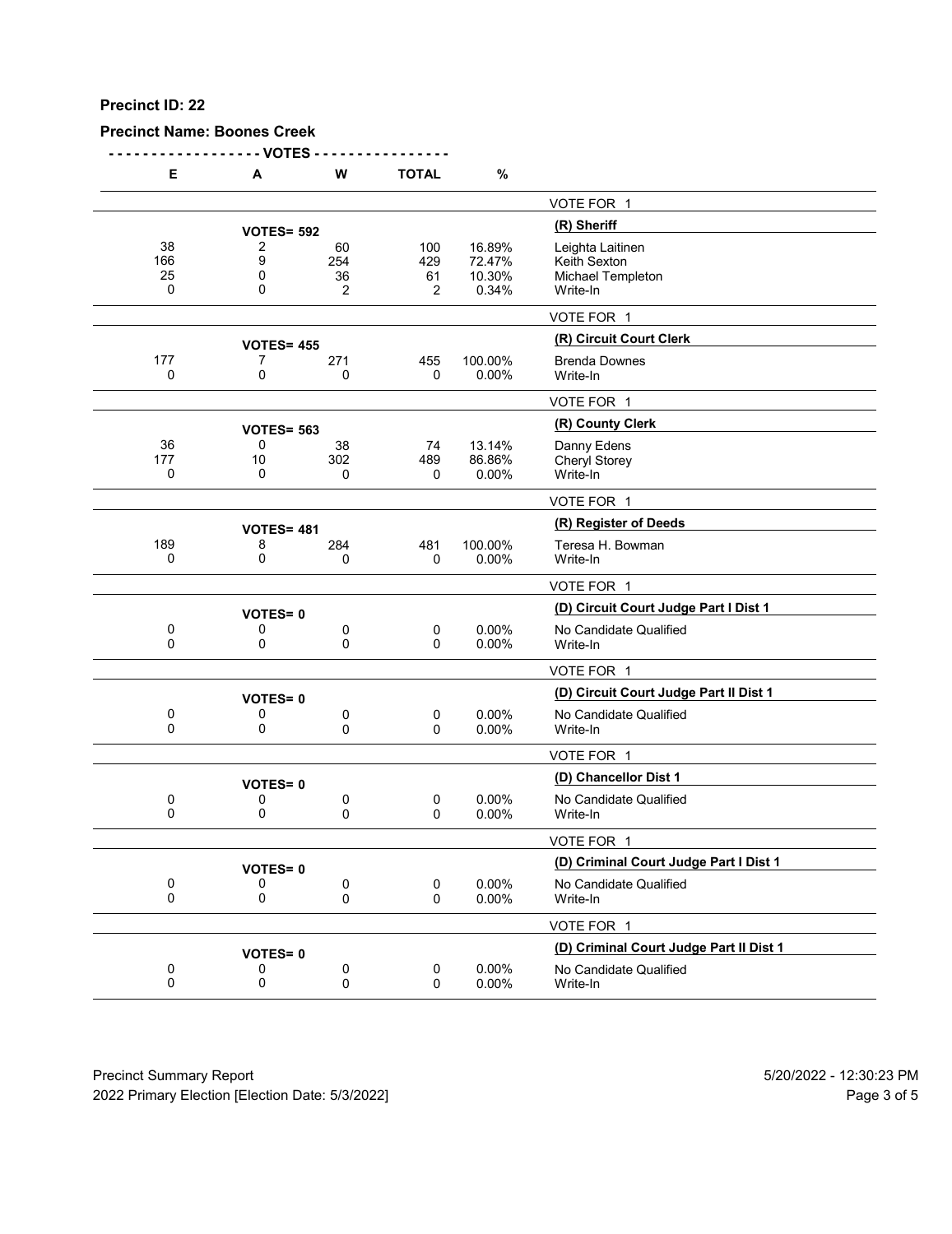**Precinct Name: Boones Creek**

**- - - - - - - - - - - - - - - - - - VOTES - - - - - - - - - - - - - - - - E A W TOTAL %** VOTE FOR 1 **(D) District Attorney General Dist 1 VOTES= <sup>0</sup>** 0 0 0 0 0 0.00% No Candidate Qualified<br>0 0 0 0 0.00% Write-In 0 0 0 0 0.00% Write-In VOTE FOR 1 **(D) Public Defender Dist 1 VOTES= <sup>0</sup>** 0 0 0 0 0 0.00% No Candidate Qualified<br>0 0 0 0 0.00% Write-In 0 0 0 0 0.00% Write-In VOTE FOR 1 **(D) County Mayor VOTES= <sup>2</sup>** 0 0 2 2 100.00% No Candidate Qualified<br>0 0 0 0 0.00% Write-In 0 0 0 0 0.00% Write-In VOTE FOR 1 **VOTES= 0**<br>0 0 0 0 0 0.00% No Candidate Qualified 0 0 0 0 0 0.00% No Candidate Qualified<br>0 0 0 0 0.00% Write-In 0 0 0 0 0.00% Write-In VOTE FOR 1 **(D) County Trustee VOTES= <sup>0</sup>** 0 0 0 0 0 0.00% No Candidate Qualified<br>0 0 0 0 0.00% Write-In 0 0 0 0 0.00% Write-In VOTE FOR 1 **(D) General Sessions Judge Part I VOTES= <sup>0</sup>** 0 0 0 0 0 0.00% No Candidate Qualified<br>0 0 0 0 0.00% Write-In 0 0 0 0 0.00% Write-In VOTE FOR 1 **(D) General Sessions Judge Part II VOTES= <sup>0</sup>** 0 0 0 0 0 0.00% No Candidate Qualified<br>0 0 0 0 0.00% Write-In 0 0 0 0 0.00% Write-In VOTE FOR 1 **VOTES= 0**<br>0 0 0 0 0 0 0.00% No Candidate Qualified<br>0 0 0 0.00% No Candidate Qualified 0 0 0 0 0 0.00% No Candidate Qualified<br>0 0 0 0 0.00% Write-In 0 0 0 0 0.00% Write-In VOTE FOR 1 **(D) Sheriff VOTES= <sup>0</sup>** 0 0 0 0 0.00% No Candidate Qualified<br>0 0 0 0 0.00% Write-In 0 0 0 0 0.00% Write-In VOTE FOR 1 **(D) Circuit Court Clerk VOTES= <sup>0</sup>** 0 0 0 0 0 0.00% No Candidate Qualified<br>0 0 0 0 0.00% Write-In 0 0 0 0 0.00% Write-In

Precinct Summary Report 5/20/2022 - 12:30:23 PM

2022 Primary Election [Election Date: 5/3/2022] Page 4 of 5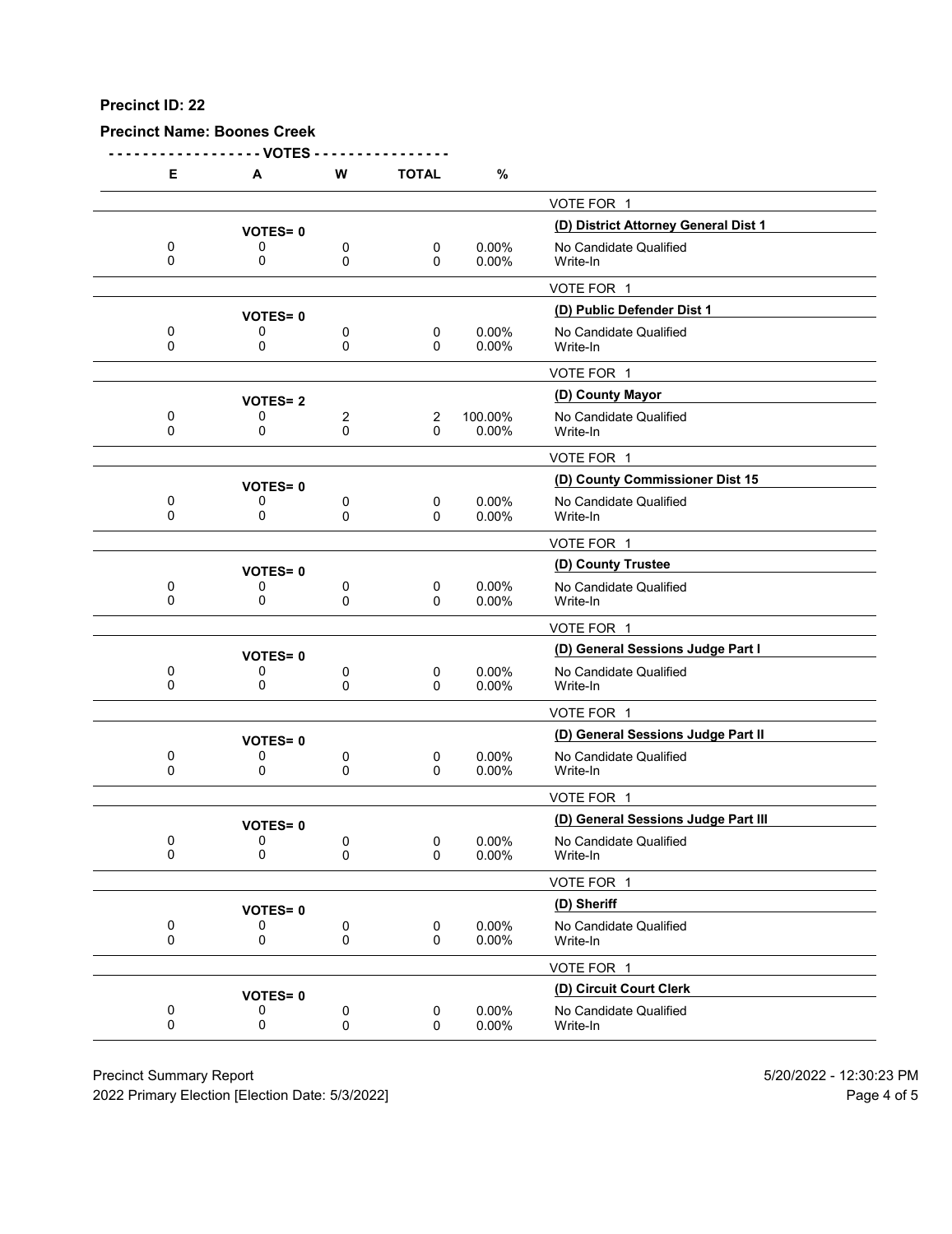#### **Precinct Name: Boones Creek**

**- - - - - - - - - - - - - - - - - - VOTES - - - - - - - - - - - - - - - -**

| Е | A              | w | <b>TOTAL</b> | %        |                        |  |
|---|----------------|---|--------------|----------|------------------------|--|
|   |                |   |              |          | VOTE FOR 1             |  |
|   | <b>VOTES=1</b> |   |              |          | (D) County Clerk       |  |
|   |                | 0 | $\Omega$     | $0.00\%$ | No Candidate Qualified |  |
|   | 0              | 0 |              | 100.00%  | Write-In               |  |
|   |                |   |              |          | VOTE FOR 1             |  |
|   | <b>VOTES=0</b> |   |              |          | (D) Register of Deeds  |  |
|   |                | 0 | $\Omega$     | $0.00\%$ | No Candidate Qualified |  |
|   | 0              | ი |              | $0.00\%$ | Write-In               |  |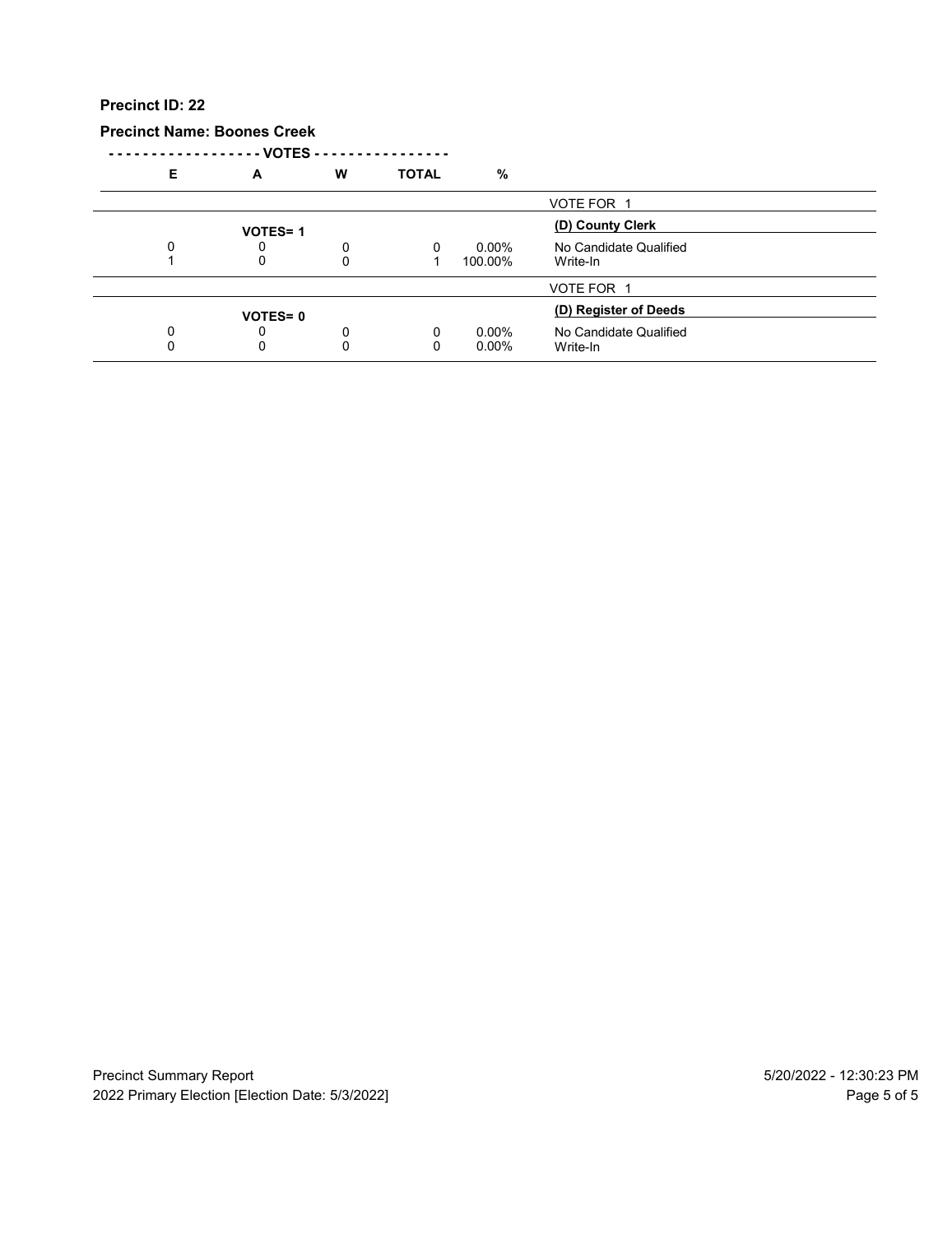**EXECUNCT STATUS:** REPORTED



## **Washington County, Tennessee**

**2022 Primary Election**

# **TNWASP22**

**5/3/2022**

| <b>E</b> - # Of Election Day       | -371 |
|------------------------------------|------|
| $\mathsf{A}$ - # Of Paper Absentee | 28   |
| W - # Of Walk-In Early Voting      | 561  |

| <b>PUBLIC COUNT:</b>  | 960    |
|-----------------------|--------|
| <b>VOTER TURNOUT:</b> | 20.68% |
|                       | 4642   |

#### **Precinct ID: 23**

 $\overline{a}$ 

#### **Precinct Name: Sulphur Springs**

|     | - - VOTES -       |     |              |          |                                         |
|-----|-------------------|-----|--------------|----------|-----------------------------------------|
| Е   | A                 | W   | <b>TOTAL</b> | %        |                                         |
|     |                   |     |              |          | VOTE FOR 1                              |
|     | <b>VOTES= 701</b> |     |              |          | (R) Circuit Court Judge Part I Dist 1   |
| 282 | 21                | 397 | 700          | 99.86%   | J. Eddie Lauderback                     |
|     | 0                 | 0   | 1            | 0.14%    | Write-In                                |
|     |                   |     |              |          | VOTE FOR 1                              |
|     | <b>VOTES= 824</b> |     |              |          | (R) Circuit Court Judge Part II Dist 1  |
| 78  | 6                 | 130 | 214          | 25.97%   | Lois Bunton-Shults-Davis                |
| 241 | 17                | 352 | 610          | 74.03%   | Suzanne Cook                            |
| 0   | 0                 | 0   | 0            | $0.00\%$ | Write-In                                |
|     |                   |     |              |          | VOTE FOR 1                              |
|     | <b>VOTES= 735</b> |     |              |          | (R) Chancellor Dist 1                   |
| 288 | 23                | 424 | 735          | 100.00%  | John C. Rambo                           |
| 0   | 0                 | 0   | 0            | $0.00\%$ | Write-In                                |
|     |                   |     |              |          | VOTE FOR 1                              |
|     | <b>VOTES= 737</b> |     |              |          | (R) Criminal Court Judge Part I Dist 1  |
| 287 | 22                | 428 | 737          | 100.00%  | Lisa Nidiffer Rice                      |
| 0   | 0                 | 0   | 0            | $0.00\%$ | Write-In                                |
|     |                   |     |              |          | VOTE FOR 1                              |
|     | VOTES= 694        |     |              |          | (R) Criminal Court Judge Part II Dist 1 |
| 275 | 20                | 399 | 694          | 100.00%  | Stacy L. Street                         |
| 0   | 0                 | 0   | 0            | 0.00%    | Write-In                                |

Precinct Summary Report 60 and 5/20/2022 - 12:30:23 PM 2022 Primary Election [Election Date: 5/3/2022] **Page 1 of 5** and 2022 Primary Election Date: 5/3/2022]

 $\overline{\phantom{0}}$ 

 $\overline{\phantom{a}}$ 

 $\overline{\phantom{0}}$ 

 $\overline{\phantom{0}}$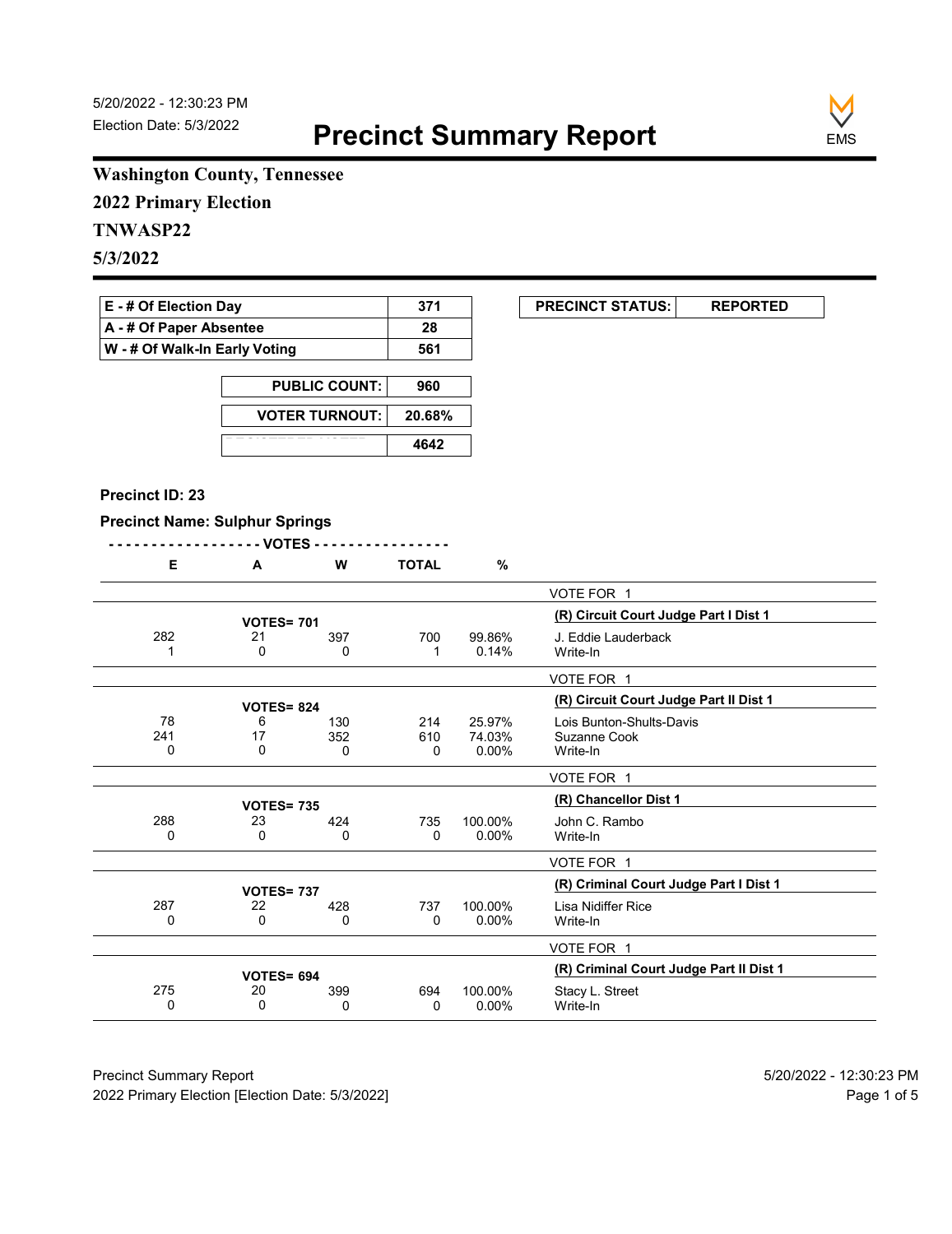## **Precinct Name: Sulphur Springs**

**- - - - - - - - - - - - - - - - - - VOTES - - - - - - - - - - - - - - - -**

| Е        | A                 | W              | <b>TOTAL</b>   | %               |                                      |
|----------|-------------------|----------------|----------------|-----------------|--------------------------------------|
|          |                   |                |                |                 | VOTE FOR 1                           |
|          | <b>VOTES= 705</b> |                |                |                 | (R) District Attorney General Dist 1 |
| 282      | 21                | 401            | 704            | 99.86%          | <b>Steve Finney</b>                  |
| 0        | 0                 | 1              | 1              | 0.14%           | Write-In                             |
|          |                   |                |                |                 | VOTE FOR 1                           |
|          | <b>VOTES= 696</b> |                |                |                 | (R) Public Defender Dist 1           |
| 278      | 22                | 396            | 696            | 100.00%         | Jeff Kelly                           |
| $\Omega$ | 0                 | $\Omega$       | $\Omega$       | 0.00%           | Write-In                             |
|          |                   |                |                |                 | VOTE FOR 1                           |
|          | <b>VOTES=921</b>  |                |                |                 | (R) County Mayor                     |
| 177      | 17                | 300            | 494            | 53.64%          | Joe Grandy                           |
| 183      | 7                 | 237            | 427            | 46.36%          | Robert H. (Robbie) Tester            |
| 0        | 0                 | 0              | 0              | 0.00%           | Write-In                             |
|          |                   |                |                |                 | VOTE FOR 1                           |
|          | <b>VOTES= 893</b> |                |                |                 | (R) County Commissioner Dist 15      |
| 217      | 19                | 394            | 630            | 70.55%          | <b>Ben Carder</b>                    |
| 126      | 6                 | 130            | 262            | 29.34%          | <b>Mark Rice</b>                     |
| 1        | $\mathbf{0}$      | 0              | 1              | 0.11%           | Write-In                             |
|          |                   |                |                |                 | VOTE FOR 1                           |
|          | <b>VOTES= 813</b> |                |                |                 | (R) County Trustee                   |
| 308      | 23                | 480            | 811            | 99.75%          | <b>Rick Storey</b>                   |
| 0        | 0                 | $\overline{2}$ | $\overline{2}$ | 0.25%           | Write-In                             |
|          |                   |                |                |                 | VOTE FOR 1                           |
|          | <b>VOTES= 783</b> |                |                |                 | (R) General Sessions Judge Part I    |
| 113      | 5                 | 184            | 302            | 38.57%          | <b>Todd Hull</b>                     |
| 181      | 17                | 283            | 481            | 61.43%          | Robert G. Lincoln                    |
| 0        | 0                 | 0              | 0              | 0.00%           | Write-In                             |
|          |                   |                |                |                 | VOTE FOR 1                           |
|          | <b>VOTES= 772</b> |                |                |                 | (R) General Sessions Judge Part II   |
| 168      | 15                | 240            | 423            | 54.79%          | Janet Vest Hardin                    |
| 123      | 6                 | 220            | 349            | 45.21%          | Joshua P. Sutherland, III            |
| 0        | 0                 | 0              | 0              | 0.00%           | Write-In                             |
|          |                   |                |                |                 | VOTE FOR 1                           |
|          | <b>VOTES= 857</b> |                |                |                 | (R) General Sessions Judge Part III  |
| 147      | 6                 | 217            | 370            | 43.17%          | Johnathan A. Minga                   |
| 127      | 12                | 168            | 307            | 35.82%          | <b>Michael Rasnake</b>               |
| 60<br>0  | 4<br>$\mathbf{0}$ | 116<br>0       | 180<br>0       | 21.00%<br>0.00% | Stephanie Sherwood<br>Write-In       |
|          |                   |                |                |                 |                                      |

Precinct Summary Report 60 and 5/20/2022 - 12:30:23 PM 2022 Primary Election [Election Date: 5/3/2022] 2022 Primary Election 10 and 5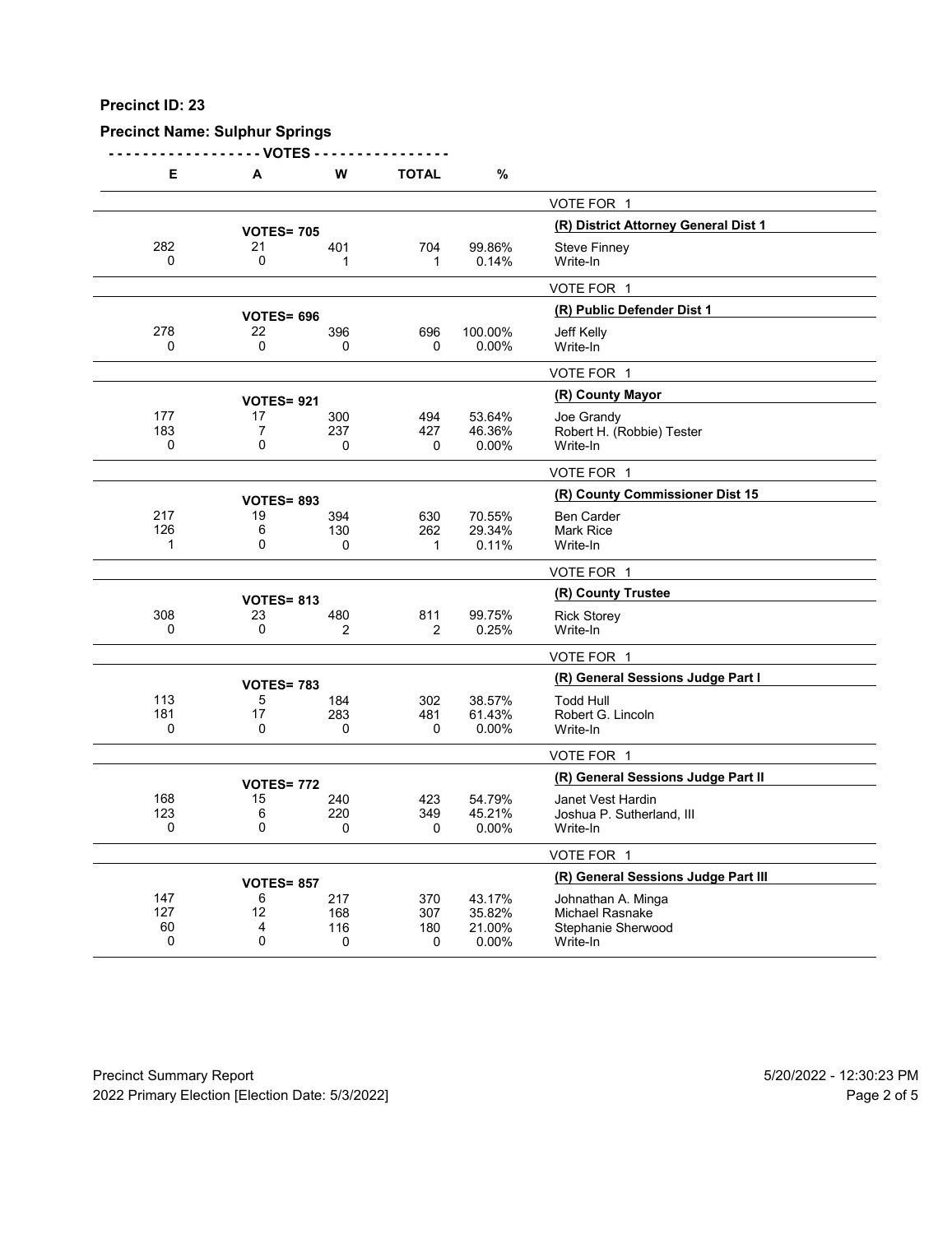## **Precinct Name: Sulphur Springs**

**- - - - - - - - - - - - - - - - - - VOTES - - - - - - - - - - - - - - - -**

| Е                    | A                              | W                    | <b>TOTAL</b>           | %                                   |                                                                   |
|----------------------|--------------------------------|----------------------|------------------------|-------------------------------------|-------------------------------------------------------------------|
|                      |                                |                      |                        |                                     | VOTE FOR 1                                                        |
|                      | <b>VOTES= 943</b>              |                      |                        |                                     | (R) Sheriff                                                       |
| 41<br>275<br>50<br>0 | 6<br>19<br>$\overline{2}$<br>0 | 66<br>422<br>61<br>1 | 113<br>716<br>113<br>1 | 11.98%<br>75.93%<br>11.98%<br>0.11% | Leighta Laitinen<br>Keith Sexton<br>Michael Templeton<br>Write-In |
|                      |                                |                      |                        |                                     | VOTE FOR 1                                                        |
|                      | <b>VOTES= 727</b>              |                      |                        |                                     | (R) Circuit Court Clerk                                           |
| 283<br>0             | 21<br>0                        | 423<br>0             | 727<br>0               | 100.00%<br>0.00%                    | <b>Brenda Downes</b><br>Write-In                                  |
|                      |                                |                      |                        |                                     | VOTE FOR 1                                                        |
|                      | <b>VOTES= 909</b>              |                      |                        |                                     | (R) County Clerk                                                  |
| 67<br>289<br>0       | 6<br>19<br>0                   | 106<br>422<br>0      | 179<br>730<br>0        | 19.69%<br>80.31%<br>0.00%           | Danny Edens<br>Cheryl Storey<br>Write-In                          |
|                      |                                |                      |                        |                                     | VOTE FOR 1                                                        |
|                      | <b>VOTES= 763</b>              |                      |                        |                                     | (R) Register of Deeds                                             |
| 297<br>0             | 22<br>0                        | 444<br>0             | 763<br>0               | 100.00%<br>0.00%                    | Teresa H. Bowman<br>Write-In                                      |
|                      |                                |                      |                        |                                     | VOTE FOR 1                                                        |
|                      | <b>VOTES=0</b>                 |                      |                        |                                     | (D) Circuit Court Judge Part I Dist 1                             |
| 0<br>$\mathbf{0}$    | 0<br>0                         | 0<br>0               | 0<br>0                 | 0.00%<br>0.00%                      | No Candidate Qualified<br>Write-In                                |
|                      |                                |                      |                        |                                     | VOTE FOR 1                                                        |
|                      | <b>VOTES=0</b>                 |                      |                        |                                     | (D) Circuit Court Judge Part II Dist 1                            |
| 0<br>0               | 0<br>0                         | 0<br>0               | 0<br>0                 | 0.00%<br>0.00%                      | No Candidate Qualified<br>Write-In                                |
|                      |                                |                      |                        |                                     | VOTE FOR 1                                                        |
|                      | <b>VOTES=0</b>                 |                      |                        |                                     | (D) Chancellor Dist 1                                             |
| 0<br>0               | 0<br>0                         | 0<br>0               | 0<br>0                 | 0.00%<br>0.00%                      | No Candidate Qualified<br>Write-In                                |
|                      |                                |                      |                        |                                     | VOTE FOR 1                                                        |
|                      | <b>VOTES=0</b>                 |                      |                        |                                     | (D) Criminal Court Judge Part I Dist 1                            |
| 0<br>0               | 0<br>0                         | 0<br>$\pmb{0}$       | 0<br>0                 | 0.00%<br>0.00%                      | No Candidate Qualified<br>Write-In                                |
|                      |                                |                      |                        |                                     | VOTE FOR 1                                                        |
|                      | <b>VOTES=0</b>                 |                      |                        |                                     | (D) Criminal Court Judge Part II Dist 1                           |
| 0<br>$\mathbf 0$     | 0<br>0                         | 0<br>$\pmb{0}$       | 0<br>0                 | 0.00%<br>0.00%                      | No Candidate Qualified<br>Write-In                                |

Precinct Summary Report 60 and 5/20/2022 - 12:30:23 PM 2022 Primary Election [Election Date: 5/3/2022] 2022 Primary Election 5 and 5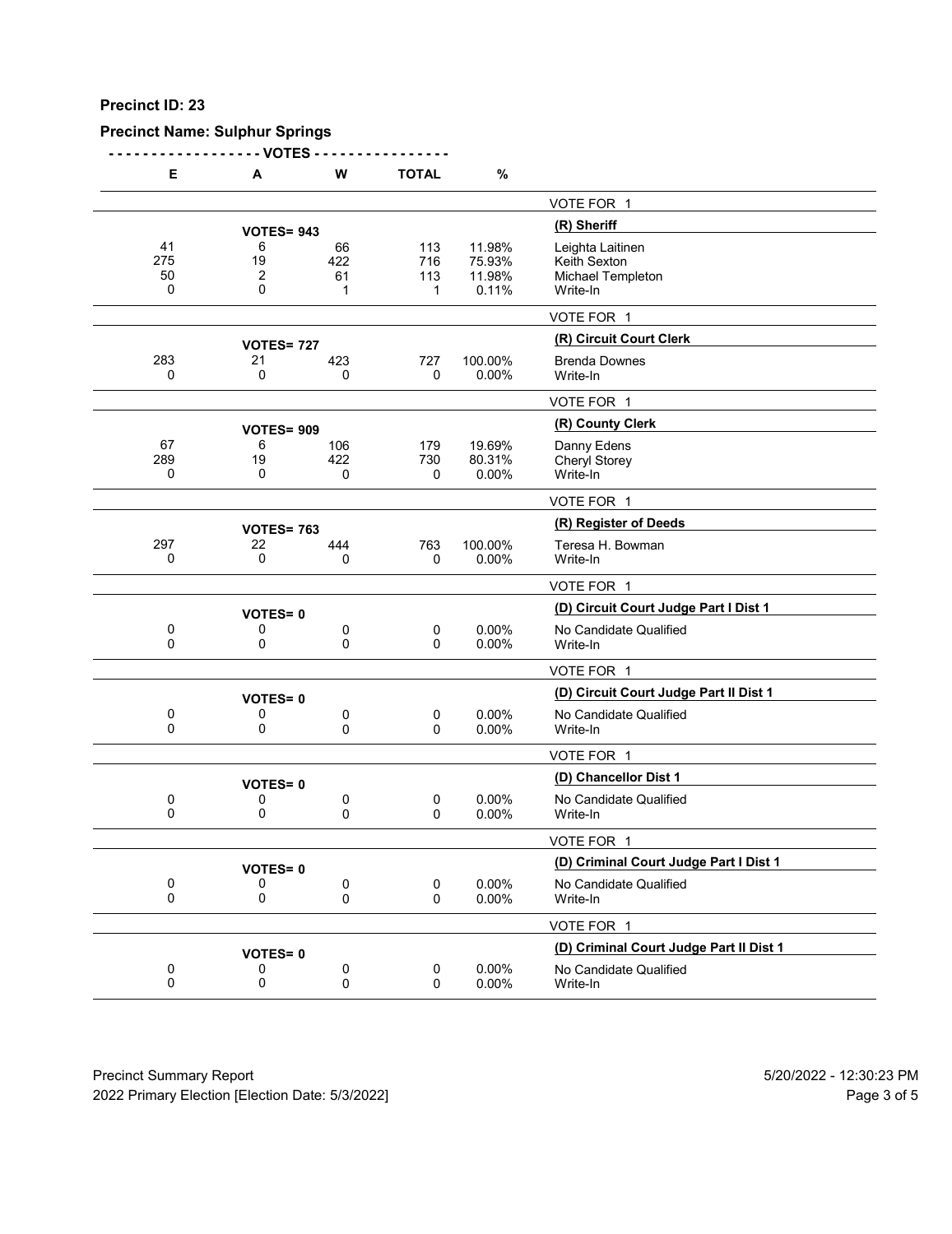## **Precinct Name: Sulphur Springs**

**- - - - - - - - - - - - - - - - - - VOTES - - - - - - - - - - - - - - - -**

| Е             | Α              | W      | <b>TOTAL</b>            | %                 |                                      |
|---------------|----------------|--------|-------------------------|-------------------|--------------------------------------|
|               |                |        |                         |                   | VOTE FOR 1                           |
|               | <b>VOTES=0</b> |        |                         |                   | (D) District Attorney General Dist 1 |
| 0             | 0              | 0      | 0                       | 0.00%             | No Candidate Qualified               |
| 0             | 0              | 0      | 0                       | 0.00%             | Write-In                             |
|               |                |        |                         |                   | VOTE FOR 1                           |
|               | <b>VOTES=0</b> |        |                         |                   | (D) Public Defender Dist 1           |
| 0<br>0        | 0<br>0         | 0<br>0 | 0<br>0                  | 0.00%<br>0.00%    | No Candidate Qualified<br>Write-In   |
|               |                |        |                         |                   | VOTE FOR 1                           |
|               | <b>VOTES=3</b> |        |                         |                   | (D) County Mayor                     |
| 1<br>0        | 0<br>0         | 2<br>0 | 3<br>0                  | 100.00%<br>0.00%  | No Candidate Qualified<br>Write-In   |
|               |                |        |                         |                   | VOTE FOR 1                           |
|               | <b>VOTES=0</b> |        |                         |                   | (D) County Commissioner Dist 15      |
| 0<br>$\Omega$ | 0<br>0         | 0<br>0 | $\mathbf 0$<br>$\Omega$ | 0.00%<br>0.00%    | No Candidate Qualified<br>Write-In   |
|               |                |        |                         |                   | VOTE FOR 1                           |
|               | <b>VOTES=0</b> |        |                         |                   | (D) County Trustee                   |
| 0             | 0              | 0      | 0                       | 0.00%             | No Candidate Qualified               |
| 0             | 0              | 0      | 0                       | 0.00%             | Write-In                             |
|               |                |        |                         |                   | VOTE FOR 1                           |
|               | <b>VOTES=0</b> |        |                         |                   | (D) General Sessions Judge Part I    |
| 0<br>$\Omega$ | 0<br>0         | 0<br>0 | 0<br>0                  | $0.00\%$<br>0.00% | No Candidate Qualified<br>Write-In   |
|               |                |        |                         |                   | VOTE FOR 1                           |
|               | <b>VOTES=0</b> |        |                         |                   | (D) General Sessions Judge Part II   |
| 0<br>$\Omega$ | 0<br>0         | 0<br>0 | 0<br>0                  | 0.00%<br>0.00%    | No Candidate Qualified<br>Write-In   |
|               |                |        |                         |                   | VOTE FOR 1                           |
|               | <b>VOTES=0</b> |        |                         |                   | (D) General Sessions Judge Part III  |
| 0             | 0              | 0      | 0                       | 0.00%             | No Candidate Qualified               |
| 0             | 0              | 0      | 0                       | 0.00%             | Write-In                             |
|               |                |        |                         |                   | VOTE FOR 1                           |
|               | <b>VOTES=0</b> |        |                         |                   | (D) Sheriff                          |
| 0<br>0        | 0<br>0         | 0<br>0 | $\mathbf 0$<br>0        | 0.00%<br>0.00%    | No Candidate Qualified<br>Write-In   |
|               |                |        |                         |                   | VOTE FOR 1                           |
|               | <b>VOTES=0</b> |        |                         |                   | (D) Circuit Court Clerk              |
| 0<br>0        | 0<br>0         | 0<br>0 | $\pmb{0}$<br>0          | 0.00%<br>0.00%    | No Candidate Qualified<br>Write-In   |
|               |                |        |                         |                   |                                      |

Precinct Summary Report 60 and 5/20/2022 - 12:30:23 PM

2022 Primary Election [Election Date: 5/3/2022] 2022 Primary Election 10 and 5